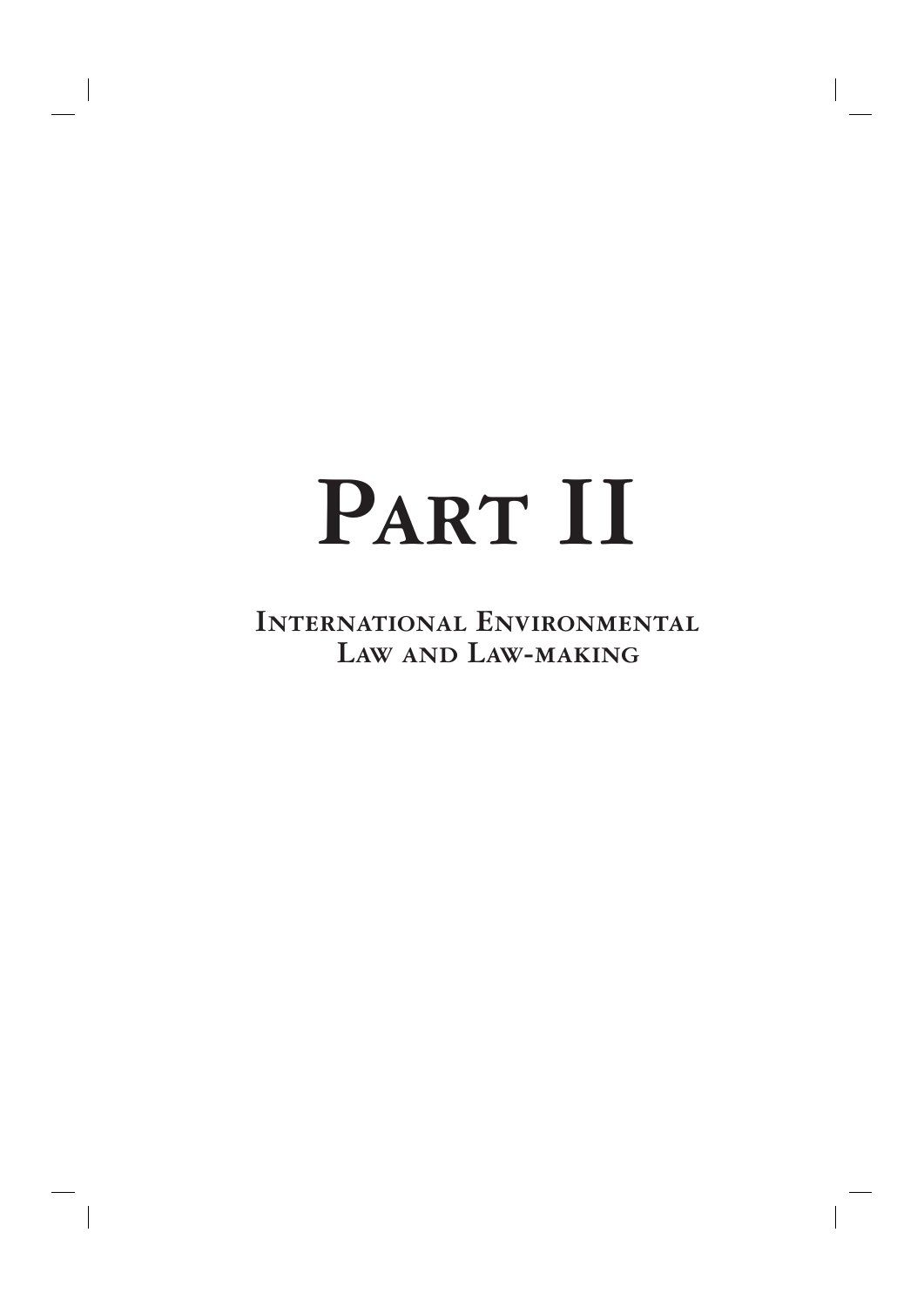$\frac{1}{\sqrt{2}} \int_{-\infty}^{\infty} \frac{1}{\sqrt{2}} \, d \mu \, d \mu$  $\frac{1}{2}$  $\begin{array}{c} - \\ | \end{array}$  $\frac{1}{\sqrt{2}}$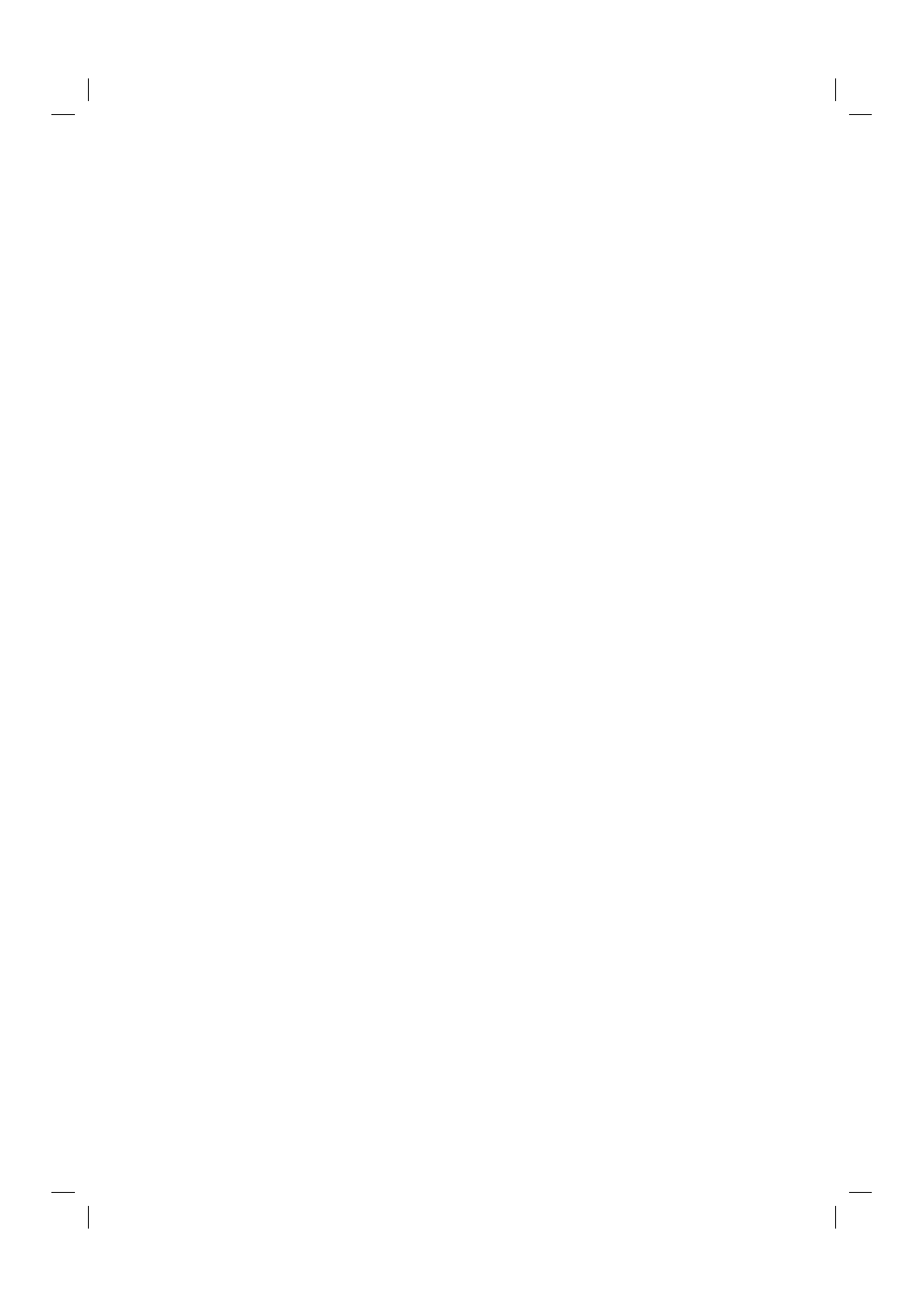# **Individuals and Disasters: The Past and the Future of International Environmental Law**<sup>1</sup>

*Ed Couzens2*

# **International Environmental Law**

It is not easy to pinpoint when and where international environmental law began. While it is possible to look back at historical events – and occasionally curiosities – and label them examples of international environmental law, they would not at the time have been seen as such in the sense that we understand environmental law today. Examples of early multilateral environmental agreements, as we understand them today, can perhaps be seen in certain examples from the late  $19<sup>th</sup>$ Century. In 1881, for example, an international convention was agreed concerning measures to be taken against *Phylloxera vastatrix*; 3 this was supplemented by an additional convention in 1889.4 *Phylloxera vastatrix* is a species of root louse native to Mississippi in the United States. Devastating to non-resistant European vines and so small as to be almost impossible to detect, in the twenty years from 1865 the species devastated 70 percent of European vineyards. Feeding on vine roots and leaves, the louse quickly causes a vine to rot and die.<sup>5</sup> From these early beginnings, international environmental law today consists of detailed regimes covering a broad range of environmental issues. These regimes develop and emanate from treaties, general principles, judicial decisions and custom.

<sup>1</sup> This paper is based on a lecture given by the author on 23 August 2005.

<sup>2</sup> Attorney; Senior Lecturer, Faculty of Law, University of KwaZulu-Natal, Durban, South Africa.

<sup>3</sup> Convention on Measures to be Taken against the Phylloxera Vastatrix, Bern, 3 November 1881, *IPE* 1571.

<sup>4</sup> Additional Convention on Measures to be Taken against the Phylloxera Vastatrix, Berne, 15 April 1889. See also International Plant Protection Convention (New Revised Text), 17 November 1997, in force 2 October 2005, www.fao.org/Legal/TREATIES/004t-e.htm.

<sup>5</sup> For a description of *Phylloxera vastatrix*, see www.winepros.org/wine101/vincyc-phylloxera.htm.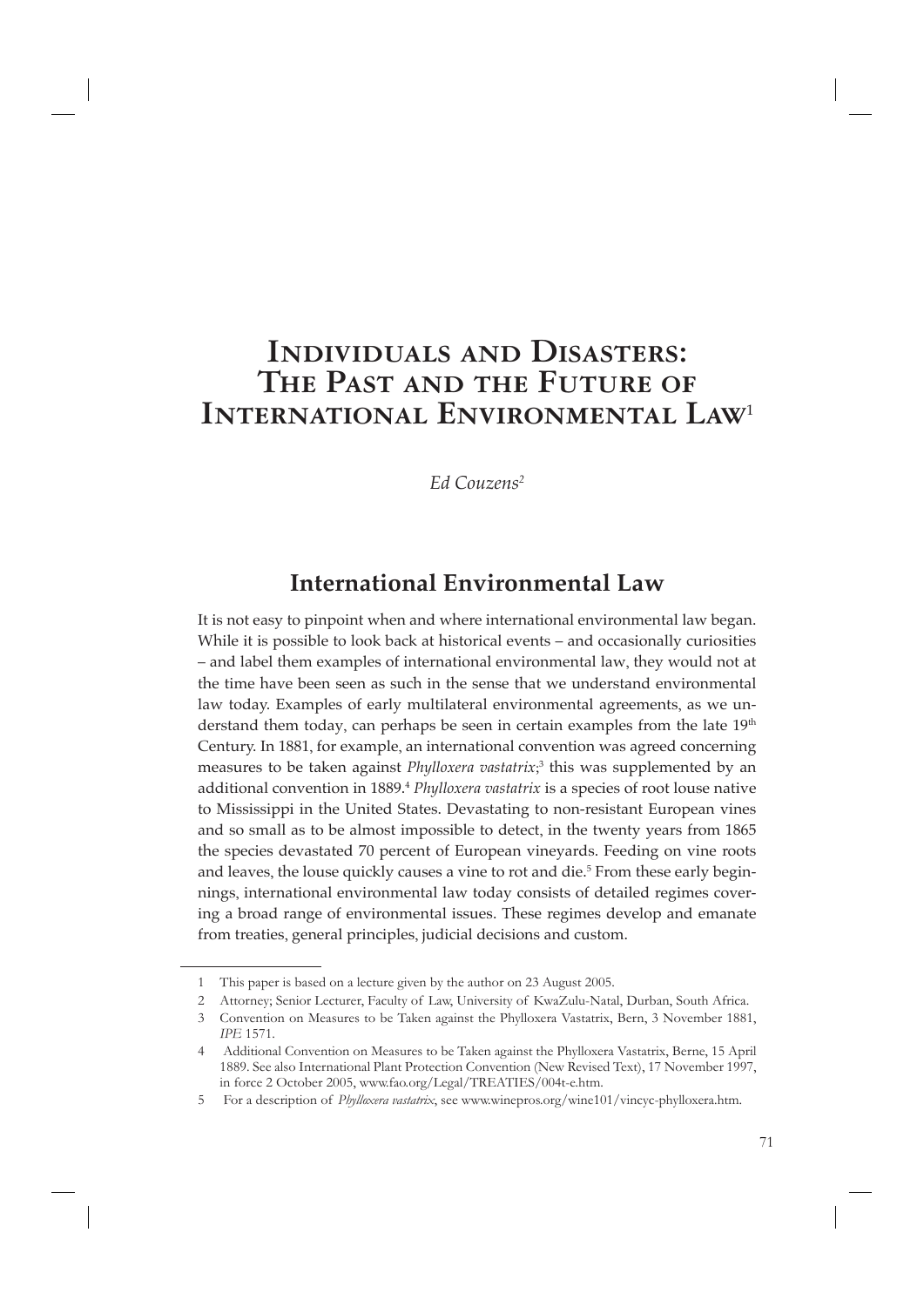A multilateral environmental agreement usually comes into existence by way of a treaty or convention. This does of course have its own inherent problems. The difficulty of achieving a firm commitment to change from large gatherings of states can be seen in one of the most important Principles in the Stockholm Declaration, in which acknowledgement is made of state sovereignty. Principle 21 states that

States have, in accordance with the Charter of the United Nations and the principles of international law, the sovereign right to exploit their own resources pursuant to their own environmental policies, and the responsibility to ensure that activities within their jurisdiction or control do not cause damage to the environment of other States or of areas beyond the limits of national jurisdiction.<sup>6</sup>

Echoes of the *Behring Sea Fur Seals*,<sup>7</sup> the *Trail Smelter*<sup>8</sup> and the *Lac Lanoux*<sup>9</sup> arbitrations can be seen in this formulation. The principle, sovereignty, can be seen as an attempt to accommodate the interests of individual states – after the decolonization of many African states in the 1960s sovereignty was a concept guarded especially jealously by the newly independent states – while at the same time attempting to entrench as binding a commitment to environmental protection as possible.

With no international environmental court enjoying jurisdiction, faced with an environmental dispute, states sometimes agree to place the matter before arbitration. Although binding only on the states parties to, and in the context of, the respective disputes, certain of these arbitral decisions have come to be recognized as authoritative and influential. An important arbitration, the *Lac Lanoux Arbitration*, took place in 1957. France had within its own territory diverted a watercourse, thereby affecting Spain. The arbitral tribunal confirmed as a principle of international customary law that states are required to co-operate with each other in order to mitigate transboundary environmental risks.<sup>10</sup> The tribunal held that France had indeed complied with its obligations – in terms of treaty and customary law – to negotiate with Spain, in good faith, before diverting the watercourse. However, the tribunal noted that France's obligation extended to informing and consulting with Spain in regard to the proposed diversion, but that Spain did not have a right to prevent France from going ahead with the project.11 Arguably, the *Lac Lanoux*  principles have been extended to the management of other transboundary risks.

<sup>6</sup> Declaration of the United Nations Conference on the Human Environment, Stockholm, 16 June 1972, 11 *International Legal Materials* (1972) 1416, www.unep.org/Documents/Default.asp?Docume ntID=97&ArticleID=1503.

<sup>7</sup> See *infra*, footnote 69.

<sup>8</sup> See *infra*, footnote 88.

<sup>9</sup> *Affaire du Lac Lanoux*, XII *United Nations Reports of International Arbitral Awards* at 285-317, Lake Lanoux Arbitration (English Translation), 24 *International Law Reports* (1957) at 105-142.

<sup>10</sup> Patricia Birnie and Alan E. Boyle, *International Law and the Environment* (2nd ed., Oxford University Press, 2002) at 126.

<sup>11</sup> *Ibid.*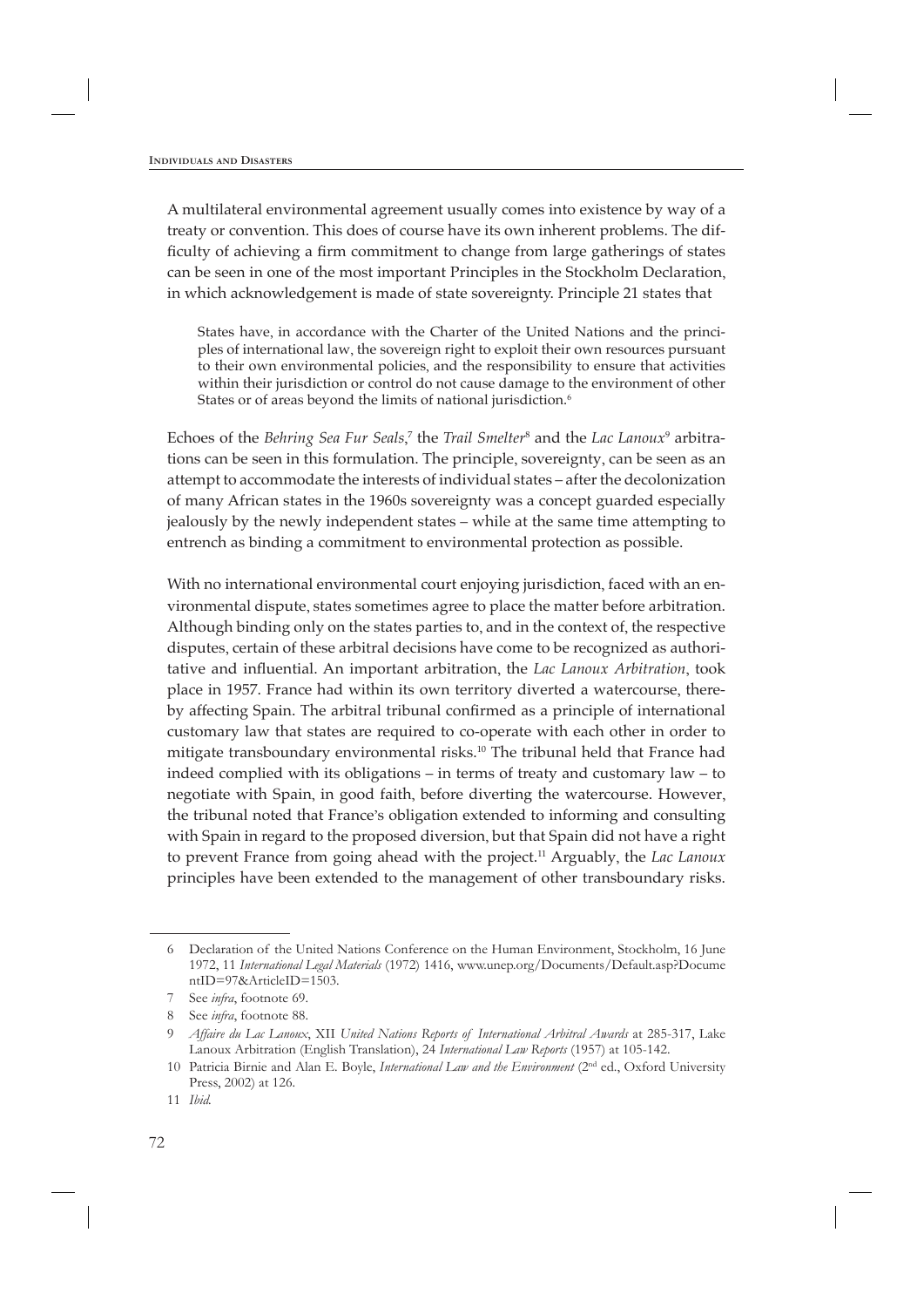In other words, prior notification and consultation are called for when states perform acts of a hazardous or potentially harmful nature.12

Custom is of course an important source of international law. An important attempt at the codification of customary international law came in 1982 with the adoption of the United Nations Convention on the Law of the Sea (UNCLOS).13 The Convention had taken nearly a decade of negotiation before adoption, and eventually entered into force in 1994. The Convention contains comprehensive provisions on the marine environment. A significant step is taken, for example, in Article 206 of the Convention, which reads:

When States have reasonable grounds for believing that planned activities under their jurisdiction or control may cause substantial pollution of or significant and harmful changes to the marine environment, they shall, as far as practicable, assess the potential effects of such activities on the marine environment and shall communicate reports of the results of such assessments in the manner provided in article 205.14

It is important to note the precautionary element of the phrase: '*may* cause substantial pollution'. The article effectively requires that states undertake assessments before carrying out planned activities, even without substantive proof that the proposed activities *will* cause substantial damage. UNCLOS also created a Law of the Sea Tribunal, for resolving disputes under the Convention.

In many cases, international environmental law takes the form of statements of intent, declarations, guidelines or principles. In other words so-called soft law, which does not impose binding obligations on states. The hope of the international environmental lawyer or analyst must be that over time, as principles are repeated in more international conventions, this soft law will harden and environmental principles come to be seen as hard law. This paper will look at some of the ways individuals and environmental disasters have had an effect on the development of international environmental law through its various sources.

<sup>12</sup> *Ibid.*, at 127.

<sup>13</sup> United Nations Convention on the Law of the Sea, 10 December 1982, in force 16 November 1994, 21 *International Legal Materials* (1982) 1261, www.un.org/Depts/los/convention\_agreements/ texts/unclos/unclos\_e.pdf.

<sup>14</sup> Article 206, *ibid*.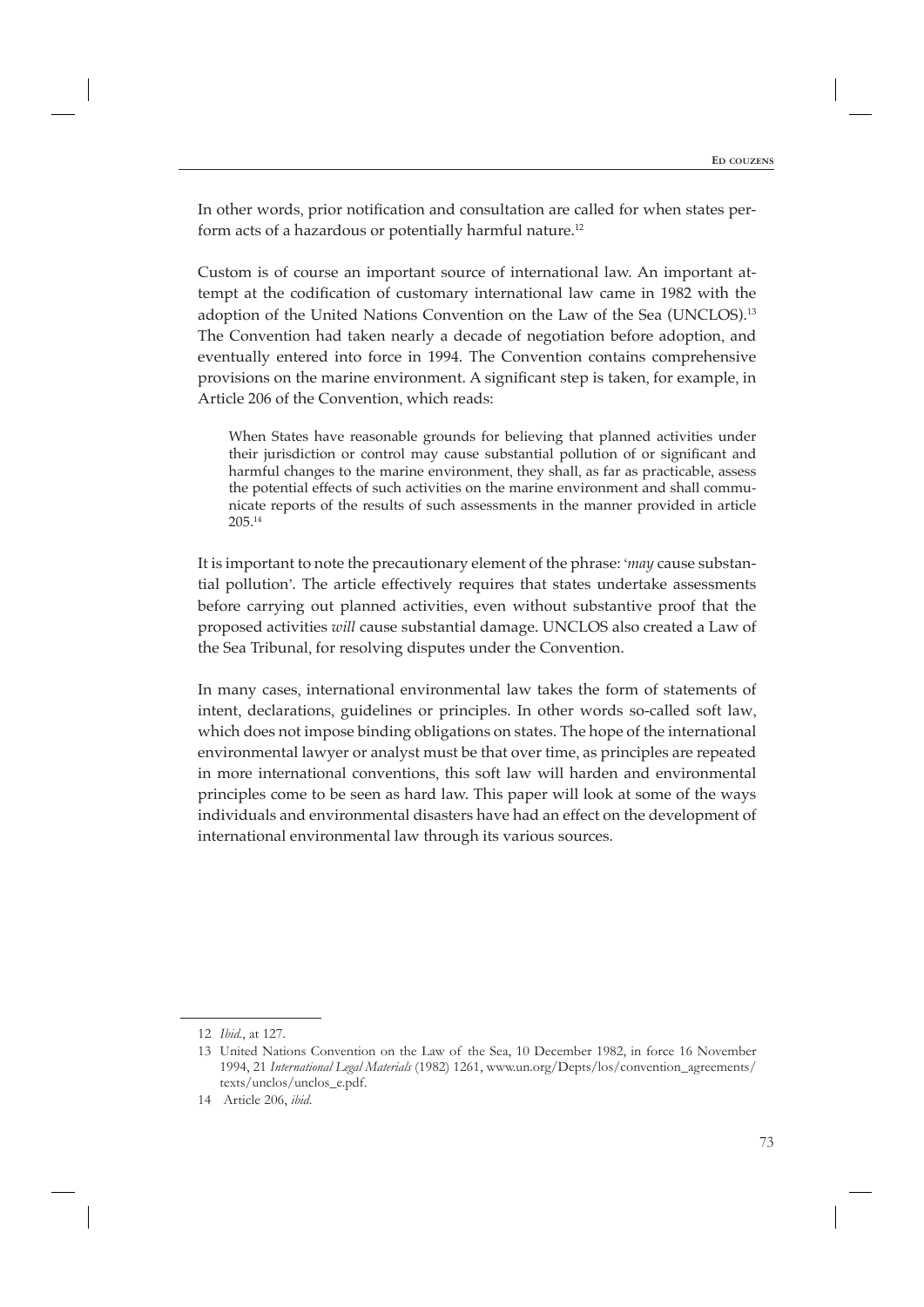# **The Role of Intergovernmental Organizations and Non-governmental Organizations**

The period between the two World Wars was not marked by great concern for the environment, but it is important for the founding of a number of bodies which were later to become significant. In 1922, for example, the International Committee for Bird Protection was founded in England; it later became the International Council for Bird Preservation. Eventually in the 1990s the organization transformed into Birdlife International, a 'global conservation federation with a worldwide network of partner organizations.<sup>15</sup> In 1929, the Dutch Government funded the establishment of an International Office for Documentation for the Protection of Nature (IOPN). This was subsequently restructured in 1948, under the wing of UNESCO, as the International Union for the Protection of Nature (IUPN). In 1956, the organization became the International Union for Conservation of Nature and Natural Resources: the IUCN. From 1990, the name World Conservation Union has been used, although the organization is still probably better known as the IUCN. The World Conservation Union is, according to its own website, the world's largest and most important conservation network. The Union comprises 82 States, 111 government agencies, more than 800 non-governmental organizations (NGOs) and some 10,000 scientists and experts from 181 countries in a worldwide partnership.<sup>16</sup> The Union's mission is 'to influence, encourage and assist societies throughout the world to conserve the integrity and diversity of nature and to ensure that any use of natural resources is equitable and ecologically sustainable.' 17 These two bodies, Birdlife International and the IUCN, show how individuals responding to perceived problems can create organizations which ultimately become extremely influential. The IUCN today is partly funded by the United Nations.

In 1945 the United Nations (UN) was established, followed by the Food and Agriculture Organization (FAO) and the United Nations Educational, Scientific and Cultural Organization (UNESCO). The significance of these organizations for the history of international environmental law can obviously not be overstated. It is from the UN that the vast majority of multilateral environmental agreements currently in force derive their authority, and under the banner of which the future of such agreements is likely to be decided. Despite certain problems of legitimacy, consensus and credibility, the UN remains the world's leading intergovernmental and norm-determining body.

An important non-governmental organization was created in 1961: the World Wildlife Fund (WWF), today called the Worldwide Fund for Nature. This organi-

<sup>15</sup> See, for example, www.birdlife.org/ and www.americanbirding.org/abalinks/linkspage1a.htm.

<sup>16</sup> See, for example, www.iucn.org/en/about/.

<sup>17</sup> *Ibid.*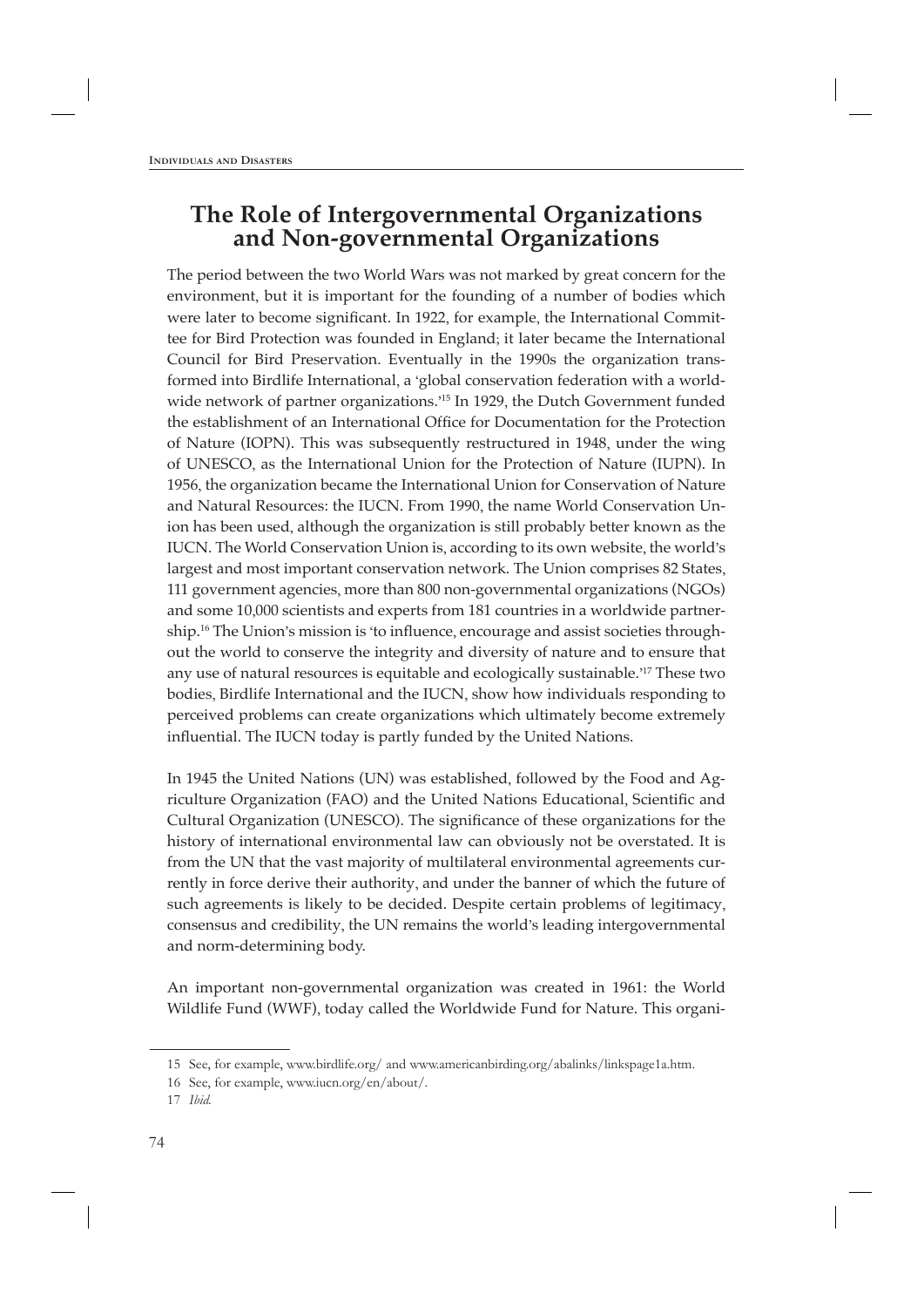zation works closely with the IUCN and is involved in raising money and campaigning for the protection of wildlife in many countries.18 In 1970, a small group of environmental activists formed a NGO called Greenpeace International. In 1971 they began a campaign of courageous but non-violent activism in protest against United States' nuclear testing north of Alaska. In 1973 this was expanded, under the leadership of the Canadian David McTaggart, to protest against French nuclear testing in the South Pacific. Greenpeace is today the most visible and well-known of environmental protest groups and provides an important example of how the actions of individuals co-ordinating themselves into a group can influence environmental change.19

Pressure from ornithological groups culminated in 1971 with the Convention on Wetlands of International Importance especially as Waterfowl Habitat.<sup>20</sup> Non-governmental groups were prominent in the process; The Netherlands and the USSR backed the Convention strongly, as did groups such as the ICBP and the IWRB, now called Wetlands International. The Ramsar Convention was one of a cluster of international conventions, agreements and declarations on the environment which saw the light of day in the early 1970s. One of the most central was the Stockholm Declaration agreed at the 1972 United Nations Conference on the Human Environment (UNCHE).21 The Conference itself was, at the time, the largest gathering of states. The Declaration consisted of key environmental principles; the idea that 'man bears a solemn responsibility to protect and improve the environment for present and future generations' can be found in Principle 1. The Conference was chaired by Maurice Strong, who has played an active role in international environmental treaties over three decades. The early 1970s also saw the Convention concerning the Protection of the World Cultural and Natural Heritage, which was driven by UNESCO.<sup>22</sup> At the time of writing, 812 sites (628 cultural, 160 natural and 24 mixed sites in 137 states parties) have been inscribed on the World Heritage List.23 Unlike the Ramsar Convention, which encourages states parties to designate their own sites, the World Heritage Convention has a World Heritage Committee, which approves nominated sites.

<sup>18</sup> See www.worldwildlife.org/.

<sup>19</sup> See www.greenpeace.org/international/.

<sup>20</sup> Convention on Wetlands of International Importance especially as Waterfowl Habitat, Ramsar, 2 January 1971, in force 21 December 1975 , 996 *United Nations Treaty Series* 245, www.ramsar.org/ key\_conv\_e.htm (Ramsar Convention).

<sup>21</sup> Stockholm Declaration, *supra* note 6.

<sup>22</sup> Convention for the Protection of the World Cultural and Natural Heritage, Paris, 16 November 1972, in force 17 December 1975, 11 *International Legal Materials* (1972) 1358, whc.unesco.org/ en/175/.

<sup>23</sup> See whc.unesco.org/en/list/.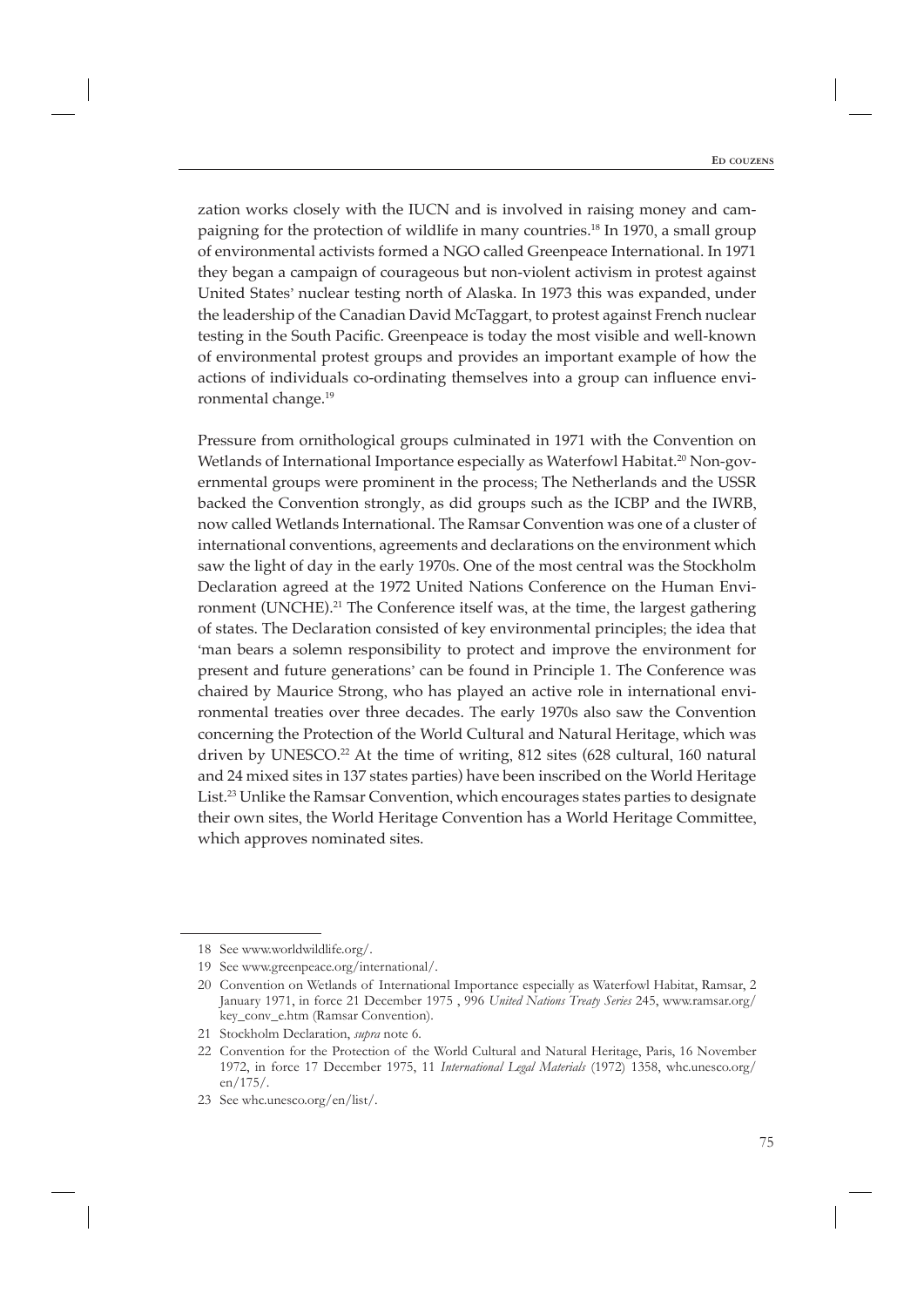# **Sovereignty and Environmental Thought**

A significant treaty was signed in 1959: the Antarctic Treaty. A number of states had made claims to the area based on discovery, contiguity or significance. The treaty froze all these claims, however, and designated Antarctica as a natural reserve and prohibited any mineral resource activity.<sup>24</sup> Although dated – it would be extremely unusual to find a more modern treaty requiring unanimity of states parties – the Antarctic Treaty shows how states can, if they so desire, form an agreement which benefits the environment and states generally, rather than the individual state itself. In 1968 an extremely influential article, 'The Tragedy of the Commons', was published by Garrett Hardin in the journal *Science*. 25 Hardin postulated a commons on which tribesmen grazed livestock at no cost to themselves. For each tribesman there would always be an incentive to add animals as they could also graze on the common area. If only one tribesman did this, carrying capacity would not be exceeded. If all did, however, then the commons would collapse as a resource which was able to support all. As a metaphor for unsustainable use of the environment, the article has resonated in much future thinking.

The 1972 Stockholm Conference (UNCHE) saw agreement on the founding of the United Nations Environment Programme (UNEP), the only United Nations programme based in a developing country and the only dedicated environmental programme.26 Non-governmental organizations played an unprecedented role in the founding of UNEP in December 1972.<sup>27</sup> Also in 1972, Christopher Stone published an article entitled 'Should trees have standing?'. In one of the seminal articles in environmental legal thinking, 28 Stone argued that the history and process of law has been the gradual extension of legal rights to entities to whom it was at one time unthinkable that such rights should be granted. These include slaves, children or women, for example. Might it not be, he argued, that at some future time people will look back on today and claim that it was unthinkable that the environment – forests and trees even – should *not* have been given legal rights?

<sup>24</sup> Antarctic Treaty, Washington D.C., 1 December 1959, in force 23 June 1961, 402 *United Nations Treaty Series* 71, www.ats.aq/uploaded/SIGNEDINWASHINGTON.pdf. Article 7 of the Protocol on Environmental Protection to the Antarctic Treaty, Madrid, 4 October 1991, in force 14 January 1998, 30 *International Legal Materials* (1991) 1461, www.ats.aq/protocol.php, provides that '[a]ny activity relating to mineral resources, other than scientific research, shall be prohibited' and Article 25 provides that the operation of the Protocol cannot be reviewed until 50 years after date of entry into force.

<sup>25</sup> Garret Hardin, 'The Tragedy of the Commons', 162 *Science* (1968) 1243-1248, www.sciencemag. org/cgi/content/full/162/3859/1243.

<sup>26</sup> For a more detailed account of the birth of UNEP see the paper by Donald Kaniaru in the present Review.

<sup>27</sup> See, for example, United Nations Environment Programme, 'UNEP Policy on NGOs and Other Major Groups', www.unep.ch/natcom/assets/about\_natcom/about\_ngos.doc.

<sup>28</sup> C.D. Stone, 'Should Trees Have Standing? Towards Legal Rights for Natural Objects', in C.D. Stone, *Should Trees Have Standing: And Other Essays on Law, Morals and the Environment* (25<sup>th</sup> Anniversary Ed., Oceana Publications: New York, 1996).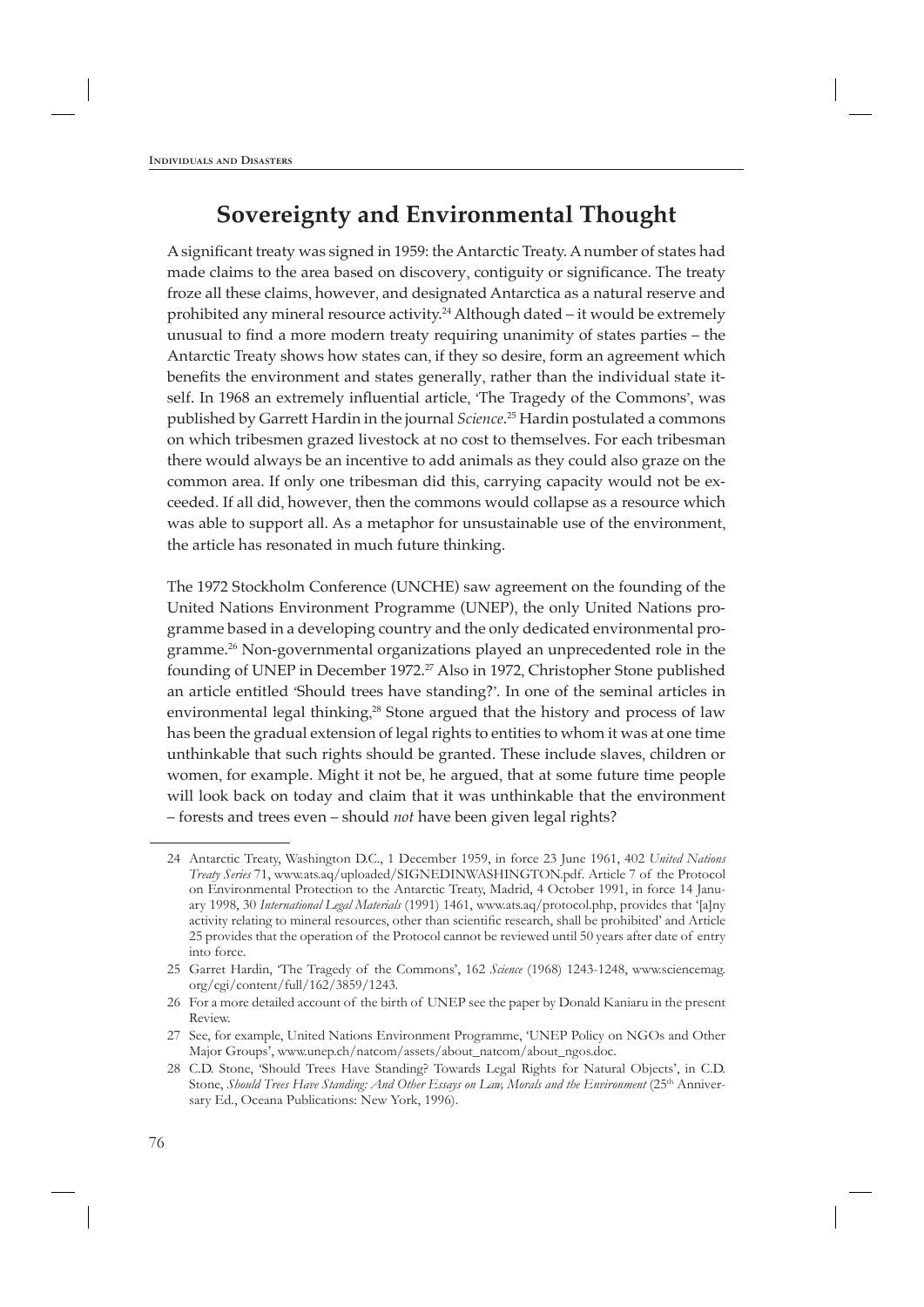The 1987 release of *Our Common Future*, 29 the Report of the World Commission on Environment and Development, is significant for introducing formally into international environmental discourse the phrase 'sustainable development'. The Report, adopted by the General Assembly in 1987, provided a significant stepping stone for future Conventions and laid the foundation for the convening of the 1992 United Nations Conference on Environment and Development. The Report suggested that:

sustainable development, which implies meeting the needs of the present without compromising the ability of future generations to meet their own needs, should become a central guiding principle of the United Nations, Governments and private institutions, organizations and enterprises.<sup>30</sup>

In 1992, the United Nations Conference on Environment and Development (UNCED), or Rio Summit, was held. This was, at the time, the largest ever gathering of world leaders and non-governmental organizations and led to the adoption of several important declarations and agreements and the creation of several important entities. The Rio Declaration on Environment and Development was adopted.31 The Commission on Sustainable Development (CSD) was established by UNCED and the global action plan, *Agenda 21*, 32 was adopted. Despite setbacks, such as the reluctance of the United States and certain other developed states to commit to binding agreements, the Conference sought not merely to issue nonbinding principles, but to provide world states with a convincing blueprint for sustainable development, in order that real progress might be made.

In 1993, a seven member Chamber of the International Court of Justice (ICJ) with a remit to deal with environmental issues was established. While the Chamber has not so far been particularly active, the potential now exists for environmental disputes to be adjudicated upon by this special body. Although the special chamber was not seized in the *Gabcikovo-Nagymaros Case (Hungary/Slovakia)* but was heard by the 15 judges presiding in plenum, the case is certainly the most important environmental case so far to have come before the ICJ.<sup>33</sup> The court found that Hungary had been wrong to withdraw from a joint project but that Slovakia had been

<sup>29</sup> World Commission on Environment and Development (WCED), *Our Common Future* (Oxford University Press, 1987), UN Doc. A/42/47 (1987)(The Brundtland Report).

<sup>30</sup> Preamble, *ibid*.

<sup>31</sup> Declaration of the United Nations Conference on Environment and Development, Rio de Janeiro, 3-14 June 1992, UN Doc. A/CONF.151/26 (Vol. I), www.un.org/documents/ga/conf151/ aconf15126-1annex1.htm. Although so called soft law and therefore not imposing firm obligations on states, the Declaration is significant as an indication of the direction in which customary international law is moving.

<sup>32</sup> *Agenda 21: Environment and Development Agenda*, UN Doc. A/CONF.151/26, www.un.org/esa/ sustdev/documents/agenda21/index.htm.

<sup>33</sup> *Gabcikovo-Nagymaros Project (Hungary/Slovakia)*, ICJ Reports (1997) 7, Separate opinion of Vice-President Weeramantry, at 88, www.icj-cij.org/icjwww/idocket/ihs/ihsjudgement/ihs\_ijudgment\_ 970925\_frame.htm.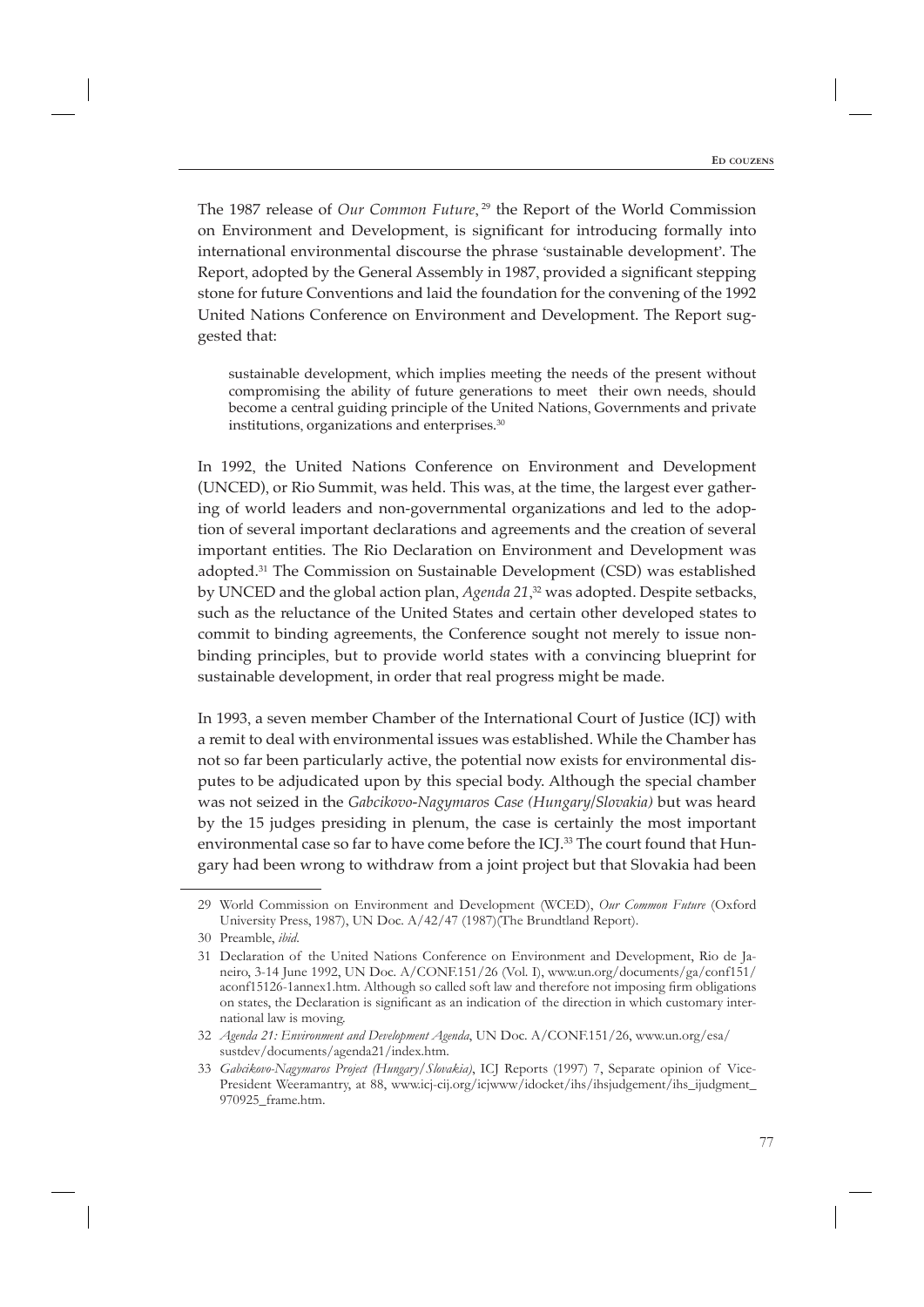wrong in proceeding in any case to complete the project against Hungary's wishes. The ICJ found, in fact, that each state had an obligation to compensate the other. From the environmental point of view, the case is important as the ICJ held that:

in the field of environmental protection, vigilance and prevention are required on account of the often irreversible character of damage to the environment and of the limitations inherent in the very mechanism of reparation of this type of damage.

Throughout the ages, mankind has, for economic and other reasons, constantly interfered with nature. In the past, this was often done without consideration of the effects upon the environment. Owing to new scientific insights and to a growing awareness of the risks for mankind – for present and future generations – of pursuit of such interventions at an unconsidered and unabated pace, new norms and standards have been developed, set forth in a great number of instruments during the last two decades. Such new norms have to be taken into consideration, and such new standards given proper weight, not only when States contemplate new activities but also when continuing with activities begun in the past. This need to reconcile economic development with protection of the environment is aptly expressed in the concept of sustainable development.

For the purposes of the present case, this means that the Parties together should look afresh at the effects on the environment.34

The ICJ then held that it was not its role to dictate the result of such consideration of the effects on the environment.

A nettle which needs to be grasped if the goals of sustainable development are to be successful, is that of human population growth. At the 1994 United Nations International Conference on Population and Development the States present agreed in the Programme of Action<sup>35</sup> that

[s]ustainable development as a means to ensure human well-being, equitably shared by all people today and in the future, requires that the interrelationships between population, resources, the environment and development should be fully recognized, properly managed and brought into a harmonious, dynamic balance. To achieve sustainable development and a higher quality of life for all people, States should reduce and eliminate unsustainable patterns of production and consumption and promote appropriate policies, including population-related policies, in order to meet the needs of current generations without compromising the ability of future generations to meet their own needs.<sup>36</sup>

The early years of the 21<sup>st</sup> Century saw a potentially important environmental development, which mirrored the increasing linkage of environment and development. The rise of an anti-globalization protest movement in the area of interna-

<sup>34</sup> Para. 140, *ibid*.

<sup>35</sup> Programme of Action of the United Nations International Conference on Population and Development, Cairo, 13 September 1994, www.iisd.ca/Cairo/program/p00000.html.

<sup>36</sup> Principle 6, *ibid*.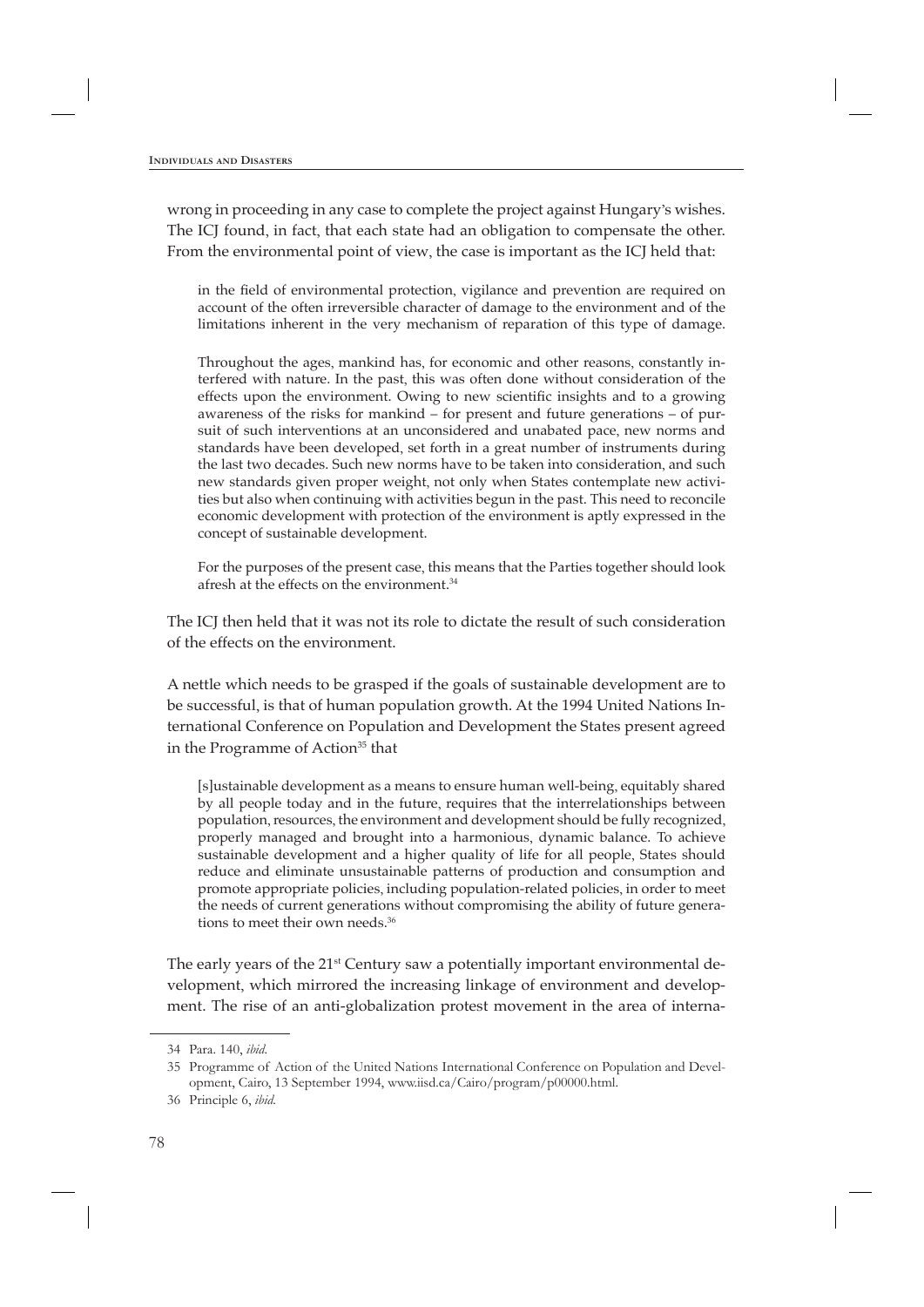tional trade also incorporated environmental protests. In the so called Battle for Seattle, the best-known protest saw the 1999 World Trade Organization meeting in Seattle unable to continue after disruptions.<sup>37</sup> Similar protests were then seen at the 2000 Amsterdam Conference on Global Warming, the 2001 World Economic Forum held in Davos, 38 the 2000 and 2002 International Monetary Fund (IMF) meetings in Washington D.C., 39 the 2001 Free Trade Area of the Americas Agreement (FTAA) meeting in Quebec, 40 the 2001 European Union Leaders' Summit in Gothenburg, and the 2001 G-8 Summit in Genoa, where a protester was killed by police.<sup>41</sup>

Ten years after the Rio Summit there were great hopes for the 2002 World Summit on Sustainable Development (WSSD), held in Johannesburg, South Africa, as a major summit at which practical solutions could be found for the world's environmental and developmental problems. It is far too early to judge the summit's place in history, but it certainly did not achieve the immediate results that if might have. According to the Summit website:

[b]y any account, the Johannesburg Summit has laid the groundwork and paved the way for action. Yet among all the targets, timetables and commitments that were agreed upon at Johannesburg, there were no silver bullet solutions to aid the fight against poverty and a continually deteriorating natural environment. In fact, there was no magic and no miracle – only the realization that practical and sustained steps were needed to address many of the world's most pressing problems.

As an implementation-focused Summit, Johannesburg did not produce a particularly dramatic outcome – there were no agreements that will lead to new treaties and many of the agreed targets were derived from a panoply of assorted lower profile meetings. But some important new targets were established, such as: to halve the proportion of people without access to basic sanitation by 2015; to use and produce chemicals by 2020 in ways that do not lead to significant adverse effects on human health and the environment; to maintain or restore depleted fish stocks to levels that can produce the maximum sustainable yield on an urgent basis and where possible by 2015; and to achieve by 2010 a significant reduction in the current rate of loss of biological diversity.42

<sup>37</sup> See, for example, Anup Shah, 'Protests in Seattle', www.globalissues.org/TradeRelated/Seattle.asp, 18 February 2001.

<sup>38</sup> See, for example, Anup Shah, 'Public Protests Around the World', www.globalissues.org/ TradeRelated/FreeTrade/Protests.asp, 25 November 2003.

<sup>39</sup> See, for example, Bob Franken, Shirley Hung and Mike Ahlers, 'Hundreds Arrested at IMF Protests', archives.cnn.com/2002/US/South/09/27/imf.protests/, 27 September 2002.

<sup>40</sup> See, for example, Nick Busse, 'Minnesota Unions, Activists Protest Quebec Summit's Free Trade Pact', www.mndaily.com/daily/2001/04/23/news/new2/, 23 April 2001; and Anup Shah, 'The Mainstream Media and Free Trade', www.globalissues.org/TradeRelated/FreeTrade/Media.asp, 14 July 2002.

<sup>41</sup> See, for example, World Development Movement, 'WMD Report on the G8 Summit in Genoa, July 2001', www.wdm.org.uk/campaigns/Genoa.htm.

<sup>42</sup> See Johannesburg Summit, 'The Johannesburg Summit Test: What will Change?', www.johannesburgsummit.org/html/whats\_new/feature\_story41.html.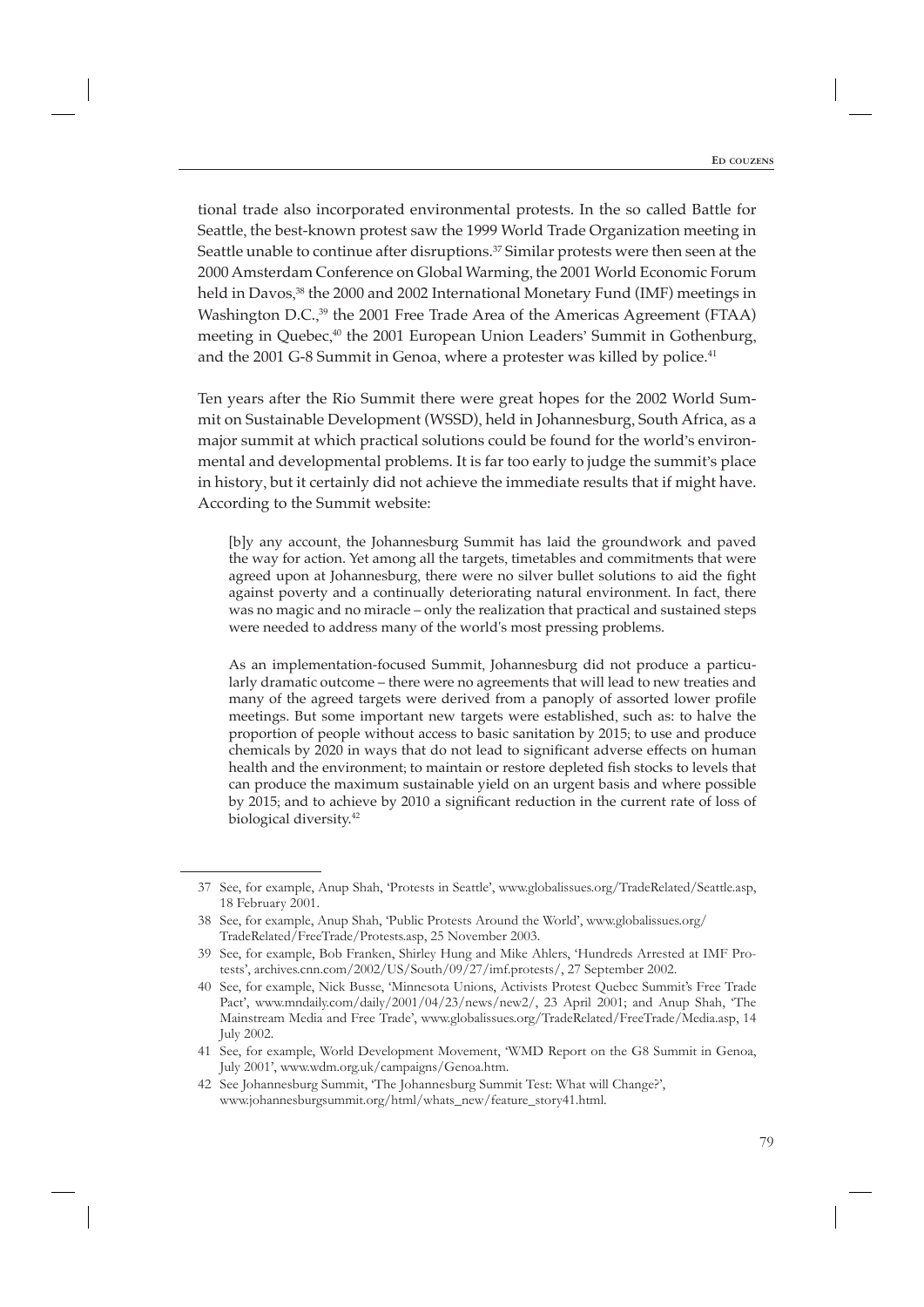## **International Environmental Law and Forestry**

Lyster suggests that '[f]orestry conservation laws in Babylon date back to 1900 B.C.' and that 'Akhenaten, King of Egypt, set aside land as a nature reserve in 1370 B.C.' 43 The Norman conquest of England in 1066 could, for example, also be seen in this light. Before 1066, and certainly from the time of the Franks and their kindred tribes in the  $7<sup>th</sup>$  Century, hunting in continental Europe was regarded as being the exclusive right of the king and his nobles; the Franks were the first to introduce the *foresta* system, which reserved areas and animals for the exclusive use of certain classes.44 While William the Conqueror basically accepted and enforced existing English laws, the forest laws were different; the system imposed on the Saxon English was like none they had seen before.45 Vast areas of land were designated as royal forests (*foresta regis*); 46 to protect these arbitrarily imposed rights William imposed the death penalty for the killing of a royal deer, and all deer were by definition considered royal.<sup>47</sup> This attempt to extend laws across boundaries can arguably be seen as an early attempt to create international law in the forest context. Little attention was given to forestry in international law over the next millennium, however; and it is only in the second half of the 20<sup>th</sup> Century that we begin to find attention turned once again to forestry.<sup>48</sup>

In 1983 the International Tropical Timber Agreement was concluded.<sup>49</sup> The intention behind this agreement was '[t]o provide an effective framework for co-operation and consultation between tropical timber producing and consuming members with regard to all relevant aspects of the tropical timber economy.<sup>50</sup> The Agreement was significant for its recognition of the different responsibilities held by the timber producing (largely developing) and consuming (largely developed) states, and for its recognition of the need to:

<sup>43</sup> S. Lyster, *International Wildlife Law* (Grotius Publications: Cambridge, 1985) at xxi.

<sup>44</sup> C.C. Trench, *The Poacher and the Squire: A history of poaching and game preservation in England* (Longmans: London, 1967) at 16.

<sup>45</sup> Prior to this wild animals had been ownerless property which could be hunted by anyone, subject only to the laws of trespass.

<sup>46</sup> See, for example, C.R. Young, *The Royal Forests of Medieval England* (University of Pennsylvania Press: Philadelphia, 1979) 5.

<sup>47</sup> A. Ingram, *Trapping and Poaching*, Shire Album 34 (Shire Publications: Princes Risbourough, 1978) at 5.

<sup>48</sup> The *Trail Smelter Arbitration*, for example, concerned damage to forests. See below.

<sup>49</sup> International Tropical Timber Agreement, Geneva, 18 November 1983, in force 1 April 1985, sedac.ciesin.org/entri/texts/tropical.timber.1983.html. ITTA 1983 was succeeded by the ITTA 1994, International Tropical Timber Agreement, Geneva, 26 January 1994, in force 1 January 1997, www.itto.or.jp/live/PageDisplayHandler?pageId=201.

<sup>50</sup> Article 1(a), ITTA 1983, *ibid*.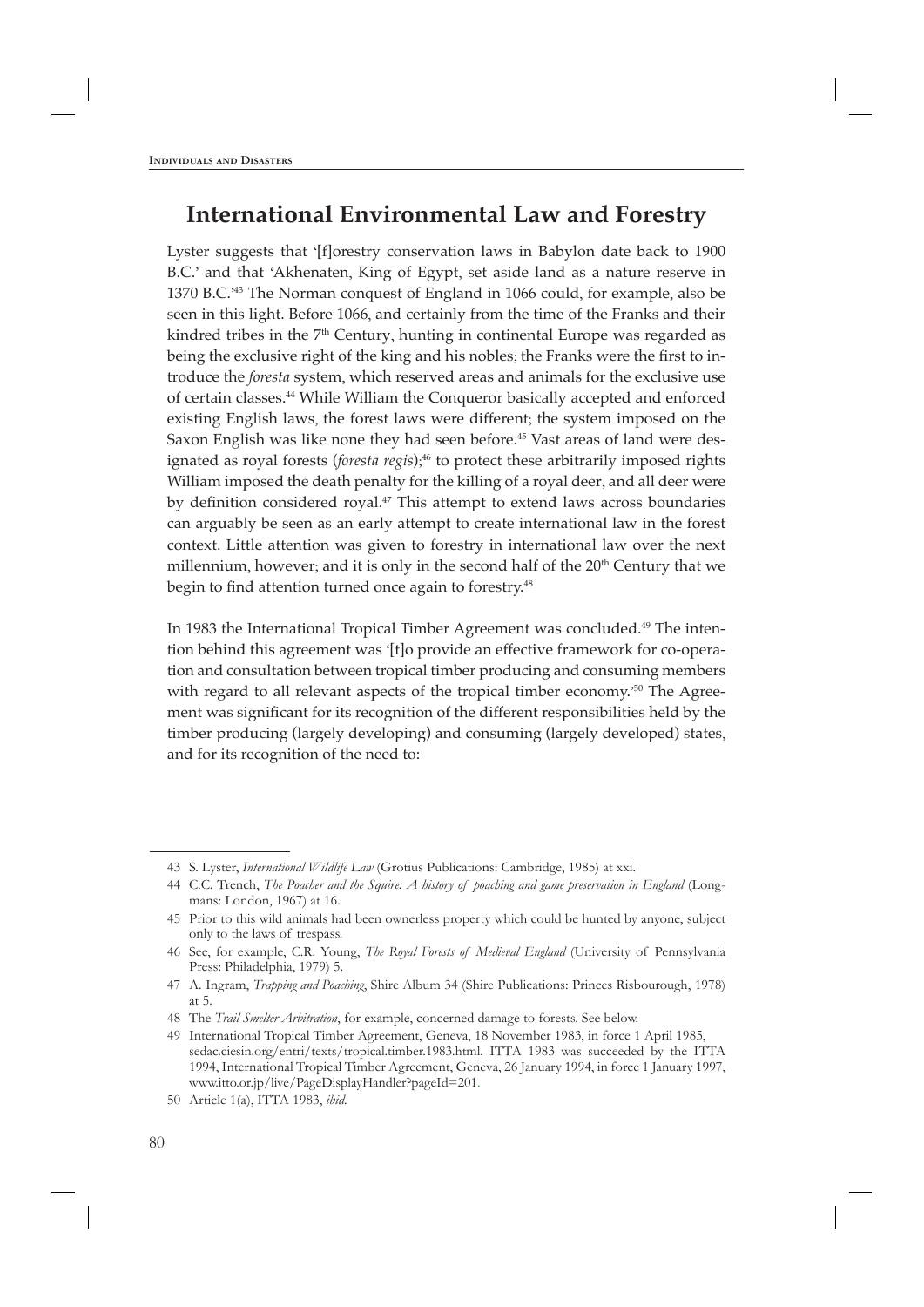encourage the development of national policies aimed at sustainable utilization and conservation of tropical forests and their genetic resources, and at maintaining the ecological balance in the regions concerned.<sup>51</sup>

This latter recognition of the need for sustainability is significant in the face of the obvious utilitarian thrust of the Agreement, which is visible in goals such as:

Encourag[ing] increased and further processing of tropical timber in producing member countries with a view to promoting their industrialization and thereby increasing their export earnings.<sup>52</sup>

In 1988, the murder of Chico Mendes in the Amazon rain forest in Brazil highlighted the plight of the world's old growth forests, which are being rapidly logged and cleared with consequent loss of biodiversity and carbon sink capacity. Mendes was a rubber tapper and community activist who was murdered by ranchers, against whose encroachment into the Amazon he was leading a campaign. As a result of the international pressure which followed his murder, the Brazilian government created a number of comparatively large extraction reserves to be restricted from ranching activity.53

In 1992 at UNCED in Rio the Forest Principles<sup>54</sup> were adopted. The Forest Principles state in the Preamble that the

guiding objective […] is to contribute to the management, conservation and sustainable development of forests and to provide for their multiple and complementary functions and uses.<sup>55</sup>

The Principles seek to provide a framework in which both conservation and use of forests can be compatible. It has been suggested that:

Reflecting the wording found in both the Stockholm and Rio Declarations, the Forest Declaration's first principle asserts the State's 'sovereign right to exploit their own resources pursuant to their own environmental policies and [that States'] have the responsibility [sic.] to ensure that activities within their jurisdiction or control do not cause damage to the environment of other States or of areas beyond the limits of national jurisdiction.' While the well established sovereignty right of State to use its resources is clear from such first principle, at least two other international envi-

<sup>51</sup> Article 1(h), ITTA 1983, *ibid*.

<sup>52</sup> Article 1(e), ITTA 1983, *ibid*.

<sup>53</sup> See, for example, 'Extractive Resources', in Nigel J.H. Smith et al., *Amazonia: Resiliency and Dynamism of the Land and its People* (United Nations University: Tokyo, 1995), http://www.unu.edu/unupress/ unupbooks/80906e/80906E00.htm#Contents.

<sup>54</sup> Non-legally Binding Authoritative Statement of Principles for a Global Consensus on the Management, Conservation and Sustainable Development of all Types of Forests, Rio de Janeiro, 3-14 June 1992, UN Doc. A/CONF.151/26 (Vol. III), www.un.org/documents/ga/conf151/ aconf15126-3annex3.htm.

<sup>55</sup> Preamble, *ibid*.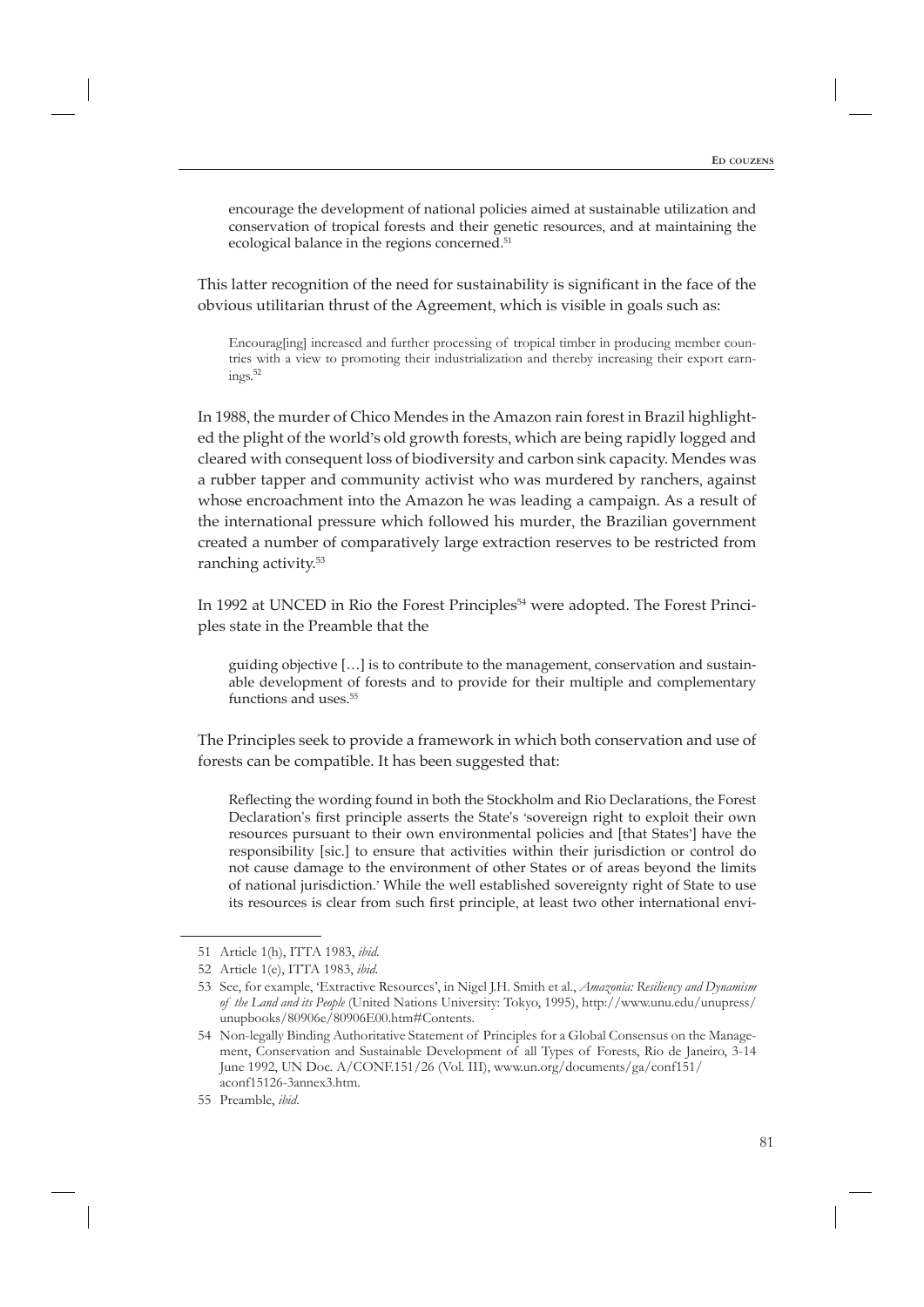ronmental law principles seem to surface from such first principle: (a) that States should not use its territory to cause harm to other States; and (b) the duty to prevent harm.<sup>56</sup>

Although firmly expressed to be non-binding, as a statement of intent  $-$  and as recognition of the importance to the world of forests – the Principles are of signifi cance.

A significant case in a national jurisdiction but with potential implications for the development of international environmental law, was reported in 1993. In *Oposa et al. v. Fulgencio S. Factoran, Jr. et al.*, 57 the Philippines Supreme Court was called on to decide on the legality of the Filipino government's decision to issue licences to log timber in land areas greater than were available, potentially leading to the complete destruction of Filipino forests within a decade. The case was brought on behalf of Filipino minors, on the basis of their right to a sound environment for generations to come. The case, said the Court

has a special and novel element. Petitioners minors assert that they represent their generation as well as generations yet unborn. We find no difficulty in ruling that they can, for themselves, for others of their generation and for the succeeding generations, file a class suit. Their personality to sue in behalf of the succeeding generations can only be based on the concept of intergenerational responsibility insofar as the right to a balanced and healthful ecology is concerned. Such a right, as hereinafter expounded, considers the 'rhythm and harmony of nature'. 58

The Court ruled that the minors had *locus standi in judicio*, on the ground that

[n]eedless to say, every generation has a responsibility to the next to preserve that rhythm and harmony for the full enjoyment of a balanced and healthful ecology. Put a little differently, the minors' assertion of their right to a sound environment constitutes, at the same time, the performance of their obligation to ensure the protection of that right for the generations to come.<sup>59</sup>

On the merits, the Court then found in favour of the minors' petition.

In October 2004 the Nobel Peace Prize was awarded to Professor Wangari Maathai, in recognition of 'her contribution to sustainable development, democracy and peace'. A Kenyan, she had founded the Green Belt Movement which planted more

<sup>56</sup> See The World Bank Group, 'International Environmental Law and the Protection of Forests: Rio's Forest Principles Declaration', www4.worldbank.org/legal/legen/legen\_forests.html.

<sup>57</sup> *Juan Antonio Oposa et al. v. The Honorable Fulgencio S. Factoran, Jr., in his capacity as the Secretary of the Department of Environment and Natural Resources, and the Honorable Eriberto U. Rosario, Presiding Judge of the RTC, Makati, Branch 66, respondents* [G.R. No. 101083. July 30, 1993]. See, for example, www.elaw. org/resources/text.asp?ID=278.

<sup>58</sup> *Ibid.*

<sup>59</sup> *Ibid.*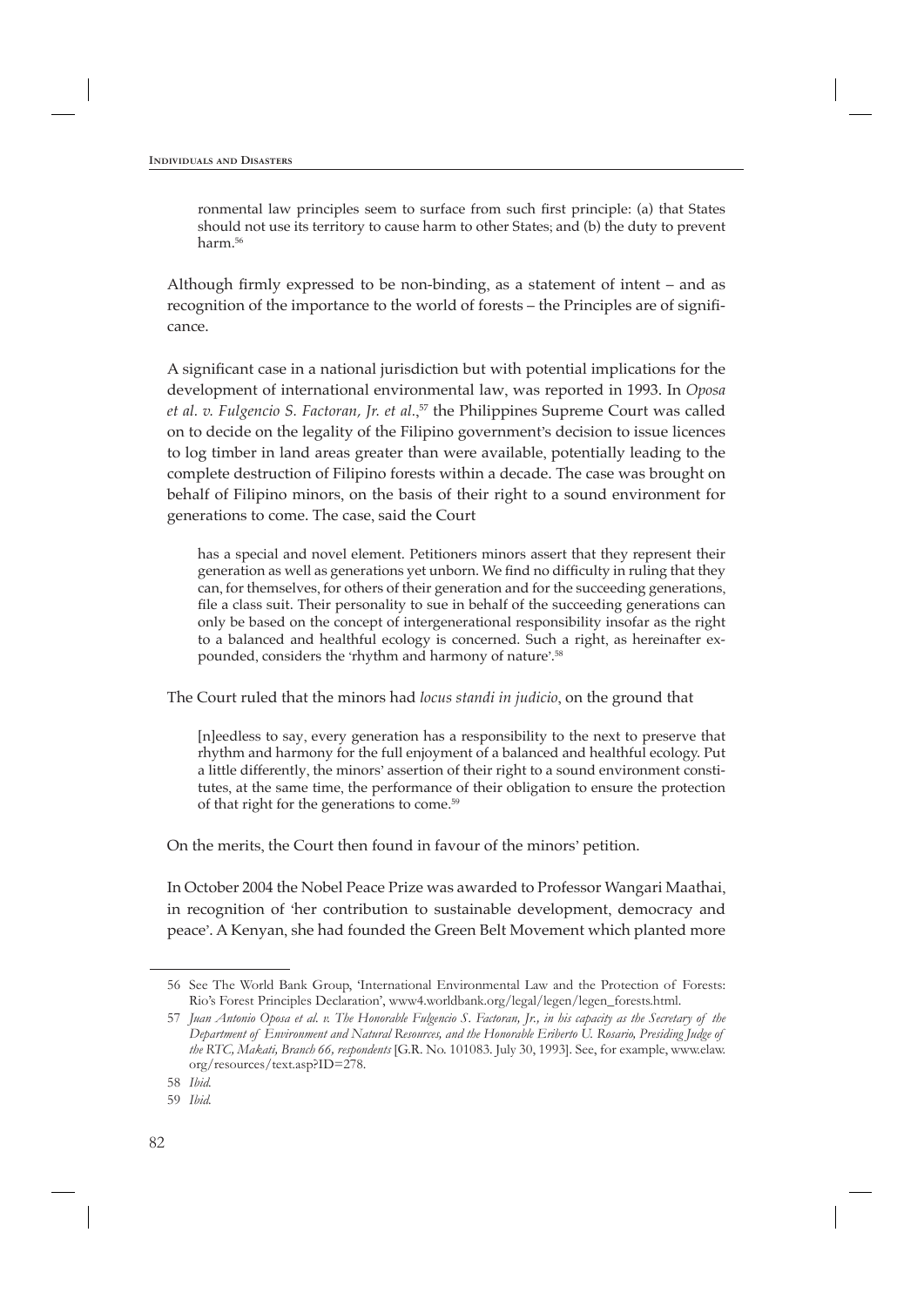than 30 million trees across Africa. She has done much to raise awareness of the importance and the vulnerability of indigenous forests and of the need for the increased planting of trees to sustain people and their livelihoods and to preserve both natural environments and ways of life. The award signals global recognition of this.<sup>60</sup>

In an echo of the murder of Chico Mendes in the Amazon in 1988, in February 2005 a Catholic nun named Dorothy Stang was assassinated in the Amazon. She had worked for years to protect the Amazon rainforests from being opened up to ranching interests.<sup>61</sup> In an ironic parallel to the Mendes case, Brazil's government almost immediately declared that it would take steps to protect some four million hectares of rainforest, by declaring it a conservation area.<sup>62</sup>

# **Overfishing and Whaling**

As early as 1882 it was recognized that the world could have a problem in respect of overfishing. In that year, the United Kingdom, Germany, France, Denmark and Belgium signed the North Sea Fisheries Convention and agreed to mutual rights of visit, search, and arrest of the treaty powers' public vessels.<sup>63</sup> This agreement is staggering when looking at the lack of protection given to the oceans in 2005; after 124 years little has been done to offer substantive protection to marine species.

Before the Second World War, concern about overfishing could be seen in the 1937 International Convention for the Regulation of Meshes of Fishing Nets and the Size Limits of Fish.64 Although the United States and Canada did not become parties and the Convention never entered into force fisheries did, however, receive a temporary reprieve. During the six years of the Second World War there was very little fishing activity worldwide, and fish stocks recovered somewhat. After the Second World War, although a new fishing treaty was negotiated and entered into

<sup>60</sup> See, for example, Katy Salmon, 'Profile: Nobel Peace Prize Winner Wangari Maathai', 21 October 2004, www.peopleandplanet.net/doc.php?id=39.

<sup>61</sup> See, for example, Democracy Now, 'Murder in the Amazon: A U.S.-Born Nun and Environmentalist is Gunned Down in Brazil For Opposing Rainforest Logging , 22 February 2005, www. democracynow.org/article.pl?sid=05/02/22/1527243 and Greenpeace International, 'Nun Assassinated Defending Amazon, 13 February 2005, www.greenpeace.org/international/news/nunassassinated-defending-ama.

<sup>62</sup> See, for example, British Broadcasting Corporation, 'Murder Prompts Brazil Amazon Curb', 18 February 2005, news.bbc.co.uk/2/hi/americas/4275781.stm.

<sup>63</sup> See, for example, AllRefer.com, 'Fisheries, Environmental Studies', reference.allrefer.com/ encyclopedia/F/fisherie-history-of-fisheries-regulation.html.

<sup>64</sup> International Convention for the Regulation of the Meshes of Fishing Nets and the Size Limits of Fish, London, 23 March 1937, not in force. See, for example, http://www.nafo.ca/about/ history/early.html.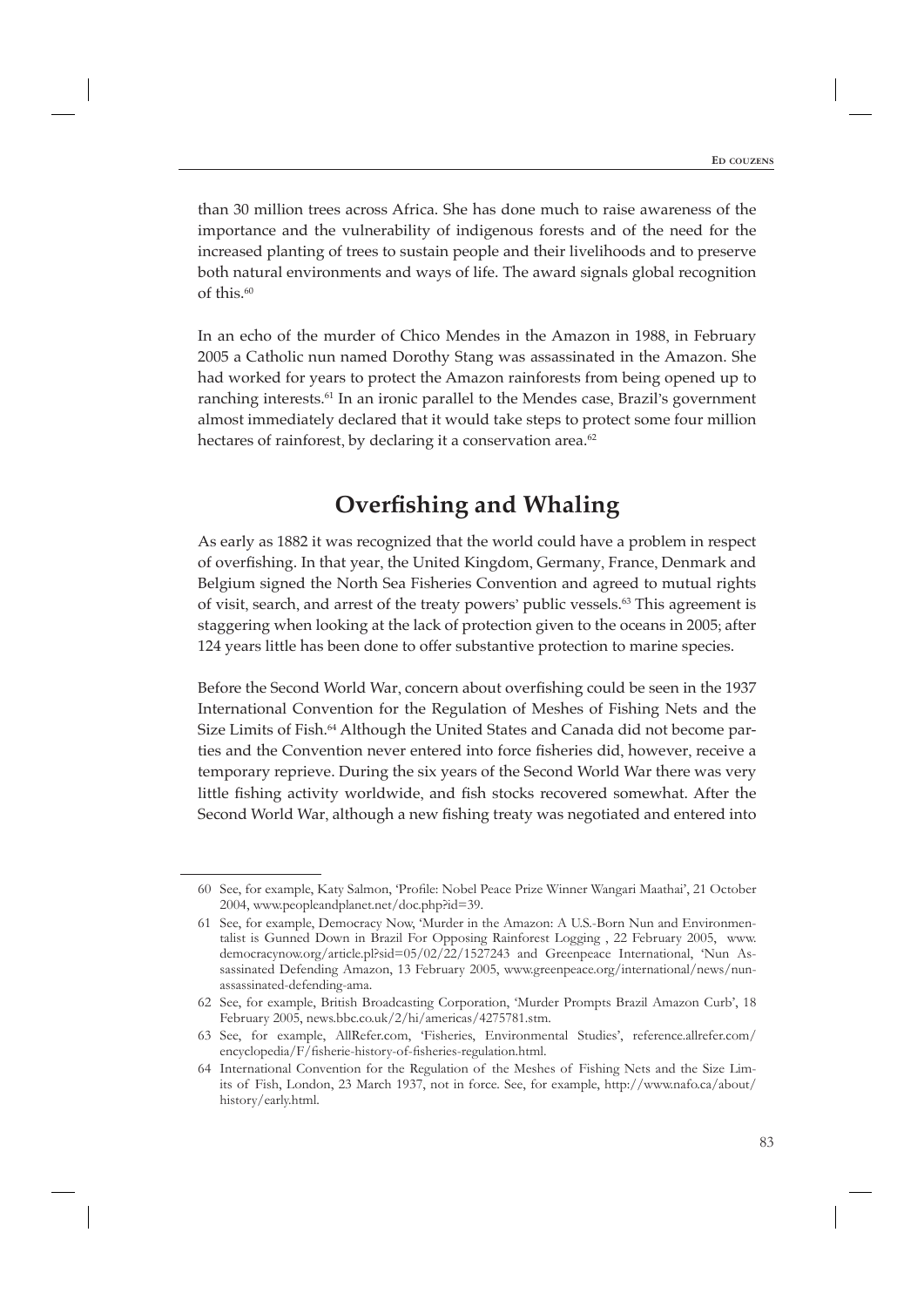#### **Individuals and Disasters**

force,<sup>65</sup> fishing intensified dramatically worldwide. One can only conjecture as to why, if there was international concern in 1882 and again in 1937 and 1946 in relation to fish stocks, there is not now, in 2005, widespread panic.

In 1946 the International Convention for the Regulation of Whaling was signed.<sup>66</sup> The Convention provides an interesting example of how a multilateral environmental agreement can change shape and form over time. In time the convention has become an instrument with an opposite objective to what it began with. The ICRW began as a utilization treaty with twelve states party, all of whom were active whaling nations. The premise was that they would annually decide on quotas, in order to manage whales as a resource, with an annual meeting of an International Whaling Commission (IWC). The quota system was inefficient, however, and whale numbers continued to drop markedly. By 1975 and the years immediately afterward, a number of countries had announced that they would cease whaling, showing how consumer perceptions toward use of natural resources had changed in large parts of the world. In 1982, the International Whaling Commission (IWC) adopted a moratorium on commercial whaling, to take effect from 1986.<sup>67</sup> This represented a sea change from the utilitarian focus of the initial parties to the ICRW in 1946. In the interim years, a number of the states parties (Australia, South Africa, the United Kingdom, and the United States, for instance) had changed their attitudes to whaling and, there being no stipulations as to membership other than statehood, new parties (Austria and Switzerland, for instance) without histories of whaling had joined. Those states parties which wished to continue commercial whaling (Iceland, Japan and Norway, for instance) found themselves outvoted.

Fishing remains an area in which there has been little movement in international law. The Law of the Sea Convention (UNCLOS) of 1982 settled states' exclusive economic zones at 200 nautical miles. This provides an important protective measure, as the majority of marine living resources are to be found within coastal waters rather than on the high seas. The high seas remain, however, an open-access commons. In its *Plan of Implementation*, the World Summit on Sustainable Development committed, inter alia, to the following:

<sup>65</sup> Convention for the Regulation of the Meshes of Fishing Nets and the Size Limit of Fish, London, 5 April 1946, in force 5 April 1953, www.oceanlaw.net/texts/mesh.htm.

<sup>66</sup> International Convention for the Regulation of Whaling, Washington D.C., 2 December 1946, in force 10 November 1948, 161 *United Nations Treaty Series* 72.

<sup>67</sup> See www.iwcoffice.org/index.htm.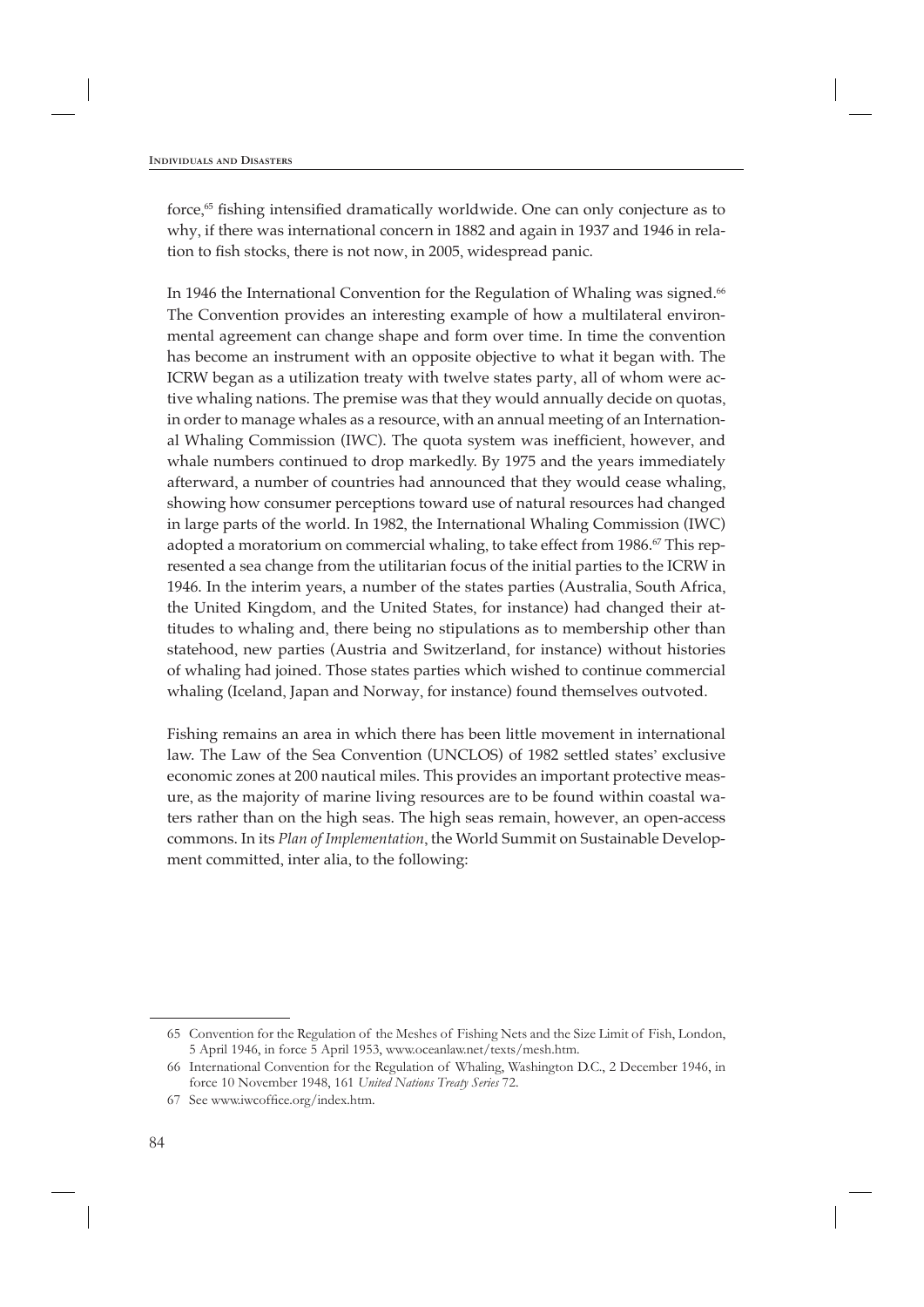To achieve sustainable fisheries, the following actions are required at all levels:

(a) Maintain or restore stocks to levels that can produce the maximum sustainable yield with the aim of achieving these goals for depleted stocks on an urgent basis and where possible not later than 2015.<sup>68</sup>

## **Biodiversity**

In the context of biodiversity, an important early arbitral ruling was the *Behring Sea Fur Seals Arbitration*. <sup>69</sup> Due to overhunting, the stocks of Bering Sea fur seals were being rapidly depleted. As the seals had their birthing grounds on United States territory, coupled with the seals' *animus revertendi*, the US government essentially argued that the seals were US property, giving the US the right to protect them. Consequently, the US arrested a number of British (Canadian) vessels on the high seas. The US also argued that it was the trustee of the seals for the benefit of mankind generally. Britain (Canada) argued that it had the right to hunt seals on the high seas as they were property either *res communis* or *res nullius*. The arbitral tribunal found against the US arguments and freedom of the high seas was held to be the prevailing doctrine.<sup>70</sup> Birnie and Boyle comment that:

The importance of this decision to the development of the law concerning conservation of marine living resources cannot be overstressed. It laid the twin foundations for subsequent developments over the next century. First, it confirmed that the law was based on high seas freedom of fishing and that no distinction was to be made in this respect between fisheries and marine mammals despite the very different characteristics of the latter, which the tribunal had examined; secondly, it recognized the need for conservation to prevent over-exploitation and decline of a hunted species, but because of the former finding, it made this dependant on the express acceptance of regulation by participants in the fishery. $71$ 

By way of recommendation, the tribunal also outlined a nine-point plan for conservation, which included

a prohibited zone; a closed season in a defined area of the high seas, with specific exemptions in favour of indigenous peoples hunting for traditional purposes, using traditional methods; a limitation on the type of vessels used; a licensing system to be operated by the governments concerned; use of a special flag while sealing; the keeping of catch records; exchange of data collected; governmental responsibility for selection of suitable crews; the provisions were to continue for five years or until

<sup>68</sup> World Summit on Sustainable Development, *Johannesburg Plan of Implementation*, para. 31, www. un.org/esa/sustdev/documents/WSSD\_POI\_PD/English/POIToc.htm. See also paras. 30-34 in respect of fishing and marine ecosystem management.

<sup>69</sup> *Behring Sea Fur Seals Arbitration, (Great Britain v. USA)*, *Moore's International Arbitration Awards* (1898) 755.

<sup>70</sup> P. Birnie and A. Boyle, *International Law and the Environment*, *supra* note 10, at 649.

<sup>71</sup> *Ibid*., at 649-50.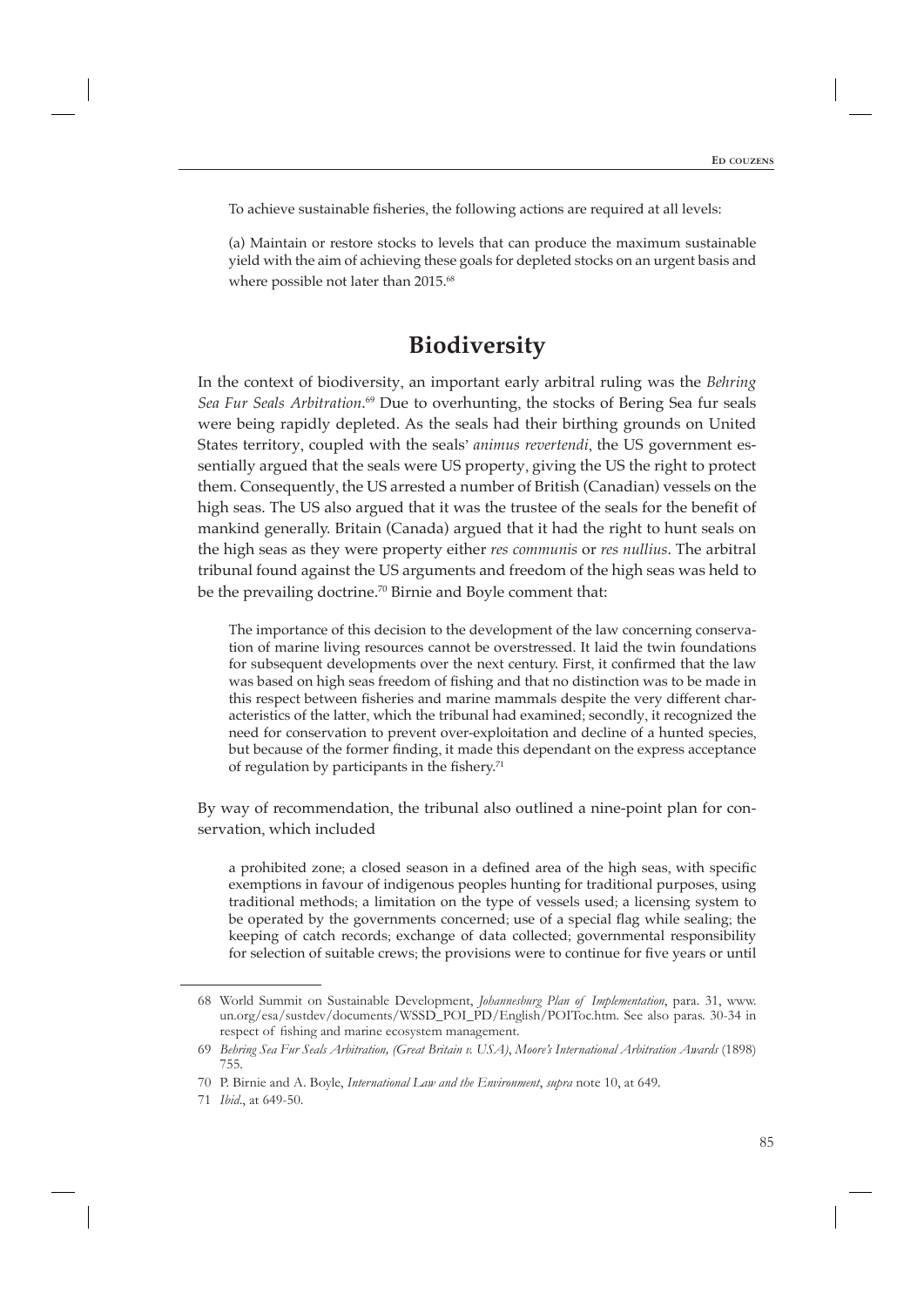abandoned by agreement. Moreover, the tribunal went on to recommend that these regulations be enacted into apposite and uniform national laws in *both* states and that national measures be adopted to ensure their enforcement. Thus, the priority of national measures of enforcement, rather than international means, also was established. Finally, a three-year ban on all sealing was recommended, laying the foundation of the moratorium approach to conservation of marine mammals.<sup>72</sup>

Although contractually binding on the participants, the ruling was not binding on other users of the fur seals, such as Russia and Japan, and in practice it made little difference to the overexploitation of the resource. Birnie and Boyle suggest that:

although it perpetuated the high seas freedom of fishing and hence made conservation more difficult, especially in relation to enforcement, the *Behring Sea* arbitral tribunal strongly supported the need for restraint in exploitation, clearly indicated the requisite measures, and recognized that freedom was not absolute but had to be regulated to take reasonable account of the interests of other states.73

Elsewhere, of great importance to the conservation of wild animals and birds were two conventions agreed around the turn of the 20<sup>th</sup> Century: the 1900 Convention for the Preservation of Wild Animals, Birds and Fish in Africa; 74 and the 1902 Convention for the Protection of Birds Useful to Agriculture.<sup>75</sup> Driven by Germany, the London Convention suggested that all colonial powers in Africa should introduce game regulations. Although most parties never ratified the Convention, as Mackenzie puts it, the Germans and British did so 'enthusiastically'. 76 Many of the provisions suggested in the London Convention echoed the *Behring Sea Fur Seals Arbitration*. A closed season was introduced, the hunting of male animals was only permitted during certain periods and restrictions were placed on weapons which were allowed to be used for hunting. Of relevance for the history of international environmental law is the separation of animals into species worthy of protection and those not so worthy or even those considered noxious and which should be actively exterminated. The latter group contained many species which today are seen as being most worthy of protection: the predators, such as lions and, amongst birds, the raptors and vultures.

Another Convention in the early-1970s cluster was the 1973 Convention on International Trade in Endangered Species (CITES).<sup>77</sup> Although arguably promoting

<sup>72</sup> *Ibid*., at 650.

<sup>73</sup> *Ibid.*

<sup>74</sup> Convention for the Preservation of Animals, Birds and Fish in Africa, London, 19 May 1900, 188 *Consolidated Treaty Series* 418.

<sup>75</sup> Convention for the Protection of Birds Useful to Agricuilture, Paris, 19 March 1902, 191 *Consolidated Treaty Series* 91.

<sup>76</sup> J. M. Mackenzie, *The Empire of Nature* (Manchester University Press, 1988) 205.

<sup>77</sup> Convention on International Trade in Endangered Species of Wild Flora and Fauna, Washington D.C., 3 March 1973, in force 1 July 1975, 993 *United Nations Treaty Series* 243, www.cites.org/eng/ disc/text.shtml.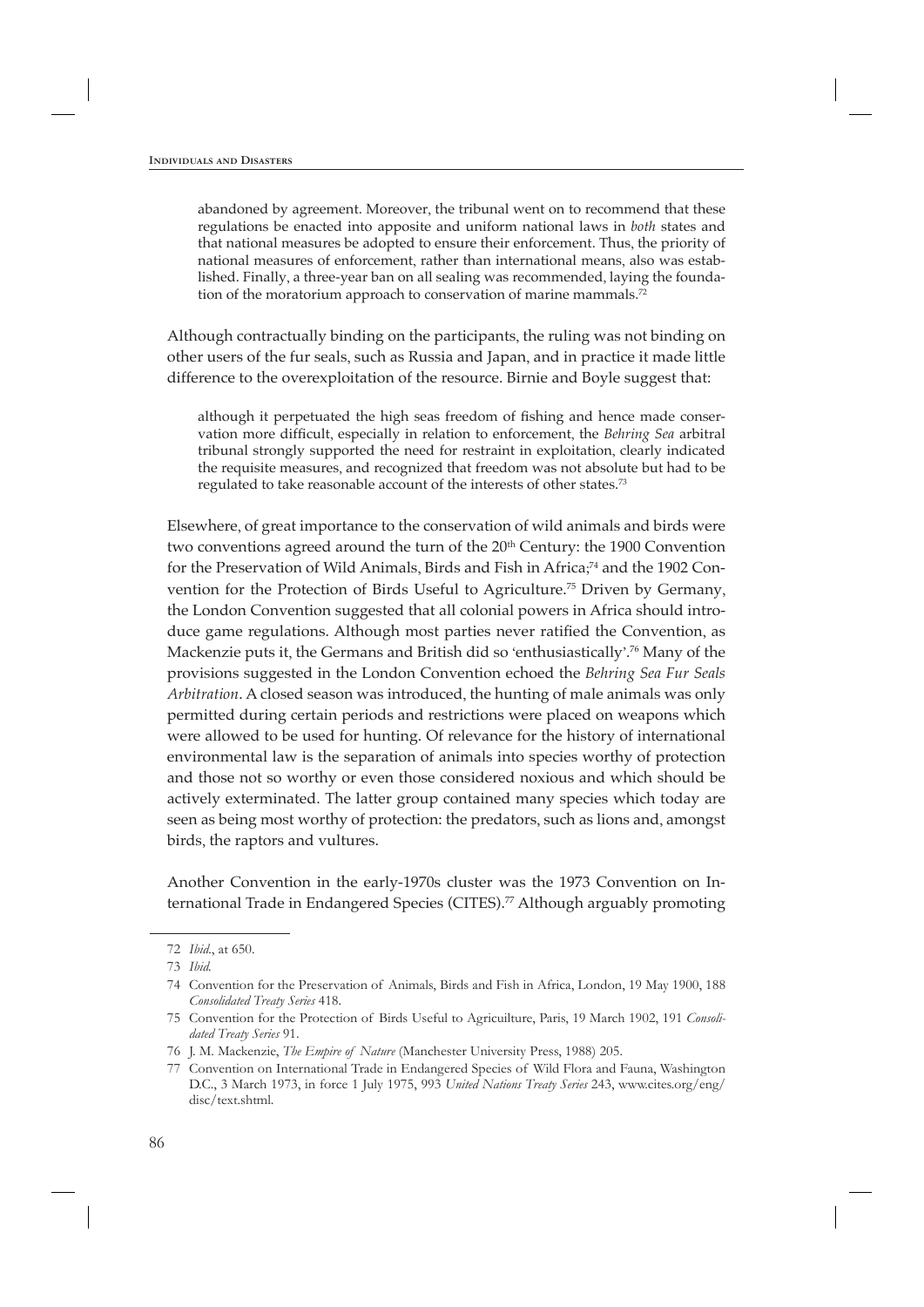trade in wild animal species by attempting to regulate such trade, the Convention probably provides the most visible and significant international protection for wild animal species today. Again, protection of state sovereignty is emphasized in the Convention; the CITES Secretariat has no jurisdiction within national boundaries. Furthermore, CITES echoed the 1900 London Convention by categorizing wild animal species; CITES affords different degrees of protection from trade to species depending on their listing in the three appendices of the Convention.

The Convention on the Conservation of Migratory Species of Wild Animals<sup>78</sup> and the Convention on the Conservation of European Wildlife and Natural Habitats<sup>79</sup> both signed in 1979 showed a new approach to the conservation of species. There is recognition in both conventions that habitat conservation is as important as the conservation of individual species. This recognition can perhaps already be seen in the 1971 Ramsar Convention, but arguably not in the 1973 CITES Convention. The 1980 Convention for the Conservation of Antarctic Marine Living Resources (CCAMLR)80 further emphasized an ecosystem approach. According to Article I of the Convention

2. Antarctic marine living resources means the populations of fin fish, molluscs, crustaceans and all other species of living organisms, including birds, found south of the Antarctic convergence.<sup>81</sup>

3. The Antarctic marine ecosystem means the complex of relationships of Antarctic marine living resources with each other and with their physical environment.<sup>82</sup>

In 1980 the World Conservation Strategy was launched by UNEP, the World Conservation Union and WWF. This influential document was arguably the first to recognize that long-term efforts were required to solve environmental problems, and that this could not be done unless environment and development objectives were integrated.<sup>83</sup> The World Conservation Strategy was followed in 1982 by the adoption of the United Nations World Charter for Nature.84 This Resolution of the Unit-

<sup>78</sup> Convention on the Conservation of Migratory Species of Wild Animals, 23 June 1979, in force 1 November 1983, 19 International Legal Materials (1980), www.cms.int/documents/convtxt/cms\_ convtxt.htm.

<sup>79</sup> Convention of the Conservation of European Wildlife and Natural Habitats, Bern, 19 September 1979, in force 1 June 1982, *Council of Europe Treaty Series* 104, conventions.coe.int/Treaty/en/ Treaties/Html/104.htm.

<sup>80</sup> Convention on the Conservation of Antarctic Marine Living Resources, Canberra, 20 May 1980, in force 7 April 1982, 19 *International Legal Materials* (1980) 841, www.ccamlr.org/pu/e/e\_pubs/bd/ toc.htm.

<sup>81</sup> Article I.2, *ibid.*

<sup>82</sup> Article I.3, *ibid*.

<sup>83</sup> See, for example, 'The World Conservation Strategy', in UNEP, *Global Environmental Outlook 3: Past Present and Future Perspectives* (Earthscan Publications: London, 2002), www.unep.org/geo/geo3/ english/049.htm.

<sup>84</sup> World Charter for Nature, GA Res. 37/7, 28 October 1982, www.un.org/documents/ga/res/37/ a37r007.htm.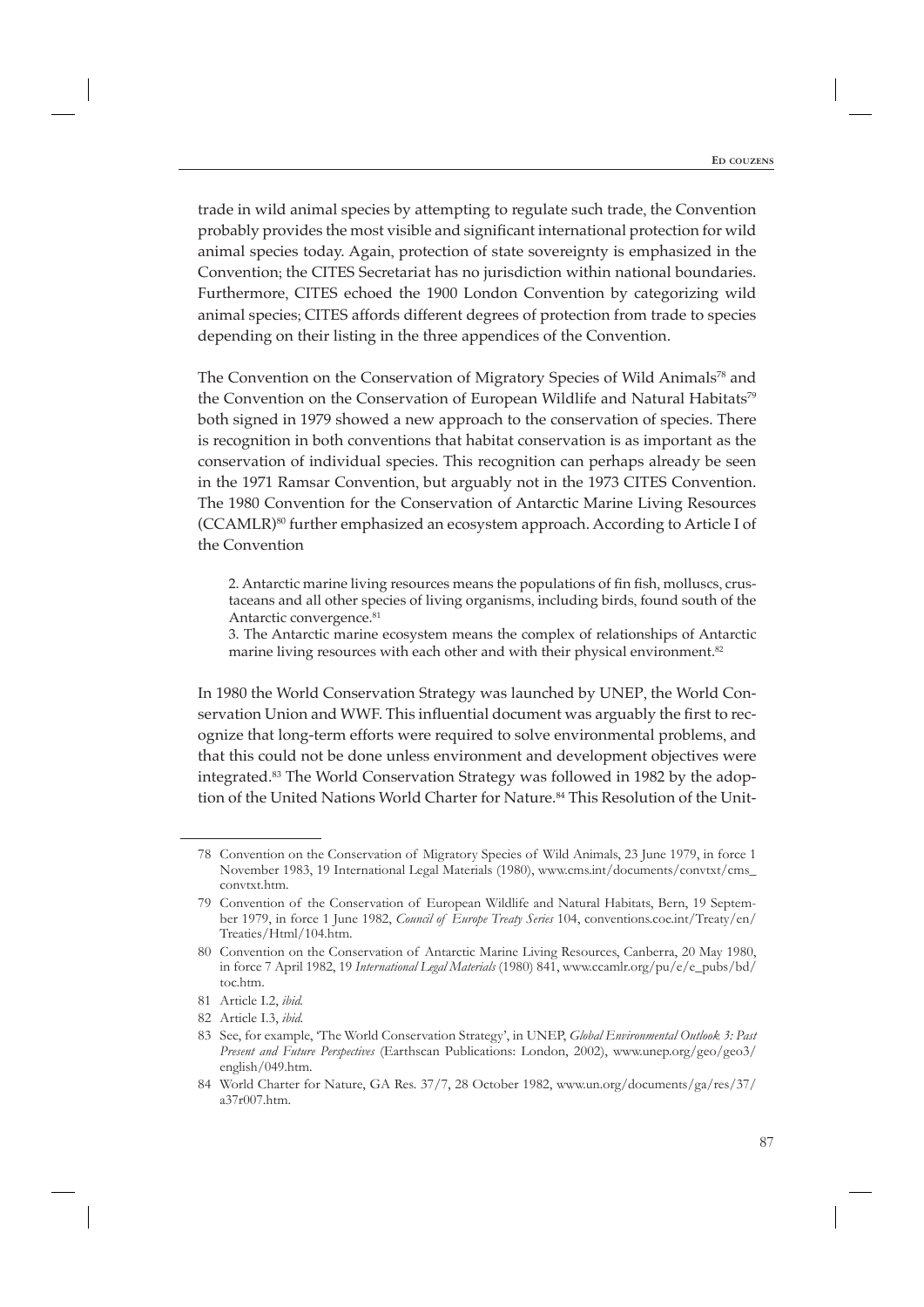ed Nations General Assembly set out general principles, including that '[n]ature shall be respected and its essential processes shall not be impaired.' 85 While being aspirational soft law in nature, rather than binding hard law, the Charter did require that '[t]he principles set forth in the present Charter shall be reflected in the law and practice of each State, as well as at the international level.' 86

In 1989, against much opposition from range states in Southern Africa, the African elephant was placed on Appendix I of the CITES Convention giving the species virtually complete protection from international trade. In a sense an intrusion on national sovereignty, the ban on trade in ivory, coupled with consumer pressure in Western countries proved so effective that controlled trade in ivory has in recent years been allowed again. Although the listing decision was not popular with range states, it has by and large been obeyed and shows that states can act in ways detrimental to their own interests when called on to do so by the international environmental community. This is something of a departure from the experience of the 1982 moratorium on commercial whaling. Norway objected to the moratorium and continues to whale; Japan agreed to the moratorium, but continues to take whales annually under the guise of scientific research; and Iceland and Canada left the International Whaling Commission in order not to be dictated to. The Convention on Biological Diversity, 87 adopted at UNCED in 1992, goes beyond the international and species-based approach of CITES and provides for states parties to commit to the preservation of habitats and ecosystems within their own boundaries. This holistic and ecosystem-based approach surely reflects new understanding of the way in which biodiversity functions and the ways in which it must be protected.

# **Pollution**

#### **Pollution of the atmosphere**

The years 1935-1941 saw the deliberations of an important arbitral tribunal. The *Trail Smelter Arbitration*88 concluded that:

no state has the right to use or permit the use of its territory in such a manner as to cause injury by fumes in or to the territory of another or the properties or persons therein, when the case is of serious consequence and the injury is established by clear and convincing evidence.<sup>89</sup>

<sup>85</sup> Principle 1, *ibid*.

<sup>86</sup> Principle 14, *ibid*.

<sup>87</sup> Convention on Biological Diversity, Rio de Janeiro, 5 June 1992, in force 29 December 1993, 31 *International Legal Materials* (1992) 822, www.biodiv.org/doc/legal/cbd-en.pdf.

<sup>88</sup> *Trail Smelter Arbitration (USA v Canada)*, 35 *American Journal of International Law* (1941) 684.

<sup>89</sup> P. Birnie and A. Boyle, *International Law and the Environment*, *supra* note 10, at 111.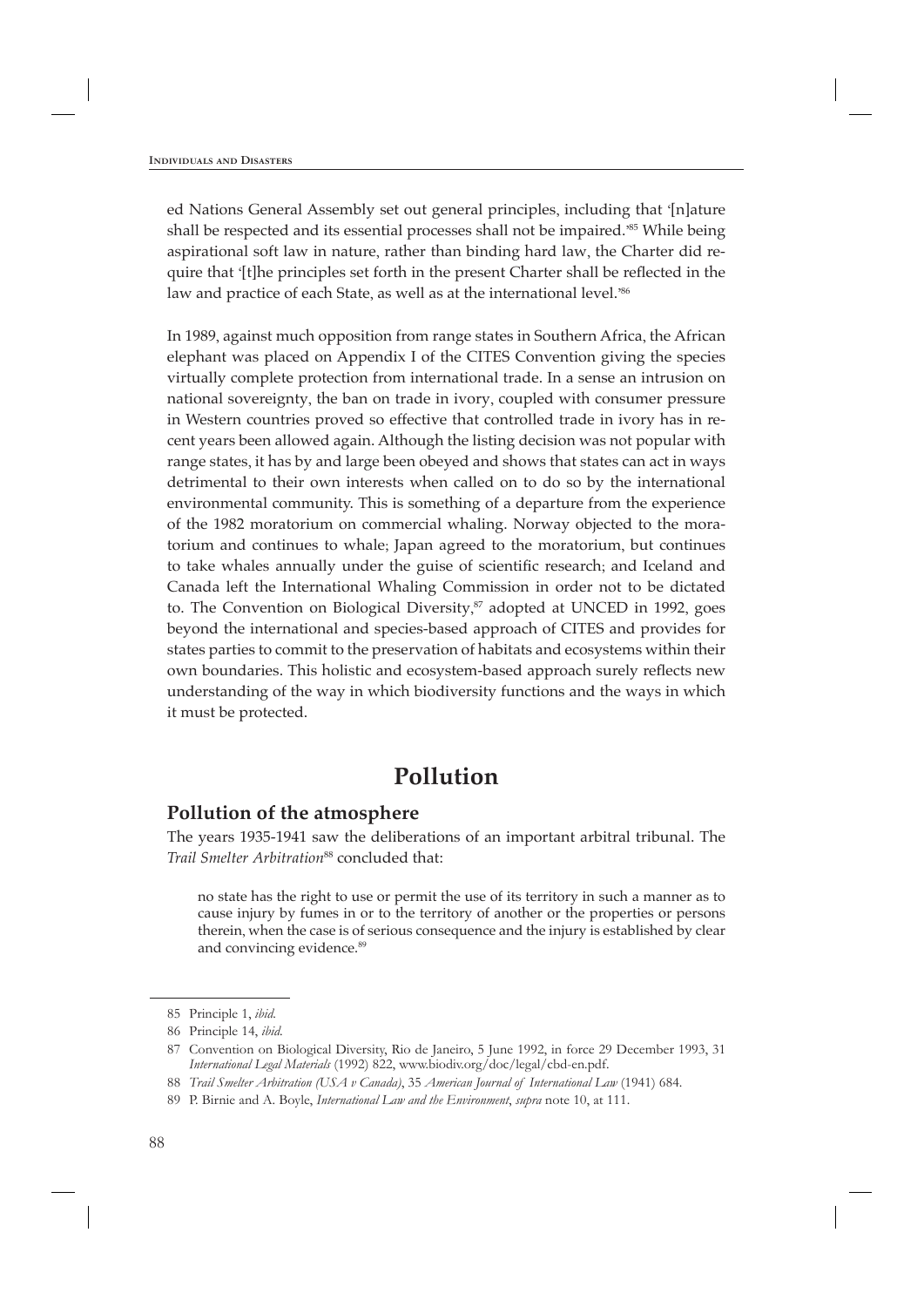The case concerned pollution damage caused to forests and crops in the United States by pollutants from a smelter in the town of Trail, Canada. Trail had a lead and zinc smelting factory complex with 400-foot high chimneys. As astounding as it might seem today, the question in dispute was whether Canada was liable for the damage caused by the smelter, and whether it had any duty to prevent further damage from occurring. The tribunal decided that Canada did indeed have to take responsibility for past and future damage; 90 the reason that the question would surprise us so much today is in part due to the effect of the arbitral tribunal's decision on subsequent legal discourse. The tribunal, however, took a narrow view to damages, compensating for injury to persons and property, but appeared to exclude wider environmental interests such as wildlife, aesthetic considerations or the unity and diversity of ecosystems.<sup>91</sup> Although Canada was held to have no right to cause damage within the United States, its right to continue to operate the smelter was affirmed.<sup>92</sup> Birnie and Boyle comment that:

[d]espite criticism of the tribunal for the limited range of national and international sources on which it relied in determining rules of international law, there is no reason to doubt that states remain responsible in international law for harm caused in breach of obligation by transboundary air pollution.<sup>93</sup>

In 1982, a hole was discovered in the ozone layer above Antarctica. British scientist Joseph Farman released results in 1985, which showed that the ozone layer had been depleting since at least 1970; this was due largely to increased use of chlorofluorocarbons worldwide.<sup>94</sup> The world community showed that it was capable of acting swiftly and in concert when required to do so. The 1985 Vienna Convention on Protection of the Ozone Layer – followed two years later in 1987 by the Montreal Protocol on Protection of the Ozone Layer – committed states parties to meeting targets for reductions and the eventual phasing out of ozone depleting substances.<sup>95</sup> By late 2002, 183 states had ratified the Montreal Protocol. Although an apparent example of speedy and determined action, the early commitments made by states parties were in fact to increase production of chlorofluorocarbons before eventually reducing these.<sup>96</sup>

<sup>90</sup> See, generally, University of Idaho, 'Trail Smelter Arbirtration, 1938/1941', www.law.uidaho.edu/ default.aspx?pid=66516.

<sup>91</sup> Birnie and Boyle, *International Law and the Environment*, *supra* note 10, at 121.

<sup>92</sup> *Ibid*., at 191.

<sup>93</sup> *Ibid*., at 504-5.

<sup>94</sup> See, for example, Virtual Globe, '1982: Ozone Hole Discovered Above the South Pole', www. virtualglobe.org/en/info/env/02/ozone09.html.

<sup>95</sup> Vienna Convention for the Protection of the Ozone Layer, Vienna, 22 March 1985, in force 22 September 1988, 26 *International Legal Materials* (1987) 1529, www.unep.org/ozone/pdfs/ viennaconvention2002.pdf; Montreal Protocol on Substances that Deplete the Ozone Layer, Montreal, 16 September 1987, in force 1 January 1989, 26 *International Legal Materials* (1987) 154, www. unep.org/ozone/pdfs/Montreal-Protocol2000.pdf.

<sup>96</sup> See, generally, J. Gribbin, *The Hole in the Sky* (Corgi: London, 1988).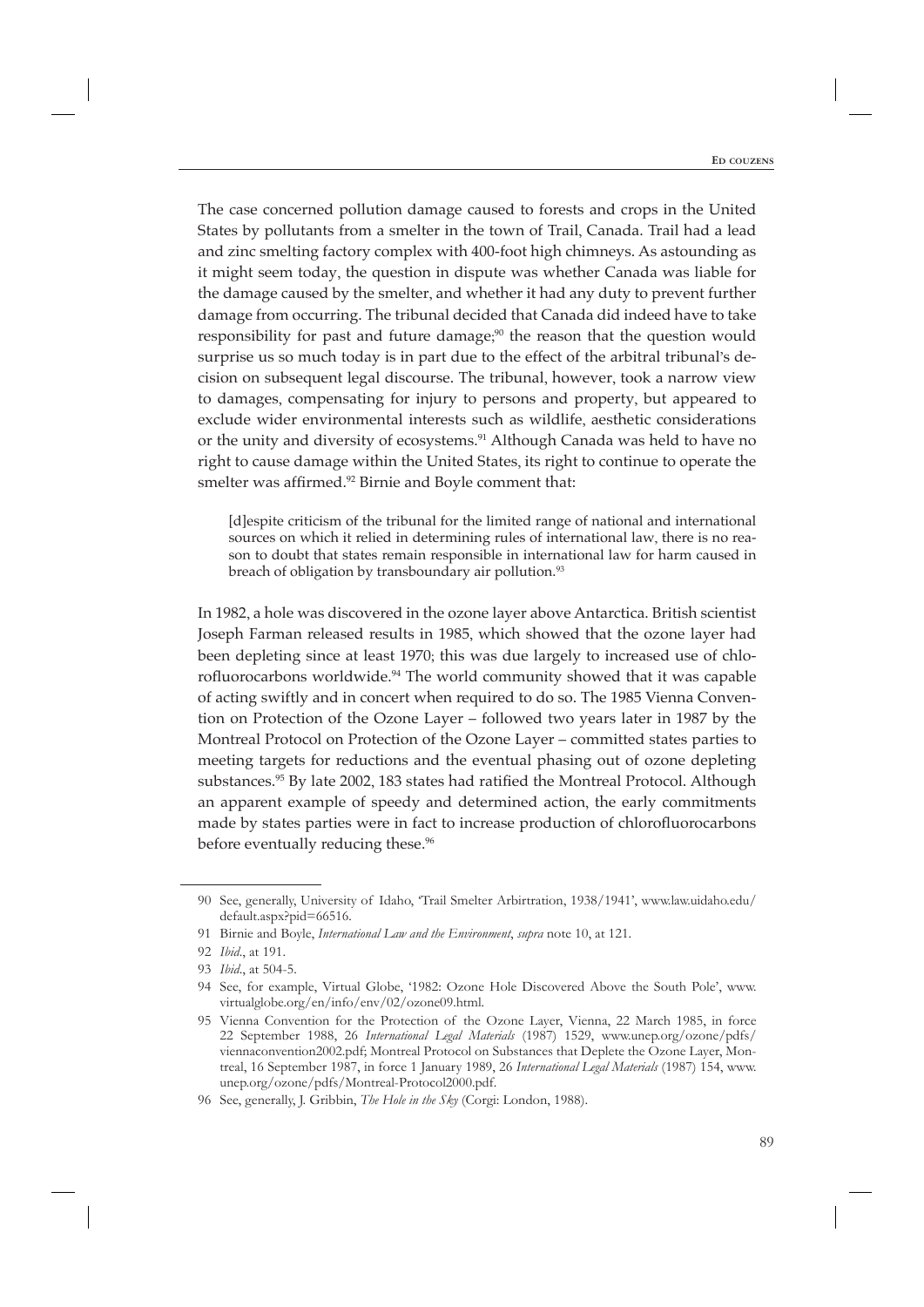The United Nations Framework Convention on Climate Change (UNFCCC),<sup>97</sup> which sought to have its states parties commit firmly to reductions in emissions of substances that contribute to global warming, was also adopted at UNCED. While 'reaffirming the principle of sovereignty of States in international co-operation to address climate change', the states parties 'acknowledg[ed] that change in the Earth's climate and its adverse effects are a common concern of humankind.' 98 Although a lukewarm commitment and protective once again of the jealously guarded idea of sovereignty, the UNFCCC set the stage for concrete emissions control targets to be agreed to in further Protocols. When the states parties to UNFCCC negotiated the text, they were well aware that – in itself – the Convention would be hopelessly inadequate to meet the challenges of climate change. The 1997 Kyoto Protocol<sup>99</sup> to the Convention was intended to remedy this.<sup>100</sup> The Protocol significantly strengthens the Convention 'by committing Annex I [industrialized] Parties to individual, legally-binding targets to limit or reduce their greenhouse gas emissions.<sup>101</sup> The Protocol received sufficient ratifications to come into force only in February 2005, ninety days after at least 55 states parties, including Annex I states accounting for at least 55 percent of the total 1990 carbon dioxide emissions from that group, had ratified.<sup>102</sup> The fact that it is now in force can be seen as testament to a welcome determination by the global community to deal with the problem of global warming, even in the face of the refusal by the largest emitter of greenhouse gases, the United States, to ratify.

#### **Marine pollution**

In 1954 the International Convention for the Prevention of Pollution of the Sea by Oil, 103 a precursor of later marine pollution conventions which would also deal with pollutants other than oil, was signed. The main concern of the 1954 Convention was operational discharge; the world was not yet overly concerned with major oil spills. Marine pollution received further attention in 1958, with the Conventions on the Law of the Sea signed in Geneva. However, protection of the marine environment generally was given little attention and the Convention focused – as

<sup>97</sup> United Nations Framework Convention on Climate Change, New York, 9 May 1992, in force 21 March 1994, 31 *International Legal Materials* (1992) 849, unfccc.int/files/essential\_background/ background\_publications\_htmlpdf/application/pdf/conveng.pdf.

<sup>98</sup> Preamble, *ibid*.

<sup>99</sup> Kyoto Protocol to the United Nations Framework Convention on Climate Change, Kyoto, 11 December 1997, in force 16 February 2005, 37 *International Legal Materials* (1998) 22, unfccc.int/ resource/docs/convkp/kpeng.pdf

<sup>100</sup> See, for example, UNFCCC Secretariat, 'Kyoto Protocol', unfccc.int/essential\_background/kyoto\_ protocol/items/2830.php.

<sup>101</sup> *Ibid.*

<sup>102</sup> For the status of ratifications of the Kyoto Protocol, see unfccc.int/essential\_background/kyoto\_ protocol/status\_of\_ratification/items/2613.php.

<sup>103</sup> International Convention on for the Prevention of the Sea by Oil, London, 12 May 1954, in force 26 July 1958, 37 *United Nations Treaty Series* 3.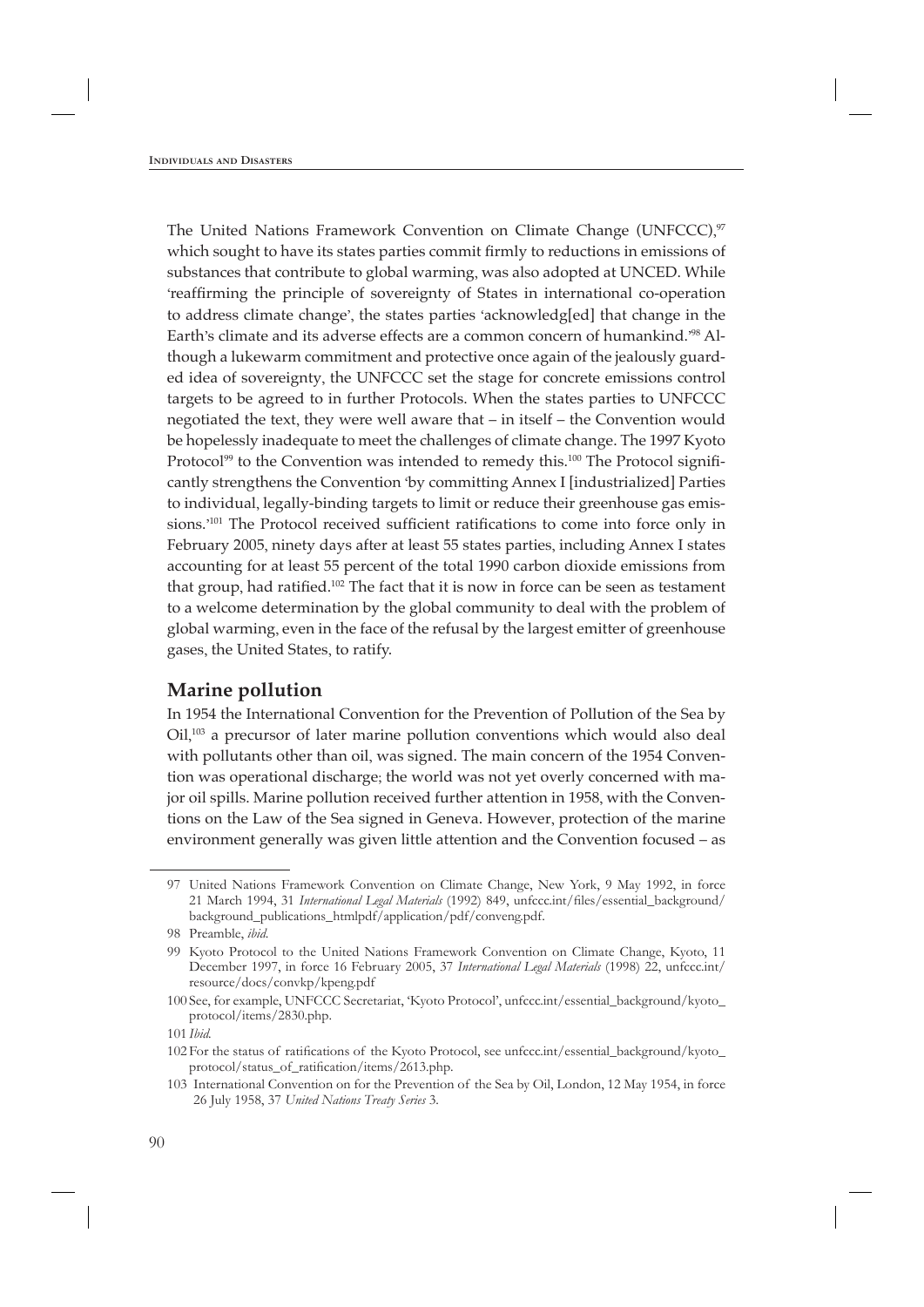the 1954 OILPOL Convention had done – on operational discharge. The Conventions seemed to suggest, as Birnie and Boyle put it, that states 'enjoyed substantial freedom to pollute the oceans, moderated only by the principle that high seas freedoms must be exercised with reasonable regard for the rights of others.<sup>2104</sup>

The realities of large marine oil spills first came home in 1967, with the grounding – caused by human error – off the English coast of the tanker *Torrey Canyon*, which spilled some 120,000 tonnes of oil. Marine pollution control was at the time in its infancy and the United Kingdom was unprepared to deal with the disaster.105 The incident led to a number of marine pollution conventions being signed in 1969<sup>106</sup> and in the early 1970s. In 1973, the 1954 OILPOL Convention was replaced by the International Convention for the Prevention of Pollution from Ships.107 The MARPOL Convention never came into force, but in 1978 was subsumed into a Protocol which has come into force.<sup>108</sup> The MARPOL Convention covers pollution from ships at sea by substances other than oil. In a set of six annexes, the Convention deals respectively with oil, noxious liquid substances carried in bulk, harmful substances carried in packaged form, sewage, garbage generated on vessels, and atmospheric pollution from ships. States parties are required to adopt Annexes 1 and 2, and may adopt the others.

Another major oil spill from a tanker in 1989 occurred when the *Exxon Valdez* ran aground in Prince William Sound, Alaska. The impact on the psyche of the American people was significant, with the images of a pristine environment spoiled reverberating to this day.109 Ironic comment on the disaster has been made, however, by Al Gore, former Vice-President of the United States: 'when expenditures are required to clean up […] pollution, they are usually included in the national accounts as another positive entry on the ledger. In other words, the more pollution

<sup>104</sup> P. Birnie and A. Boyle, *International Law and the Environment*, *supra* note 10, at 351.

<sup>105</sup> See, for example, International Maritime Organization, 'Prevention of Pollution by Oil', www. imo.org/Environment/mainframe.asp?topic\_id=231.

<sup>106</sup> International Convention Relating to Intervention on the High Seas in Cases of Oil Pollution Casualties, Brussels, 29 November 1969, in force 6 May 1975, 970 United Nations Treaty Series 211, www.imo.org/Conventions/contents.asp?doc\_id=680&topic\_id=258; and International Convention on Civil Liability for Oil Pollution Damage, Brussels, 29 November 1969, in force 19 June 1975, 973 United Nations Treaty Series 3, www.imo.org/Conventions/contents.asp?topic\_ id=256&doc\_id=660.

<sup>107</sup> International Convention for the Prevention of Pollution from Ships (MARPOL), London, 2 November 1973, amended before entry into force, 12 *International Legal Materials* (1973) 1085, www.imo. org/Conventions/contents.asp?doc\_id=678&topic\_id=258.

<sup>108</sup> Protocol Relating to the Convention for the Prevention of Pollution from Ships, London, 17 February 1978, in force 2 October 1983, 17 *International Legal Materials* (1978).

<sup>109</sup> See, for example, ExxonMobil, 'Valdez', www.exxonmobil.com/Corporate/Newsroom /NewsReleases/Corp\_NR\_Valdez.asp and Emergency Response, 'Prince William Sound: An Ecosystem in Transition', response.restoration.noaa.gov/topic\_subtopic\_entry.php?RECORD\_ KEY%28entry\_subtopic\_topic%29=entry\_id,subtopic\_id,topic\_id&entry\_id(entry\_subtopic\_ topic)=238&subtopic\_id(entry\_subtopic\_topic)=13&topic\_id(entry\_subtopic\_topic)=1.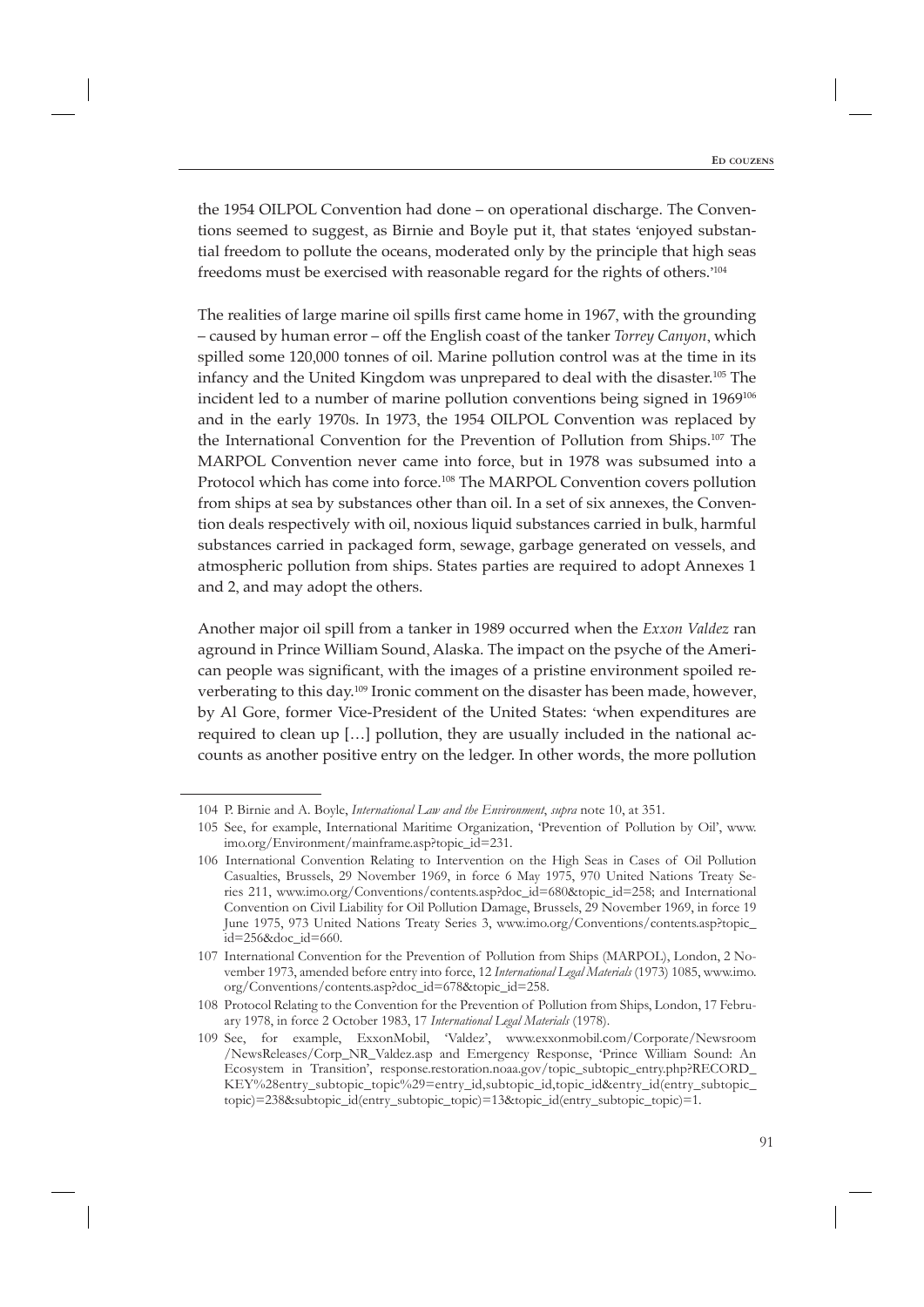we create, the more productive contributions we can make to national output. The *Exxon Valdez* oil spill in Prince William Sound, and efforts to clean it up, to take one example, actually increased our GNP.'<sup>110</sup>

#### **Pollution from chemicals and wastes**

In 1956, the Minamata (or Minamoto) disaster in Japan occurred, where it became apparent that contamination from mercury waste was causing illnesses and birth defects. This drew the world's attention to the dangers of uncontrolled industrialization. It was not, however, until 1968 that the Japanese government finally acknowledged the source of the pollution and chemical dumping finally ceased.<sup>111</sup> The Minamata disaster shows both how the courage of individuals can lead to change – the contamination caused Japanese fishermen to riot at a factory in 1959 and bring a number of court actions against the large corporations responsible – and also how slow governments can be to act.

The early 1960s saw increasing awareness of the scale of environmental problems facing the international community. As part of this new awareness 1962 saw the publication of a book which might arguably be described as the "bible" of environmental literature. After the Second World War, a "miracle" pesticide – dichlorodiphenyltrichloroethane (DDT) – was much used. The pesticide was not directly harmful to humans. In 1962, however, scientist Rachel Carson published *Silent Spring*, 112 which documented how DDT works its way up through the food chain, ultimately having devastating environmental effects. This did much to increase understanding of ecological linkages. Pilloried by the chemical industry, Carson died from cancer in 1964 without ever knowing that her work eventually had the influence she would have wanted it to have. It was not long before *Silent Spring* was recognized to be accurate, and it was not long before environmental concern became an essential part of the 1960s zeitgeist.

In 1978, a national incident in the United States – the *Love Canal* disaster – in which it was realized that industrial chemicals buried secretly in a town had, for years, been causing inordinately high rates of cancer and children to be born with congenital defects focused attention worldwide on the health problems of dumping

<sup>110</sup> A. Gore, *Earth in the Balance: Forging a New Common Purpose* (Earthscan Publications: London, 1992) at 187.

<sup>111</sup> See, for example, The Free Encyclopedia, 'Minamata Disease', encyclopedia.thefreedictionary. com/Minamata%20disease.

<sup>112</sup> Rachel Carson, *Silent Spring* (Hamish Hamilton: London, 1962). See also, for example, www.rachelcarson.org/.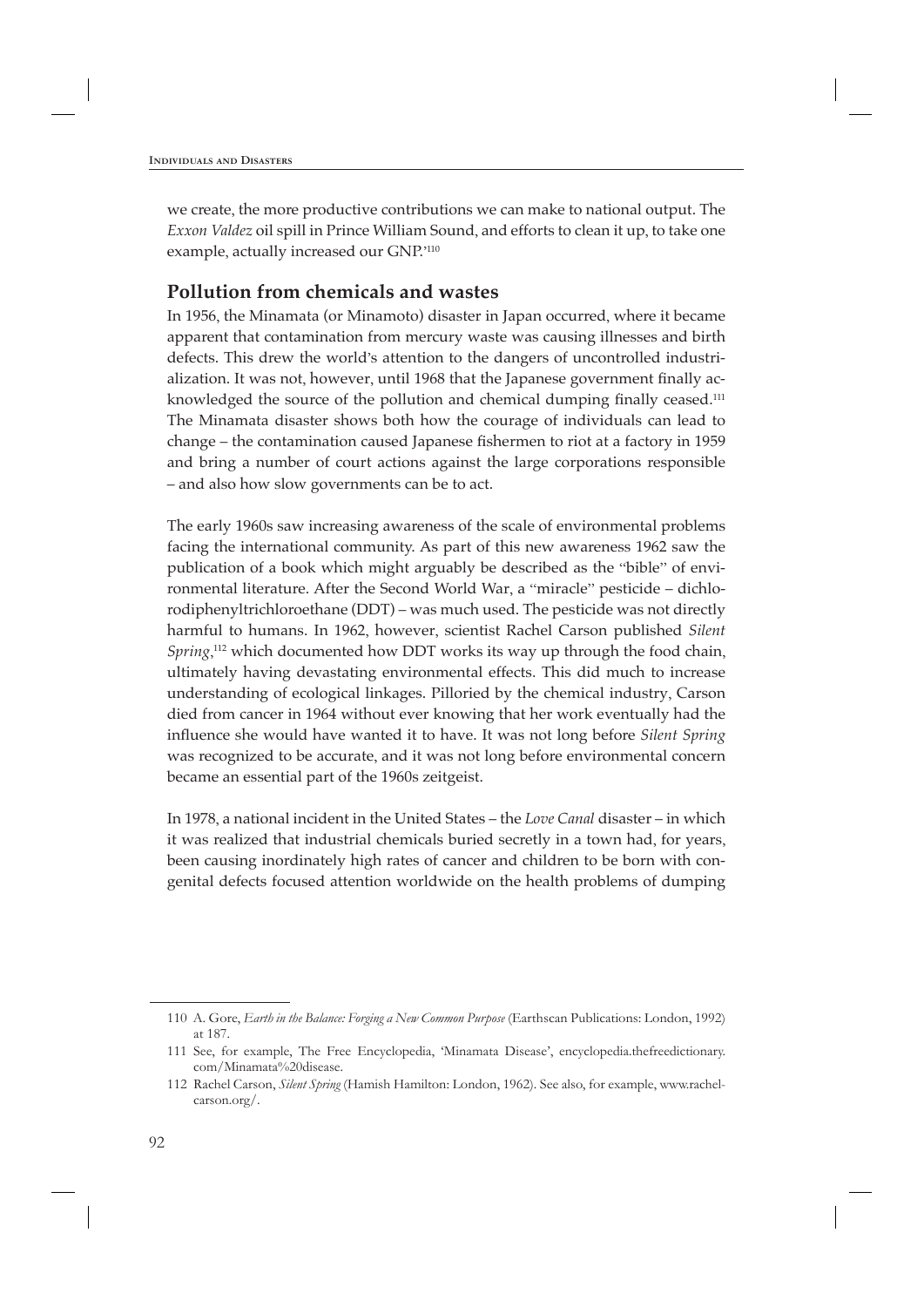of hazardous chemicals.113 It was thanks to the activism of individual residents – particularly a local mother named Lois Gibbs – that the problem was discovered and the causes identified.<sup>114</sup>

A pollution tragedy occurred in 1984, when there was a chemical leak from the Union Carbide factory in Bhopal, India.115 Some 2,000 people died almost immediately and some 15,000 died later; 150,000-600,000 were injured.116 The disaster showed how, in a globalized world, a disaster within national borders could be blamed on the actions of foreign states or private companies. Union Carbide, an American company, was apparently taking advantage of less stringent environmental standards in the developing world. In a 1992 settlement agreement, Union Carbide agreed to pay USD 470 million to the victims, a figure almost certainly substantially less than would have been ordered had the accident occurred in the United States.

Regarding pollution from wastes, two important conventions on the transportation of hazardous waste are the 1989 Convention on Transboundary Movement of Hazardous Wastes and their Disposal<sup>117</sup> and the 1991 Organization of African Unity118 Convention on the Ban of the Import into Africa and the Control of Transboundary Movements and Management of Hazardous Wastes within Africa.119 Of the two, interestingly enough, it is the Bamako Convention which contains the stronger provisions, such as the general obligation that:

All Parties shall take appropriate legal, administrative and other measures within the area under their jurisdiction to prohibit the import of all hazardous wastes, for any reason, into Africa from non-Contracting Parties. Such import shall be deemed illegal and a criminal act.120

#### **Radioactive pollution**

The International Atomic Energy Agency (IAEA) was created in 1956, the dangers of nuclear proliferation being a particular concern following the Second World

<sup>113</sup> See, for example, Eckardt C. Beck, 'The Love Canal Tragedy', *Environmental Protection Agency Journal* (1979), www.epa.gov/history/topics/lovecanal/01.htm.

<sup>114</sup> See, for example, Center for Health, Environment and Justice, 'Love Canal Dates', www.chej. org/LCdates.htm.

<sup>115</sup> See, for example, Union Carbide, Bhopal Information Site, www.bhopal.com/.

<sup>116</sup> See, for example, Wikipedia, 'Bhopal Disaster', www.en.wikipedia.org/wiki/Bhopal\_Disaster.

<sup>117</sup> Basel Convention on the Control of Transboundary Movements of Hazardous Wastes and their Disposal, Basel, 22 March 1989, in force 24 May 1992, 28 *International Legal Materials* (1989) 657, www.basel.int/text/con-e.htm.

<sup>118</sup> Now the African Union

<sup>119</sup> Convention on the Ban of the Import into Africa and the Control of Transboundary Movement and Management of Hazardous Wastes Within Africa, Bamako, 30 January 1991, note yet in force, 30 *International Legal Materials* (1991) 775, sedac.ciesin.columbia.edu/entri/texts/acrc/ bamako.txt.html.

<sup>120</sup> Article 4(1), 'General Obligations', *ibid.*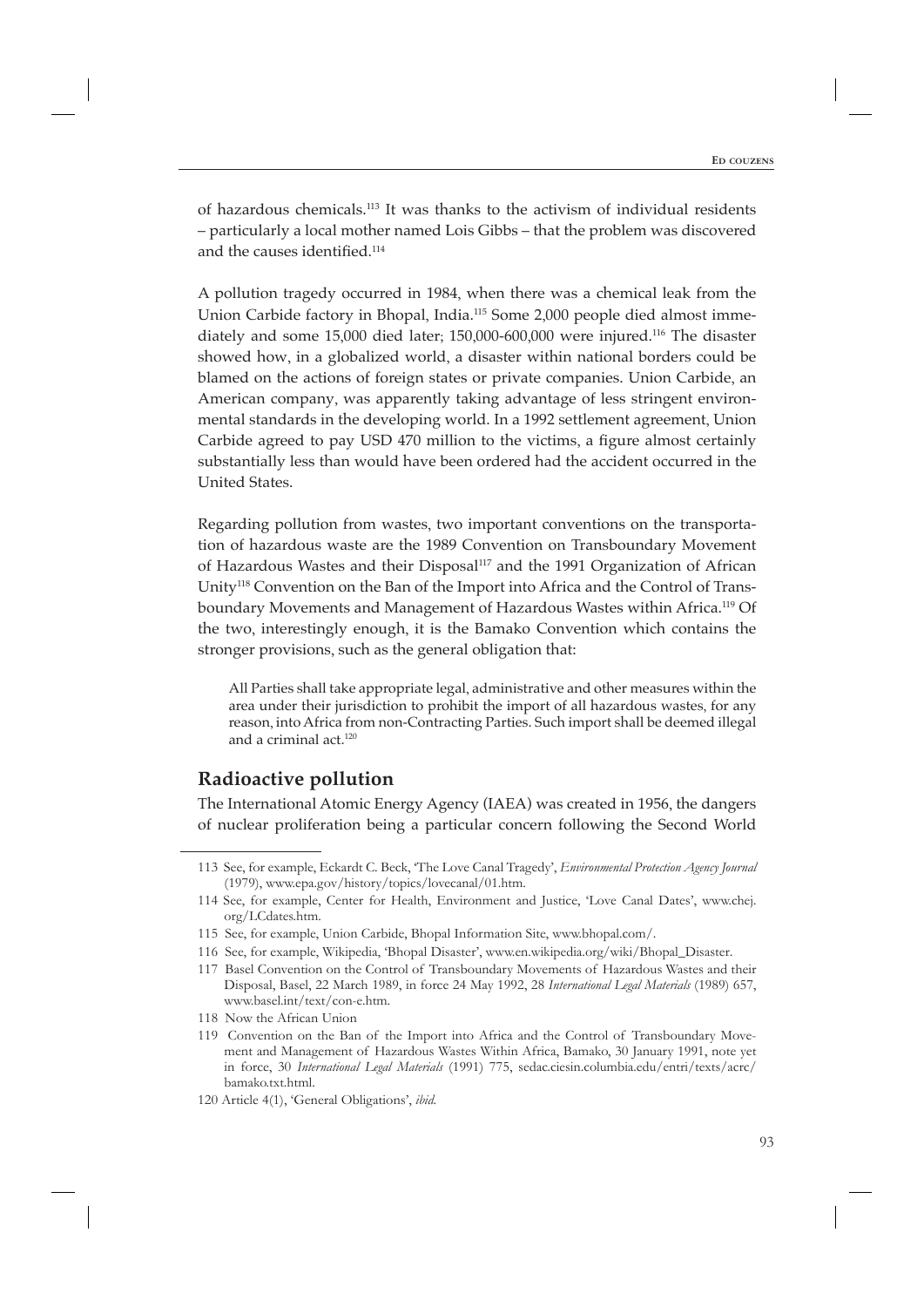War. A number of international conventions on nuclear energy were to follow in the 1960s. Following the 1986 Chernobyl nuclear disaster in what is today Ukraine, the two 1986 IAEA Conventions: the Convention on Early Notification of a Nuclear Accident and the Convention on Assistance in the case of a Nuclear Accident or Radiological Emergency were adopted.<sup>121</sup> Once again, the world community showed that it could respond quickly to environmental problems, but that it will usually take an international disaster to prompt it to do so.

In 1985, France was preparing to conduct nuclear weapon testing in the South Pacific. In protest, the environmental organization Greenpeace was preparing to sail its ship, *Rainbow Warrior*, into the path of the proposed test fallout. While at anchor in Auckland harbour, New Zealand, the *Rainbow Warrior* was sunk by a bomb placed on the boat. A crewman, Fernando Pereira, was killed. France initially denied involvement; but finally conceded responsibility after several members of its armed forces were arrested and put on trial in New Zealand.122 Arbitration followed and in 1986 United Nations Secretary General Javier Perez de Cuellar ruled that France was to make a formal apology and to pay USD seven million to New Zealand; in a later adjunct arbitration France was ordered to pay a further USD two million. Greenpeace, in a separate arbitration led by Dr Claude Reymond in 1987, was awarded approximately USD seven million. France also paid reparations to the family of Fernando Pereira, by agreement.<sup>123</sup> The significance of the case for international environmental law can hardly be overstated. A state, one of the five permanent members of the United Nations Security Council, had apparently "gone to war" with a non-governmental environmental protest group, and had then submitted to international arbitration and been required to pay reparations.

# **The Course of International Environmental Law**

It is difficult to know which of the many significant individuals who have contributed to the development of international environmental law – nor which environmental disasters – to include in such a short paper. It appears that, to a large extent, the rise of international environmental law has been driven and directed by the courage of individual people and by the zeitgeist of the times they represent. It

<sup>121</sup> Convention on Early Notification of a Nuclear Accident, Vienna, 26 September 1986, in force 27 October 1986, 25 *International Legal Materials* (1986) 1370, www.iaea.org/Publications/Documents/ Conventions/cenna.html; Convention on Assistance in Case of Nuclear Accident or Radiological Emergency, Vienna, 26 September 1986, in force 26 February 1987, 25 *International Legal Materials* (1986) 1377, www.iaea.org/Publications/Documents/Conventions/cacnare.html.

<sup>122</sup> See, generally, The Sunday Times Insight Team, *Rainbow Warrior: The French Attempt to Sink Greenpeace* (Key Porter Books: Toronto, 1986).

<sup>123</sup> See, for example, Transnational Environment Law, 'Case No. 6: "The Rainbow Warrior"', www. jura.uni-muenchen.de/einrichtungen/ls/simma/tel/case6.htm.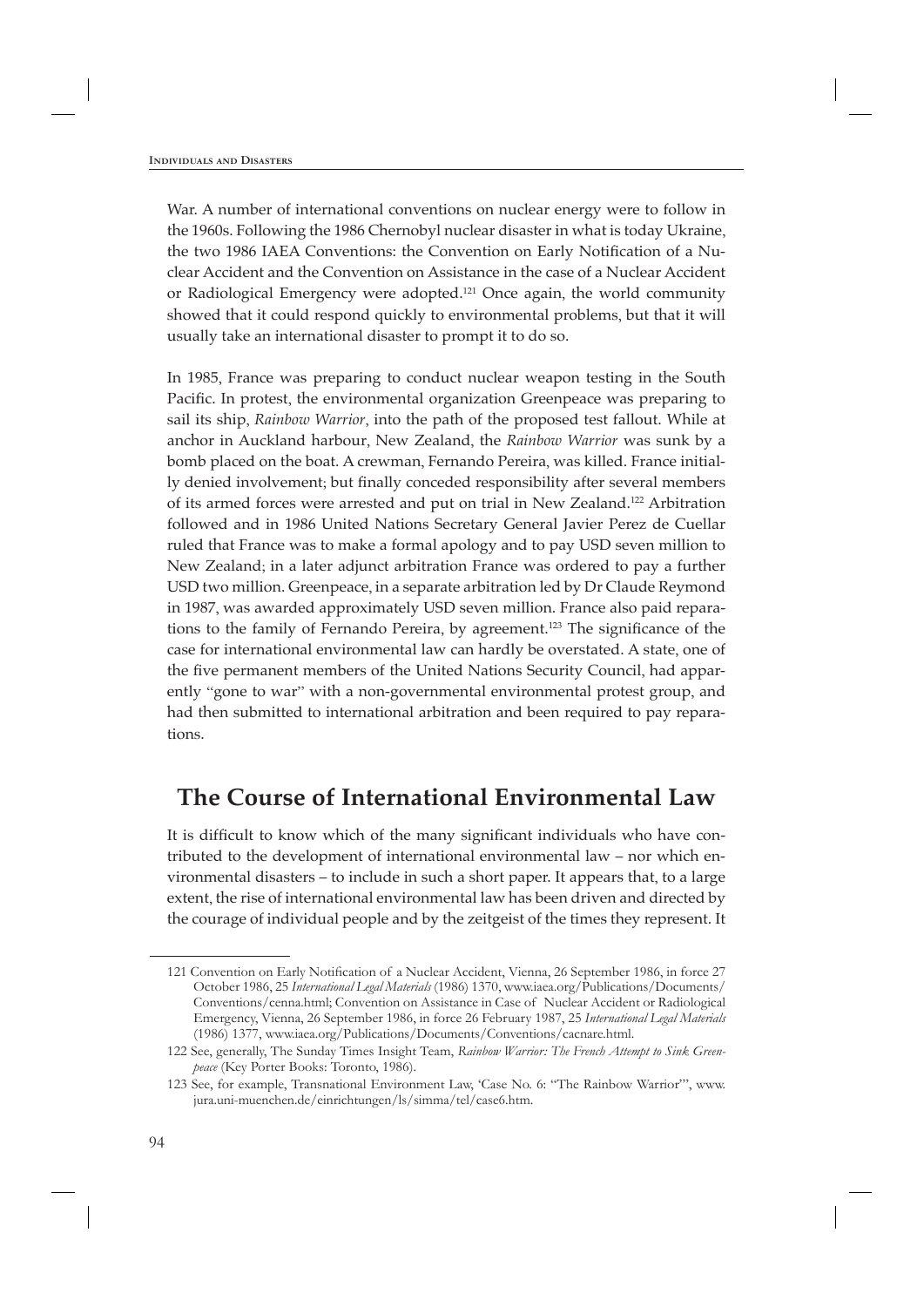has been shaped equally by the occurrence of environmental disasters, for which the world has never seemed properly prepared.

At the beginning of the  $21<sup>st</sup>$  Century we have many new legal tools with which to tackle environmental problems, yet many familiar problems. There is an international environmental court or, at least, Chamber of the ICJ. There are international agreements and firm commitments to them by their states parties. There are coherent guidelines for sustainable development practice. There are environmental principles recognized by states as approaching the status of fundamental rights, although these tend still to be seen as non-binding soft law.

Many specific problems have yet to be dealt with. For instance, it seems likely that within the next few years there will be a resumption of both the ivory trade and commercial whaling. The clash between the proponents of sustainable consumptive use and preservation is yet to be resolved. Within the context of the International Whaling Commission, for example, Japan, firmly in the sustainable use camp, has in recent years sought to bring into the voting arena many small nations which support its pro-whaling views.124 Western countries criticising this as mercenary behaviour forget that, arguably, it was only through similar tactics that they managed in 1982 to garner enough votes for a moratorium on commercial whaling.

Environmental disasters are ongoing, and the world still seems woefully unprepared to meet them. Despite the various conventions agreed to in the area of marine pollution, there are still single-hulled tankers of dubious seaworthiness carrying large quantities of oil through dangerous seas. In November 2002, the oil tanker *Prestige* broke up some 130 miles off the coast of Spain with the resulting spill causing serious damage to the Spanish coastline and to fishery beds.<sup>125</sup> In July 2003, the tanker *Tasman Spirit* grounded at the entrance to Karachi Port, Pakistan, spilling some 30,000 tonnes of oil and closing fishery beds for several months.<sup>126</sup>

The difficulties caused by the importance given to the doctrine of state sovereignty are still a hindrance to effective international environmental protection, despite the efforts by the drafters of international instruments like the Convention on Biological Diversity and the UN Framework Convention on Climate Change. The species-based approach to wildlife conservation remains a hindrance to effective protection, despite the holistic approaches taken in more recent international

<sup>124</sup> Such as Benin, Gabon, Mongolia, Palau, St. Kitts and Nevis, St. Lucia and St Vincent and the Grenadines. For the full membership list see www.iwcoffice.org/commission/iwcmain.htm#nations.

<sup>125</sup> See, for example, International Tanker Owners Pollution Federation Limited, 'Case Histories: Prestige (Spain, 2002)', www.itopf.com/casehistories.html#prestige.

<sup>126</sup> See, for example, International Tanker Owners Pollution Federation Limited, 'Case Histories: Tasman Spirit (Pakistan, 2003)', www.itopf.com/casehistories.html#tasmanspirit.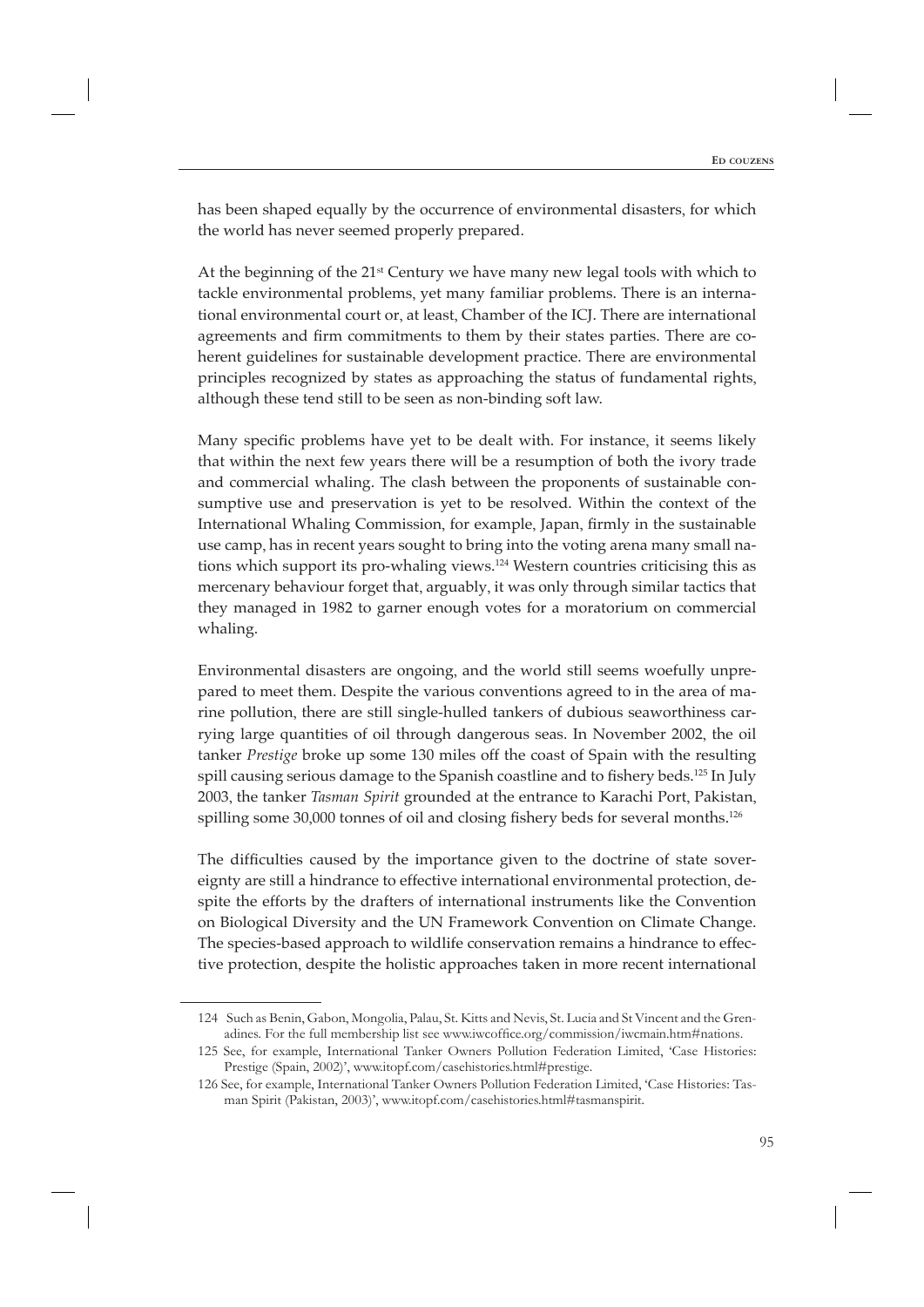instruments like the Convention on Biological Diversity, the Convention on the Conservation of Migratory Species of Wild Animals and the Convention for the Conservation of Antarctic Marine Living Resources.

Overfishing of the world's oceans is today a greater problem than it has ever been. The efforts of the drafters of Conventions aimed at the protection of fisheries, such as CCAMLR, have not kept pace with the technological expertise of fishermen, nor have the various marine pollution conventions proved effective in combating pollution of the seas, either by way of dramatic oil spills or the continual hazard of operational discharge from the countless vessels plying the seas daily. Much remains for both individuals and states to do, and it is important that an understanding of the past informs the future.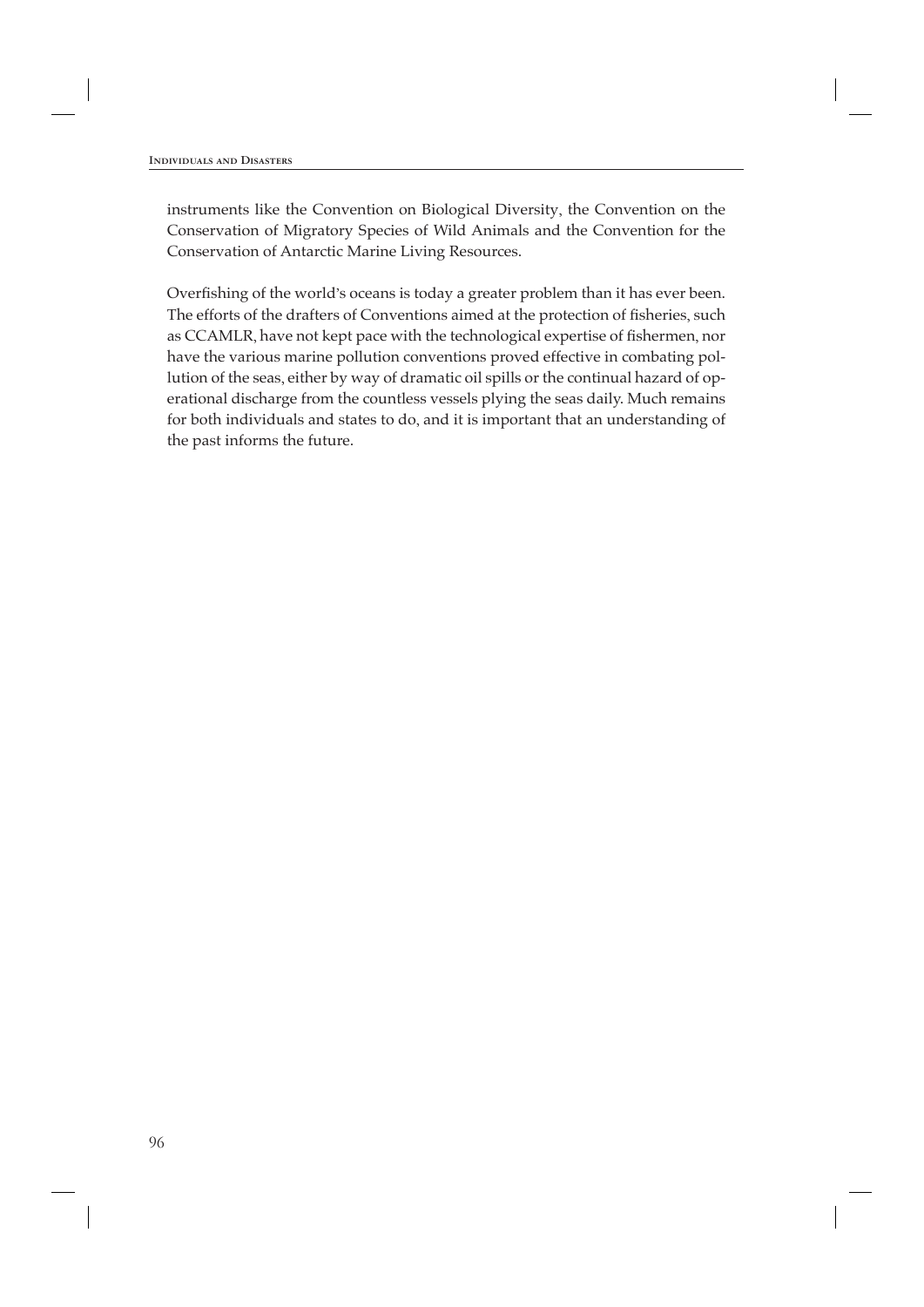# **Background and Evolution of the Principle of Permanent Sovereignty over Natural Resources**<sup>1</sup>

*Tuomas Kuokkanen2*

# **Introduction**

When reading environmental agreements or declarations one may find it strange to discover that a number of texts refer to the principle of permanent sovereignty over natural resources or to states' sovereign right to exploit their own resources pursuant to their own environmental policies. Due to their international nature managing environmental problems would seem to require international co-operation. The principle of permanent sovereignty over natural resources appears, therefore, not to sit comfortably in the environmental sphere.

In fact, the principle of permanent sovereignty over natural resources germinated and grew, not in an environmental context but in relation to the doctrine of expropriation of foreign property. The principle began to develop after the Second World War when a number of colonies became independent. Despite their independence, natural resources in these former colonies where still owned or exploited by foreigners through concession agreements. Newly independent states regarded that traditional rules of international law were obstacles for their development as they protected foreign property rights rather than allowed countries to freely exploit their own natural resources. Therefore, they initiated under the auspices of the

<sup>1</sup> This paper is based on a lecture given by the author on 23 August 2005 and on the work: Tuomas Kuokkanen, *International Law and the Environment: Variations on a Theme*, The Erik Castrén Institute of International Law and Human Rights, Vol. 4 (Kluwer Law International: The Hague/London/ New York, 2002).

<sup>2</sup> Professor of International Environmental Law, University of Joensuu; Counsellor, Ministry of the Environment of Finland.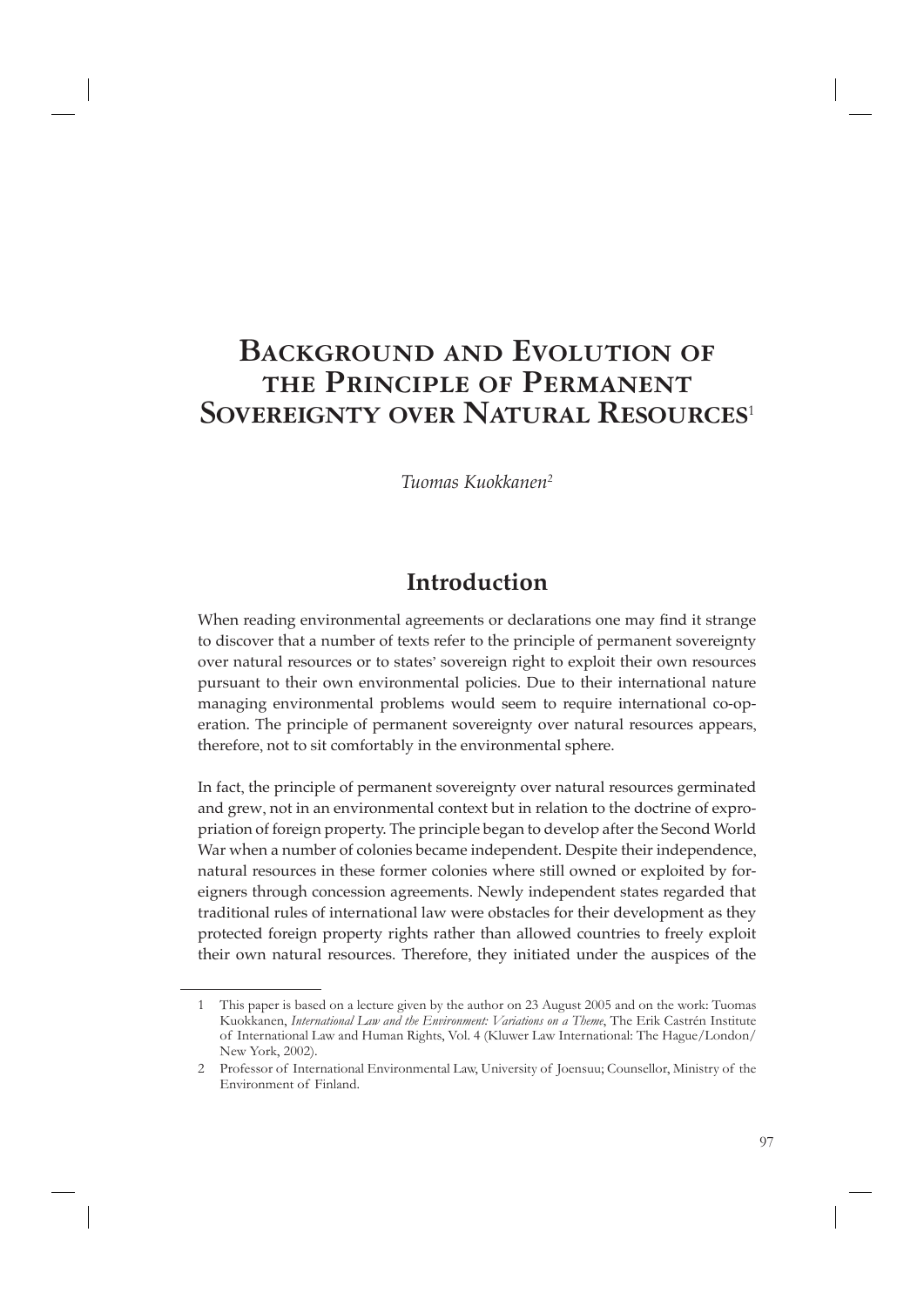United Nations a process to amend the traditional doctrine on the protection of foreign property.

In order to better understand the background to the principle of permanent sovereignty over natural resources, this article first examines the traditional doctrine of expropriation of foreign property. Thereafter, it deals with the development of the principle as a reaction against this traditional doctrine. The article ends with a discussion on the integration of the principle into the environmental and sustainable law contexts.

# **The Traditional Law of Natural Resources**

During the 19<sup>th</sup> Century and the first half of the 20<sup>th</sup> Century foreign investors concluded several concession arrangements with host countries granting them exploitation rights. In international law, such agreements have been regarded as acquired rights which, as such, have been equated with property rights. The traditional principles of international law sought to protect alien property by establishing certain minimum rights. In case a state violated those minimum rights, an alien's own government was entitled to exercise diplomatic protection. The rationale behind the protection provided by international law was to ensure that the rights of foreign investors were not left subject solely to unilateral action by host states. The *Case concerning forests in Central Rhodophia between Greece and Bulgaria,* relating to the peace settlement after the First World War, provides an example of the requirement to respect acquired rights. In the case, the Greek government acted on behalf of certain Greek nationals who, during the Ottoman regime, had acquired rights of property and exploitation in forests situated in Central Rhodophia, a territory ceded to Bulgaria by the Ottoman Empire in 1913. Soon thereafter, the Bulgarian authorities declined to recognize the rights acquired by Greek nationals. The arbitrator in the case found that the attitude of the Bulgarian government concerning the felling rights was incompatible with the respect for acquired rights imposed upon Bulgaria by an international treaty.<sup>3</sup>

The traditional doctrine concerning the expropriation of foreign property is based on a distinction between lawful and unlawful taking. The expropriation of foreign property, according to the traditional approach, is unlawful unless justified by international law. A taking is justified, pursuant to the traditional view, if it is concluded for a public purpose, without discrimination and is accompanied with compensation. The first of the three classical justifications for the taking of foreign property, the requirement that the taking be for a legitimate public purpose, has

<sup>3</sup> See *International Arbitral Awards of Östen Undén Arbitration under Art. 181 of the Treaty of Neuilly* (hereinafter *Treaty of Neuilly Arbitration*), 28 *American Journal of International Law* (1934) 760-807.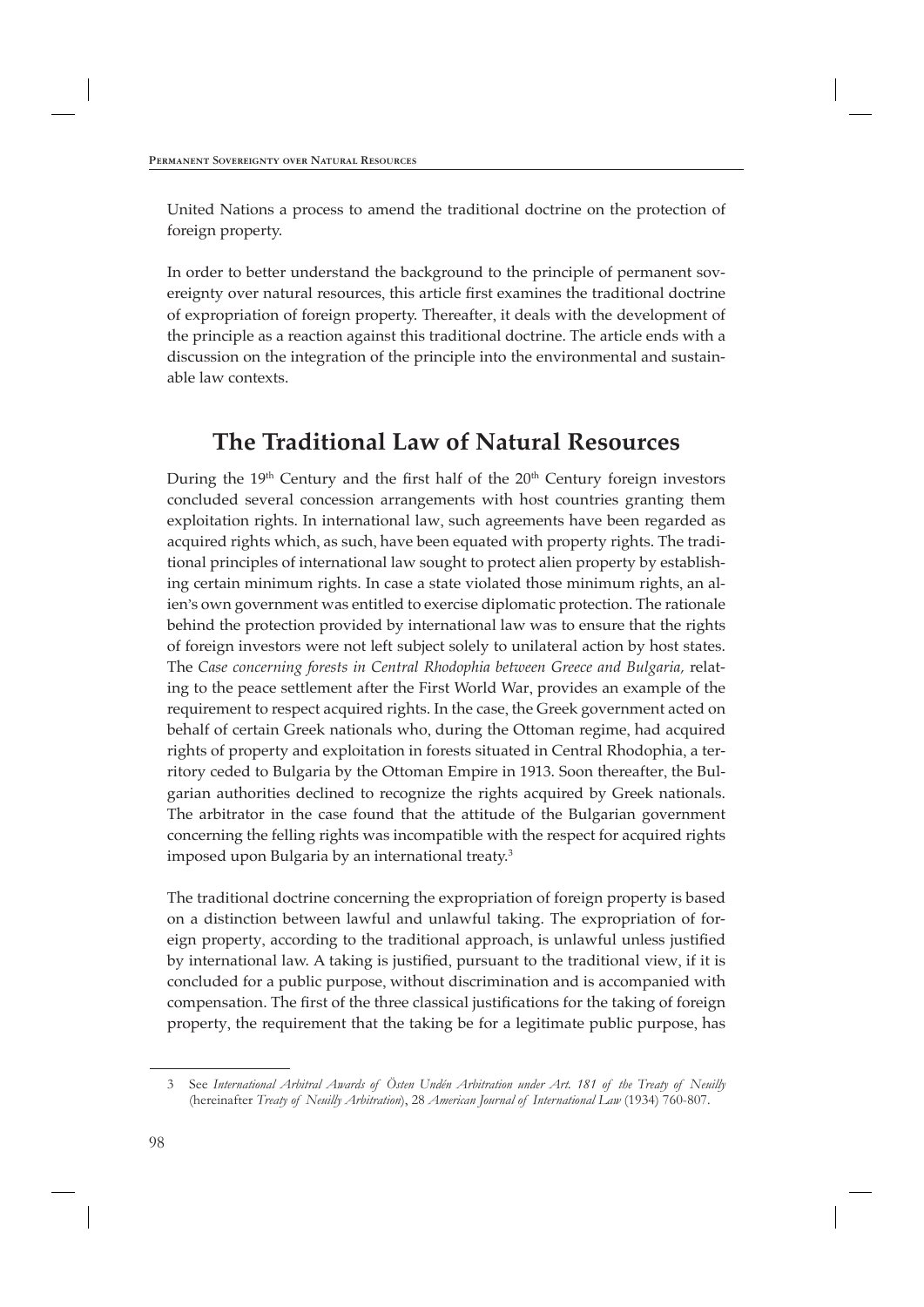been regarded as a necessary condition for legality.<sup>4</sup> According to the doctrine, a mere reference to a public interest is not sufficient; there has to be a genuine, or legitimate, public interest to justify the measures taken. The second classical requirement, the principle of non-discrimination, means that a taking must not be directed against foreigners, as such. In the words of the Permanent Court of International Justice, 'discrimination based upon nationality and involving differential treatment by reason of their nationality as between persons belonging to different national groups<sup>5</sup> is forbidden. Pursuant to the third requirement, the taking of foreign property becomes unlawful unless compensation is made. In other words, the lawfulness of expropriation depends on the payment of proper compensation.<sup>6</sup> Damages include both the immediate loss suffered (*damnum emergens*) as well as lost profits (lucrum cessans).<sup>7</sup> The so-called Hull doctrine further specified that the concept of just compensation means prompt, effective and adequate compensation.<sup>8</sup> The primary remedy for unlawful taking, according to the traditional doctrine, is restitution in kind and if that is not possible or practicable, just compensation.9 For example, in the *Case concerning forests in Central Rhodolphia between Greece and Bulgaria*, the arbitrator first examined whether the obligation of restoring the forests to the claimants could be imposed upon the respondent. Having found that restoration was not practicable, the arbitrator awarded compensation.<sup>10</sup>

<sup>4</sup> See, for example, *Norwegian Shipowners' Claims (Norway v. United States)*, I *United Nations Reports of International Arbitral Awards* 307, at 332.

<sup>5</sup> *Oscar Chinn Case (United Kingdom v. Belgium) (Judgement)*, PCIJ Series A/B, No. 63 (1934) 87.

<sup>6</sup> See Memorial Submitted by the Government of the United Kingdom in the *Anglo-Iranian Oil Co. Case (United Kingdom v. Iran)*, ICJ Pleadings (1951) 64 at 102.

<sup>7</sup> See, for example, *Affaire du Cape Horn Pigeon*, IX *United Nations Reports of International Arbitral Awards* 63-66 at 65.

<sup>8</sup> In 1938, the United States Secretary of State, Cordell Hull, and the Mexican Minister for Foreign Affairs, Eduardo Hay, exchanged notes concerning the payment of compensation for lands expropriated in Mexico since 1927. In the course of these exchanges, Mr. Hull specified the requirement of just compensation.

<sup>9</sup> *Case Concerning the Factory at Chorzów (Germany v. Poland) (Claim for Indemnity) (Judgement on the Merits)* PCIJ, Series A, No. 17 (1928) 47.

<sup>10</sup> See *Treaty of Neuilly Arbitration*, *supra* note 3 at 802: 'The Arbitrator is of the opinion that the obligation of restoring the forests to the claimants cannot be im posed upon the defendant. There are several reasons which may be given in favor of this opinion. The claimants in whose behalf a claim put forward by the Greek Government has been held admissible, are partners in a commercial organization composed of other partners as well. It would therefore be inadmissible to compel Bulgaria to restore integrally the disputed forests. Moreover, it is hardly likely that the forests are in the same condition that they were in 1918. Assuming that most of the rights in the forests are rights of cutting a fixed quantity of wood, to be removed during a certain period, a decision holding for restitution would be dependent upon an examination of the question whether the quantity contracted for could be actually obtained. Such a decision would also require examining and determining the rights which may have arisen meanwhile in favour of other persons, and which may or may not be consistent with the rights of the claimants. The only practicable solution of the dispute, therefore, is to impose upon the defendant the obligation to pay an indemnity.'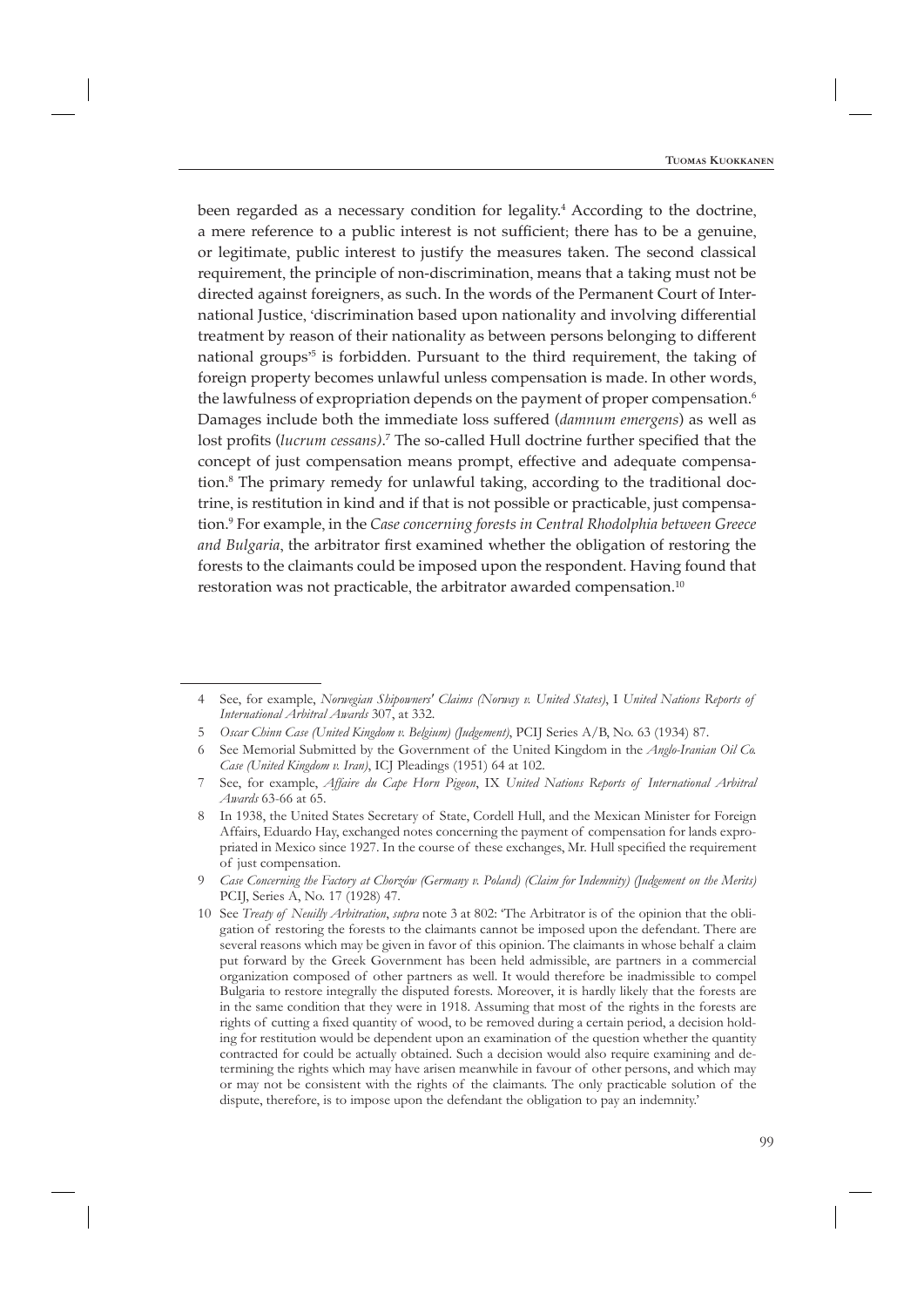# **The Critique of the Traditional Approach**

By focusing merely on the protection of private property, the traditional doctrine of expropriation of foreign property seemed to disregard, or be inconsistent with, another traditional doctrine: the principle of national sovereignty. In its critics' opinion, the traditional doctrine appeared to be both an interventionist and a repressive doctrine. It was interventionist in the sense that it intervened in the affairs of sovereign states by disregarding their sovereignty and repressive in the sense that it suppressed states' attempts to fully control and to exploit their own natural resources. For example, it was suggested that it was inappropriate to question whether an act was done for public utility purposes.<sup>11</sup> The principle of non-discrimination appeared also to be biased towards foreign investors as it seemed to protect foreigners who, in fact, dominated the economy. The classical doctrine on remedies was similarly vulnerable to criticism. For example, Friedman expressed doubts whether it would be appropriate to 'compel a State to make *restitutio in integrum*.' 12 Moreover, the Hull doctrine seemed to be construed innocently on the basis of the traditional doctrine but, in fact, made the standard of just compensation more stringent.

In light of the above, it can be said that the traditional doctrine shifted the position relating to foreign property rights in the manner of a pendulum swinging to an extreme position, where it provided maximum protection for foreign investors. Antonio Cassese notes that the development resulted from the fact that foreigners belonged to industrialized and powerful countries and that it was in those countries' interests to enhance the protection of foreign investments.13 Indeed, the requirement of public purpose and non-discrimination seemed to raise the standard of lawful expropriation too high for the newly independent weaker states. Moreover, the Hull standard of prompt, adequate and effective compensation was another obstacle to expropriation. Finally, the traditional doctrine limited states' attempts to assert control over their natural resources by providing restitution in kind as a remedy for unlawful expropriations. Consequently, the traditional law appeared to create an obstacle for the economic development of newly independent states. To reform this area of international law, a revolutionary process to amend the traditional doctrine commenced under the auspices of the United Nations.

<sup>11</sup> Gillian White, *Nationalisation of Foreign* Property (Praeger: New York, 1961) at 150.

<sup>12</sup> S. Friedman, *Expropriation in International Law* (Stevens and Sons: London, 1953) at 214 (footnote omitted).

<sup>13</sup> Antonio Cassese, *International Law in a Divided World* (Oxford University Press, 1986) at 319-320.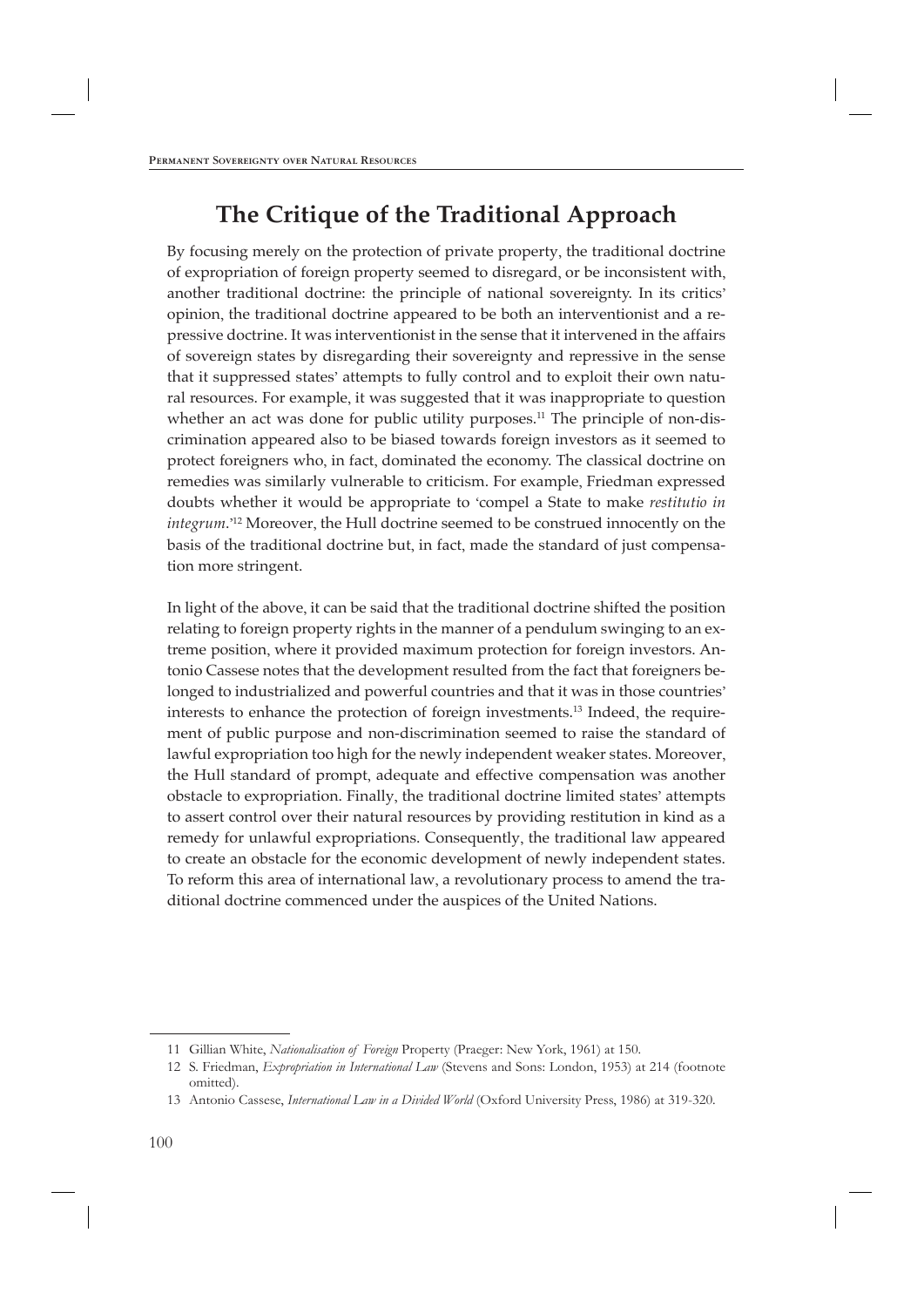# **The Resolution on Permanent Sovereignty Over Natural Resources**

After the Second World War a number of colonies became independent. However, to a large extent, foreigners still either owned or exploited through concession agreements the natural resources of the newly independent states. As Cassese notes, there was a contrast between economic development and sovereignty over national resources, and foreign exploitation of these resources.14 Gradually, in the view of the newly independent states concession agreements became symbols of interference with a state's sovereignty over its natural resources.15 The traditional concessions concluded during the colonial period were deemed to be 'inequitable and onerous arrangements.<sup>16</sup> As a first step, host countries began to tax foreign companies in order to receive a share of their profits. Hossein characterizes these enactments as the beginning of a process whereby governments started to claim an economic rent generated by their natural resources.<sup>17</sup> Some governments further strengthened their positions by forming companies wholly owned by the state.

As the newly independent states often lacked sufficient capital and technical know-how, they often had to rely on the knowledge and expertise of foreign companies. However, it was found in the late 1950s and 1960s, particularly within the petroleum industry, that joint ventures were more equitable than traditional concession arrangements.<sup>18</sup> These developments reflected the growing desire on the part of the newly independent states for economic self-determination and the establishment of conditions under which they could freely exploit their own natural resources. Just like the colonization process, which was largely driven by the desire of the great powers to take over the colonies' natural resources, the desire to return sovereignty over natural resources to the newly independent states became one of the underlying themes of the process of decolonization.<sup>19</sup>

<sup>14</sup> *Ibid.*, at 323.

<sup>15</sup> L. Henkin et al., *Restatement of the Law Third*, *Foreign Relations Law of the United States* (American Law Institute: Philadelphia, 1987), vol. 2 at 213.

<sup>16</sup> See Kamal Hossain, 'Introduction', in Kamal Hossain and Subrata Roy Chowdhury (eds.), *Permanent Sovereignty Over Natural Resources in International Law* (St. Martin's Press: New York, 1984) ix-xx at ix.

<sup>17</sup> Kamal Hossain, *Law and Policy in Petroleum Development: Changing relations between transnationals and governments* (Nichols: New York, 1979) at 13.

<sup>18</sup> *Ibid*., at 17-19.

<sup>19</sup> Broms notes that the fact that the colonial powers felt no obligation to grant control over natural resources to local populations led to deep dissatisfaction among the local leaders who understood the value of natural resources. See Bengt Broms, 'Natural Resources, Sovereignty over', III *Encyclopedia of Public International Law* (Max Planck Institute for Comparative Public Law and International Law: Heidelberg, 1997) 520-524 at 520.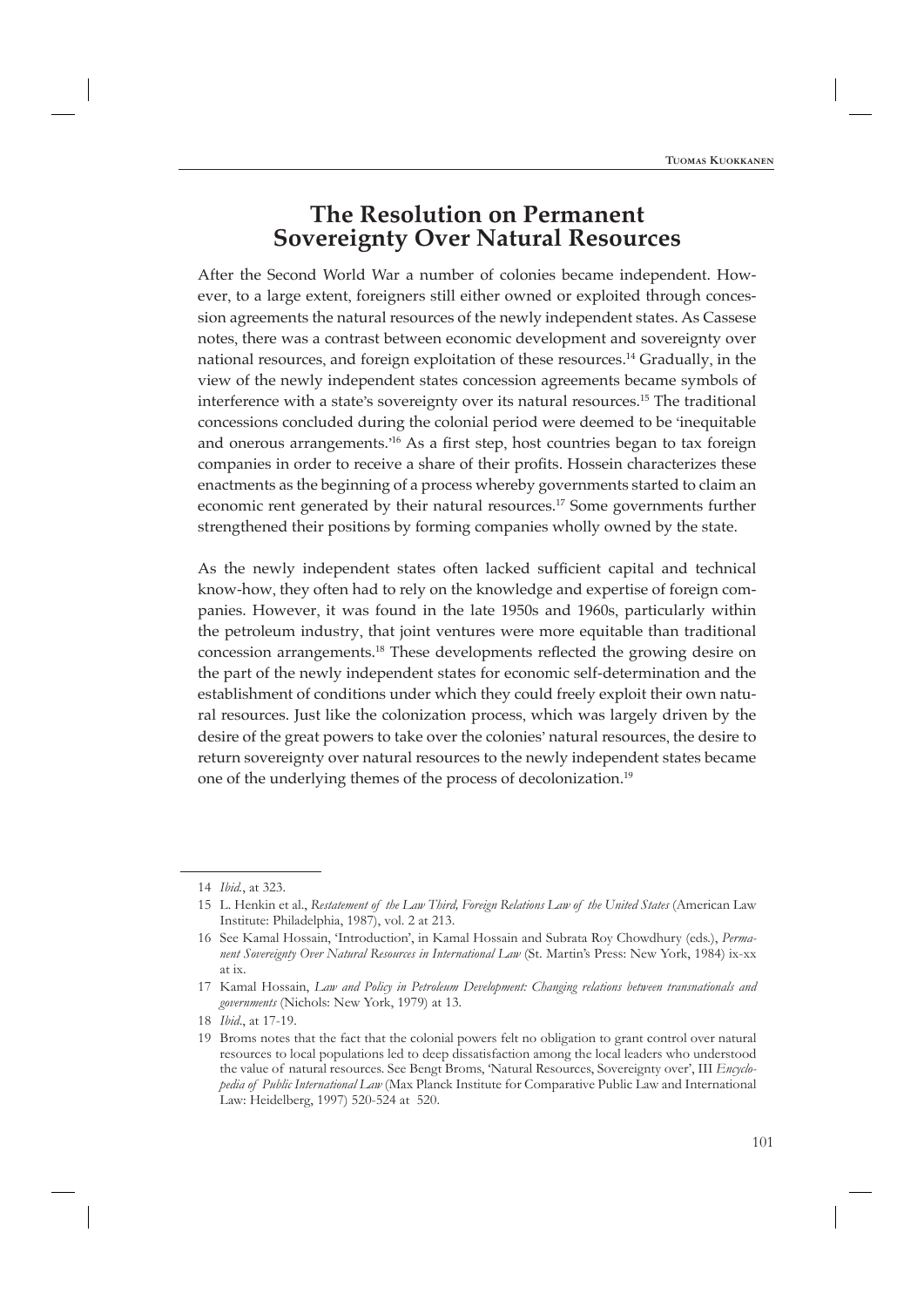The question of the right of each country to exploit freely its natural wealth arose in the United Nations General Assembly for the first time in 1952 when Resolution 626(VII) was adopted. Thereafter, the issue of the permanent sovereignty of peoples and nations over their natural wealth and resources was raised before the Commission on Human Rights in conjunction with the preparation of the draft international covenants on human rights. In the course of the preparation of the draft covenants, a Commission on Permanent Sovereignty over Natural Resources was established to conduct a full survey of the matter. On the basis of a draft prepared by this Commission, the General Assembly adopted Resolution 1803(XVII) on Permanent Sovereignty over Natural Resources on 14 December 1962.<sup>20</sup> The main challenge in the elaboration of the resolution was to find a formula that would recognize the sovereignty of developing countries over their natural resources while providing adequate guarantees for potential investors against arbitrary interference with acquired rights. In the course of drafting the resolution, the text was modified so that ultimately a large number of states could support its adoption. The resolution, as Wolfgang Friedmann put it, aimed at expressing a consensus of the views of capital-exporting and capital-importing countries.<sup>21</sup> In its final form, Paragraph 4 of the resolution reads as follows:

Nationalization, expropriation or requisition shall be based on grounds or reasons of public utility, security or the national interest which are recognized as overriding purely individual or private interests, both domestic and foreign. In such cases the owner shall be paid appropriate compensation, in accordance with the rules in force in the State taking such measures in the exercise of its sovereignty and in accordance with international law.

The paragraph indicated that the law was in a state of flux. The traditional concept of prompt, adequate and effective compensation was replaced by appropriate compensation. At the same time, the traditional requirements of public purpose and non-discrimination were still maintained. Moreover, compensation was to be paid in accordance with both the rules of international law and respective national legislation. However, as the paragraph still contained a reference to international law the question remained open as to whether the resolution, in fact, modified established international law. Nevertheless, the adoption of the resolution was the

<sup>20</sup> Permanent Sovereignty Over Natural Resources, GA Res. 1803 (XVII), 14 December 1962. The resolution was adopted by 87 votes to 2, with 12 abstentions. For the development of the principle of permanent sovereignty over natural resources through the political organs of the United Nations in the period up to 1962, see Karol N. Gess, 'Permanent Sovereignty over Natural Resources. An Analytical Review of the United Nations Declaration and Its Genesis', 13 *International and Comparative Law Quarterly* (1964), 398-449; James N. Hyde, 'Permanent Sovereignty over Natural Wealth and Resources', 50 *American Journal of International Law* (1956) 854-867; George Elian, *The Principle of Sovereignty over Natural Resources* (Sijthoff & Noordhof: Alphen aan den Rijn 1979) at 83-100; Nico Schrijver, *Sovereignty over Natural Resources: Balancing Rights and Duties* (Cambridge University Press, 1997) at 36-81.

<sup>21</sup> Wolfgang Friedmann, 'Social Conflict and the Protection of Foreign Investment', 57 *American Society of International Law Proceedings* (1963) 126-143 at 130.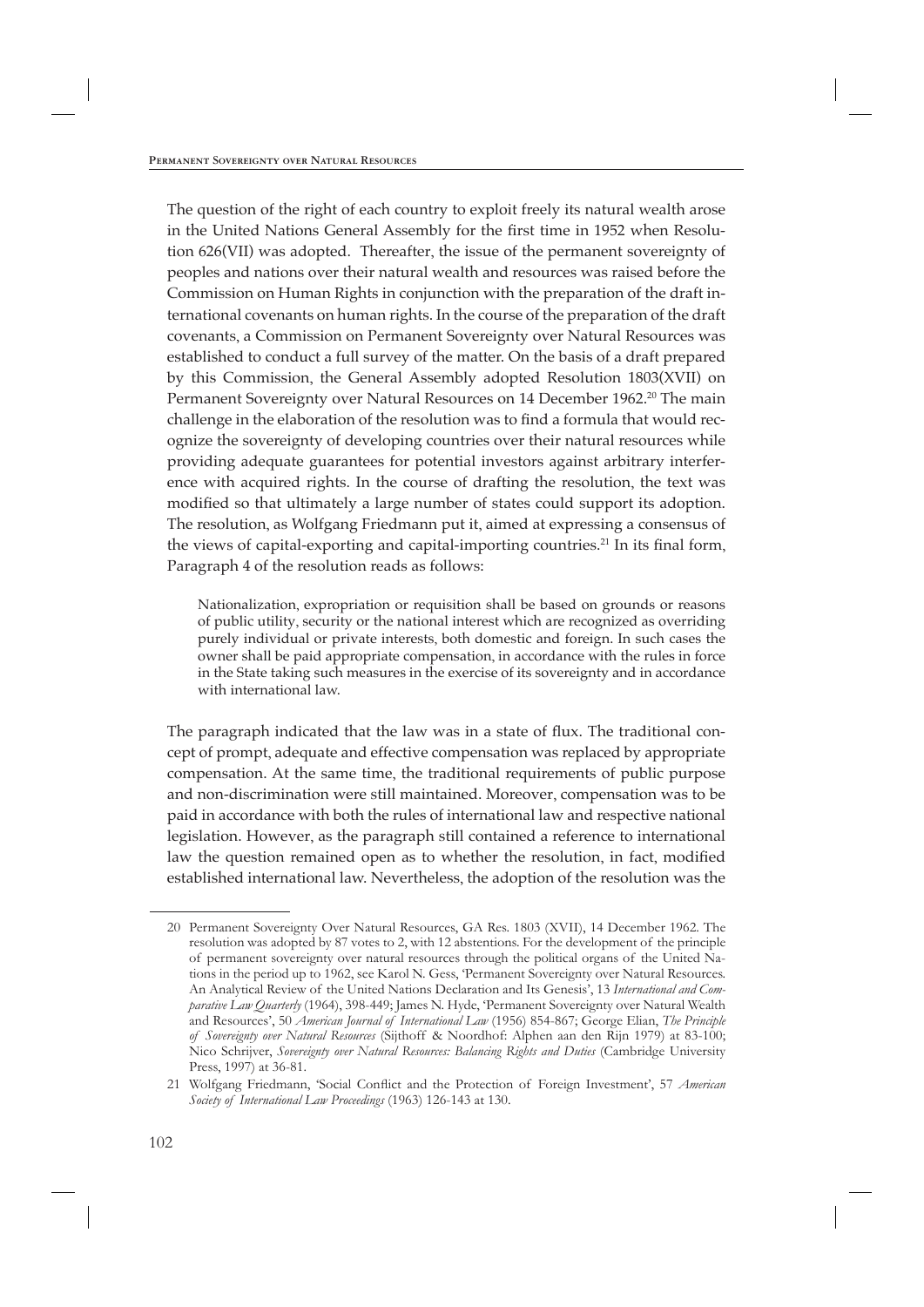first step towards recognizing the sovereignty of the newly independent states over their natural resources and creating 'a legal atmosphere that [was] not dominated by the colonial and imperial past.<sup>222</sup>

# **Towards a New International Economic Order**

In the 1960s, developing countries began to criticize traditional commercial principles such as reciprocity, non-discrimination and free trade, as well as international economic institu tions, in particular the IMF, the International Bank for Reconstruction and Development (the World Bank) and GATT. From developing countries' point of view, international integration did not sufficiently take into account their special circumstances but rather favoured strong western countries and transnational corporations.<sup>23</sup> The first United Nations Conference on Trade and Development (UNCTAD) meeting held in 1964 represented a shift towards a new approach. During the conference, the Group of 77 made a historical joint declaration in which they pledged to strengthen their unity in the future.<sup>24</sup> After UNCTAD I, developing countries continued to press for new demands. They argued that it was necessary to formulate a new charter to establish a more just world order because the international legal instruments on which international economic relations were based were precarious. Consequently, UNCTAD III, held in 1972, decided to commence preparation of a document listing the economic rights and duties of states. Two years later, on 12 December 1974, the General Assembly adopted the Charter of the Economic Rights and Duties of States, by resolution 3281(XXIX).25 In addition, the 6th Special Session of the General Assembly, held on 9 April – 2 May 1974, adopted a Declaration on the Establishment of a New International Economic Order<sup>26</sup> and a Programme of Action on the Establishment of a New International Economic Order, 27 which together with the Charter of the Economic Rights and Duties of States

<sup>22</sup> Richard A. Falk, 'The New States and International Legal Order', 118 *Recueil des Cours de l'Académie de Droit International* (1966-II) 7-103 at 95.

<sup>23</sup> See Marthinus Gerhardus Erasmus, *The New International Economic Order and International Organizations, Towards a Special Status for Developing Countries?* (Haag und Herchen: Frankfurt/Main, 1979) at 40-43.

<sup>24</sup> See Joint Declation of the Group of 77 at the United Nations Conference on Trade and Development I, 1964, made at the conclusion of the Conference, Geneva, 15 June 1964. See Alfred George Moss and Harry N.M. Winton,, *A New International Economic Order: Selected Documents 1945-1975* (UNITAR: New York, 1976), vol. I at 33-34.

<sup>25</sup> Charter of Economic Rights and Duties of States, GA Res. 3281 (XXIX), 12 December 1974, Yearbook of the United Nations 1974, 403-407. For background to the Charter, see Milan Bulajić, Principles of International Development Law: Progressive Development of the Principles of International Law *Relating to the New International Economic Order* (2nd ed., Martinus Nijhoff: The Hague, 1993) at 75- 199.

<sup>26</sup> Declaration on the Establishment of a New International Economic Order, GA Res. 3201 (S-VI), 1 May 1974, *Yearbook of the United Nations 1974*, 324-326.

<sup>27</sup> Programme of Action for the Establishment of a New International Economic Order, GA Res. 3202 (S-VI), *Yearbook of the United Nations 1974*, at 326-332.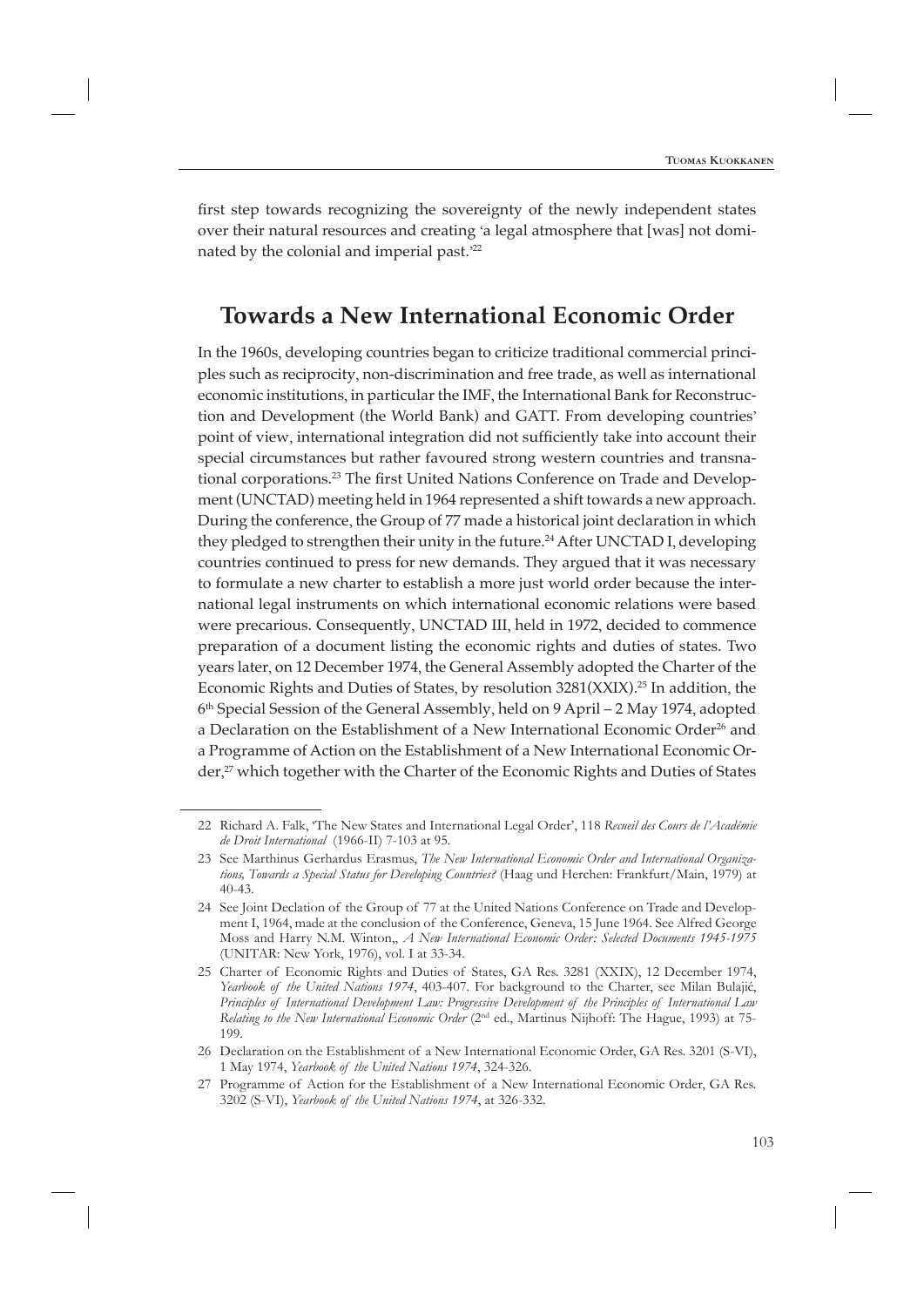form the three basic pillars of the New International Economic Order (NIEO).

The underlying theme of the NIEO was to strengthen the economic independence of developing countries. With regard to states' full permanent sovereignty over their natural resources, Article 2, Paragraph 1 of the Charter of the Economic Rights and Duties of states reads as follows:

Every State has and shall freely exercise full permanent sovereignty, including possession, use and disposal, over all its wealth, natural resources and economic activities.<sup>28</sup>

The right of every state to nationalize foreign-owned property was construed as a corollary or an expression of permanent sovereignty. According to Article 2(c) of the Charter, each State has the right:

To nationalize, expropriate or transfer ownership of foreign property, in which case appropriate compensation should be paid by the State adopting such measures, taking into account its relevant laws and regulations and all circumstances that the State considers pertinent.

Unlike the Resolution on Permanent Sovereignty over Natural Resources, the Charter does not contain any reference to international law as a standard to be applied when determining the amount of compensation. Developing countries insisted on the deletion of the phrase due to their concern that industrialized countries would construe it to mean prompt, adequate and effective compensation.<sup>29</sup> The two other traditional conditions for a lawful taking, non-discrimination and public purpose, were also deleted. The element of non-discrimination was generalized to a requirement concerning relations between states meaning, in particular, that developed countries should grant generalized preferential, non-discriminatory treatment to developing countries. Furthermore, it was argued that nationalization by definition meant the taking of property for public use.

However, the significance of the New International Economic Order was reduced by the fact that many developed states were reluctant to recognize its legal authority. A number of industrialized countries voted against the adoption of the Charter of the Economic Rights and Duties of States. Moreover, a few industrialized coun-

<sup>28</sup> See also Paragraph 4(e), Declaration on the Establishment of the NIEO, *supra* note 26: 'Full permanent sovereignty of every State over its natural resources and all economic activities'; and Chapter I, para.1, Programme of Action on the Establishment of the NIEO, *supra* note 27: 'All efforts should be made: (a) To put an end to all forms of foreign occupation, racial discrimination, *apartheid*, colonial, neo-colonial and alien domination and exploitation, through the exercise of permanent sovereignty over natural resources.'

<sup>29</sup> Eduardo Jiminéz de Aréchaga, 'Application of the Rules of State Responsibility to the Nationalization of Foreign-Owned Property', in Kamal Hossain (ed.), *Legal Aspects of the New International Economic Order* (Pinter: London, 1980) 220-233 at 225-226.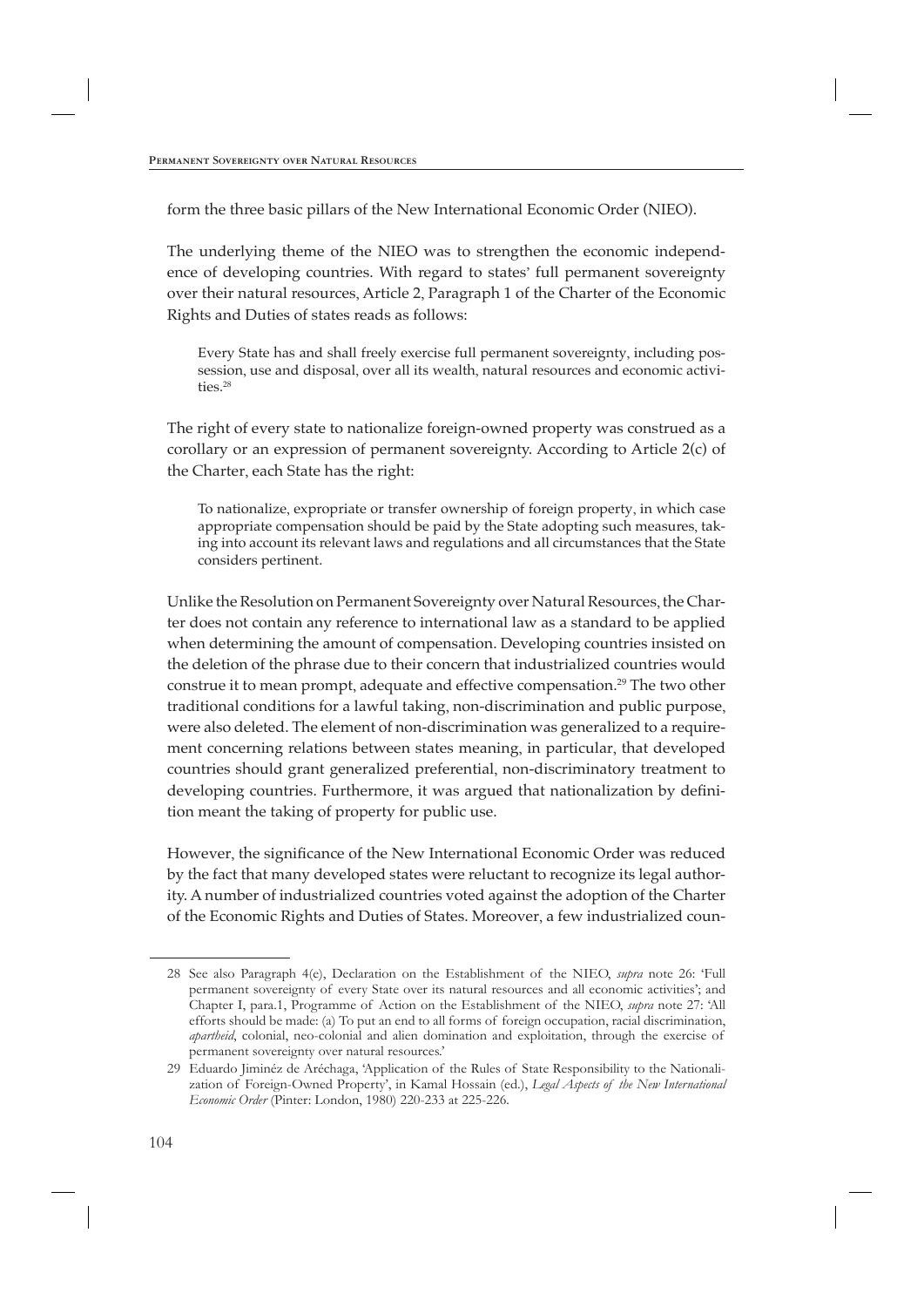tries abstained from the vote because the Charter, unlike the 1962 Resolution on Permanent Sovereignty over Natural Resources, did not contain any reference to international law. Nor were the principles proclaimed by the New International Economic Order supported by state practice. In fact, state practice appeared to deviate from the New International Economic Order. For instance, after the adoption of the Charter of the Economic Rights and Duties of States, many developing countries concluded bilateral investment protection treaties in order to attract foreign investments.30

Moreover, the New International Economic Order was not, unlike the principle of permanent sovereignty over natural resources, confirmed by case law. For instance, despite the fact that the Iran-United States Claims Tribunal has in its case law implicitly recognized a state's right to nationalize property, it has nevertheless required full compensation for such nationalizations. In the *Texaco case*,<sup>31</sup> sole arbitrator Dupuy regarded the Charter of the Economic Rights and Duties of States 'as a political rather than a legal declaration.' However, he found that the Resolution on Permanent Sovereignty over Natural Resources appeared to 'reflect the state of customary law.' 32 In view of the above divergence, the Charter of the Economic Rights and Duties remained a political rather than a legal document containing mainly *de lege ferenda* or policy considerations.33 In contrast, the 1962 Resolution on the Permanent Sovereignty over Natural Resources appeared to be generally acceptable as it included an explicit reference to international law.

## **Integrating Development and Environment**

In the early 1970s, environmental problems primarily affected industrialized countries. In these circumstances, developing countries were concerned that environmental protection standards might slow their own economic development. They deemed that it was in their interest to focus on economic development rather than on environmental protection and to oppose strict environ mental standards. Apparently, the principle of permanent sovereignty over natural resources served as a sort of defence for developing countries against industrialized countries' demands for environmental regulations. For example, the principle of permanent

<sup>30</sup> Referring to this development, Pellonpää notes that by the late 1980s, 'the pendulum ha[d] swung back from the early 1970s.' See Matti Pellonpää, 'International Law and the Protection of Foreign Investments: Contemporary Problems and Trends', *Kansainoikeus: Ius Gentium* (1-2/1988) 16-77 at 16-17.

<sup>31</sup> *Texaco Overseas Petroleum Company and California Asiatic Oil Company v. The Government of the Libyan Arab Republic*, Award on the Merits of 19 January 1977 by Sole Arbitrator Dupuy, 53 *International Law Reports* (1979) 422.

<sup>32</sup> *Ibid*., at 492. See also *Case Concerning Armed Activities on the Territory of the Congo (Democratic Republic of the Congo v. Uganda) (Judgement)*, para. 244, www.icj-cij.org/icjwww/icjhome.htm.

<sup>33</sup> See Ian Brownlie, 'Legal Status of Natural Resources in International Law (Some Aspects)', 162 *Recueil des Cours de l'Académie de Droit International* (1979-I) 245-318 at 255.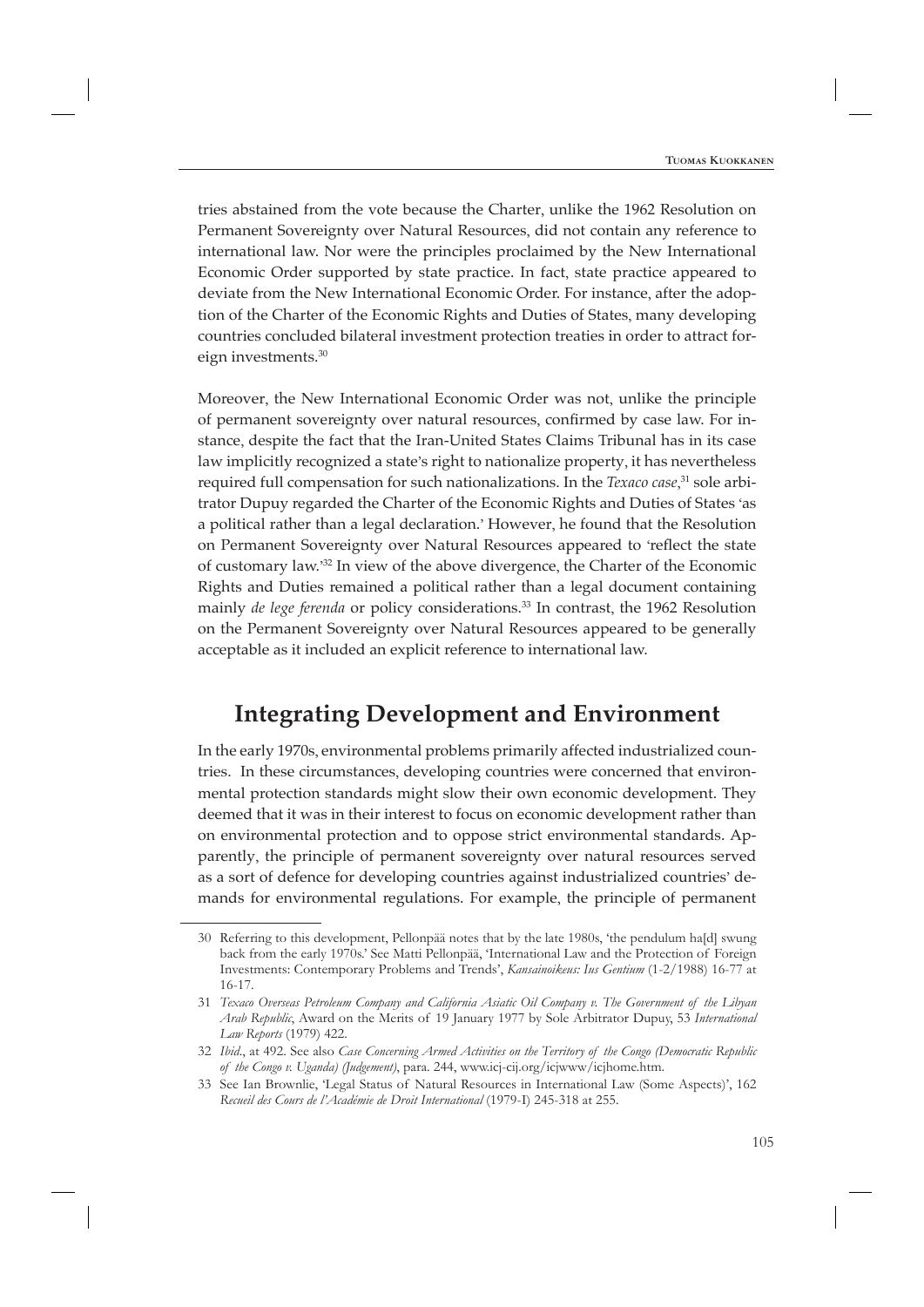sovereignty over natural resources is reflected in the first part of Principle 21 of the 1972 Stockholm Declaration while the environmental approach is reflected in the second part: 34

States have, in accordance with the Charter of the United Nations and the principles of international law, the sovereign right to exploit their own resources pursuant to their own environmental policies, and the responsibility to ensure that activities within their jurisdiction or control do not cause damage to the environment of other States beyond the limits of national jurisdiction.<sup>35</sup>

After the Stockholm Conference, Principle 21 was repeated in several conventions and declarations.36

Gradually, however, as environmental problems began to threaten developing countries it was recognized that it was in the mutual interest of both developing and industrialized countries to seek common and long-term solutions to developmental and environmental issues. Industrialized countries admitted their historical contribution to environmental problems and recognized that developing countries lacked sufficient means to exercise appropriate environmental management. For their part, developing countries recognized that it was in their interest to move from the former rigid position based on reliance on national sovereignty towards international co-operation, provided that industrialized countries were willing to

<sup>34</sup> See Louis B. Sohn, 'The Stockholm Declaration on the Human Environment', 14 *Harvard International Law Journal* (1973) 423-515 at 492; Martti Koskenniemi, 'International Pollution in the System of International Law', XVII Oikeustiede-Jurisprudentia (1984) 91-181 at 100.

<sup>35</sup> Declaration of the United Nations Conference on the Human Environment, Stockholm, 16 June 1972, 11 *International Legal Materials* (1972) 1416, www.unep.org/Documents/Default.asp?Docume ntID=97&ArticleID=1503

<sup>36</sup> See, for example, Preamble, Convention on the Prevention of Marine Pollution by Dumping of Wastes and Other Matter, London, 29 December 1972, in force 30 August 1975, 11 *International Legal Materials* (1972) 1294, www.londonconvention.org/main.htm; Preamble, Convention on Long-range Transboundary Air Pollution, Geneva, 13 November 1979, in force 16 March 1983, 18 *International Legal Materials* (1979) 1442, www.unece.org/env/lrtap/full%20text/1979. CLRTAP.e.pdf; Paragraph 21(d), World Charter for Nature, GA Res. 37/7, 28 October 1982, www.un.org/documents/ga/res/37/a37r007.htm; Article 193, United Nations Convention on the Law of the Sea, 10 December 1982, in force 16 November 1994, 21 *International Legal Materials* (1982) 1261, www.un.org/Depts/los/convention\_agreements/texts/unclos/unclos\_e.pdf; Preamble, Vienna Convention for the Protection of the Ozone Layer, Vienna, 22 March 1985, in force 22 September 1988, 26 *International Legal Materials* (1987) 1529, www.unep.org/ozone/pdfs/ viennaconvention2002.pdf; Preamble, United Nations Framework Convention on Climate Change, New York, 9 May 1992, in force 21 March 1994, 31 *International Legal Materials* (1992) 849, unfccc. int/files/essential\_background/background\_publications\_htmlpdf/application/pdf/conveng.pdf; Article 3, Convention on Biological Diversity, Rio de Janeiro, 5 June 1992, in force 29 December 1993, 31 *International Legal Materials* (1992) 822, www.biodiv.org/doc/legal/cbd-en.pdf; Principle/ Element 1(a), Non-legally Binding Authoritative Statement of Principles for a Global Consensus on the Management, Conservation and Sustainable Development of all Types of Forests, Rio de Janeiro, 3-14 June 1992, UN Doc. A/CONF.151/26 (Vol. III), www.un.org/documents/ga/ conf151/aconf15126-3annex3.htm; Principle 2, Declaration of the United Nations Conference on Environment and Development, Rio de Janeiro, 3-14 June 1992, UN Doc. A/CONF.151/26 (Vol. I), www.un.org/documents/ga/conf151/aconf15126-1annex1.htm.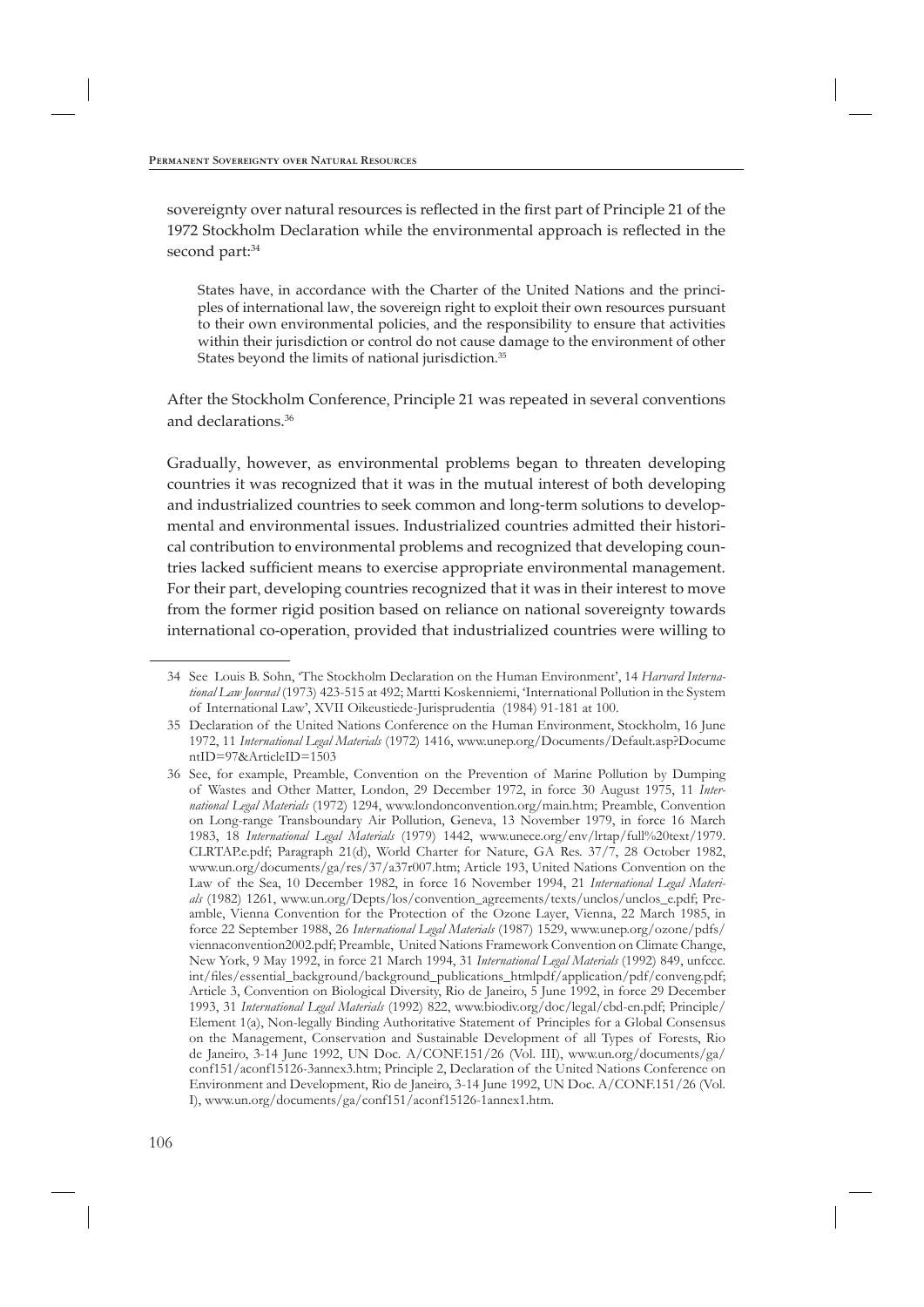contribute financially to their participation.<sup>37</sup> They also acknowledged that many ecological processes were affecting them, and that in many cases they were more vulnerable to various adverse effects than industrialized countries. Thus, it appeared rational for both the North and the South to conclude a new global partnership for environment and development.<sup>38</sup>

In 1980, an Independent Commission on International Development Issues, led by Willy Brandt, delivered its report,*North-South: A Programme for Survival*. 39 The report explored ways to 'shape order from contradictions' 40 by striving to identify mutual interests between the North and the South. A few years later, the Programme for Survival was elaborated further in an environmental and developmental context by the World Commission on Environment and Development (WCED), headed by Gro Harlem Brundtland. In its report, *Our Common Future*, the World Commission focused on the reconciliation of environment and development. Having recognized that it is a mistake to separate environmental and development issues, the report introduced the concept of sustainable development.41 Inspired by the report of the WCED<sup>42</sup>, the United Nations Conference on Environment and Development was convened in Rio de Janeiro, on 3-14 June 1992.43 The Conference adopted the Rio Declaration, the UNCED Forest Principles<sup>44</sup> and *Agenda* 21.<sup>45</sup> Furthermore, the Biodiversity Convention and the UN Framework Convention on Climate Change were opened for signature at the Conference.

<sup>37</sup> See, for example, Edith Brown Weiss, 'Environmental Equity and International Law', in *UNEP's New Way Forward: Environmental Law and Sustainable Development* (UNEP: Nairobi, 1995) 7-21 at 11.

<sup>38</sup> See Preamble, Rio Declaration, *supra* note 36: '*With the goal of* establishing a new and equitable global partnership through the creation of new levels of co-operation among States, key sectors of societies and people.'

<sup>39</sup> Independent Commission on International Development Issues, *North-South: A Programme for Survival Report of the Independent Commission on International Development Issues* (Macmillan: Basingstoke, 1980) at 26.

<sup>40</sup> *Ibid*., at 12-13.

<sup>41</sup> *Ibid*., at 8-9.

<sup>42</sup> See Report of the World Commission on Environment and Development, GA Resolution 42/187, 11 December 1987, *Yearbook of the United Nations* (1987) 679-681: '*Concerned* about the accelerating deterioration of the human environment and natural resources and the consequences of that deterioration for economic and social development. *Agrees* with the Commission that while seeking to remedy existing environmental problems, it is imperative to influence the sources of those problems in human activity, and economic activity in particular, and thus to provide for sustainable development.' The General Assembly also adopted Resolution 42/186 drawn up by an Intergovernmental Preparatory Committee of the UNEP Governing Council. See Environmental perspective to the year 2000 and beyond, GA Res. 42/186, 11 December 1987, *Yearbook of the United Nations* (1987) 661-679.

<sup>43</sup> See UN Conference on Environment and Development, GA Res. 44/228, 22 December 1989.The General Assembly stressed, *inter alia*, that 'poverty and environmental degradation are closely interrelated and that environmental protection in developing countries must, in this context, be viewed as an integral part of the development process and cannot be considered in isolation from it.'

<sup>44</sup> Forest Principles, *supra* note 36.

<sup>45</sup> *Agenda 21: Environment and Development Agenda*, UN Doc. A/CONF.151/26, www.un.org/esa/ sustdev/documents/agenda21/index.htm.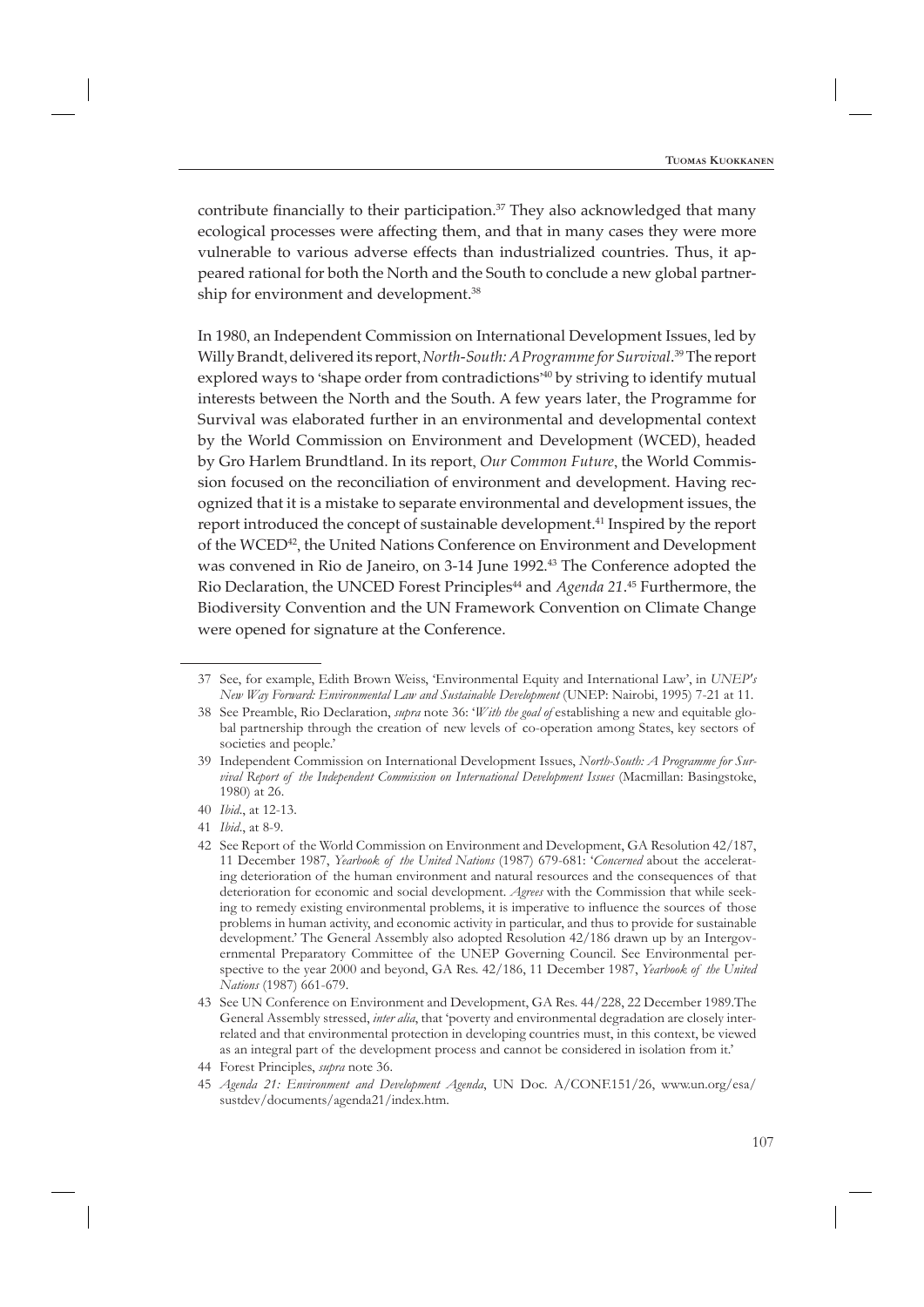After the Conference, sustainable development was formally institutionalized as the United Nations General Assembly established the Commission on Sustainable Development.46 Along with the integration of environmental concerns and development interests, international environmental law and the attempts to establish a new international economic order began to lose their former importance.<sup>47</sup> As the concept of sustainable development encompassed both environmental and developmental elements there was, in effect, no more need to make a distinction between the environment and development. As opposed to working on separate tracks, the common objective was now '[t]he further development of international law on sustainable development giving special attention to the delicate balance between environmental and developmental concerns.<sup>148</sup>

# **Conclusions**

In light of the above, it appears that international environmental law and the law of natural resources developed until the late 1960s and early 1970s in two distinct contexts. These two processes evolved separately for historical reasons and had hardly any connection with each other. While the environmental project sought to regulate environmental problems and thereby transfer environmental issues from domestic to international jurisdiction, the development project sought to transfer issues relating to natural resources from international to domestic jurisdiction through international regulations and resolutions. As the development and environment processes were later fused together under the doctrine of sustainable law, the historical and substantive background of the principle of permanent sovereignty over natural resources became obscured. For this reason, the principle might prima facie seem to be unfettered. However, in the new context the principle is not absolute but is qualified by environmental considerations.<sup>49</sup>

<sup>46</sup> See Institutional arrangements to follow up the United Nations Conference on Environment and Development, GA Res. 47/191, 22 December 1992.

<sup>47</sup> See, for example, Thomas W. Wälde, 'A Requiem for the 'New International Economic Order': The Rise and Fall of Paradigms in International Economic Law', in Najeeb Al-Nauimi and Richard Meese (eds.), *International Legal Issues Arising Under the United Nations Decade of International Law* (Martinus Nijhoff: The Hague, 1995) 1301-1338.

<sup>48</sup> See Paragraph 39.1, *Agenda 21*, *supra* note 45.

<sup>49</sup> See Schrijver, *Sovereignty over Natural Resources*, *supra* note 20, at 394-395; Patricia Birnie and Alan E. Boyle, *International Law and the Environment* (2nd ed., Oxford University Press, 2002), at 138-139.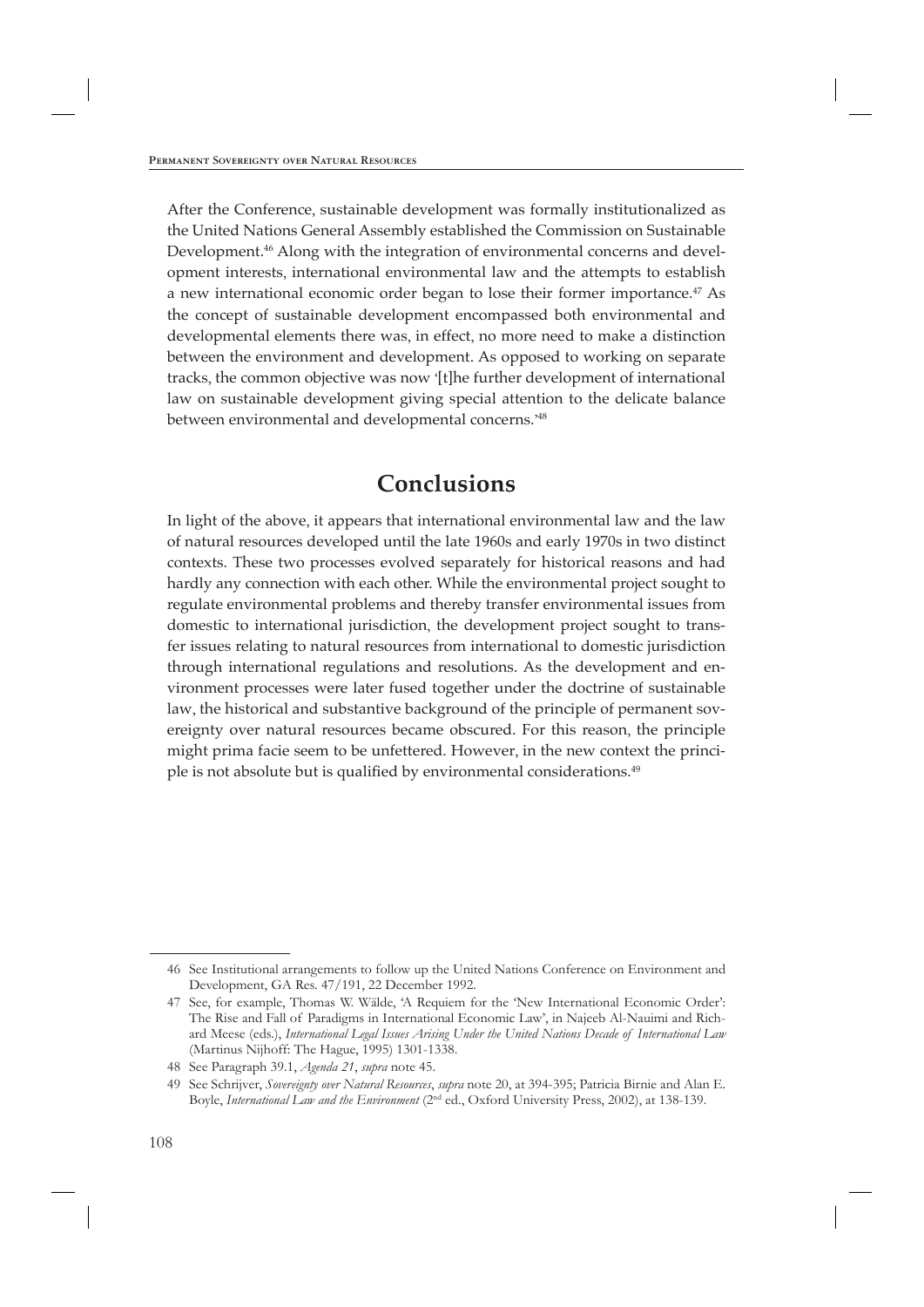# **International Law-Making for the Environment: A Question of effectiveness**

*Ivana Zovko1*

# **Introduction**

Effectiveness of international environmental law lies in the international relations domain. While legal, institutional and policy instruments remain the driving force behind good global environmental governance, their effectiveness rests with nonlegal factors such as lobby groups, the media, market processes, domestic politics and international policy bargaining. The question challenging the very crux of international environmental law ponders why the green crisis continues despite more than 500 legally binding and thousands of other multilateral environmental agreements (MEAs) being negotiated?<sup>2</sup> This paper argues that this is due in no small part to the inappropriateness of present day approaches in international environmental law-making that fail to accommodate the variety of legal, political and human dimensions of different environmental issues. This paper is specifically concerned with two issues: i) effectiveness related to the choice of the legal format of an international instrument, in particular legally binding MEAs<sup>3</sup> as opposed to soft law; and ii) institutional fragmentation in international environmental governance.

<sup>1</sup> Trainee Lawyer, Zagreb, Croatia; PhD (pending 2005), Faculty of Law, University of Sydney, Australia. The author was one of the participants of the 2005 University of Joensuu – UNEP Course on International Environmental Law-making and Diplomacy.

<sup>2</sup> United Nations Environment Programme, *Multilateral Environmental Agreements: A Summary*, Openended Intergovernmental Group of Ministers or Their Representatives on International Environmental Governance, First Meeting, New York, UNEP/IGM/1/INF/1 (18 April 2001) 3.

<sup>3</sup> Hereinafter also referred to as treaties.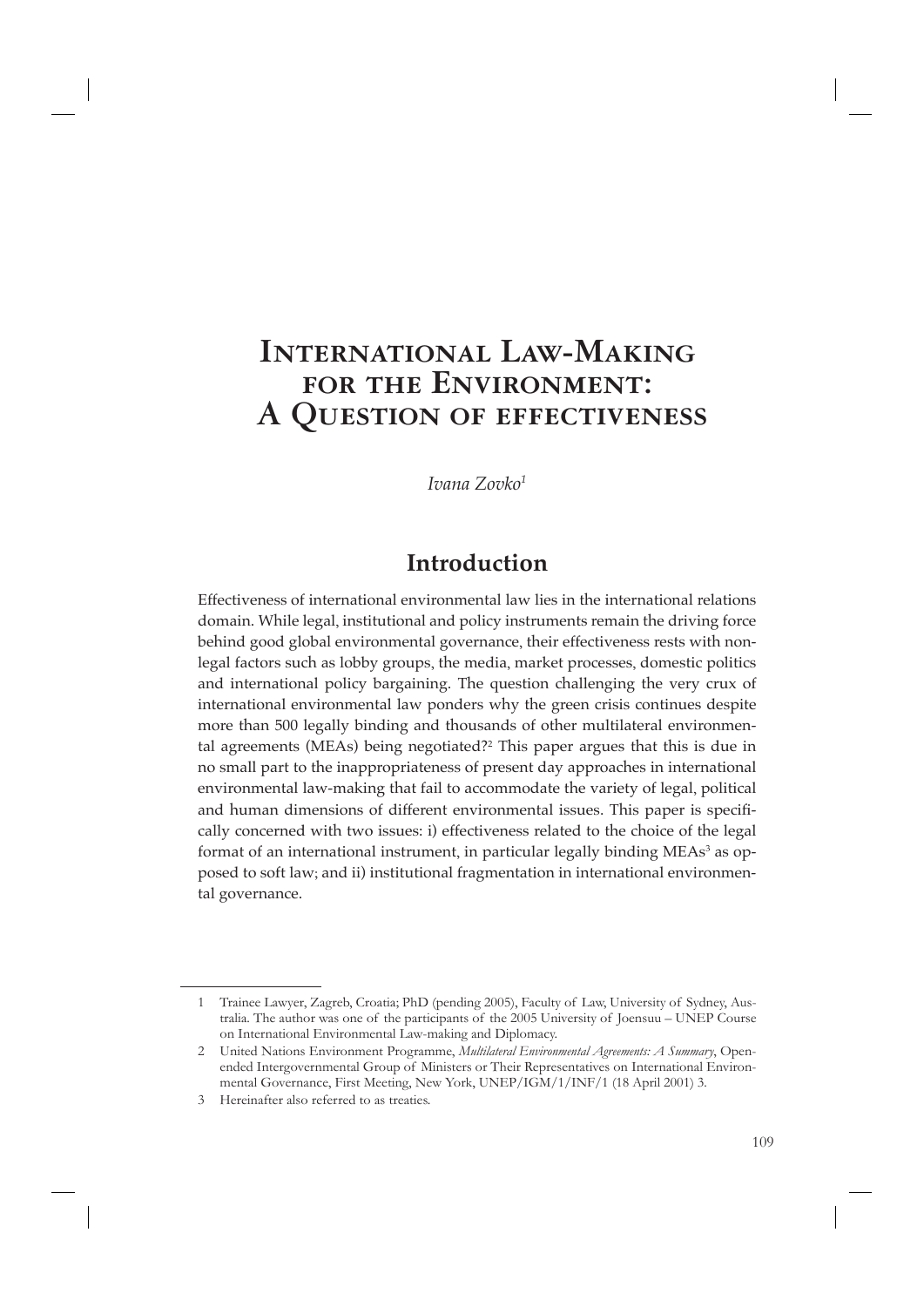#### **A Question of Effectiveness**

It has become evident that parties at the negotiating table are often misinformed about the advantages and the disadvantages of the available formats of international environmental norms. Namely, the principle two formats of environmental regulation that have emerged are soft law, as non-legally binding principles and standards, 4 and instruments of hard law that constitute legally binding norms. MEAs can be of a hard law as well as a soft law character. States often insist on one or the other based on the misconception that soft law is inevitably without legal effect and therefore ineffective. This is not surprising when even academics offer opinions ranging from comparing the authority of soft law to a business card that states 'B.A. Oxford (failed)' 5 to others criticising such sceptics for not looking hard enough to realize the true extent of the legal effects of soft law.<sup>6</sup> Ultimately, it is submitted in this paper that while it is favourable that legally binding MEAs are instituted as instruments of global environmental governance wherever possible, their legally binding character is not the pillar or the guarantee of effectiveness either in terms of insuring compliance or in terms of the accomplishment of the environmental goals pursued. One must look at the reasons why states obey international norms in the first place and, in the context of each individual environmental issue area, decide what would be the most effective and timely instrument to induce the necessary environmental change. Apart from the hard law vs. soft law debate, this paper is concerned with institutional disintegration in international environmental law, which creates unnecessary administrative costs, confuses states parties and deters third party participation, hence undermining the effectiveness of MEAs. The paper calls for additional coherence in the institutional machinery in charge of the further development of established MEAs and their enforcement as a fundamental prerequisite of good global environmental governance.

# **Effectiveness of International Environmental Law**

International legislative activity began to flourish in the field of environmental law in the aftermath of the 1972 Stockholm Declaration<sup>7</sup> which brought the world's attention to the environmental question. Modern MEAs have evolved beyond a compendium of rules and regulations into international environmental regimes (IERs), viewed by Young and Levy as the 'social institutions consisting of agreed upon principles, norms, rules, procedures, and programs that govern the interac-

<sup>4</sup> Sands refers to soft law as 'non-binding acts'. See P. Sands, *Principles of International Environmental*  Law (2<sup>nd</sup> ed., Cambridge University Press, 2003) 140.

W.M. Reisman, 'Unratified Treaties and Other Unperfected Acts in International Law: Constitutional Functions', 35 *Vanderbilt Journal of Transnational Law* (2001) 729-747.

<sup>6</sup> A. Boyle, 'Some refl ections on the Relationship of Soft Law and Treaties', 48 *International and Comparative Law Quarterly* (1999) 901 at 913.

<sup>7</sup> Declaration of the United Nations Conference on the Human Environment, Stockholm, 16 June 1972, 11 *International Legal Materials* (1972) 1416, www.unep.org/Documents/Default.asp? DocumentID=97&ArticleID=1503.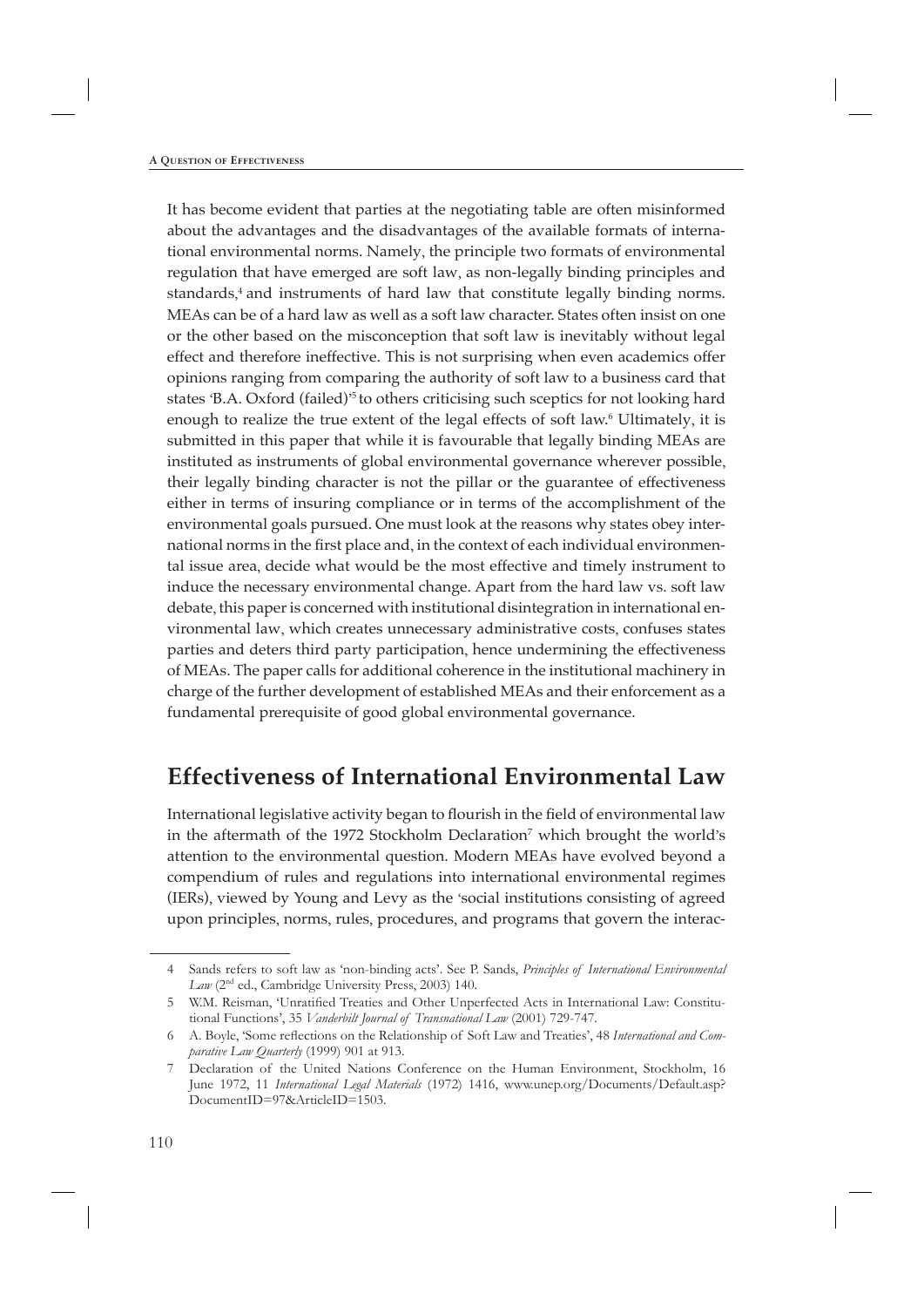tions of actors in specific issue areas.<sup>38</sup> Legal discourse concerning effectiveness of MEAs and IERs spans across two decades, drawing from the rich scholarship that has evolved around international relations regime theory.<sup>9</sup> Effectiveness of international regimes as a concept may assume many different meanings as numerous methods exist for assessing regime effectiveness.10 Commonly, the following are the two key evaluating factors of effectiveness: the impact of an international regime on the problems that it sets out to addresses; and employing the authority of a regime as a measurement of effectiveness – successful enforcement and compliance.

Similar evaluating criteria are employed when analysing the effectiveness of individual MEAs. Chambers, for instance, accentuates as the principal measurement of MEA-effectiveness evaluation of the forecasted changes in the targeted behaviour and ultimately in the environment, while also nominating the following critical points of effectiveness:11 i) the level of compliance without enforceability through a system of sanctions and penalties; ii) the presence and successfulness of supplementary non-legal instruments that enhance enforcement (capacity-building); iii) treaty linkages, in particular conflicts with other international instruments that may impede upon effectiveness. All of the above criteria are also valid assessment criteria for IER effectiveness. Furthermore, the difficulty in evaluating the criteria to measure the level of impact lies in the challenge of distinguishing the many external influences that may have accounted for change in the regime's target group or activity from the actual consequences of the regime's rules and policies. The following questions must be resolved: How can one measure what has been achieved by a particular international regime? How can one relate an international regime's achievements to the standards that have emerged through the regime in question?<sup>12</sup>

While acknowledging that indeed the true proof of effectiveness lies in the question of whether a treaty has caused change in the behaviour of the targeted actors,

<sup>8</sup> O.R. Young and M.A. Levy, 'The effectiveness of International Environmental Regimes', in O.R. Young (ed.), *Effectiveness of International Environmental Regimes: Causal connections and behavioural mechanisms* (MIT Press: Cambridge, Massachusetts, 1999).

<sup>9</sup> Research on the effectiveness of international environmental regimes started in 1989 with the work of Keohane and Nye. See R.O. Keohane and J.S. Nye, *Power and Interdependence* (Longman: New York, 1989). See also A. Underdal, 'The Concept of Regime 'Effectiveness'' 27 *Co-operation*  and Conflict (1992) 227-40.

<sup>10</sup> See D. F. Sprinz and H. Carsten, 'The Effect of Global Environmental Regimes: A Measurement Concept', 20 *International Political Science Review* (1999) 359-69; J. Hovi, D.F. Sprinz and A. Underdal, 'Regime Effectiveness and the Oslo-Potsdam Solution: A Rejoinder to Oran Young', 3 *Global Environmental Politics* (2003) 105.

<sup>11</sup> B. Chambers, 'Towards an Improved Understanding of Legal Effectiveness of International Environmental Treaties', *16 Georgetown International Environmental Law Review* (2004) 501 at 530-531.

<sup>12</sup> A similar test is put forward in J. B. Skjærseth and J. Wettestad, 'Understanding the Effectiveness of EU Environmental Policy: How Can Regime Analysis Contribute?', 11 *Environmental Politics* (2002) 99-120 at 106.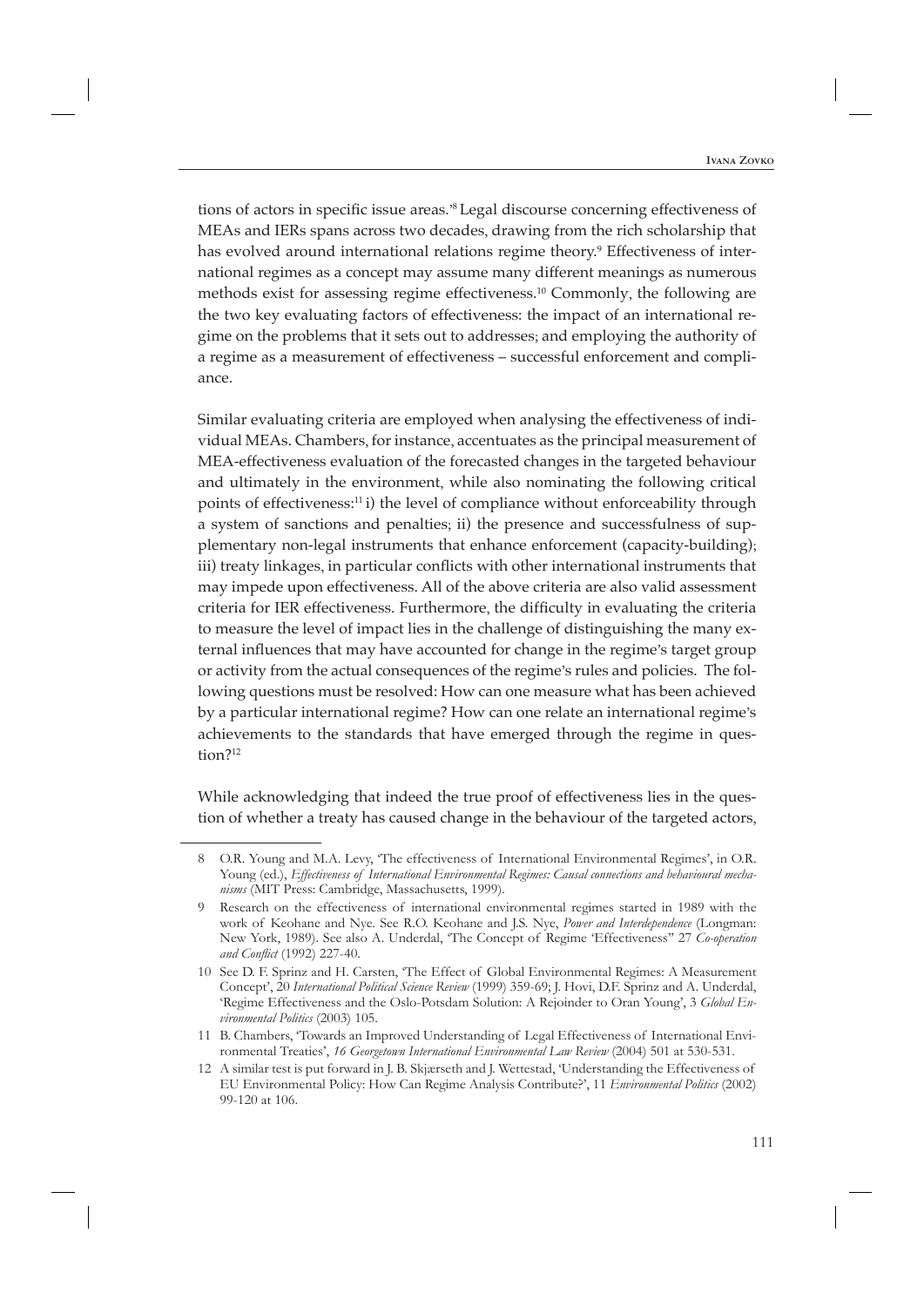or has stopped the deterioration of the environment at the anticipated rate, this paper does not allow for an in-depth analytical assessment of the success of each individual MEA or an IER in this sense. The central case for this study is the second evaluation level: the authority of an MEA or an IER as measured by enforcement and compliance. For the purpose of this discussion, compliance is understood as states meeting their assumed obligations under MEAs, while enforcement relates to the implementation of the consequences of non-compliance with the adopted treaty obligations.13 One must add that implementation is comprised within the notion of enforcement, and specifically refers to incorporating international norms into domestic law through 'legislation, judicial decision, executive decree or other process.' 14

# **International Law-making for the Environment**

### **Multilateral environmental agreements ( MEAs)**

International law commonly rests on either treaties or international custom. <sup>15</sup> Before the 1900s, international rules concerning the protection and preservation of the environment predominately related to resource management and exploitation and were found in treaties that were not inherently environmental. <sup>16</sup> From the 1911 Convention on the Preservation and Protection of the Fur Seals<sup>17</sup> onwards, however, specialized global international agreements dealing specifically with environmental matters began their assent. In this first period of international environmental law-making, international agreements predominately regulated issues of over-exploitation of living resources, as well as pollution of the marine environment. A clear link can be established between the negotiated treaties and the environmental disasters that prompted their negotiations, conveying the intrinsically reactive nature of international environmental law.<sup>18</sup>

A continuous increase in the intensity of international environmental law-making can be noted since the 1972 Stockholm Declaration, which affirmed the urgent need for an overarching strategy in global environmental governance. For

<sup>13</sup> T.E. Crossen, 'Multilateral Environmental Agreements and the Compliance Continuum', 36 ExpressO Preprint Series (2003), law.bepress.com/cgi/viewcontent.cgi?article=1075&context=expresso.

<sup>14</sup> D. Shelton, 'Introduction', in D. Shelton (ed.), *Commitment and Compliance: The Role of Non-binding Norms in the International Legal System* (Oxford University Press, 2000) 1-20 at 5.

<sup>15</sup> Sources of international law as per Article 38, Statute of the International Court of Justice (ICJ), www.icj-cij.org/icjwww/ibasicdocuments/ibasictext/ibasicstatute.htm.

<sup>16</sup> Convention establishing Uniform Regulations concerning Fishing in the Rhine between Constance and Baselle, 9 December 1869, 9 *IPE* 4695.

<sup>17</sup> Convention Between Great Britain, Japan, Russia and the United States Respecting Measures for the Preservation and Protection of Fur Seals in the North Pacific Ocean, Washington D.C., 7 July 1911, in force 12 December 1911, 214 *Consolidated Treaty Series* 80.

<sup>18</sup> For a more detailed overview of the link between environmental disasters and the creation of environmental regimes, see the paper by Ed Couzens in the present Review.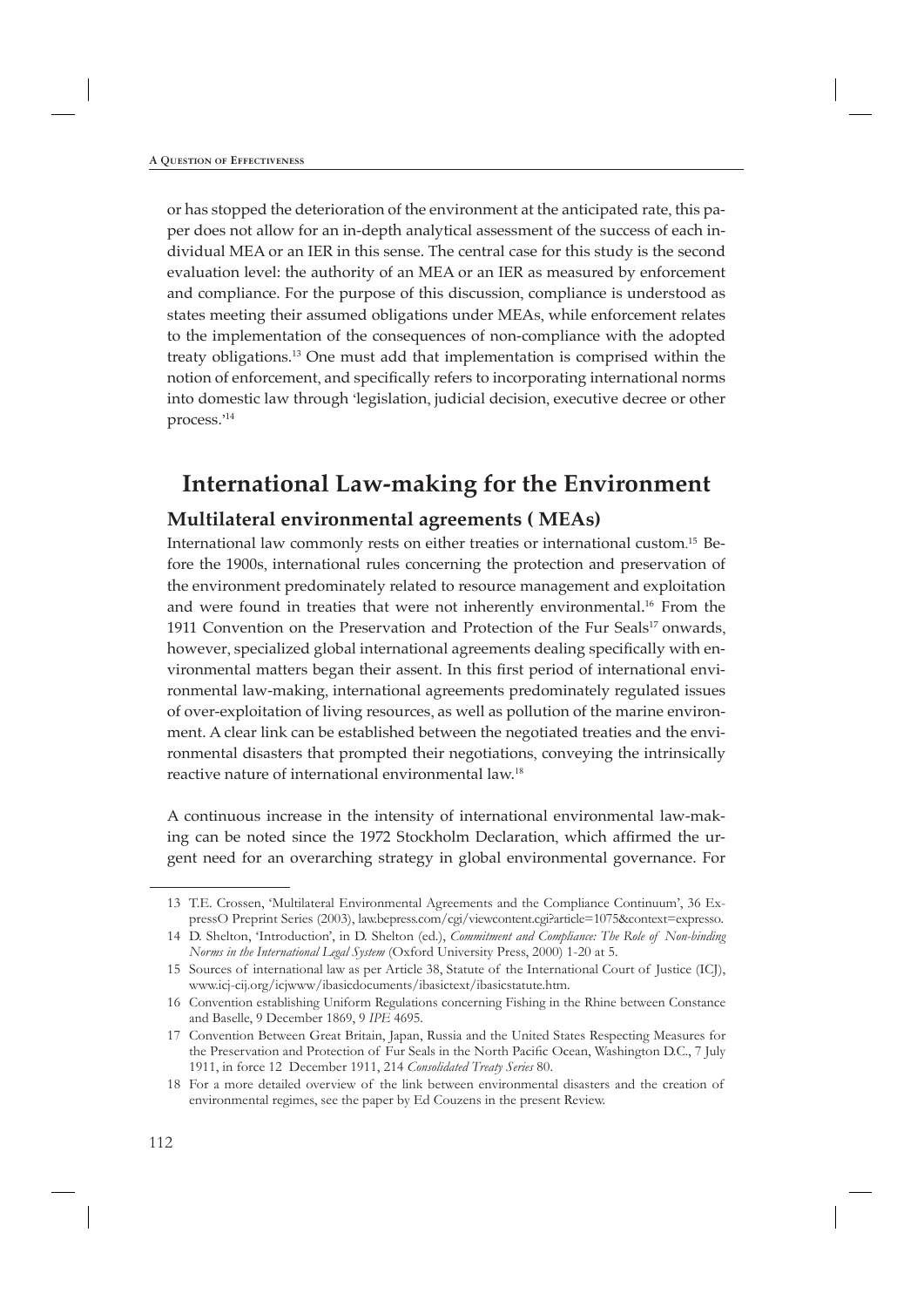instance, Perrez and Roch claim that over 60 percent of existing MEAs were negotiated after 1972, 19 and only the 1990-1994 period yielded some 35 MEAs.20 As stated above, MEA's have also now developed into international environmental regimes (IERs). Some examples of IERs include: i) the IER in place to prevent depletion of the ozone layer established under the 1985 Vienna Convention for the Protection of the Ozone Layer<sup>21</sup> and the 1987 Montreal Protocol on Substances that Deplete the Ozone Layer;<sup>22</sup> ii) the climate change regime created through the 1992 UN Framework Convention on Climate Change (UNFCCC)<sup>23</sup> and the 1997 Kyoto Protocol to the UNFCCC;<sup>24</sup> iii) the IER related to vessel-sourced pollution of the marine environment by tanker ships established by a network of conventions negotiated under the auspices of the International Maritime Organization (IMO); 25 iv) the IER concerning the movement and disposal of transboundary waste provided in the 1989 Basel Convention on the Control of Transboundary Movements of Hazardous Wastes<sup>26</sup> and the 1999 Basel Protocol on Liability and Compensation for Damage Resulting from Transboundary Movements of Hazardous Wastes and

<sup>19</sup> P. Roch and F.X. Perrez, 'International Environmental Governance: The Strive Towards A Comprehensive, Coherent, Effective and Efficient International Environmental Regime', 16 *Colorado Journal of International Environmental Law and Policy* (2005) 1.

<sup>20</sup> C. Romano, *The Peaceful Settlement of International Environmental Disputes: A Pragmatic Apoproach* (Kluwer Law International: The Hague, London, Boston, 2000) at 35.

<sup>21</sup> Vienna Convention for the Protection of the Ozone Layer, Vienna, 22 March 1985, in force 22 September 1988, 26 *International Legal Materials* (1987) 1529, www.unep.org/ozone/pdfs/ viennaconvention2002.pdf.

<sup>22</sup> Montreal Protocol on Substances that Deplete the Ozone Layer, Montreal, 16 September 1987, in force 1 January 1989, 26 *International Legal Materials* (1987) 154, www.unep.org/ozone/pdfs/ Montreal-Protocol2000.pdf. See also its 1992, 1997 and 1999 Amendments.

<sup>23</sup> United Nations Framework Convention on Climate Change, New York, 9 May 1992, in force 21 March 1994, 31 International Legal Materials (1992) 849, unfccc.int/files/essential\_background/ background\_publications\_htmlpdf/application/pdf/conveng.pdf.

<sup>24</sup> Kyoto Protocol to the United Nations Framework Convention on Climate Change, Kyoto, 11 December 1997, in force 16 February 2005, 37 *International Legal Materials* (1998) 22, unfccc.int/ resource/docs/convkp/kpeng.pdf.

<sup>25</sup> International Convention for the Prevention of Pollution from Ships, London, 2 November 1973, 12 *International Legal Materials* (1973) 1319, as amended by Protocol of 1978 relating to the International Convention for the Prevention of Pollution from Ships 1973, 1340 *United Nations Treaty Series* 61, in force 2 October 1983 (hereinafter MARPOL Convention); International Convention on Civil Liability for Oil Pollution Damage, Brussels, 29 November 1969, in force 19 June 1975, 973 *United Nations Treaty Series* 3) as amended by Protocols of 1976, 1984 and 1992, as well as the 2000 amendments; International Convention on the Establishment of an International Fund for Compensation for Oil Pollution Damage, Brussels, 18 December 1971, in force 16 October 1978, 1110 *United Nations Treaty Series* 57, amended by Protocols of 1976, 1984, 1992, 2000, 2003, as well as by the 2000 Amendments (the 1992 Protocol replaces the 1971 Fund Convention); International Convention Relating to Intervention on the High Seas in Cases of Oil Pollution Casualties, Brussels, 29 November 1969, in force 6 May 1975, 970 United Nations Treaty Series 211; International Convention on Oil Pollution Preparedness, Response and Co-operation, London, 30 November 1990, in force 13 May 1995, 1891 United Nations Treaty Series 51.

<sup>26</sup> Basel Convention on the Control of Transboundary Movements of Hazardous Wastes and their Disposal, Basel, 22 March 1989, in force 24 May 1992, 28 *International Legal Materials* (1989) 657, www.basel.int/text/con-e.htm.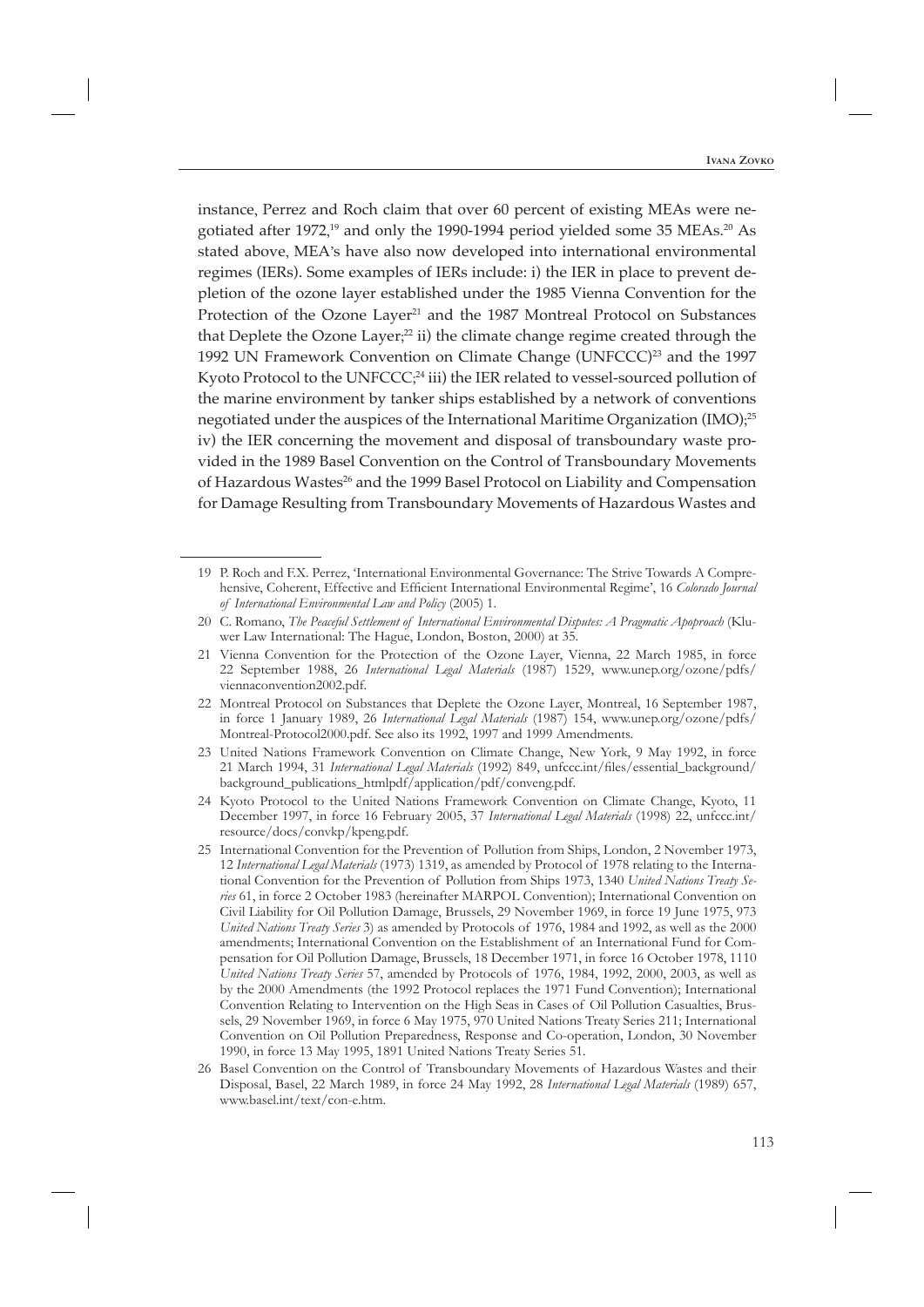Their Disposal; 27 and v) the biodiversity protection and preservation regime found in the 1992 Convention on Biological Diversity (CBD)<sup>28</sup> and the 2000 Cartagena Protocol.<sup>29</sup>

### **International soft law**

Despite the fact that the traditional understanding of international law does not recognize non-binding norms or so called soft-law as a legitimate source, this concept is firmly embedded in international environmental regulation. Given that states are more inclined to compromise their self-interest and find accord in a non-legally binding format, soft norms have been ground-breaking instruments in the evolution of international environmental law. The 1972 Stockholm Declaration and the 1992 Rio Declaration on Environment and Development<sup>30</sup> were surely pioneers in global environmental governance as they set an overarching framework for global environmental policy and law for the future. Unlike legally binding agreements, soft law is not in conflict with the interstate community that prioritizes sovereignty and state self-interest.

There exist numerous forms of soft law. Usually soft norms either formulate separate international instruments or they are incorporated into legally binding agreements.31 The latter could be, for instance, treaty provisions that call on parties to 'endeavour to strive to co-operate.<sup>32</sup> As for separate soft international instruments, these predominately take the form of declarations, resolutions, statements of principles and other hortatory documents. One must note that non-binding international instruments have long evolved from unenforceable statements of policies and principles into target-setting documents that more often than not are accompanied by various surveillance mechanisms supervising their enforcement. Examples of such instruments include resolutions of the Antarctic Treaty Consultative Meetings (ATCM) administered and surveyed through a system of inspections established under the Antarctic Treaty and its Environmental Protocol under the

<sup>27</sup> Basel Protocol on Liability and Compensation for Damage Resulting from Transboundary Movements of Hazardous Wastes and Their Disposal, Basel 10 December 1999, not yet in force, www. basel.int/meetings/cop/cop5/docs/prot-e.pdf.

<sup>28</sup> Convention on Biological Diversity, Rio de Janeiro, 5 June 1992, in force 29 December 1993, 31 *International Legal Materials* (1992) 822, www.biodiv.org/doc/legal/cbd-en.pdf.

<sup>29</sup> Cartagena Protocol on Biosafety to the Convention on Biological Diversity, Montreal, 29 January 2000, in force 11 September 2003, www.biodiv.org/doc/legal/cartagena-protocol-en.pdf.

<sup>30</sup> Declaration of the United Nations Conference on Environment and Development, Rio de Janeiro, 3-14 June 1992, UN Doc. A/CONF.151/26 (Vol. I), www.un.org/documents/ga/conf151/ aconf15126-1annex1.htm.

<sup>31</sup> As per Baxter, '[T]here are norms of various degrees of cogency, persuasiveness, and consensus which are incorporated in agreements between States but do not create enforceable rights and duties.' See R. R. Baxter, 'International Law in Her Infinite Variety' 29 International and Comparative Law *Quarterly* (1980) 549. See also C.M. Chinkin, 'Challenge of Soft Law: Development and Change in International Law' 38 *International and Comparative Law Quarterly* (1989) 850.

<sup>32</sup> See D. Shelton, 'Introduction', *supra* note 14, at 10.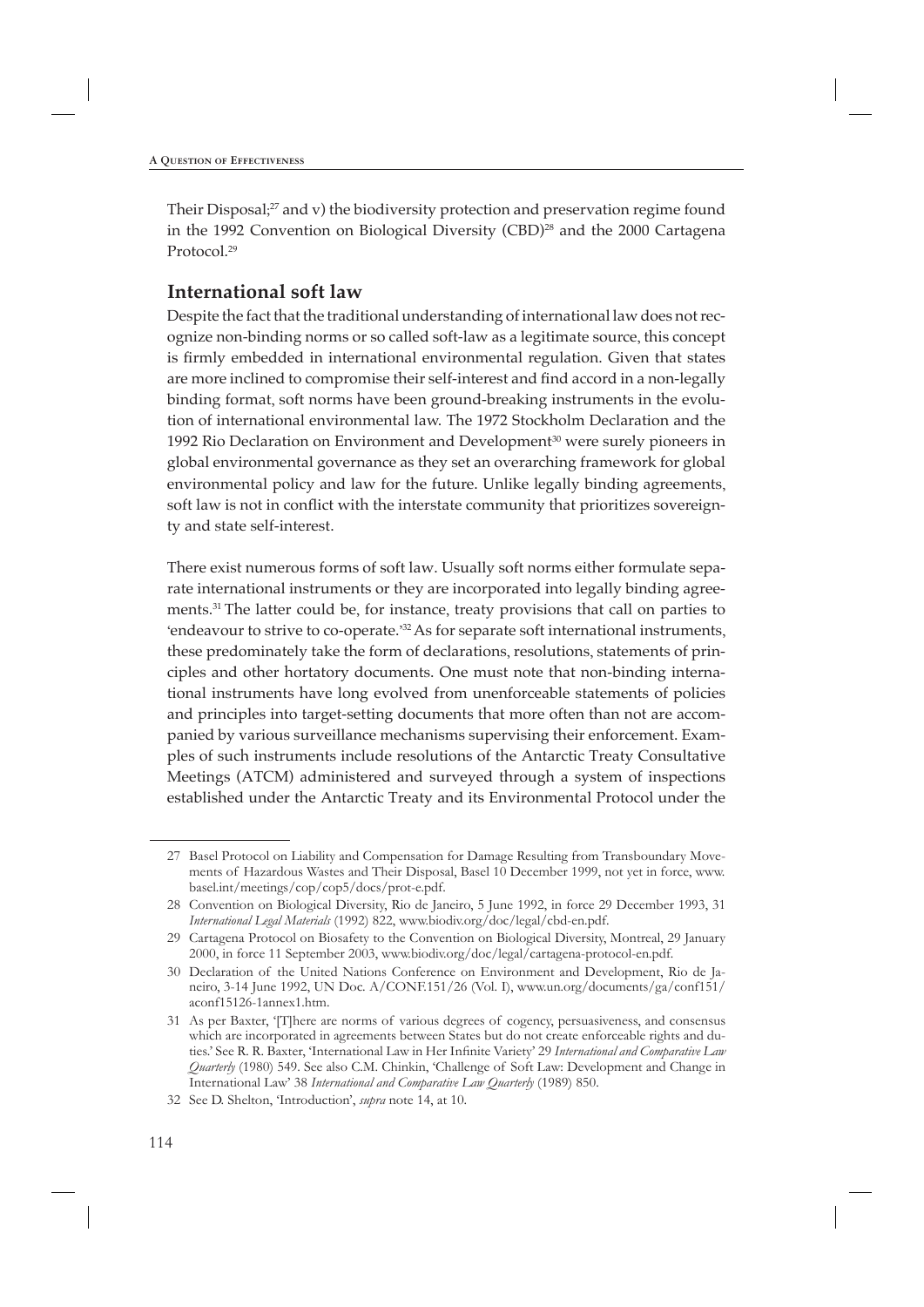auspices of the Antarctic Treaty System (ATS).<sup>33</sup> What is more, an example of a soft law instrument setting concrete targets is the 1989 London Conference of the European Community pledging a reduction of chlorofluorocarbons (CFC) by 85 percent as soon as possible and by 100 percent by 2000, while the legally binding 1979 Montreal Protocol set a much lower reduction target of 50 percent by 1989.34

# **The Choice of Packaging: Legally Binding vs. Soft Law**

While an international approach in environmental regulation is still clearly warranted, the question arises whether creating comprehensive and legally binding global MEAs is indeed a prerogative for achieving effective international environmental governance, and whether other types of international instruments, such as those of a soft law nature, are more appropriate in certain cases.

### **Legally binding MEAs: advantages and shortcomings**

The primary difference between legally binding MEAs in comparison to international soft law is that states parties are legally bound to comply solely with the former. The most commonly invoked advantage of treaty law relates to a range of non-compliance mechanisms, enforcement measures, trade sanctions and dispute resolution procedures that are characteristic of legally binding instruments, and that traditionally do not complement international soft law. Non-compliance mechanisms chiefly encompass procedures, instruments and separate organs that promote compliance, address cases of non-compliance, and in general offer uniform interpretation of a treaty regime.<sup>35</sup> Most of the legally binding MEAs and IERs employ the formula of a framework convention followed by a more detailed protocol which is more subject-specialized and comprehensive in comparison to the convention. A number of such regimes have evolved following the 1972 Stockholm and 1992 Rio Declarations, in particular in response to at the time new environmental problems such as climate change, ozone layer depletion, desertification and others. The framework conventions negotiated to address these issues have gained overwhelming support. The UNFCCC has 189 parties, the Kyoto Protocol has 156 parties and the Vienna Convention has 190 parties. For comparison, there were 191 members of the UN as at 15 October 2005.<sup>36</sup> Another advantage of treaty law over soft international instruments are remedies that are readily available to

<sup>33</sup> See C.C. Joyner, 'The Legal Status and Effects of Antarctica Recommended Measures', in Shelton (ed.), *Commitment and Compliance*, *supra* note 14, 163-195.

<sup>34</sup> See discussion in A. Kiss, 'Commentary and Conclusions' in Shelton (ed.) *Commitment and Compliance*, *supra* note 14, 223-242 at 224.

<sup>35</sup> Such mechanisms are for instance the Compliance Committee and Compliance Procedures adopted in accordance with Article 34 of the Cartagena Protocol, or the 1998 Non-compliance Procedure established following Article 8 of the Montreal Protocol.

<sup>36</sup> See www.untreaty.un.org/.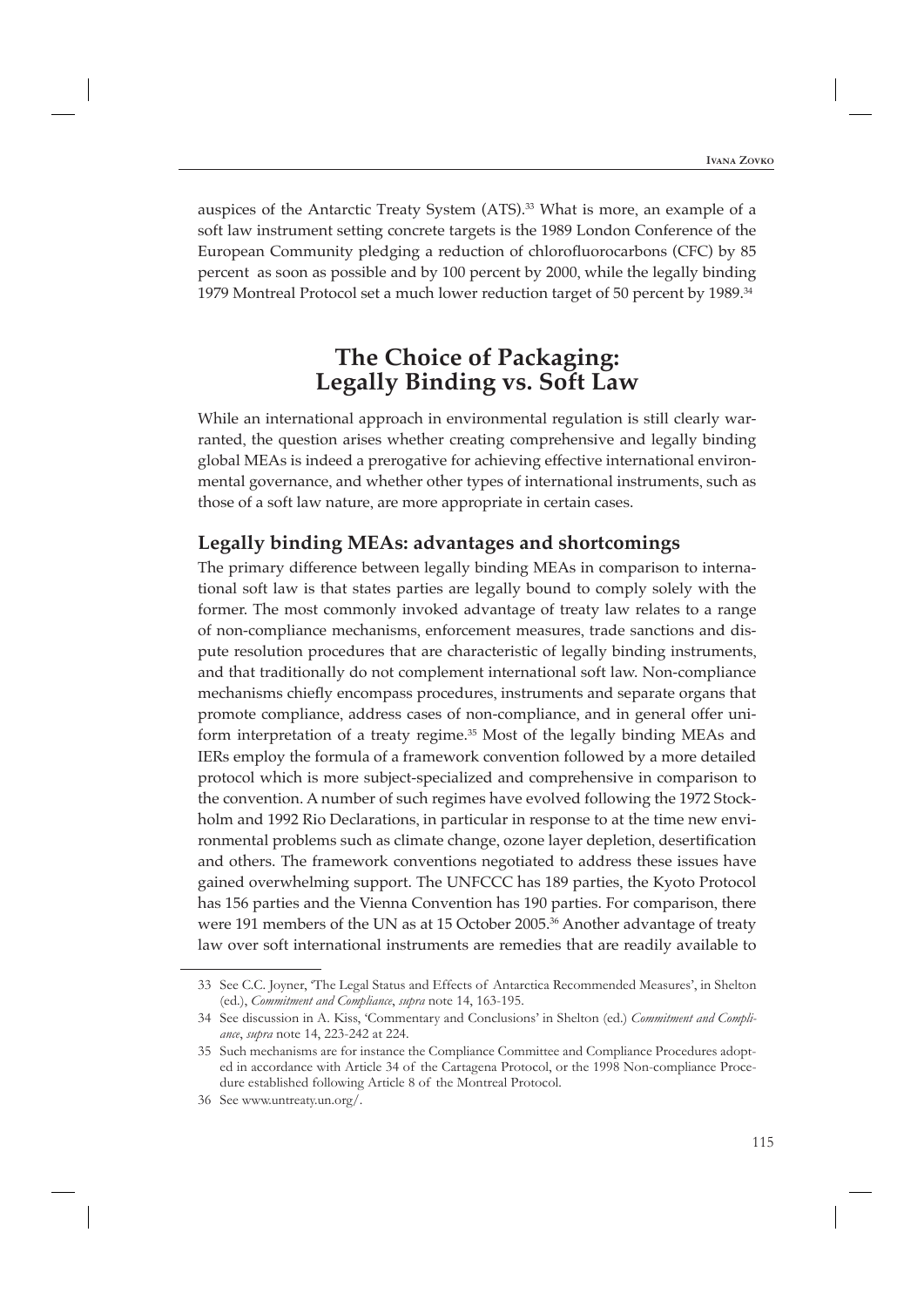those suffering damages pursuant to the violation of legally binding norms, remedies which are usually not available as a result of non-compliance with soft law.

However, neither the broad participation of the international community in a treaty regime nor a high level of compliance guarantee effectiveness of a legally binding MEA in the fundamental sense of resolving the environmental issues that it pursues. For example, the 2002 Assessment Panel concerning the depletion of the ozone layer stated that '[e]ven with full compliance of the Montreal Protocol by all Parties, the ozone layer will remain particularly vulnerable during the next decade or so.' 37

Moreover, a legally binding MEA is not as flexible as soft law in considering the non-state actors that it targets; states parties are often unable to compel compliance by non-state entities under their jurisdiction that are subjected to the treaty regime. For instance, the OECD Report on non-compliance in the international law of marine pollution emphasized that non-compliance with environmental regulations is still profitable for the shipowner and operator and that

nearly half of vessels inspected [by port authorities] violate at least one aspect of the international environmental rules concerning the stowage and disposal of oil.<sup>38</sup>

In sum, the effectiveness of legally binding MEAs and IERs may be weakened on account of several different factors.

#### **Limitations in the scope of state commitments and concrete target-setting**

Crossen warns that the obligations within global MEAs reflect 'no more than current domestic policies.' 39 It is unlikely that the scope of legally binding rules will ever be strengthened to the necessary extent in a hard law agreement given that its legally binding nature implies potential state responsibility for non-compliance.

### **Leaving outside the regime states that are among the primary sources of the activity detrimental to the environment in the given issue area**

This is the case with the non-participation of the United States, which accounts for 20 percent of world's greenhouse gasses emissions, in the Kyoto Protocol.<sup>40</sup> While

<sup>37</sup> United Nations Environment Programme Ozone Secretariat, Findings of the Assessment Panel, ozone.unep.org/Public\_Information/4Av\_PublicInfo\_Facts\_assessment.asp.

<sup>38</sup> Organization for Economic Co-operation and Development, *Costs saving from Non-Compliance with International Environmental Regulations in the Maritime Sector*, Report by the OECD's Maritime Transport Committee (OECD: Paris, 2003) at 4, www.oecd.org/dataoecd/4/26/2496757.pdf.

<sup>39</sup> Crossen, 'The Compliance Continuum', *supra* note 13.

<sup>40</sup> Energy Information Administration, *Annual Energy Review 1996* (EIA: Washington D.C., 1997); Energy Information Administration, *Emissions of Greenhouse Gases in the United States 1996* (EIA: Washington D.C., 1997).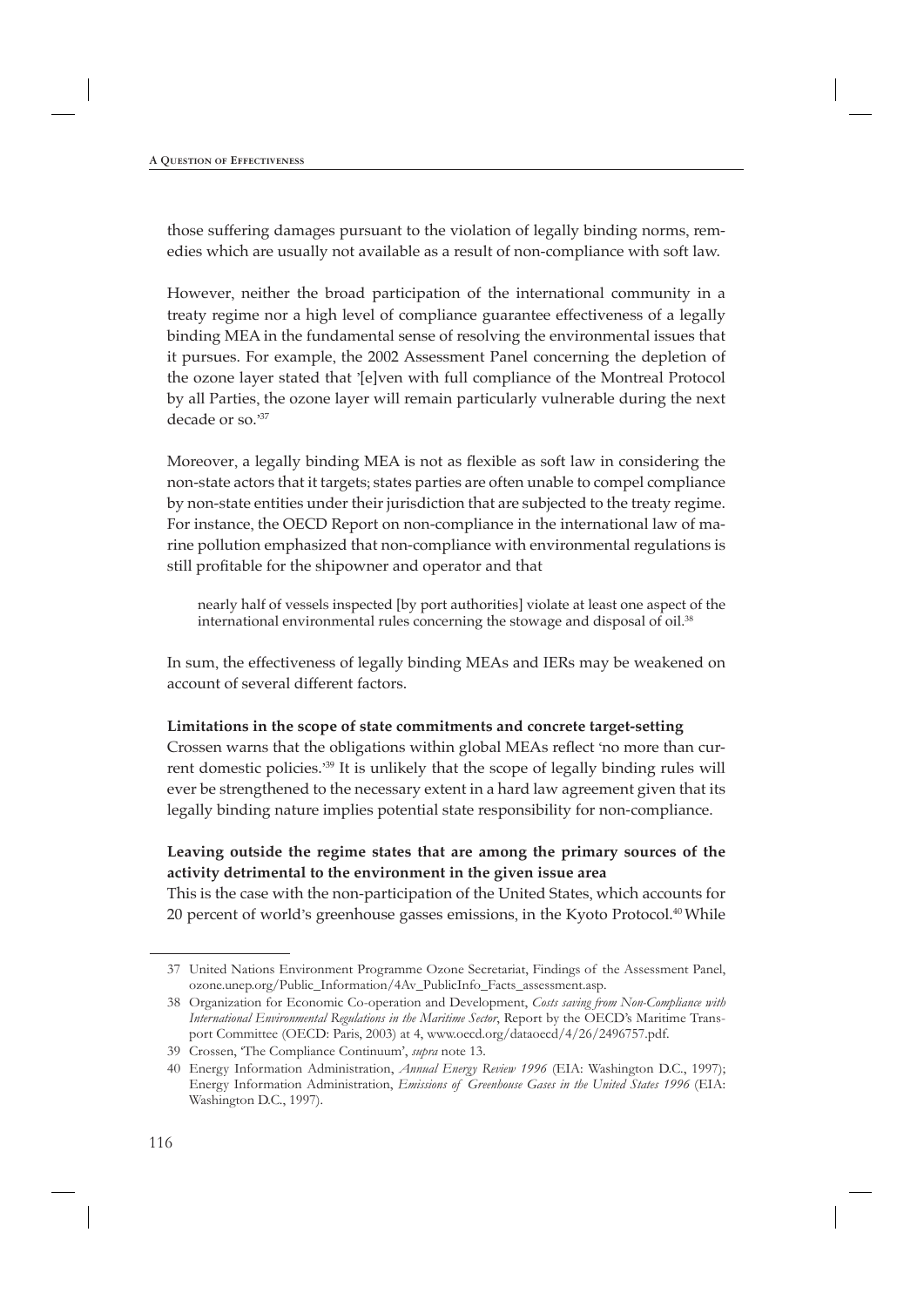the Kyoto Protocol may be effective in its authoritative role across states parties, its true effectiveness will solely be conveyed after the time limits for the completion of the targets set thereunder expire, and the impacts of US non-participation can be comparatively assessed.

#### **Absence of effective non-compliance mechanisms**

Most MEAs do not establish non-compliance mechanisms<sup>41</sup> but even when they do, diplomatic means dominate as the preferred method of exerting compliance from states parties. Sanctions and the invocation of the responsibility of a defaulting state are rarely employed, if ever. The lack of a tradition of litigation among states in the sphere of international environmental law can generally be attributed to the high costs associated with international adjudication, as well as the resolve of states to settle disputes principally through diplomacy. Moreover, the proliferation of international courts and tribunals towards the end of the  $20<sup>th</sup>$  Century<sup>42</sup> was followed by treaty parallelism and concurring jurisdiction of various dispute resolution procedures. Therefore the availability of the rich institutional and procedural infrastructure for the invocation of state responsibility repelled rather than attracted states to adjudication.

#### **Prolonging international legal response**

Comprehensive MEAs are not solely difficult to achieve with regard to an adequate overarching scope, but are also often not the timely solution to the environmental issues that they address. Their legally binding character inevitably prolongs the negotiations of an international environmental instrument or even ultimately prevents it from being ratified and coming into force. For instance, the minimum period for a treaty's metamorphosis from adoption to entering into force for IMO conventions on marine pollution ranges between 5-8 years.43 To this one may add at least 2-5 years for the negotiation process itself. These delays in ratification are often attributable to slow domestic administrative procedures which can be the result of a change in diplomatic representatives responsible for a particular treaty, or because a more pressing issue has taken priority in the relevant government department. However, the said delays may also be the result of external pressures by other powerful non-signatory states, various domestic or transnational lobby groups, public polls or the media. Moreover, states often wait for one another to ratify a treaty, carefully choosing the timeframe for it to come into force. Smaller

<sup>41</sup> F. Francioni, 'Dispute Avoidance in International Environmental Law', in A. Kiss, D. Shelton and Kanami Ishibashi (eds.), *Economic Globalization and Compliance with International Environmental Agreements* (Kluwer Law International: The Hague, New York, 2003) 231-243.

<sup>42</sup> Over the last two decades, 16 courts, both global and regional, have been established across the world. See C. Romano, 'The proliferation of international judicial bodies' 32 *New York University Journal of International Law and Policy* (1999) 709-749.

<sup>43</sup> See K.R. Fuglesang, The International Association of Independent Tanker Owners (INTERTANKO), *The Need for Speedier Ratification of International Conventions*, www.oecd.org/ document/37/0,2340,en\_2649\_34367\_33943141\_1\_1\_1\_1,00.html.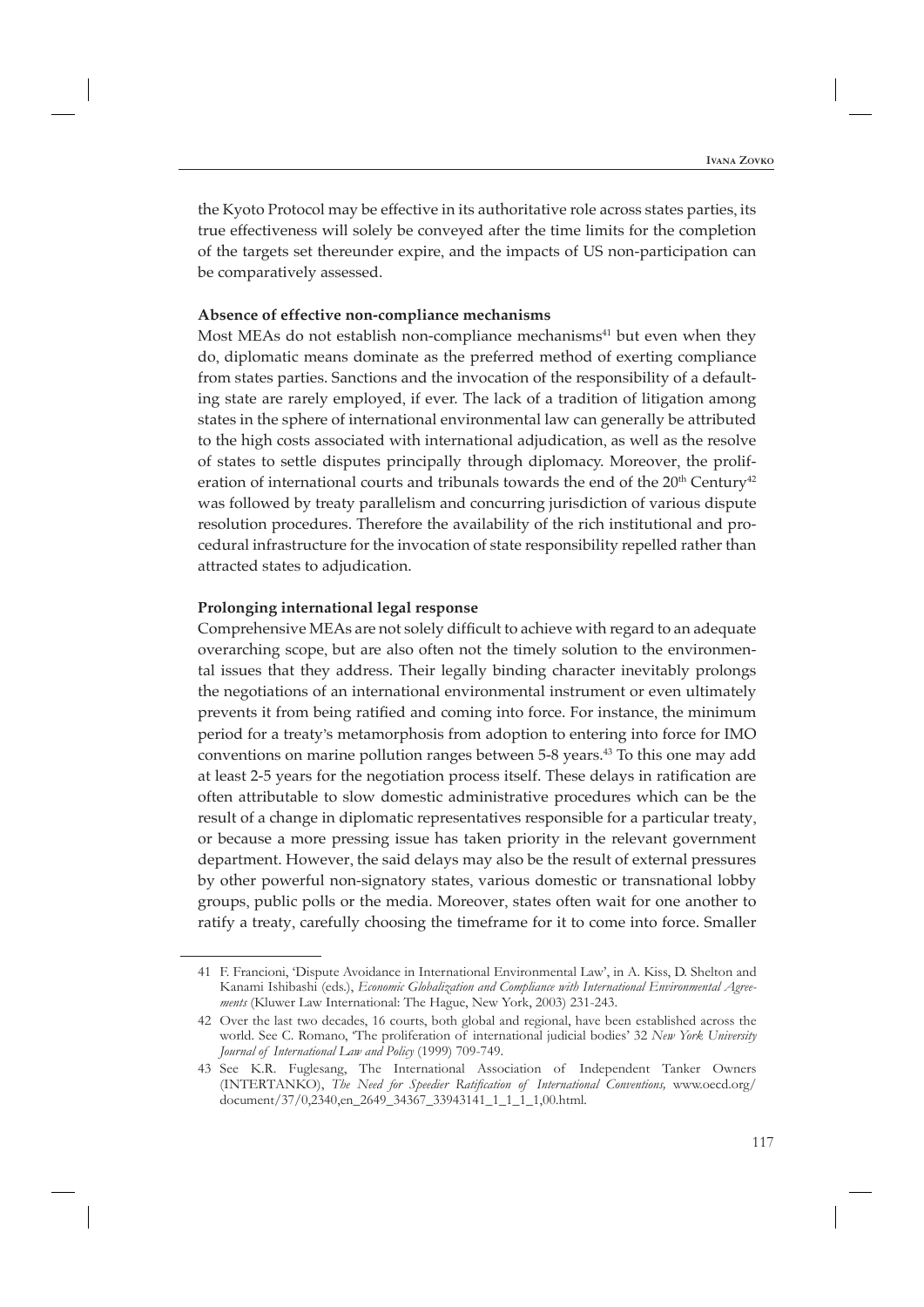states often rely on the guidance of strong states. In most cases, political bargaining between states on different common multilateral and bilateral issues is always the final judge of the success or failure of any treaty regime.

#### **Not engaging targeted non-state entities likely to be effected by the treaty regime**

The traditional conception of international environmental law-making focusing on states and their relations has evolved to acknowledge the many local, domestic and regional non-state stakeholders as being decisive elements of a treaty's effectiveness.44 These non-state actors may include different lobby groups from the global, regional and domestic levels, public polling, domestic market prognosis of economic growth and changes in political power in the participating states.45 This non-legal machinery is central in shaping a MEA in the first place, and it may prolong or disable its implementation and successful enforcement. It is therefore pertinent to consult the various stakeholders, especially those targeted by a treaty, all throughout a treaty's life-cycle.

### **Regional legally binding MEAs**

One cannot overlook the relevance of regional regulation as a form of international environmental treaty-making. Regional instruments have emerged as a potential alternative to global environmental regimes since states agree easier on environmental matters when they have a vested interest in the protection of a particular region, for example, rather than when a matter has global effects not noticed in a certain region. The many regional seas conventions in place at the moment attest to this.<sup>46</sup> Compared to global measures, these regional instruments are more easily agreed upon in a legally binding form, and they often incorporate instruments of liability that are seldom found in legally binding global MEAs. A regional hard law MEA is more likely to be effective across its states parties and in view of the environmental targets that it sets than a global one. The difficulties in regionally developing environmental rules relate to the fact that environmental issues are predominately interlinked and go beyond particular regions; often not all states that are the sources of regional environmental concerns are bound by regional regimes. An example of this are ships sailing in a region subject to a regional treaty regime, without having to abide by the rules of the regime as a result of them flying the flag of third countries and/or flags of convenience (FOC) countries.

<sup>44</sup> See the new institutionalism doctrine in D. Victor, K. Raustiala, and E.B. Skolnikoff (eds.), *The Implementation and Effectiveness of International Environmental Commitments: Theory and Practice* (MIT Press: Cambridge, Massachusetts, 1998). Also see O.R. Young, 'Inferences and Indices: Evaluating the Effectiveness of International Environmental Regimes', 1 *Global Environmental Politics* (2001) 99*.*

<sup>45</sup> The term participating states is used in this paper to convey any category of state involvement in the international law-making process, whether as a negotiating or signatory state or a state party.

<sup>46</sup> For more information on the UNEP Regional Seas Programme, see www.unep.org/regionalseas/ About/default.asp.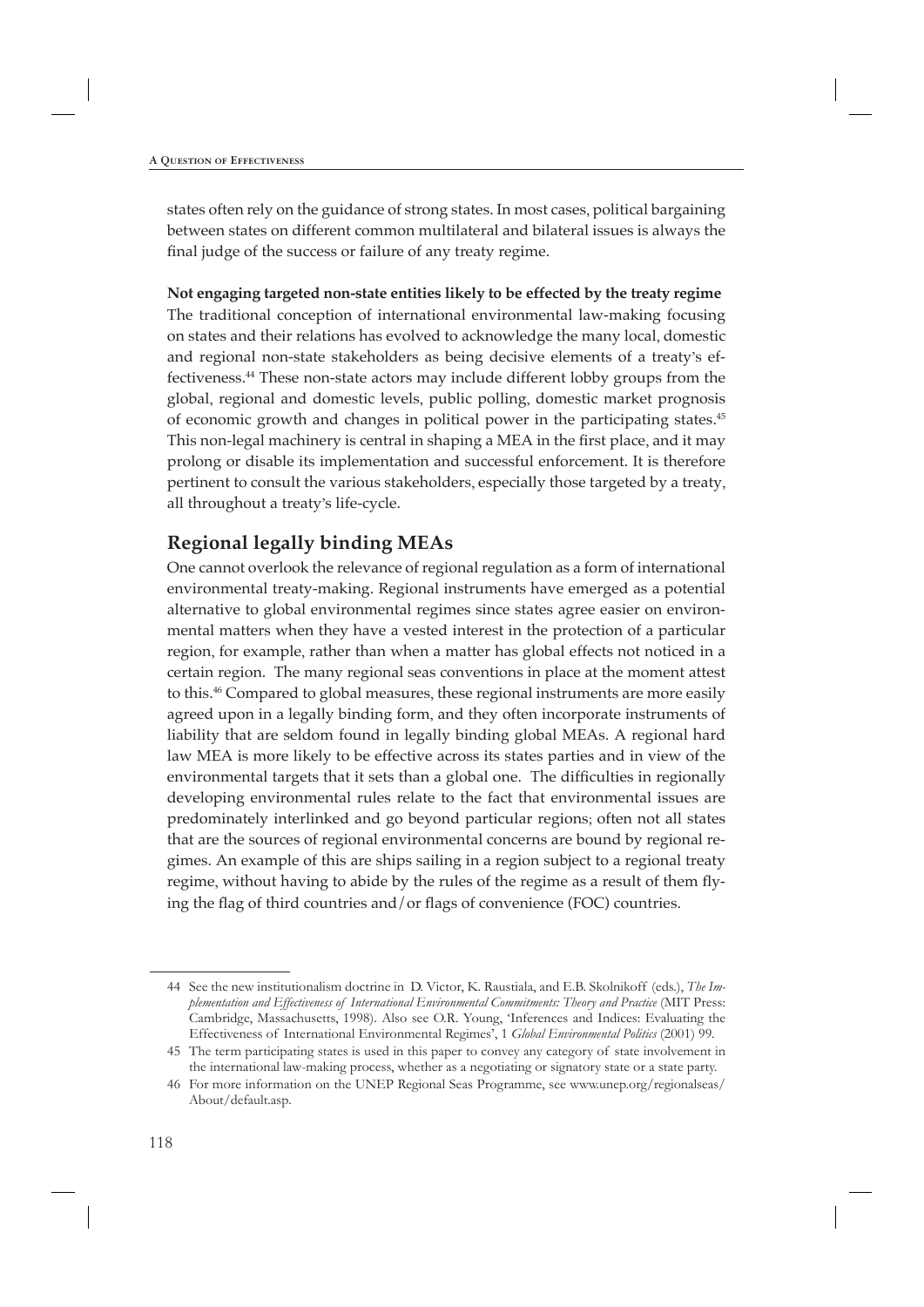### **International soft law**

Soft international instruments are not hindered by issues intrinsic to a legally binding format. Specifically, some of the advantages of developing soft international norms instead of mandatory ones include the following: i) it is easier to reach global accord since states have complete control over the type and level of commitment assumed under a soft law instrument; ii) there are less delays in negotiations compared with legally binding MEAs; iii) it is easier to fulfil principles and targets set in soft law since states are allowed to adopt a more customized approach to the choice of instruments for incorporating norms in domestic regimes and for their enforcement; iv) soft law bridges North-South differences more successfully as it leaves more room for dialogue and alternative ways of achieving environmental goals tailored to the specific needs of participating states;  $v$ ) generally there is a greater level of global interstate dialogue and focus on co-operation that furnishes legally binding environmental instruments on bilateral or regional levels; vi) soft law enables greater participation of non-state actors such as industry and NGOs.

Non-binding international norms will have a greater level of persuasiveness and hence be more effective when they are part of an IER, in particular when legally binding agreements have already been established in the same issue area or when soft law has been produced in a regional IER. One area where legally binding MEAs arguably have an advantage is in the realm of enforcement and compliance. This stems from the general presumption that soft law is not appropriate for achieving timely and concrete environmental targets since states are not compelled to obey it under threat of sanction. One needs to ask, however, how relevant the instruments of coercive enforcement and compliance for compelling obedience with international environmental norms are. The question of why nations obey international law has often been raised by legal and international relations scholars, and the answer has never been one-sided.<sup>47</sup>

### **Effectiveness through enforcement and compliance: the hard law vs. soft law dilemma**

As Charney states, 'No study has determined, however, whether the rate of compliance with an international law norm is greater than that of non-legally binding international norms, 'soft' norms.' 48 The statement directly supports the notion submitted in this paper that there is little difference between soft and hard international instruments in view of their effectiveness as measured by compliance and enforcement. The connection between effectiveness and the enforcement of and

<sup>47</sup> See H. Hongju Koh, 'Why Nations Obey International Law' 106 *Yale Law Journal* (1997) 2599. For an account of the bibliography relating to international legal compliance see W.C. Bradford, 'International Legal Compliance: An Annotated Bibliography', 30 *North Carolina Journal of International Law and Commercial Regulation* (2004) 379.

<sup>48</sup> J.L. Charney, 'Compliance with International Soft law', in D, Shelton (ed,) *Commitment and Compliance*, *supra* note 14, 115-118 at 116.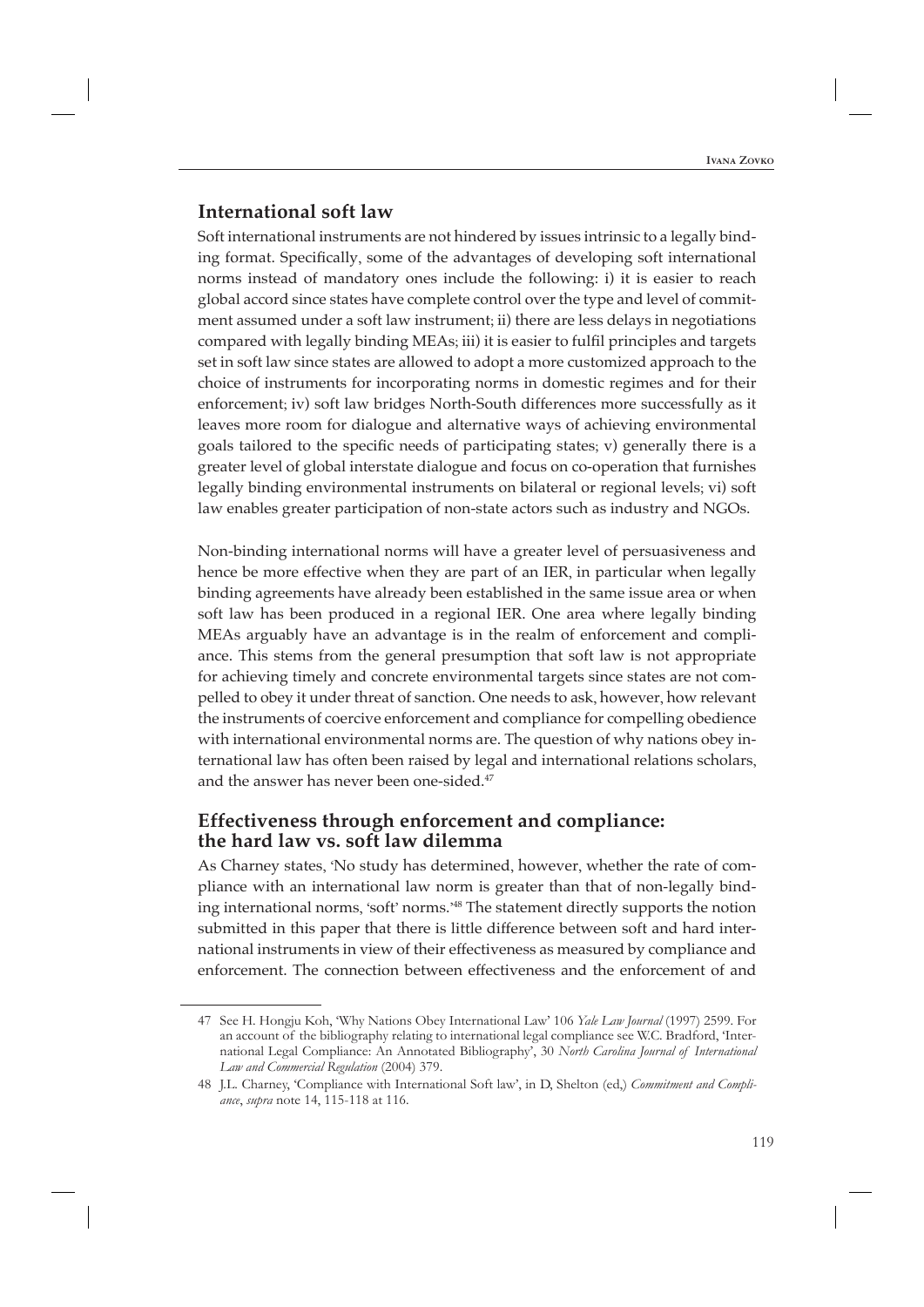the degree of compliance with an international instrument is self-evident. An international norm that is not enforced or complied with has failed. Effectiveness in achieving environmental goals as well as effectiveness as measured by compliance is attained through processes originating predominately from the realm of internal relations and external to international law; the role of coercive enforcement instruments is of subsidiary relevance in compelling obedience with international norms. Namely, states rarely and reluctantly resort to methods such as dispute resolution procedures, invocation of state responsibility, or trade and other sanctions, to compel obedience from defiant states. While the threat of sanctions may be an incentive for a state to act in line with an international instrument, this cannot be the primary means for exerting obedience. From the perspective of legal theory, Koh reasons that 'voluntary obedience, not forced compliance, must be the preferred enforcement mechanism.' 49 One must note that the basis of legally as well as nonlegally binding agreements is an accord across the appropriate number of states. It is the processes that lead to this international accord, and those following from it, that offer the most effective instruments for ensuring compliance therewith. As a general rule, Kiss emphases that 'states that have voluntarily negotiated, drafted, and adopted an international instrument comply with the agreement which is the final product of their efforts.'<sup>50</sup>

What then are the alternative instruments that exert compliance with international norms but do not involve coercive enforcement? Some of the means of compelling obedience as viewed by A. Chayes and A.H Chayes as well as by Franck, include the following:

If Nations must regularly justify their actions to treaty partners […] they are more likely to obey it.<sup>51</sup>

If nations internally "perceive" a rule to be fair [...] they are more likely to obey it <sup>52</sup>

Therefore, two of the primary instruments for enforcement of international law include using pressure from other participating states in the same MEA or IER, and effective incorporation of an international instrument into domestic regimes as a process of legitimizing international norms. For the former, there are many ways in which a participating state may instigate ratification from another state, and later compel obedience with a legally binding agreement or soft law norm. Pressure can be exerted through political bargaining by a system of concessions

<sup>49</sup> Koh, 'Why Nations Obey', *supra* note 47, at 2645.

<sup>50</sup> A. Kiss, 'Commentary and Conclusions', *supra* note 34, at 242.

<sup>51</sup> A. Chayes and A. H. Chayes, *The New Sovereignty: Compliance with International Regulatory Agreements* (Harvard University Press: Cambridge Massachusetts, 1995), cited in Koh,, 'Why Nations Obey', *supra* note 47, at 2645.

<sup>52</sup> T.M. Franck, *The power of Legitimacy Among Nations* (Oxford University Press, 1990), cited in Koh, 'Why Nations Obey', *supra* note 47, at 2645.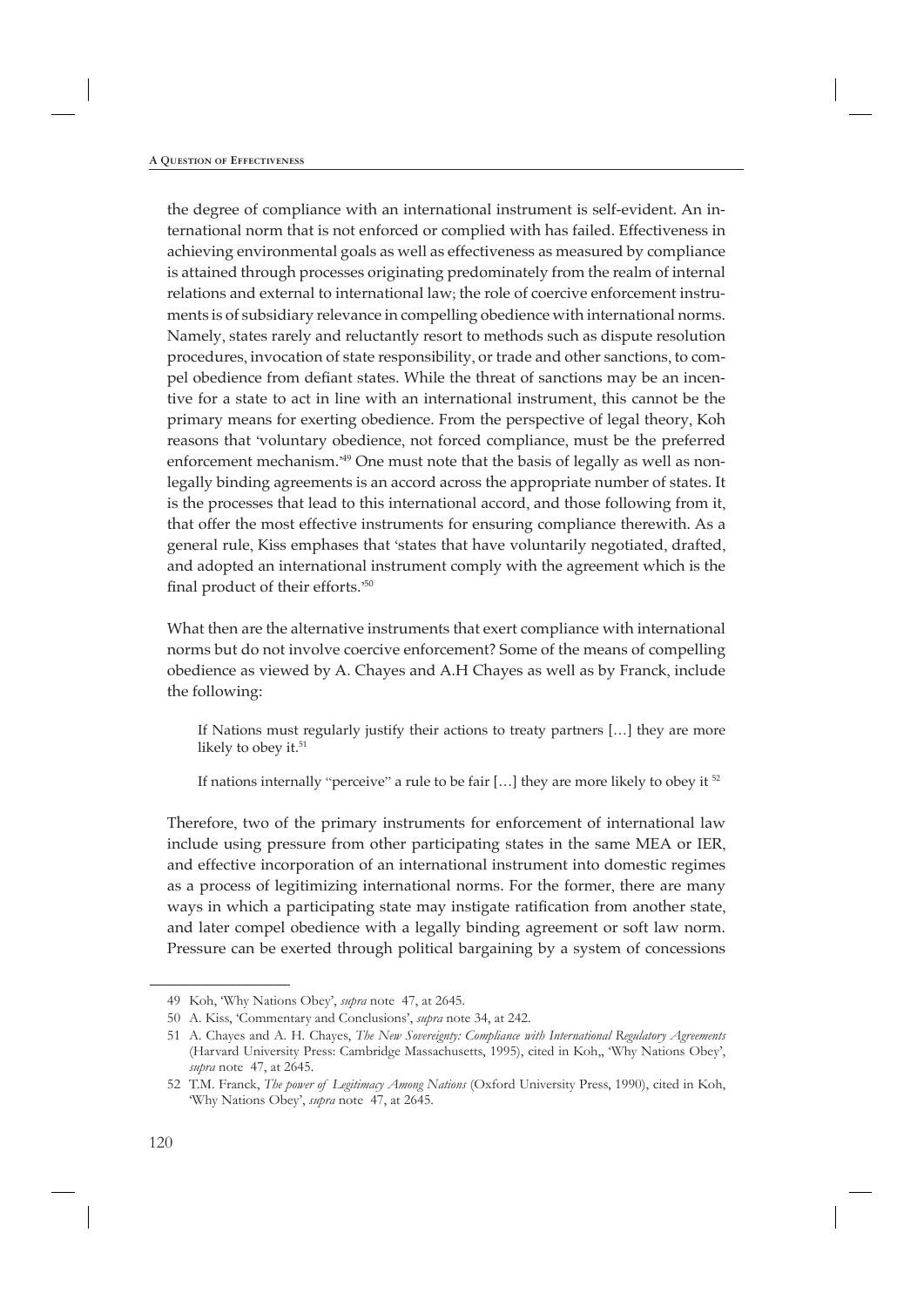and reprisals in various areas of interstate co-operation, especially in trade issues. This technique is particularly popular among the countries of the industrialized North.

As for the internalization of MEAs, effective implementation of a treaty or the incorporation of soft law principles into domestic law requires establishing linkages between various elements of the domestic system, each of which may hinder the success and speed of implementation. This includes the judiciary, public prosecutors, the police and customs officers, the justice department, the media, industry and other actors that are likely to be affected by the new regulations. Another element of the effective internalization of international rules is the development of domestic liability and redress regimes that deter non-compliance of non-state actors targeted by the international instrument. In general, there exists a consensus among scholars that effective integration of international law into domestic systems is among the primary instigators of compliant behaviour.<sup>53</sup>

Additionally, Chayes and Chayes include the following in the list of potential nonforceful mechanisms for compelling obedience: transparency; reporting and data collection; verification and monitoring; dispute settlement; capacity-building; and strategic review and assessment.54 One may also add that monitoring should be performed by impartial observes in the form of either NGOs or IGOs.<sup>55</sup> Furthermore, one must also acknowledge that compliance by both targeted states and non-state targeted actors will depend on the cost effectiveness ratio. As the OECD report illustrated in view of international regulation of marine pollution, it remains cheaper to pollute the marine environment than to comply with strict environmental standards. If the disobedient targeted non-state actor is also a powerful lobby group in one of the participating states, it is likely that the state in question will allow such disobedience and hence be itself in violation of the international instrument.56

Finally, the responsiveness of the international instrument to the differences between the developed North and the developing South also counts towards its effectiveness, in particular in view of the difficulties that the South faces in en-

<sup>53</sup> Giraud-Kinley notes that 'the effectiveness of international law […] is ultimately measured according to its enforcement at the local level.' See C. Giraud-Kinley, 'The Effectiveness of International Law: Sustainable Development in the South Pacific Region', 12 *Georgetown International Environmental Law Review* (1999) 125-176 at 170. Similarly, Koh emphasizes that the key element in obedience of international regimes is their reaffirmation in the form of an 'internally binding domestic legal obligation' through processes such as judicial description, legislative embodiment, or executive acceptance. See Koh,, 'Why Nations Obey', *supra* note 47, at 2659. See also R. Fisher, *Improving Compliance with International law* (University of Virginia Press: Charlottesville, 1981).

<sup>54</sup> See A. Chayes and A. H. Chayes, *The New Sovereignty*, *supra* note 51, cited in Koh, 'Why Nations Obey', *supra* note 47, at 2637.

<sup>55</sup> Kiss, 'Commentary and Conclusions', *supra* note 34, at 240.

<sup>56</sup> See OECD, *Costs saving from Non-Compliance*, *supra* note 38.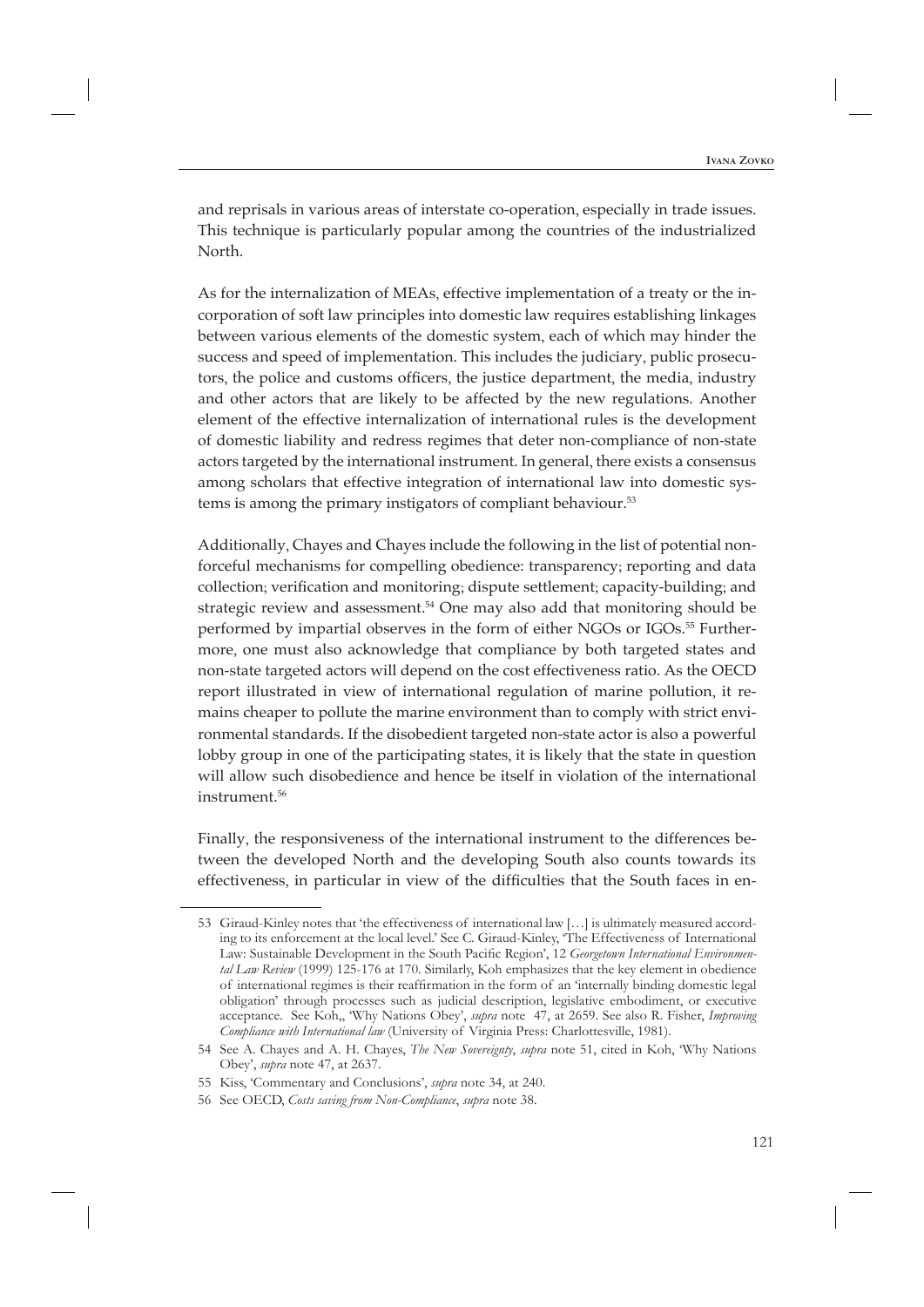forcement, compliance and even negotiating an MEA. Specifically, developing countries and countries with economies in transition often sign or adhere to treaties without having the right domestic infrastructure or the know-how to implement and enforce them. In this case again, enforcement is not exerted forcefully but through financial and technical support by the North to the South with the objective of strengthening the latter's regulatory and institutional capacity. This is done through legal and technical assistance, training and promotion of education in environmental law matters and environmental law information. The difficulty underpinning the current environmental discourse is the on-going North-South debate in which the industrialized North advocates stringent environmental protection and resource management at the expense of economic growth, while the developing South is cautious in adhering to ambitious environmental rules that may impede upon their economic development. In recognition of these fundamental differences, the principle of common but differentiated responsibility emerged, which includes the commitment on the part of the industrialized North to help the implementation and enforcement of international environmental instruments in the South.<sup>57</sup> All of the above enforcement and compliance mechanisms are already widely employed both with regard to soft and hard international law.

The availability of hard law instruments of enforcement as the final resort for compelling obedience from defiant states is unquestionably significant, and these instruments should be instituted wherever possible. On the other hand, the same type of stronger instruments are to an extent already available for exerting compliance with soft law norms, in particular if they originate from legitimate international organizations such as the UN, IERs such as the ATS, or even from individual states' policies. One can take as an example the UN resolutions imposing a complete ban of high seas driftnet fishing leading the United States, as an advocate of this ban, to secure compliance by threatening trade sanctions against uncooperative states.58 What is more, the issues commonly invoked as impeding upon soft law compliance may also hinder obedience with hard law. This concerns the question of whether legal obligations are conveyed clearly rather than in a general and residual manner and whether international norms can be transmitted into the domestic realm.

Most importantly, it is argued that it is interstate co-operation, efforts in preserving and achieving international accord and ultimately diplomatic means of pressure that hold the key to compliance with MEAs whether of hard law or soft law character. Therefore, soft law is not per se less effective than hard law in tackling environmental issues. Its lack of legally binding character transforms into ineffectiveness solely when it is not accompanied by adequate compliance machinery.

<sup>57</sup> See Principle 7, Rio Declaration.

<sup>58</sup> See discussion in D.R. Rothwell, 'The General Assembly Ban on Driftnet Fishing', in D. Shelton (ed.), Commitment and Compliance, *supra* note 14, at 135.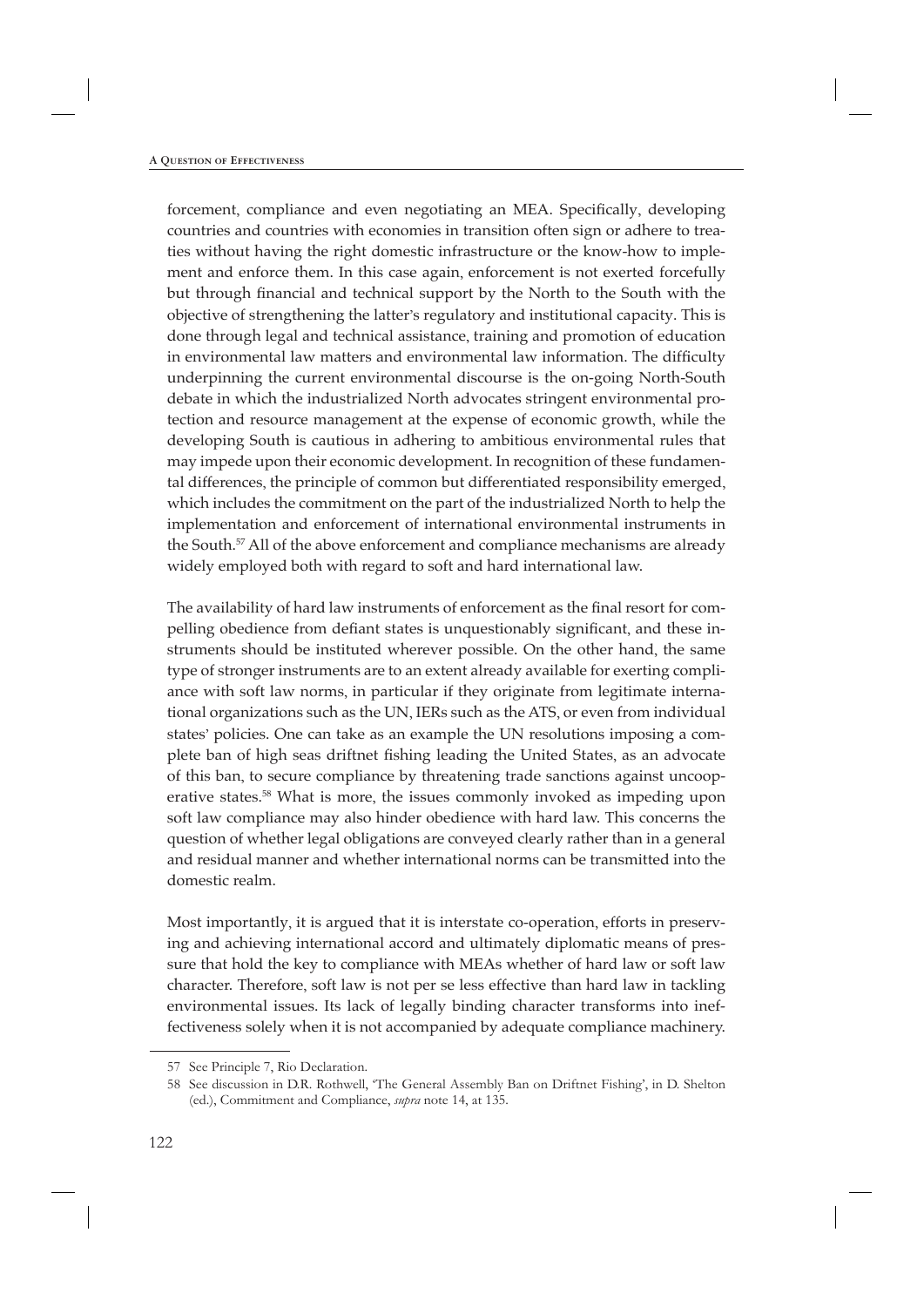This may either be intrinsic to the IER that the soft law is a part of, to the body that facilitated its negotiations or it can also be established separately.

### **Making the right choice for forests**

It is submitted that legally binding MEAs should continue to be developed as a primary instrument of international environmental governance. Soft law should in principle be used as a subsidiary means for harmonizing differing state behaviour and for setting progressive targets. This will advance environmental governance either through resort once again to soft law or by creating the right climate for the negotiations of a legally binding agreement. Nevertheless, negotiations of a legally binding MEA should only be pressed for when widespread support and comprehensive commitments can be secured in the hard law format, and when there are no doubts concerning compliance. In certain instances, such as in the development of an international agreement on forests, it must be recognized that choosing a legally binding format may permanently halt negotiations. In the case of an international agreement on forests, it seems that the targets placed on the negotiating table were unrealistic and did not convey the established behaviour either in the domestic regimes of negotiating states or in the international domain.<sup>59</sup> When reminded of the common legal progression of international environmental treaty law to embrace a framework convention – protocol formula, it would seem counterintuitive to try to reach consensus on concrete stringent targets already at the initial stages of negotiations. In the first legally binding agreement in a specific issue area, hard law instruments rarely go beyond the framework contents. Furthermore, contrary to some environmental issues such as pollution of areas beyond national jurisdiction, forest degradation does not have an immediately apparent level of urgency that would justify compromising state self-interest and adherence to a legally binding agreement; negotiating states are not under pressure from domestic or international media or public opinion to negotiate or adhere to such a treaty.

All this considered, and in light of the five years of unsuccessful negotiations on an agreement on forests, the option of a legally binding environmental instrument related to forests could be realized in a framework and residual hard law format. Such a framework treaty could then serve as the basis for developing a protocol with concrete targets for deforestation negotiated in the second stage. Alternatively, states could look to a soft law option. The discussion thus far has illustrated that soft international instruments, when accompanied by supervisory organs for overseeing compliance with them, offer a viable alternative to legally binding MEAs and may be just as effective in both exerting obedience with stringent environmental norms as well as in having an impact on the respective

<sup>59</sup> For more information on the proposals for an international agreement on forests, see www.un.org/ esa/forests/.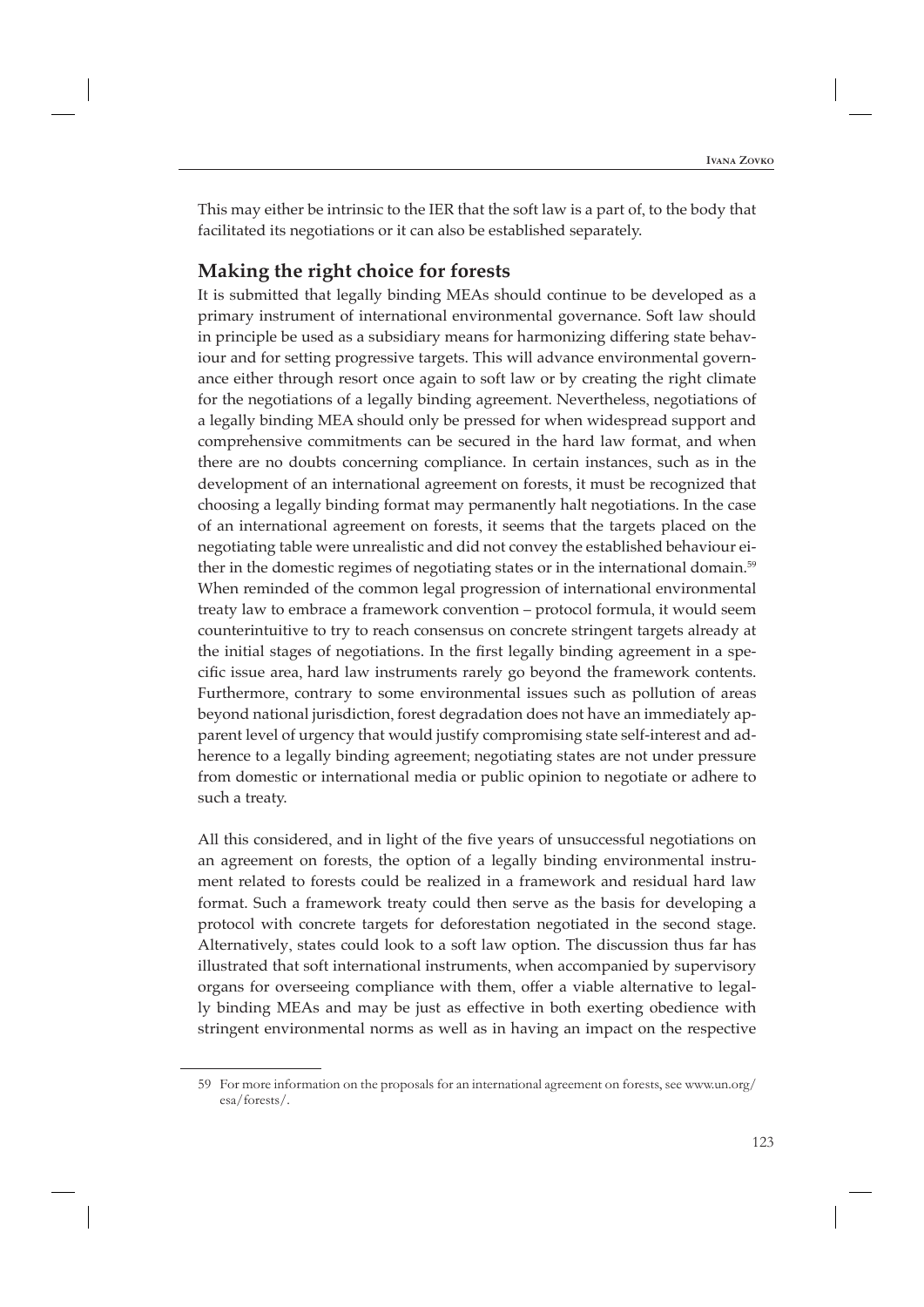environmental issue. Several soft law international instruments specifically related to forests are already available: the 1992 Forest Principles<sup>60</sup> and Chapter 11 of Agenda 21.<sup>61</sup> However, neither of them is presently accompanied by effective enforcement and non-compliance mechanisms.

# **Fragmentation of International Environmental Law: Overcoming Institutional Chaos**

MEAs, and IER's in particular, are supplemented by various types of institutional arrangements that facilitate further development of treaty regimes and also supervise their implementation and enforcement. While such institutional underpinning is characteristic of international hard law and involves the establishment of separate IGOs or secretariats within existing IGOs, 62 today MEAs are dominated by what Churchill and Ulfstein refer to as 'autonomous institutional arrangements.'<sup>63</sup> Autonomous institutional arrangements include Conferences of the Parties (COP) or Meetings of the Parties (MOP) which have legislative and decision-making powers; they may also comprise a secretariat, and a number of other bodies such as technical and scientific liaison and expert groups. Soft international instruments can also enjoy such institutional support, in particular when negotiated by one of the institutions that also prescribes international hard law.

The end result is a "forest" of different secretariats, IGOs, COPs and MOPs that are predominately un-coordinated. Ghering rightfully notes that international environmental regimes have 'develop[ed] into comparatively autonomous sectoral legal systems.<sup>364</sup> Some linkages do exist on the scientific level between different international instruments and their underpinning institutions. For example, the Liaison group on the biodiversity related conventions was created to enhance co-operation and maximize the utility of the treaty regimes in protecting biodiversity.<sup>65</sup> Other synergies refer to the many Memoranda of Understanding (MOU) between

<sup>60</sup> Non-legally Binding Authoritative Statement of Principles for a Global Consensus on the Management, Conservation and Sustainable Development of all Types of Forests, Rio de Janeiro, 3-14 June 1992, UN Doc. A/CONF.151/26 (Vol. III), www.un.org/documents/ga/conf151/ aconf15126-3annex3.htm.

<sup>61</sup> Chapter 11, Combating Deforestation, *Agenda 21: Environment and Development Agenda*, UN Doc. A/CONF.151/26, www.un.org/esa/sustdev/documents/agenda21/index.htm.

<sup>62</sup> IMO is the host institution for MARPOL and a long list of other international conventions related to marine pollution; International Oil Pollution Funds (IOPC Funds) administers the 1992 Liability and Fund Conventions; International Whaling Commission.

<sup>63</sup> R.R. Churchill and G. Ulfstein, 'Autonomous Institutional Arrangements in Multilateral Environmental Agreements: A little-noticed phenomenon in international law', 94 *American Journal of International Law* (2000) 623.

<sup>64</sup> T. Gehring, 'International Environmental Regimes: Dynamic sectoral legal systems', 1 *Yearbook of International Environmental Law* (1990) 1, at 3.

<sup>65</sup> See Report of the Fourth Meeting of the Liaison Group of the Biodiversity-Related Conventions, Bonn, Germany, 4 October 2005, www.biodiv.org/cooperation/blg-4-rep-final-en.doc.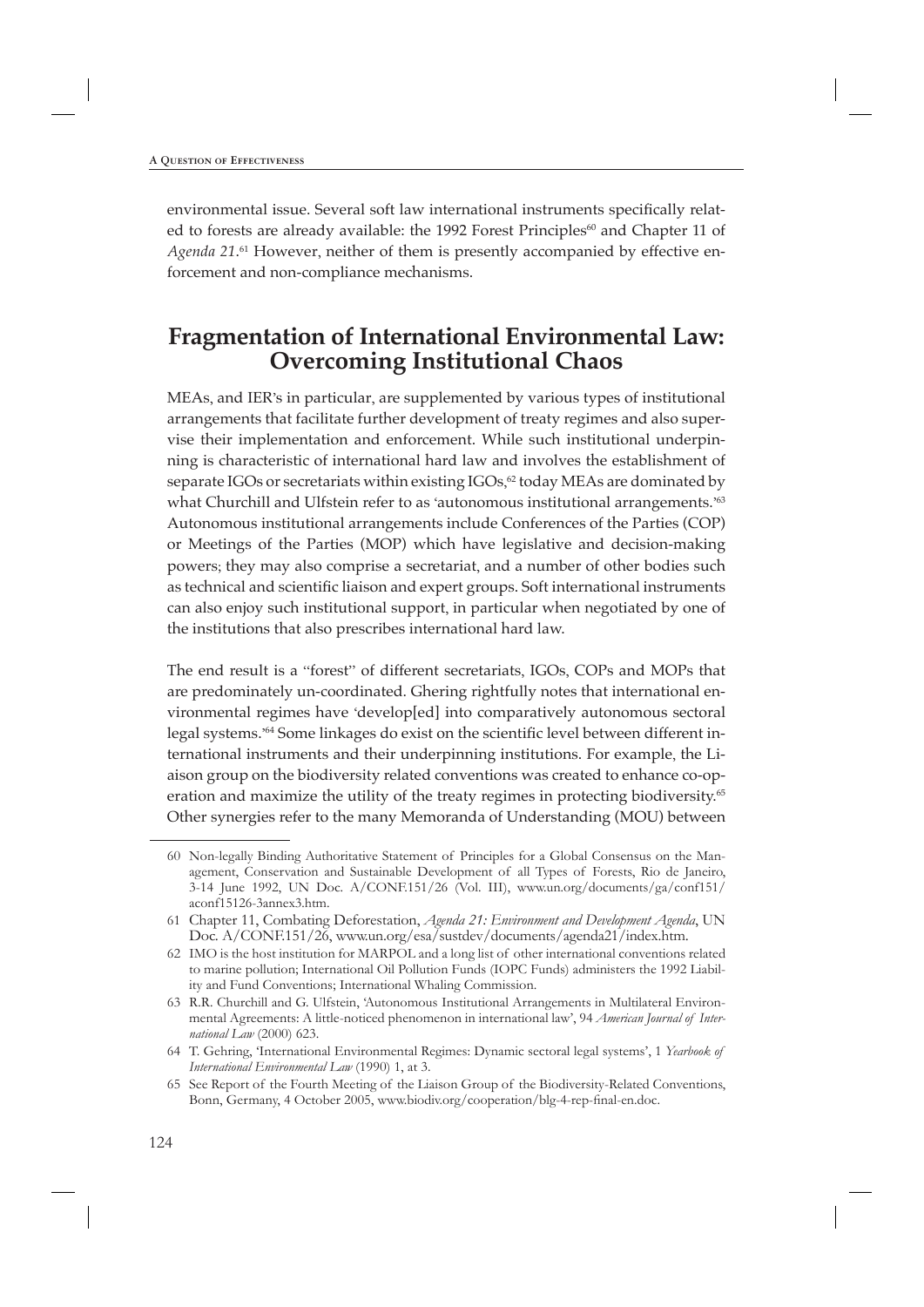various environmental agencies such as UNEP and IUCN, between different MEA secretariats, as well as between different IERs themselves.<sup>66</sup>

Still, MEAs continue to hold separate institutional arrangements despite the recognized need for institutional clean up. Looking at the different conventions related to biodiversity, the Convention on Biological Diversity (CBD), CITES,<sup>67</sup> the Convention on Migratory Species (CMS)<sup>68</sup> and the Ramsar Convention<sup>69</sup> have their own secretariats, whereas the World Heritage Convention<sup>70</sup> has the equivalent institution in the form of the World Heritage Committee, which functions under the auspices of the World Heritage Centre within the United Nations Educational, Scientific and Cultural Organization (UNESCO). All of these hold separate COPs, they are all supplemented by additional bodies such as the CITES and CMS Standing Committees and the Ramsar Convention's Bureau, and they have all established a vast range of scientific committees.

This lack of co-ordination between independent institutional arrangements inevitably detracts from the effectiveness of the treaty or international regime that they support. Reasons for this include the following: lack of co-ordination hinders information exchange, which is particularly important between the various treaty regimes that refer to similar issue areas; inefficient use of funds allocated for capacity-building in developing countries due to unnecessary and high administrative costs related to the functioning of each separate unrelated institutional arrangement, funds that could be invested in actual target programmes; slow bureaucratic procedure; diminished transparency given the enormous number of beneficiaries in the international environmental sphere; and difficulty in ensuring active participation of states parties to the different regimes due to the number of meetings. Only from September to December 2005, some 43 meetings of various supplementary bodies of MEAs and environmental IGOs have been recorded on the UNEP website.71 Most of these meetings are at least a week long, they are held all around the globe, and their schedules often overlap. Ultimately, institutional fragmenta-

71 See hq.unep.org/Calendar, as at 1 October 2005.

<sup>66</sup> See, for example, 2000 Memo of Co-operation on the Global Biodiversity Forum between IUCN and the Ramsar Convention Bureau. In 1996 the Secretariats of the Ramsar Convention and the CBD also signed a Memorandum of Co-operation.

<sup>67</sup> Convention on International Trade in Endangered Species of Wild Flora and Fauna, Washington D.C., 3 March 1973, in force 1 July 1975, 993 *United Nations Treaty Series* 243, www.cites.org/eng/ disc/text.shtml

<sup>68</sup> Convention on the Conservation of Migratory Species of Wild Animals, 23 June 1979, in force 1 November 1983, 19 *International Legal Materials* (1980), www.cms.int/documents/convtxt/cms\_ convtxt.htm.

<sup>69</sup> Convention on Wetlands of International Importance especially as Waterfowl Habitat, Ramsar, 2 January 1971, in force 21 December 1975, 996 *United Nations Treaty Series* 245, www.ramsar.org/ key\_conv\_e.htm

<sup>70</sup> Convention for the Protection of the World Cultural and Natural Heritage, Paris, 16 November 1972, in force 17 December 1975, 11 *International Legal Materials* (1972) 1358, whc.unesco.org/ en/175/.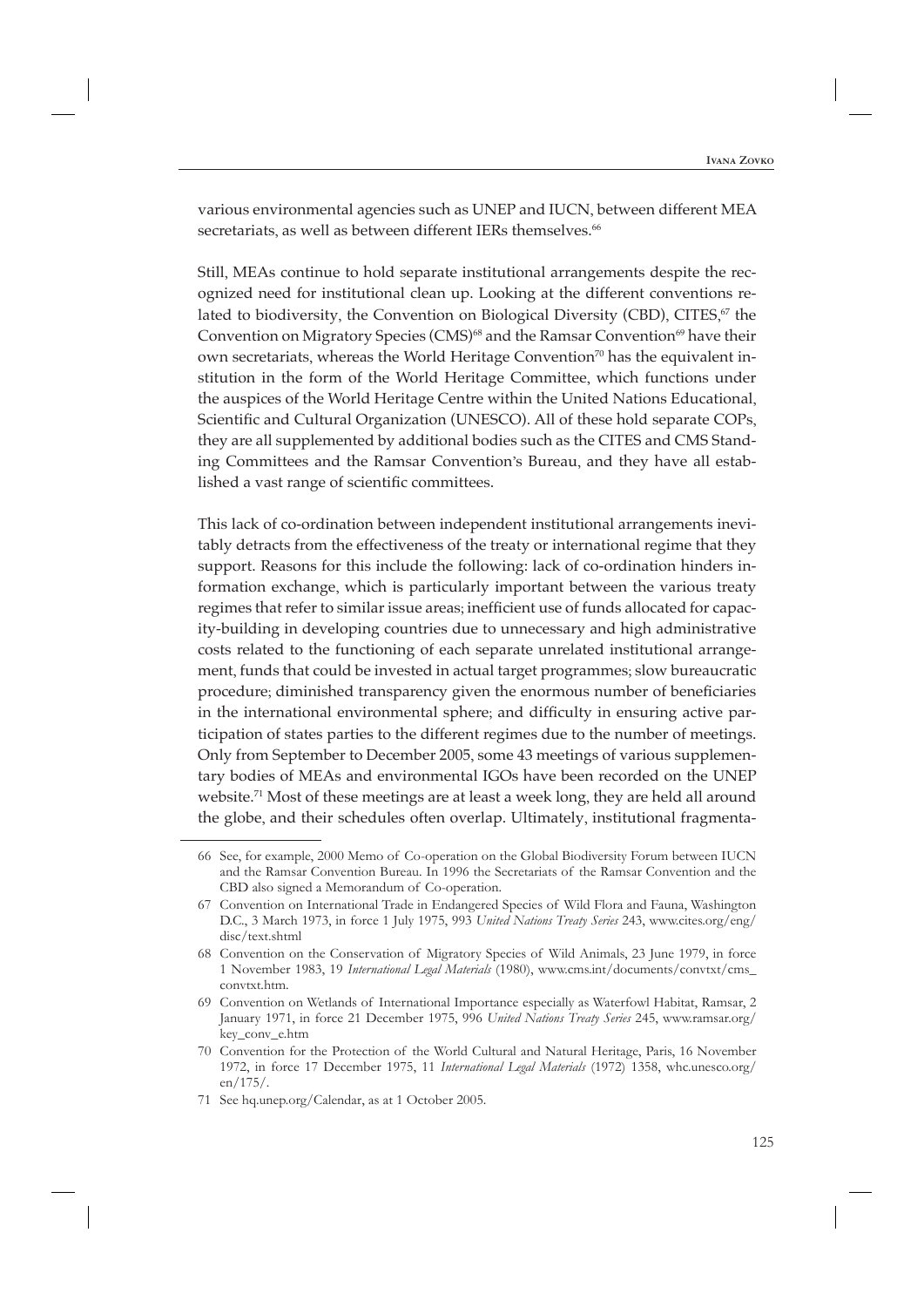tion both confuses and deters states from participating in treaty regimes that appear overly complex and costly.72

The financial aspects of institutional fragmentation and the inefficient use of allocated funds is particularly problematic, given that each MEA must establish channels through which to finance the operation of their secretariats, capacity-building programmes and other activities.73 UNEP recognizes that funds are predominately secured through the use of traditional mandatory and voluntary trust funds that may be established either by an MEA or separately for specialized purposes. Other examples of sources of funding include the Multilateral Fund for the Montreal Protocol (MLF), the Global Environment Facility (GEF) and the Kyoto Protocol climate-related mechanisms.74

It is clear that synergies between various MEAs and IERs must go beyond cooperation on the scientific level, and ought to involve simplifying the existing institutional arrangements and creating solid institutional linkages between different treaty regimes, thus avoiding and resolving potential overlap between them.<sup>75</sup> UNEP was the first step in ensuring effective global governance through institutional integration. Established following the 1972 Stockholm Declaration, 76 UNEP was confirmed in the 1997 Nairobi Declaration as the 'leading global environmental authority that sets the global environmental agenda.' For example, UNEP presently facilitates 17 MEA secretariats, and has numerous programmes for improving what it calls the four Cs: Co-ordination, Coherence, Compliance and Capacity-building in relation to the MEAs.<sup>77</sup> Another step in institutional unification was the creation of the Global Ministerial Environment Forum (GMEF) in 1999, which gathers environment ministers in an attempt to provide a harmonized global environmental policy that can be implemented on the domestic level. GMEF also addresses ways of enhancing the role of UNEP.<sup>78</sup>

<sup>72</sup> Gehring also warns that in the present institutional arrangements the technical aspects of implementation and legislative and political authority, such as treaty-making powers, are not separated. See T. Ghering, 'International Environmental Regimes', *supra* note 64 at 2.

<sup>73</sup> UNEP, *Multilateral Environmental Agreements*, *supra* note 2.

<sup>74</sup> Ibid. The report also identifies the World Bank, Regional Development Banks, bilateral arrangements with donor countries, foundations such as the UN Foundation, private sector donors, and  $NGOs$ 

<sup>75</sup> See United Nations Environment Programme, 'Proposal for a Systematic Approach to Coordination of Multilateral Environmental Agreements', UNEP Doc. No.4/Rev.1, Third Consultative Meeting of the MEA Secretariats on International Environmental Governance (27 June 2001).

<sup>76</sup> For a more detailed account of the birth of UNEP, see the paper by Donald Kaniaru in the present Review.

<sup>77</sup> See UNEP Proposal, in UNEP, *Multilateral Environmental Agreements*, *supra* note 2 at 1.

<sup>78</sup> Report of the Secretary General on Environment and Human Settlements, GA Res. 53/242, 10 August 1999.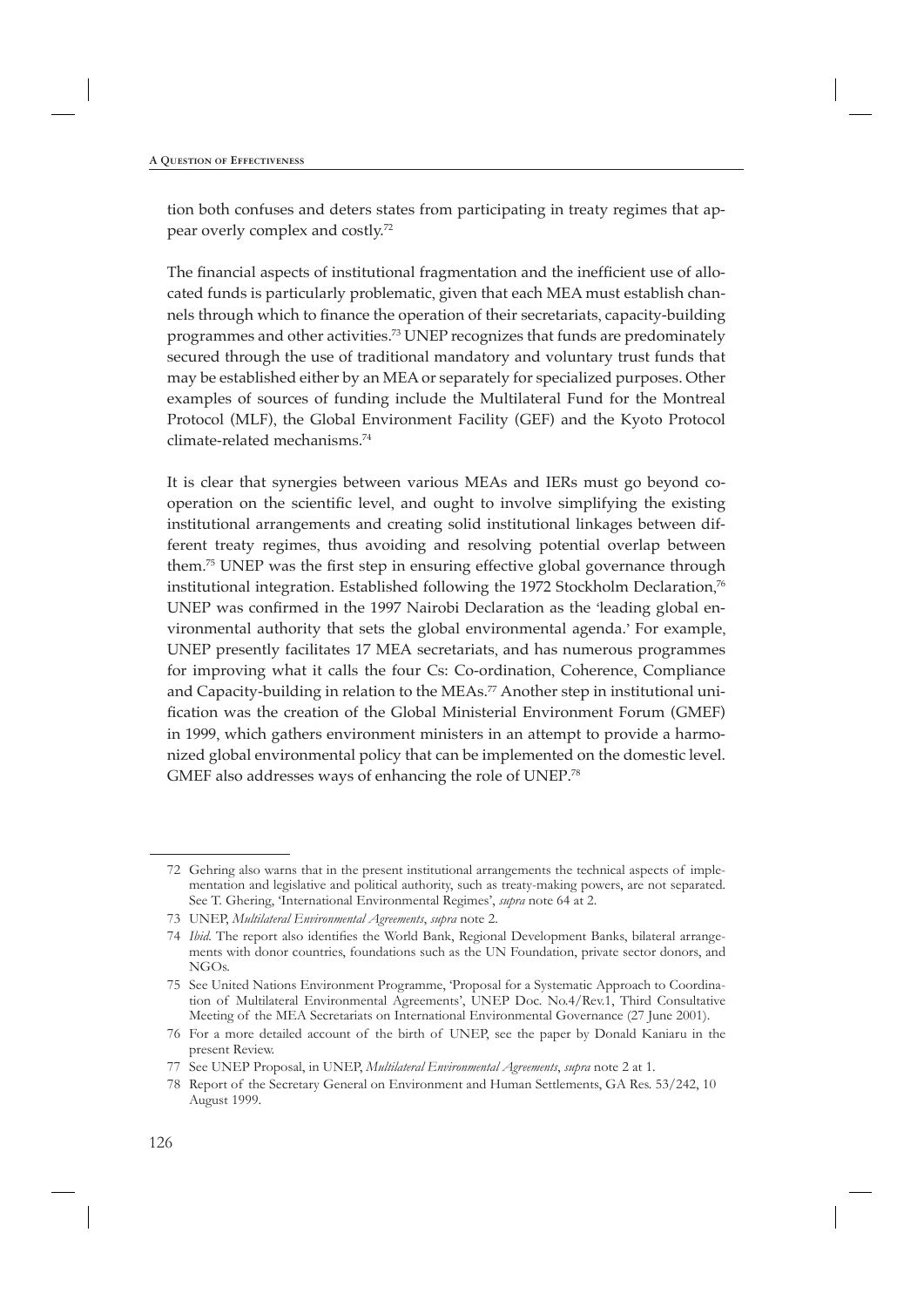Furthermore, the need for integration of the international mechanisms for financing capacity-building in the South was partly met by the establishment of GEF in 1991.79 It provides funding for programmes and projects related to biodiversity, climate change, international waters, land degradation, the ozone layer and persistent organic pollutants.<sup>80</sup> Nonetheless, the MEAs related to the six environmental areas covered by GEF continue with their own independent institutional machinery for all other matters. What is more, GEF funds can be administered through projects implemented by UNEP, the United Nations Development Programme (UNDP) or the World Bank. Even in this sense, difficulties can be caused by overlap and competition between these three organizations regarding the allocation of GEF projects.

Considering all this, an overarching reform in the institutional arrangements for the enforcement and further development of international environmental law is warranted. Some of the means by which to overcome the present-day piecemeal approach in international environmental governance and to achieve greater institutional coherence include: i) establishing GEF as the central international environmental financial mechanism to assist implementation of MEAs and global environmental policies; ii) strengthening the role of UNEP, in particular UNEPs Governing Council and GMEF as the key co-ordinating bodies between the different MEAs and IERs, providing a permanent forum for dialogue between the different treaty regimes; and iii) creating an independent World Environment Organization that could adopt UNEP as its nucleus and incorporate the facilities provided by other existing IGOs.

## **Conclusions**

This paper has illustrated that there exists no uniform one-fits-all solution in developing effective international instruments of global environmental governance. While legally binding MEAs should remain the primary option given their backup system of enforcement measures and non-compliance regimes, it has been proven that the availability of such mechanisms is not a guarantee of favourable and notable environmental change or of effectiveness. Global, comprehensive and legally binding instruments should be developed only when the negotiating states are truly capable of implementing the adopted measures in their domestic law, as well as solely when parties are confident that they can exert compliance. On the other hand, soft law can also create commitments for the participating states and can be effective in inducing environmental change. The many advantages of soft

<sup>79</sup> For a more detailed account of GEF and its role in financing international environmental regimes, see the paper by Ahmed Djoghlaf in the present Review.

<sup>80</sup> J. Helland-Hansen, 'The Global Environment Facility', 3 International Environmental Affairs (1991) 137.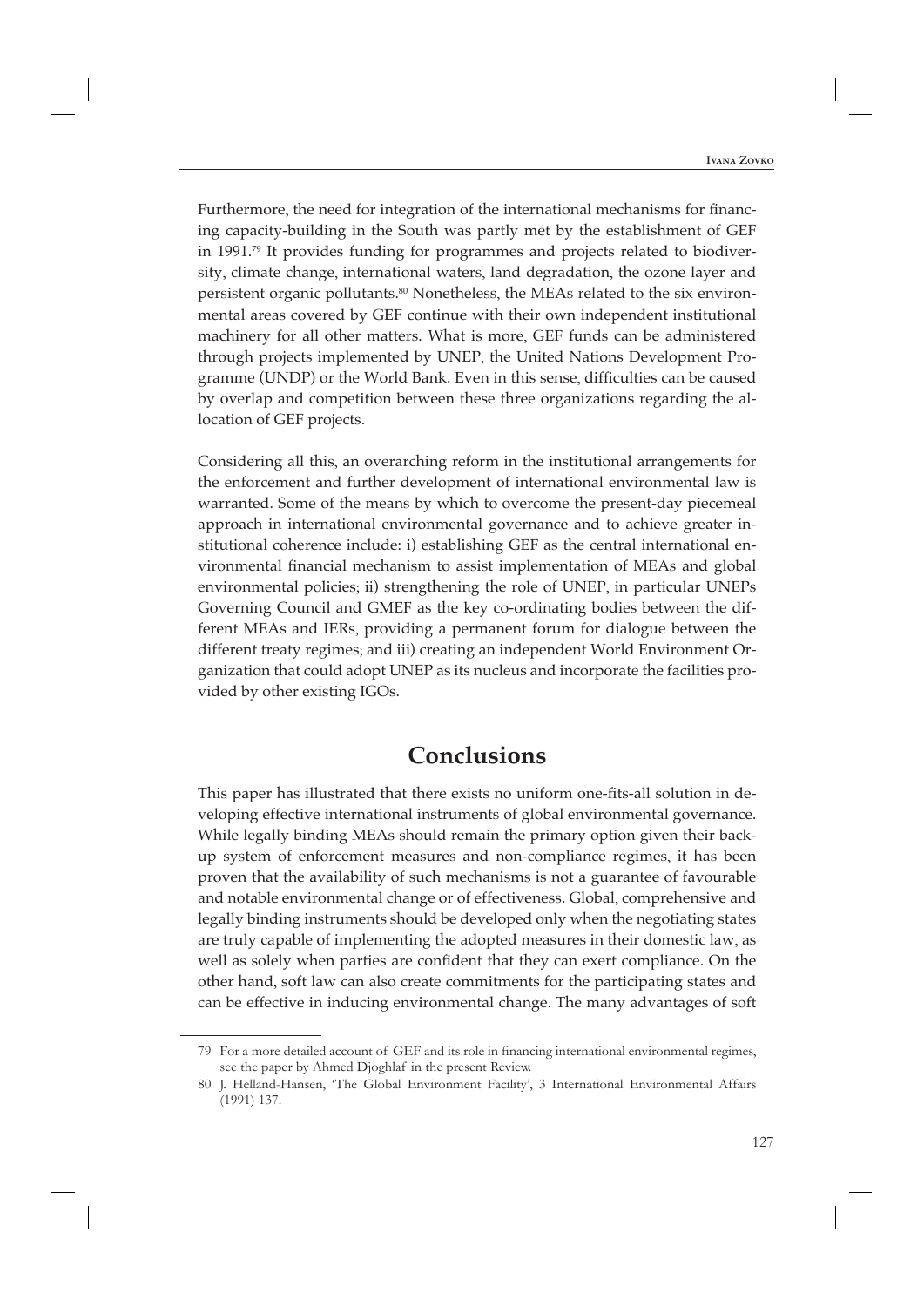law are based on the fact that it is not incompatible with an international order grounded in the principle of national sovereignty – an intrinsic clash when dealing with legally binding agreements. As such, international soft law can be both an alternative and/or a supplement to legally binding international agreements.

Additionally, the problem of institutional fragmentation in global environmental governance is an issue that will continue to require consideration given that it causes notable delays and financial expense in the functioning of MEAs and IERs. These could be avoided by developing greater synergies between the existing regimes as well as by attributing greater authority to one central agency, be it the existing UNEP or an entirely new one. In sum, effective international environmental governance is best achieved through the functioning of international environmental regimes incorporating both soft and hard law instruments, rather than singular legally binding MEAs. It is further necessary to provide uniform, simplified and effective institutional arrangements for the financing of the activities of IERs, facilitating their implementation and enforcement, as well as bridging North-South differences. In essence, 'a new international environmental governance structure would have to be not only visionary and ambitious, but also pragmatic and modest.' 81

<sup>81</sup> Churchill and Ulfstein, 'Autonomous Institutional Arrangements, *supra* note 63 at 623.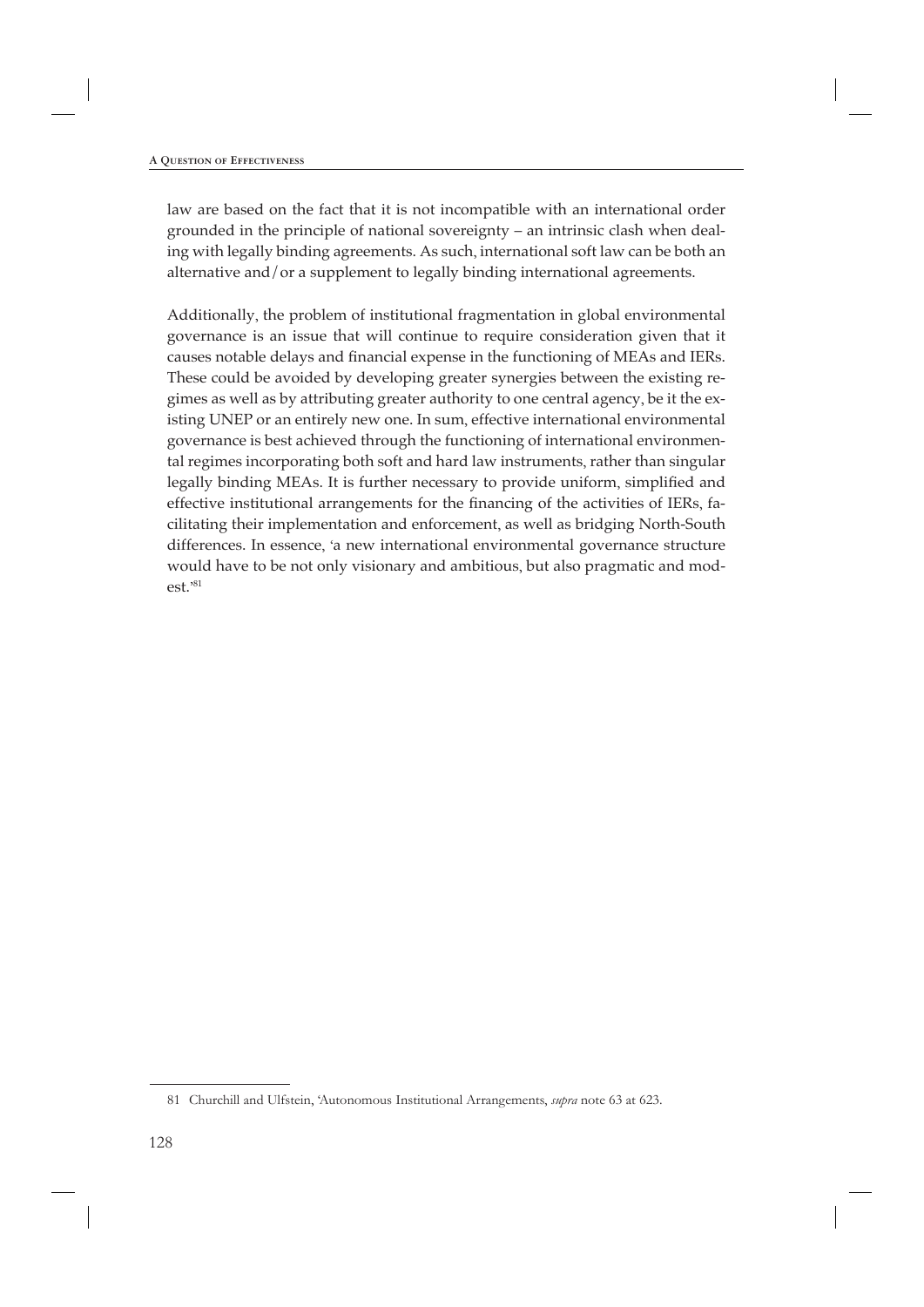# **Cross-cutting Issues in Compliance with and Enforcement of Multilateral Environmental Agreements**<sup>1</sup>

*Elizabeth Maruma Mrema<sup>2</sup>*

# **Introduction**

The implementation, compliance and enforcement of multilateral environmental agreements (MEAs) have become the most current contemporary issue of discussion in debates related to international environmental law. Concerns and questions are also put forward on whether it is still useful for governments to continue to negotiate, develop and adopt new environmental instruments while knowing well they will not be effectively implemented or enforced. However, with new scientific findings and certainties concerning environmental challenges, it is becoming difficult to put a halt to the development of new instruments. Consequently, more efforts need to be put in place to ensure that existing environmental instruments are effectively implemented to match the pace of the development of new MEAs. Several mechanisms are currently in place and others are under discussion to assist states parties to MEAs to play a better and more effective role in the implementation, compliance and enforcement of MEAs. That role includes reducing the heavy burden placed upon parties to implement MEAs through grouping crosscutting issues and clustering MEAs together. This paper discusses some of these measures including the role played by UNEP in working with parties and partners to support MEA implementation through cross-cutting issues and/or clustering.

<sup>1</sup> This paper is based on a lecture given by the author on 22 August 2005. The views expressed are the author's own and do not necessarily reflect UNEP's position.

<sup>2</sup> Senior Legal Officer and Chief, MEAs, Support and Co-operation, Division of Environmental Conventions, United Nations Environment Programme.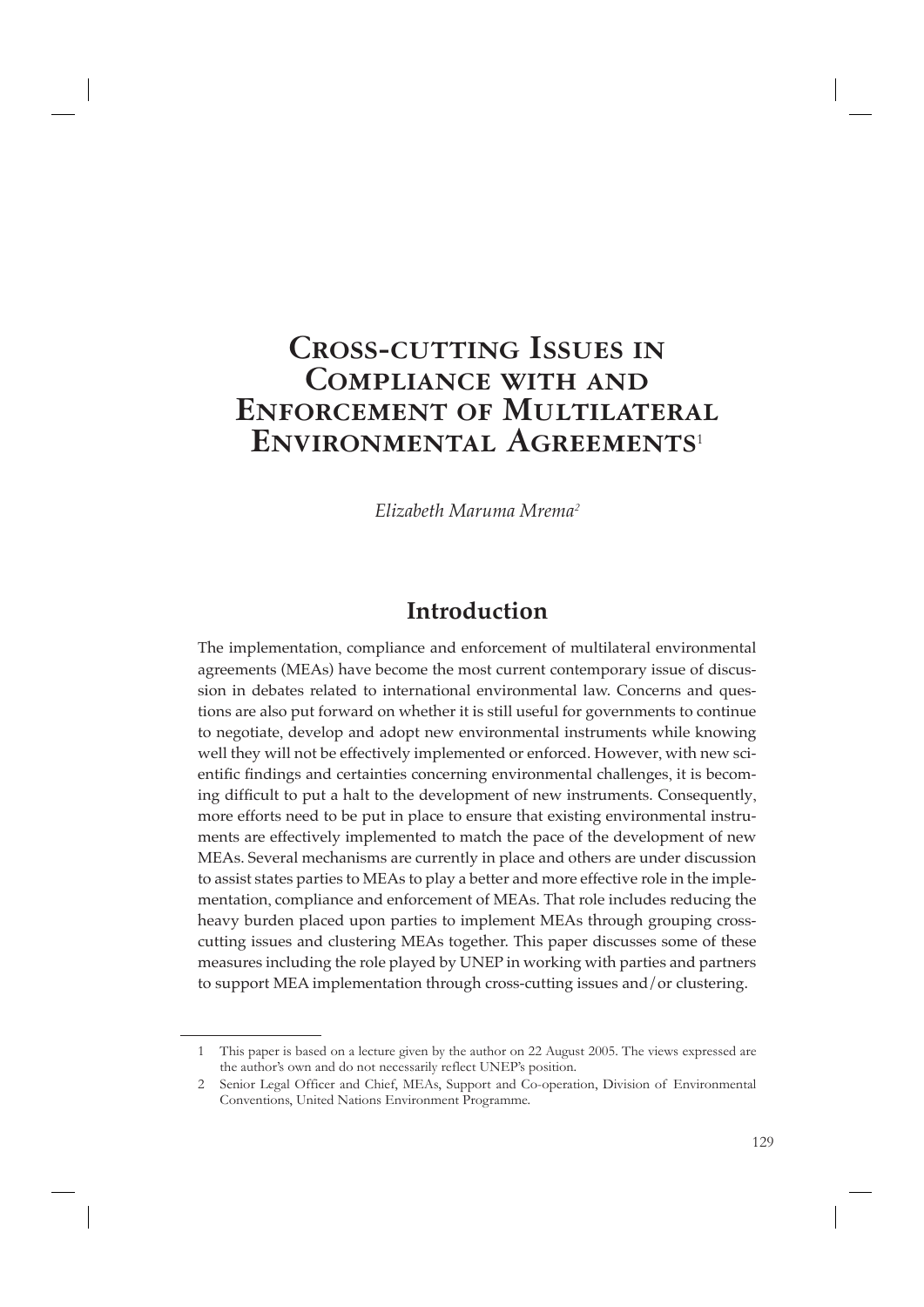# **Why the Current Focus on Promoting Compliance with MEAs?**

International environmental law, though one of the youngest and newest disciplines in the field of international law, has grown and continues to grow at a tremendous speed. The last three decades have seen a rapid development of MEAs both at global and regional levels. The exact number of existing MEAs remains uncertain, but literature on the subject estimates the number to range between 250 and 700. The fact, therefore, remains that too many MEAs have been negotiated and adopted and are in force today. The impact and effect of this development is that a number of MEAs duplicate or overlap each other in several aspects, including with regard to principles, norms and institutional arrangements for their implementation, follow-up, reporting and co-ordination. As a result there is a lack of coherence, inadequate implementation and inefficiency and ineffectiveness in implementation, synergies and interlinkages at national, regional and international levels.

Although the growing number of MEAs can be seen as a positive development, it has also had a negative impact on the implementation of the international environmental laws that have been developed. While a large number of MEAs have been developed over the years, their implementation, compliance and enforcement continues to be weak and inadequate. The international community and developing countries in particular are becoming wary of the increasing burden and responsibilities bestowed upon them to effectively implement and enforce the MEAs to which they are parties. In many cases, there is weak or inadequate national capacity to guarantee the required and effective implementation of MEAs. This realization has resulted in the recent shift from the development of more MEAs to ensuring and promoting compliance with and enforcement of existing international norms and policies. The World Summit on Sustainable Development (WSSD) underscored in the *Johannesburg Plan of Implementation<sup>3</sup>* the importance of the international community's task to advance and enhance the implementation of agreed international norms and policies as well as to monitor and foster compliance with environmental principles and international agreements.

The weak or inadequate implementation of MEAs does not mean that parties wilfully choose not to comply with their obligations set under different MEAs. States generally tend to comply with treaties they have explicitly committed to. Nonetheless, factors beyond their control sometimes necessitate breaches or noncompliance with their MEA obligations. Lack of or inadequate capacity to implement MEA obligations are often due to limited financial, human and technical

<sup>3</sup> World Summit on Sustainable Development, *Johannesburg Plan of Implementation*, www.un.org/esa/ sustdev/documents/WSSD\_POI\_PD/English/POIToc.htm.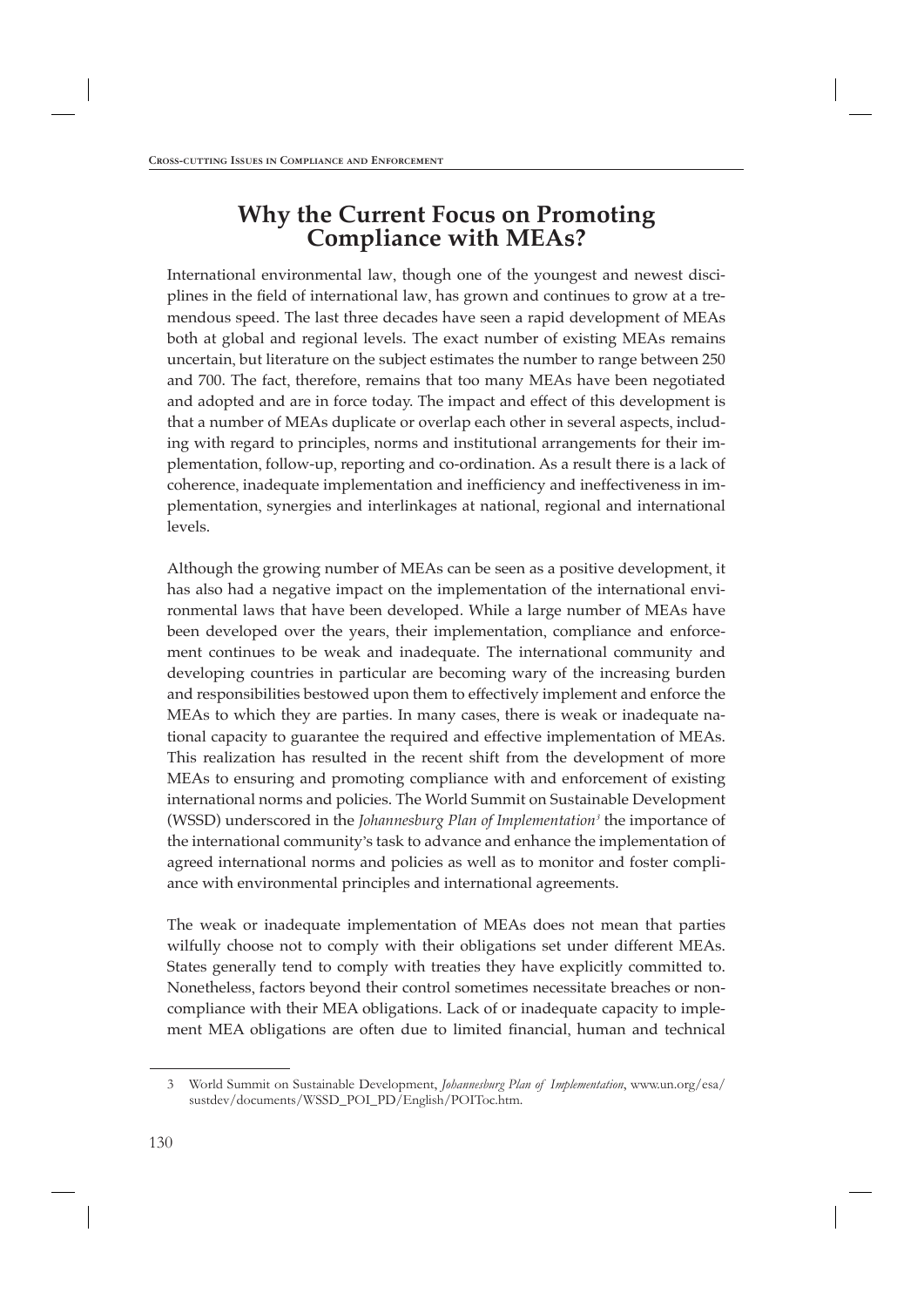resources and/or lack of environmental awareness among decision-makers, i.e. parliamentarians, enforcement agents, i.e. judges/magistrates, prosecutors, police, customs officials, etc., and among citizens and the general public. Lack of or inadequate intent by the public sector for fear of investors shunning a country with strict environmental regulations, a private sector willing to take environmental risks or simply the environment being considered a secondary issue in a country's development plans are other factors limiting effective enforcement of MEAs. Notwithstanding these and other challenges, MEA secretariats, parties through Conferences of the Parties (COPs) and other partners have instituted measures to promote better and more effective compliance with MEAs and continue to do so. These measures or mechanisms are discussed and illustrated below.

## **Existing Measures to Promote Compliance with MEAs**

Two major kinds of measures or mechanisms exist to facilitate or force a non-compliant state to fulfil its obligations under an MEA.<sup>4</sup> These are diplomatic and/or management measures which place emphasis on preventive measures and therefore, apply the precautionary principle, and coercive and/or enforcement measures which are accusatory and focus on forceful or punitive measures to ensure that treaty obligations are enforced. The former measures underline amicable procedures, consultations and problem-solving in a co-operative atmosphere intended to bring a non-compliant party into compliance. The latter, on the other hand, are punitive in nature and focus on differences and disagreements with a possibility to use force as the last resort to induce compliance with MEA obligations.

### **Diplomatic/Management measures**

As noted above, states tend to wilfully comply with the MEAs they have explicitly committed, to but breaches or non-compliance do occur due to reasons beyond their control such as lack of or inadequate financial, human, technical and institutional capacity to fulfil their obligations. Consequently, diplomatic and/or management measures are some of the facilitative approach mechanisms undertaken or instituted to assist and facilitate countries to create the necessary and prerequisite capacity to comply with their international commitments. Such facilitation and assistance may, in fact, encourage greater participation in a MEA regime since emphasis is on ex ante prevention of environmental harm rather than ex post enforcement to compensate or punish for such harm. Consequently, diplomatic and/

<sup>4</sup> The two categories described in this part are largely taken from Tuula Kolari, *Promoting Compliance with International Environmental Agreements – A Multidisciplinary Approach* (University of Joensuu, 2004) at 41-106.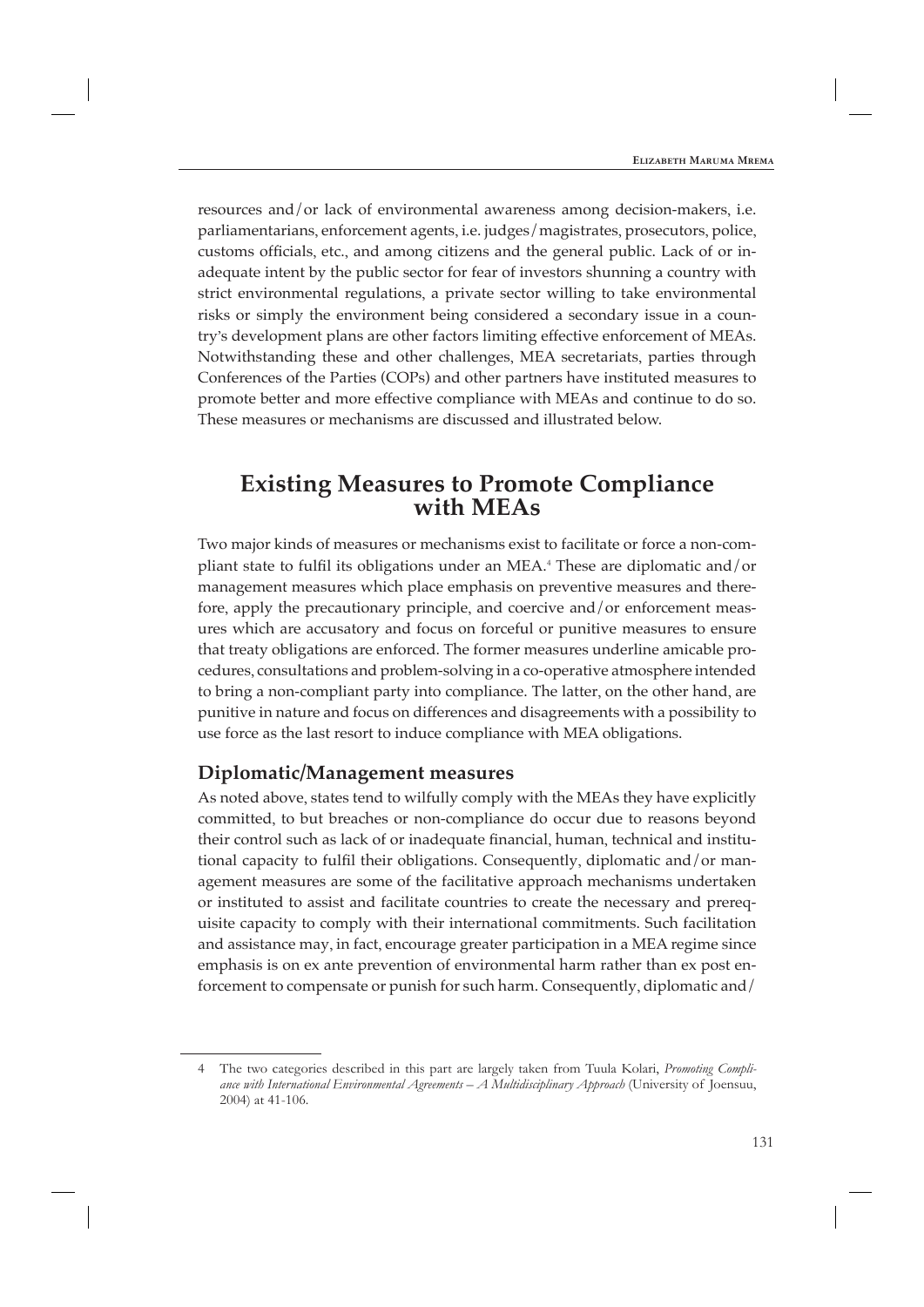or management measures in practice underline the Rio Declaration<sup>5</sup> principles of prevention and precaution. These principles are executed, as will be illustrated below, through reporting requirements imposed on parties, compliance monitoring, technical and scientific assistance, financial incentives, and issue-linkage or clustering of MEA themes or areas of co-operation, to mention but a few.

#### **Reporting requirements imposed on parties**

Virtually most MEAs, if not all, impose an obligation and duty upon parties to prepare, produce and submit periodic national reports to the respective COPs, through the specific MEA secretariat, on how the MEA has been put into force and implemented nationally. These reports enable parties to assess how effectively an MEA is implemented and enforced. The detail of the information required in the national reports and the timing of preparing and submitting such reports differs with each MEA.<sup>6</sup> Such reporting requirements serve as conflict avoidance measures that permit parties to examine and assess the extent to which states are committed to their obligations. They also serve to target assistance towards parties that are most in need of it to bring them into compliance. Reporting requirements under MEAs can also take the form of parties' self-reporting measures, failure with which to comply may result in negative impacts, such as trade sanctions under CITES, for example. They may also create positive impacts and trigger assistance and support where a party lacks the capacity or financial and human resources to compile the information and prepare the required reports. For most MEAs, national reports are prepared and submitted by states parties to the respective MEAs.

#### **Compliance monitoring**

The establishment of different types of committees or treaty bodies by MEAs themselves, or by COPs that meet regularly, normally serve as compliance control mechanisms. These bodies are not entrusted with power to impose sanctions against non-compliant parties, but can make recommendations on how such parties can be assisted to comply or on whether to undertake investigations surrounding alleged or detected breaches. On site inspections or monitoring to independently detect violations or non-compliance is a rare mechanism in international environmental agreements. It is, however, commonly used in international disarmament

<sup>5</sup> Declaration of the United Nations Conference on Environment and Development, Rio de Janeiro, 3-14 June 1992, UN Doc. A/CONF.151/26 (Vol. I), www.un.org/documents/ga/conf151/ aconf15126-1annex1.htm.

<sup>6</sup> See, for example, Article 7, Montreal Protocol on Substances that Deplete the Ozone Layer, Montreal, 16 September 1987, in force 1 January 1989, 26 *International Legal Materials* (1987) 154, www. unep.org/ozone/pdfs/Montreal-Protocol2000.pdf (hereinafter Montreal Protocol); Article 12, United Nations Framework Convention on Climate Change, New York, 9 May 1992, in force 21 March 1994, 31 *International Legal Materials* (1992) 849, unfccc.int/files/essential\_background/ background\_publications\_htmlpdf/application/pdf/conveng.pdf (hereinafter UNFCCC); Article 15, Stockholm Convention on Persistent Organic Pollutants, Stockholm, 22 May 2001, in force 17 May 2004, 40 *International Legal Materials* (2001) 532, www.pops.int/ (hereinafter Stockholm Convention).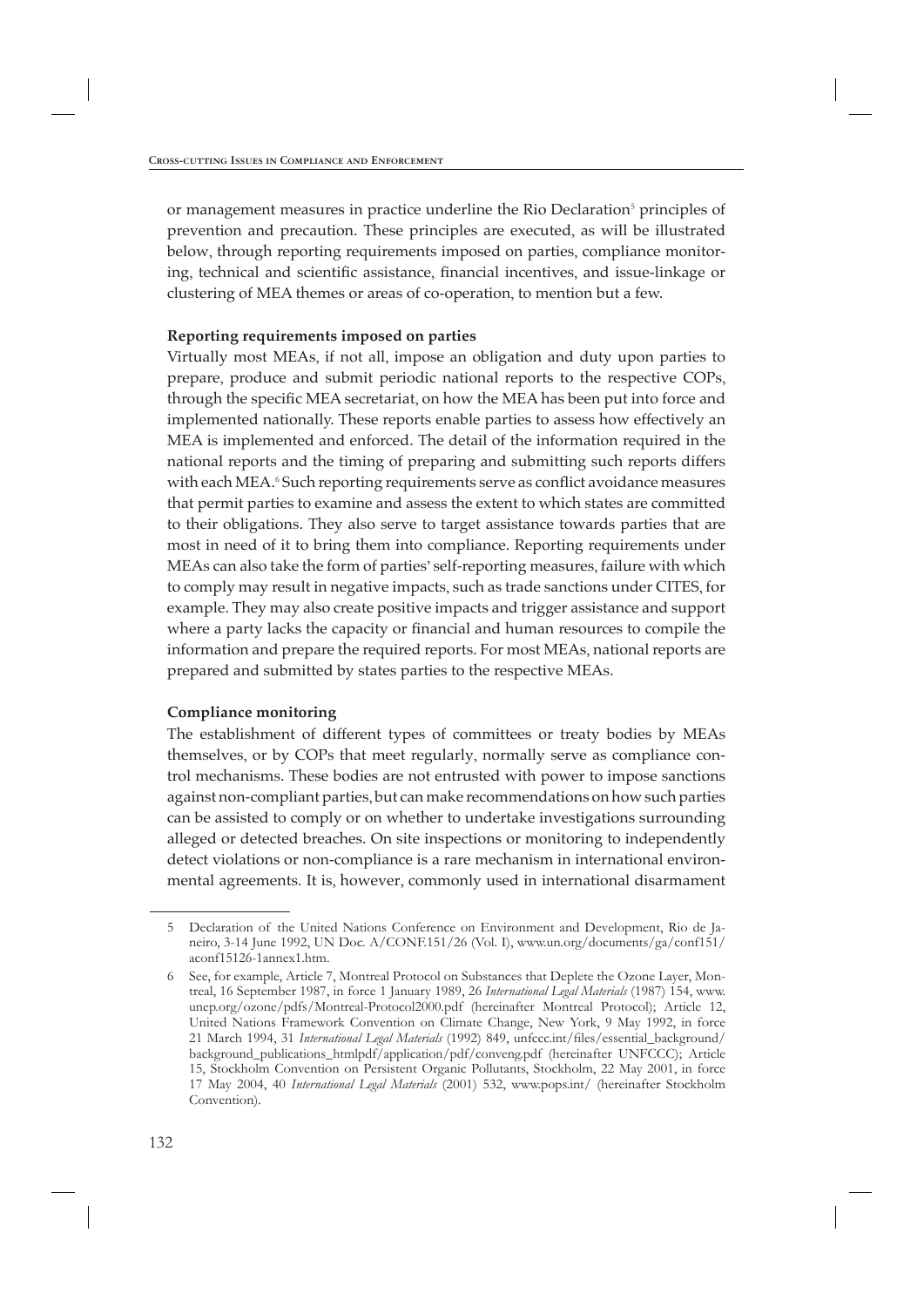agreements. Very few MEAs provide for strong in-country inspection and it can be considered quite an exception. It is found, for instance, in the 1988 Convention on the Regulation of Antarctic Mineral Resources Activities which, unsurprising, is not yet in force.<sup>7</sup> The 1991 Protocol on Environmental Protection to the Antarctic Treaty equally provides for inspection to ensure compliance with the Protocol.<sup>8</sup> The Ramsar Wetlands Convention<sup>9</sup> has also relied on on-site inspections. Parties to  $CITES<sup>10</sup>$  may at times be requested to invite the secretariat for on-site visits to discuss difficulties faced by a party in the implementation of the treaty. When no such invitation is received and the secretariat is not satisfied with a party's compliance by a certain date, imposing trade restrictions may be threatened as a result.<sup>11</sup>

#### **Positive economic measures**

For most parties from developing countries and countries with economies in transition, economic measures are the major incentive to implement and enforce their MEA obligations. Without such measures, implementation of MEAs would be even weaker and more inadequate than it is currently. These measures have thus been used as a mechanism to promote compliance with and enforcement of MEAs and they have also been used as a pre-condition for countries to ratify or accede to a particular MEA. Some of the common positive economic measures currently used to induce compliance are either stipulated in the MEA texts themselves and elaborated in specific COP decisions or are set up specifically through such decisions. These include use of financial incentives<sup>12</sup> or economic instruments; techni-

<sup>7</sup> Convention on the Regulation of Antarctic Mineral Resource Activities, Wellington, 2 June 1988, not yet in force, 27 *International Legal Materials* (1988) 868.

<sup>8</sup> Article 14, Protocol on Environmental Protection to the Antarctic Treaty, Madrid, 4 October 1991, in force 14 January 1998, 30 *International Legal Materials* (1991) 1461, www.ats.aq/protocol.php.

<sup>9</sup> Convention on Wetlands of International Importance especially as Waterfowl Habitat, Ramsar, 2 January 1971, in force 21 December 1975, 996 *United Nations Treaty Series* 245, www.ramsar.org/ key\_conv\_e.htm (hereinafter Ramsar Convention).

<sup>10</sup> Convention on International Trade in Endangered Species of Wild Flora and Fauna, Washington D.C., 3 March 1973, in force 1 July 1975, 993 *United Nations Treaty Series* 243, www.cites.org/eng/ disc/text.shtml (hereinafter CITES).

<sup>11</sup> Article XIII( 2), CITES.

<sup>12</sup> Some MEAs specifically name the Global Environment Facility (GEF) as their financial mechanism. This designation can be found, for example, in the following: Article 20, Convention on Biological Diversity, Rio de Janeiro, 5 June 1992, in force 29 December 1993, 31 *International Legal Materials* (1992) 822, www.biodiv.org/doc/legal/cbd-en.pdf (hereinafter CBD); Article 28, Cartagena Protocol on Biosafety to the Convention on Biological Diversity, Montreal, 29 January 2000, in force 11 September 2003, www.biodiv.org/doc/legal/cartagena-protocol-en.pdf (hereinafter Cartagena Protocol); Articles 10 and 13, Montreal Protocol; Article 11, UNFCCC. Other MEAs have set up their own funding mechanisms. Examples include the Multilateral Fund under the Montreal Protocol; the Trust Fund (contributions from Parties) under CITES; the World Heritage Fund under Article 15 of the Convention for the Protection of the World Cultural and Natural Heritage, Paris, 16 November 1972, in force 17 December 1975, 11 *International Legal Materials* (1972) 1358, whc.unesco.org/en/175/; the Ramsar Convention's Small Grants Fund (see www.ramsar.org/sgf/ key\_sgf\_index.htm).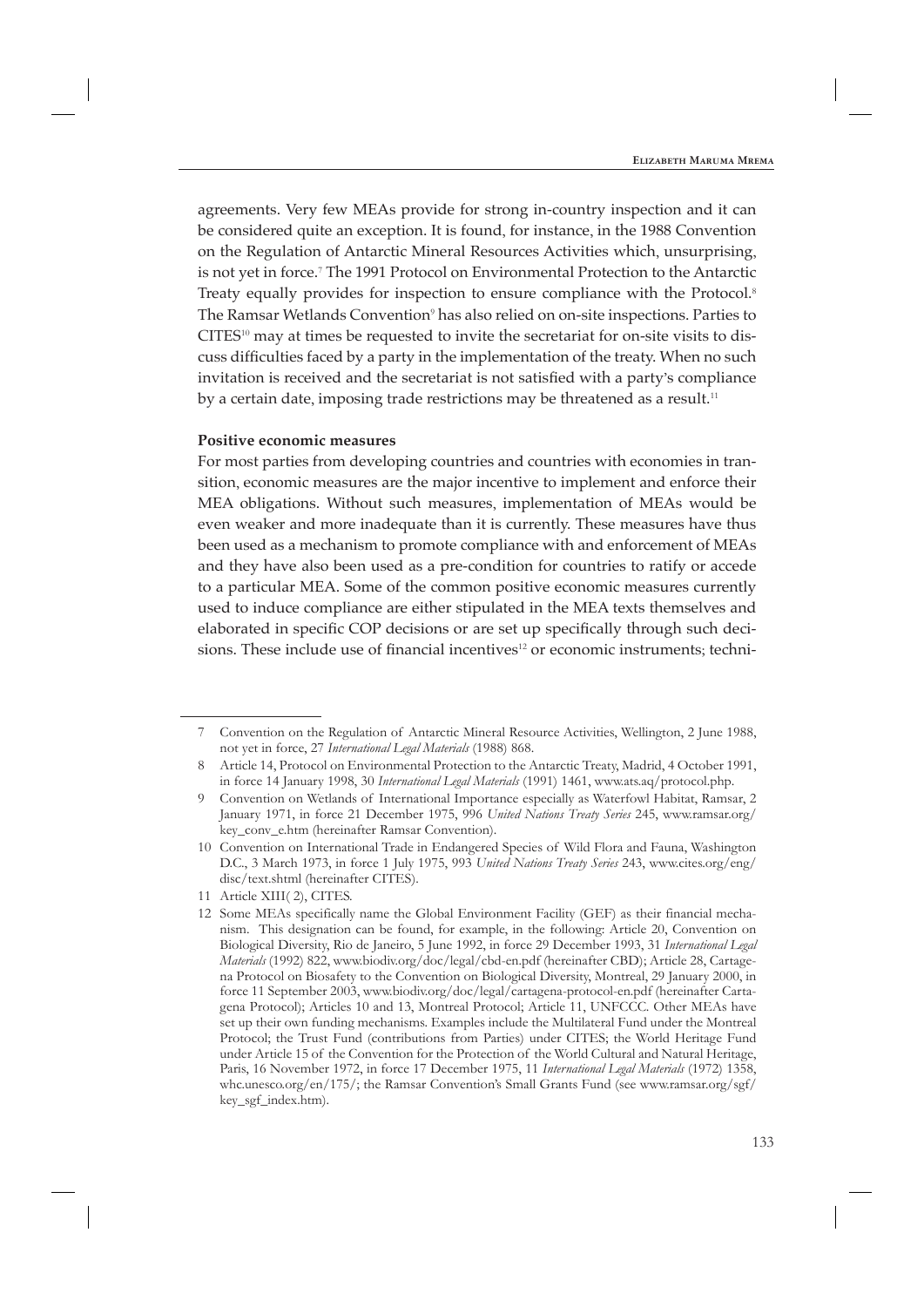cal and scientific assistance;<sup>13</sup> transfer of technology, information and know how<sup>14</sup> either through the principle of shared and/or common but differentiated responsibilities<sup>15</sup>or special funding mechanisms;<sup>16</sup> and support for capacity-building<sup>17</sup> and/or enhancement, which includes training, environmental public awareness and education,<sup>18</sup> particularly among targeted groups, such as customs officials, the judiciary, lawyers, NGOs, etc., as well as empowerment of relevant stakeholders for enhancing enforcement capabilities.

#### **Issue-linkage where co-operation is encouraged**

Linking negotiation and/or implementation of MEAs could also be considered a positive inducement for countries to join an international agreement or to better implement existing MEAs. For instance, most if not all developing countries participated at the 1992 UN Conference on Environment and Development as well as supported its outcomes – the Rio Declaration and *Agenda 21*19 – because development was linked to environment. Linking environment with international trade,

<sup>13</sup> See Article 14, Basel Convention on the Control of Transboundary Movements of Hazardous Wastes and their Disposal, Basel, 22 March 1989, in force 24 May 1992, 28 *International Legal Materials* (1989) 657, www.basel.int/text/con-e.htm (hereinafter Basel Convention); Article 16, Convention on the Prior Informed Consent Procedure for Certain Hazardous Chemicals and Pesticides in International Trade, Rotterdam, 11 September 1998, in force 24 February 2004, 38 *International Legal Materials* (1999) 1, www.pic.int/en/ViewPage.asp?id=104 (hereinafter Rotterdam Convention); Articles 12 and 13, Stockholm Convention.

<sup>14</sup> See Article 16, CBD; Article 22, Cartagena Protocol; Article 18, United Nations Convention to Combat Desertification in those Countries Experiencing Serious Drought and/or Desertification, particularly in Africa, Paris, 17 June 1994, in force 26 December 1996, 33 *International Legal Materials* (1994) 1309, www.unccd.int/convention/menu.php (hereinafter UNCCD); Article 10A, Montreal Protocol; Article 4(3, 7-9), UNFCCC; Article 10, Kyoto Protocol to the United Nations Framework Convention on Climate Change, Kyoto, 11 December 1997, in force 16 February 2005, 37 *International Legal Materials* (1998) 22, unfccc.int/resource/docs/convkp/kpeng.pdf (hereinafter Kyoto Protocol); Article 10(d), Basel Convention; Article 16, Rotterdam Convention; Article 12, Stockholm Convention.

<sup>15</sup> See Article 5(5), Montreal Protocol; Article 20(4), CBD; Article 4(4), UNFCCC.

<sup>16</sup> Although most MEAs establish financial mechanisms which raise funds from the contributions of the parties through Trust Funds, Article 21, CBD and Decision III/8, Memorandum of understanding between the Conference of the Parties to the Convention on Biological Diversity and the Council of the Global Environment Facility, www.biodiv.org/decisions/default.aspx?m=cop-03, as well as Article 11, UNFCCC and Decision 12/CP.2, Memorandum of Understanding between the Conference of the Parties and the Council of the Global Environment Facility, unfccc.int/ resource/docs/cop2/15a01.pdf#page=55, set up and benefit from the Global Environment Facility (GEF) funding mechanism. Article 10(1), Montreal Protocol establishes a unique Multilateral Fund as well as establishing GEF as a funding mechanism to assist its parties to comply with the Ozone Convention and Protocol. Other examples of Conventions which benefit from GEF funding include UNCCD and the Stockholm Convention.

<sup>17</sup> See Article 12(a), CBD; Article 22, Cartagena Protocol; Article 19(1-2), UNCCD; Article 10, Montreal Protocol; Article 9(2)(d), UNFCCC; Article 10(e), Kyoto Protocol; Article 11(1)(c) and 16, Rotterdam Convention; Article 12, Stockholm Convention.

<sup>18</sup> See Article 13, CBD; Article 13, Cartagena Protocol; Article 19, UNCCD; Article 9(2), Montreal Protocol; Article 6, UNFCCC; Article 10(e), Kyoto Protocol; Article 10(4), Basel Convention; Article 10, Stockholm Convention.

<sup>19</sup> *Agenda 21: Environment and Development Agenda*, UN Doc. A/CONF.151/26, www.un.org/esa/ sustdev/documents/agenda21/index.htm.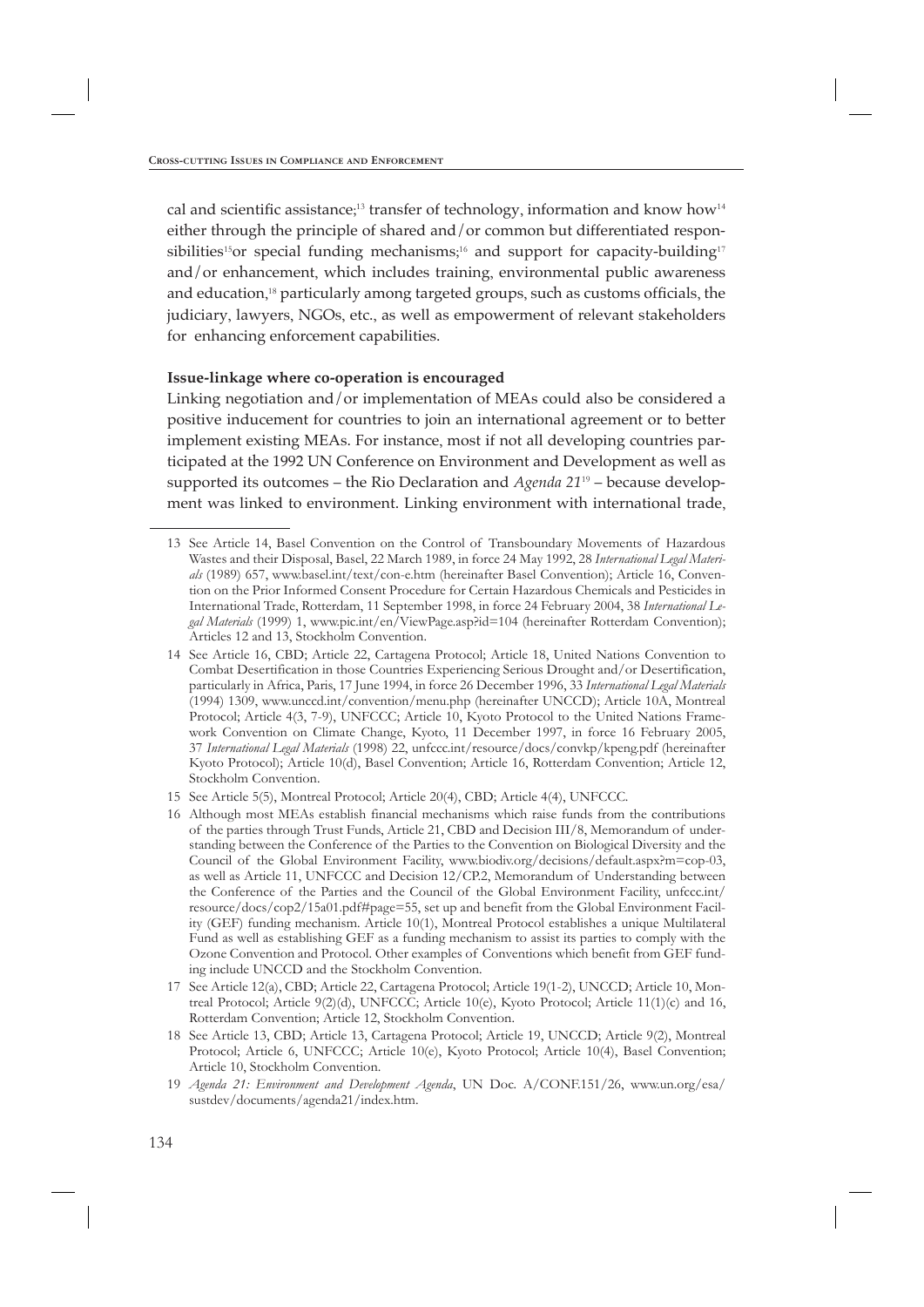international debt or research and development tends to induce countries to be more interested in environmental issues and consequently to comply with their MEA obligations. At times, countries may be induced to join an MEA so as not to be left without the benefits gained from joining the agreement. For instance, the Montreal Protocol prohibits parties from trading ozone-depleting substances with non-parties. This means that only by becoming a party to the Protocol may a state gain access to international markets for ozone-depleting substances. Furthermore, including financial and technological transfers in MEAs could equally serve as a positive measure of compliance promotion, encouraging countries to join.

#### **Settlement of disputes by diplomatic means**

Virtually all old and new MEAs have dispute settlement provisions in them. Such provisions normally begin with a diplomatic statement of a general rule that all disputes should be settled exclusively by peaceful means. Peaceful settlement, dominant in international environmental agreements, accommodates consent, adjustment and compromise. Judicial settlement in court, which has been rarely employed in strictly environmental agreements, is the last resort in dispute settlement mechanisms. Settlement of disputes through diplomatic mechanisms involves the following measures: treaty interpretation, negotiation, third party involvement and good offices or services.

As set out in Article 31 of the Vienna Convention on the Law of Treaties<sup>20</sup> an organ may be assigned to give in good faith an authoritative interpretation of a treaty rule if a party claims that a breach has occurred. This mechanism permits disputes relating to treaty interpretation to be solved amicably and in a less confrontational manner than if the matter were sent to a judicial court for adjudication. However, treaty interpretation may bring the particular agreement into question and its binding force may be affected as a result, making it difficult for the treaty to achieve its intended objectives.

Negotiation is a commonly used mechanism to resolve disagreements between parties under an agreement before it becomes a dispute. It is flexible, informal, not costly, non-confrontational and non-binding, as opposed to judicial or arbitral proceedings. Once parties negotiating an agreement agree on the outcome of their negotiations, it is expected that each party will implement the agreement or decision made in good faith.

Most international agreements include in their instruments a provision for involving an independent third party, either an institutional body or another state, to intervene through negotiation to assist in finding a solution to a dispute, without

<sup>20</sup> Vienna Convention on the Law of Treaties, Vienna, 22 May 1969, in force 27 January 1980, 1155 *United Nations Treaty Series* 331, www.un.org/law/ilc/texts/treaties.htm.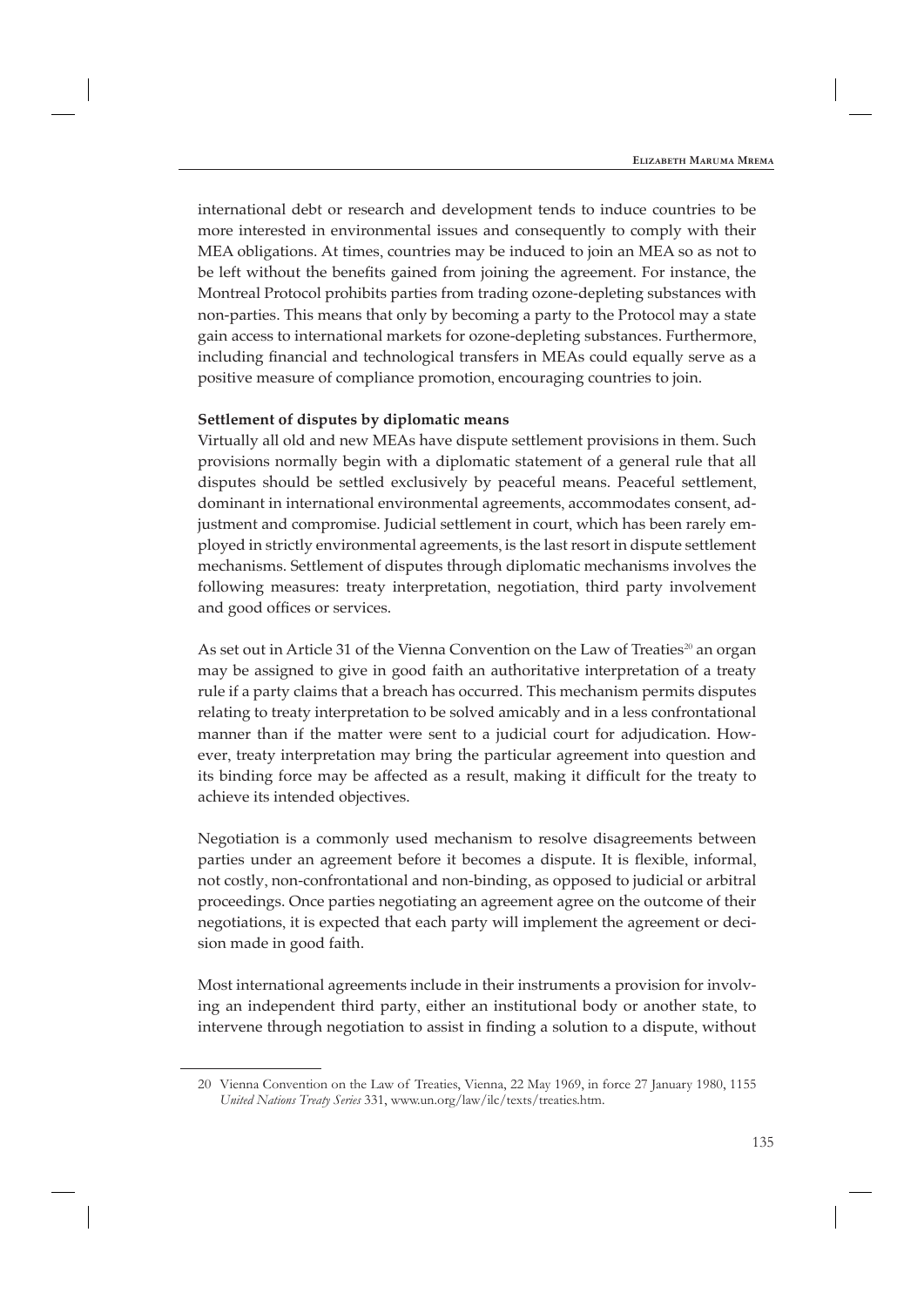affecting the third party's own interests. Such a third party can act as a mediator and can appeal to the parties in the dispute and encourage them to find a solution by providing views and ideas as to the basis for a compromise. A mediator usually assists the parties to diagnose their problem and offers suggestions and recommendations to be considered by the parties as a possible solution to the treaty dispute.

Good offices or services are another form of third-party involvement whereby another party, state or institution may offer to act as a host for negotiations and to assist in resolving a treaty dispute. Conciliation, another form of mediation and good offices, is equally utilized as a form of third party involvement. However, unlike the other two which are informal in nature, conciliation is more semi-formal. The parties to a dispute are given an opportunity to be heard, claims and objections are examined and proposals to the parties can be made so as to reach an amicable solution to the dispute. Despite the fact that the conciliation process and procedure is more formal, time-consuming and often as expensive as a judicial settlement or arbitration, its decisions or outcomes are invariably of a non-binding and recommendatory in nature.<sup>21</sup>

With all the examples provided above, it is clear that the diplomatic and/or management measures in place intend to promote and induce compliance with MEAs. They are, therefore, preventive in nature and apply the principle of precaution. Consequently, the management and/or diplomatic approaches are considered preventive and precautionary mechanisms to promote and induce compliance with MEAs. The approaches offer incentives and co-operative problem-solving hence encouraging positive state relations.

### **Coercive/Enforcement measures**

Where there is no political will on the part of a state to comply with its MEA obligations, stricter coercive and enforcement measures, which will not be discussed in great detail in this paper, have been instituted to force a party to comply. Such measures, however, are oriented toward adversarial dispute settlement mechanisms and sanctions, which are confrontational and conflict-driven. Enforcement measures widely used in international environmental agreements in the form of dispute settlement provisions include the establishment of arbitral tribunals composed of a judge or judges normally selected by the parties and whose decisions

<sup>21</sup> See, for instance, Article 11(5), Vienna Convention for the Protection of the Ozone Layer, Vienna, 22 March 1985, in force 22 September 1988, 26 *International Legal Materials* (1987) 1529, www.unep. org/ozone/pdfs/viennaconvention2002.pdf (hereinafter Vienna Ozone Convention); Annex II, Part 2, Article 1, CBD; and Article 14(6), UNFCCC, which provide for a mandatory conciliation mechanism.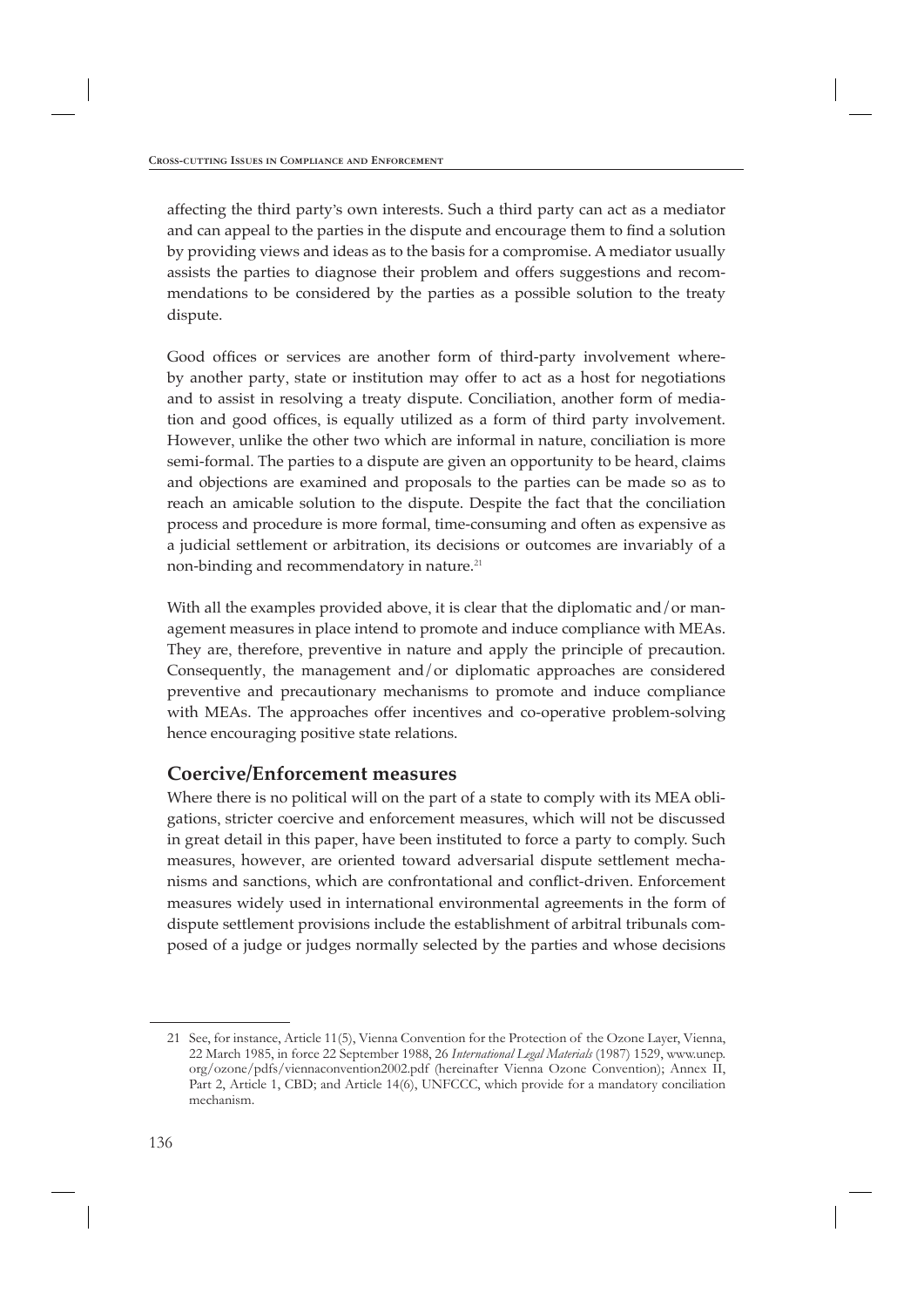are respected as final and binding;<sup>22</sup> or submission of a dispute to judicial settlement in an international court.<sup>23</sup>

In some MEAs, coercive measures such as sanctions to induce compliance have or are being used with considerable success. Such sanctions include withholding or suspending treaty privileges until a party is back in compliance. This can be in the form of losing access to technology transfer or financial assistance or losing the right to produce, consume or trade in controlled substances<sup>24</sup> or species<sup>25</sup> or to participate in co-operative mechanisms.<sup>26</sup> Liberia, for instance, was subject to a brief suspension from the Montreal Protocol regime in 1998.<sup>27</sup> As another example, in 1996 Russia received financial assistance to phase out production and consumption of ozone-depleting substances (ODS) by introducing import and export controls on ODS and by reducing their recycling.<sup>28</sup>

### **Examples of Facilitative Mechanisms for Effective MEA Implementation**

Most of the major global MEAs include specific compliance or non-compliance provisions<sup>29</sup> in their instruments as a response to inadequate enforcement. In this regard, a number of key MEAs have established, as appropriate, compliance (or non-compliance) committees, and/or implementation (or standing) committees, and/or have developed guidelines for implementation of their respective MEAs. For example, through the Montreal Protocol, the Ozone Convention has a well established and functioning Implementation Committee and Non-Compliance

<sup>22</sup> See Article 11, Vienna Ozone Convention; Article 14, UNFCCC; Article XVIII, CITES.

<sup>23</sup> See Article 11(3)(b), Vienna Ozone Convention; Article 20(3)(a), Basel Convention; Article 28(2)(b), UNCCD; Article 27(3)(b), CBD.

<sup>24</sup> See the Montreal Protocol Implementation Mechanisms under its Implementation Committee.

<sup>25</sup> Under CITES, trade suspensions can be recommended for certain species, a party may be banned from becoming a member of the Standing Committee or lose the right for its experts to participate in CITES permanent committees, or it may be deprived of access to meeting documents.

<sup>26</sup> Under the Kyoto Protocol, participation in Joint Implementation, the Clean Development Mechanism and Emissions Trading can be suspended if a party does not meet eligibility criteria for the use of such mechanisms, or its future emission quota may be diminished as a result of a treaty breach.

<sup>27</sup> See Report of the 21<sup>st</sup> Meeting of the Implementation Committee Under the Non-compliance Procedure for the Montreal Protocol, UNEP/OzL.Pro/ImpCom/21/3 (1998), paras. 12-14, ozone.unep.org/Meeting\_Documents/impcom/index.asp.

<sup>28</sup> See Report of the 19th Meeting of the Implementation Committee Under the Non-compliance Procedure for the Montreal Protocol, UNEP/OzL.Pro/ImpCom/19/3 (1997), Agenda Item 3, ozone.unep.org/Meeting\_Documents/impcom/index.asp.

<sup>29</sup> See Articles XIII and XIV(1), CITES; Article 34, Cartagena Protocol; Article 27, UNCCD; Article 8, Montreal Protocol; Article 13, UNFCCC; Article 18, Kyoto Protocol; Article 19, Basel Convention; Article 17, Rotterdam Convention; Article 17, Stockholm Convention.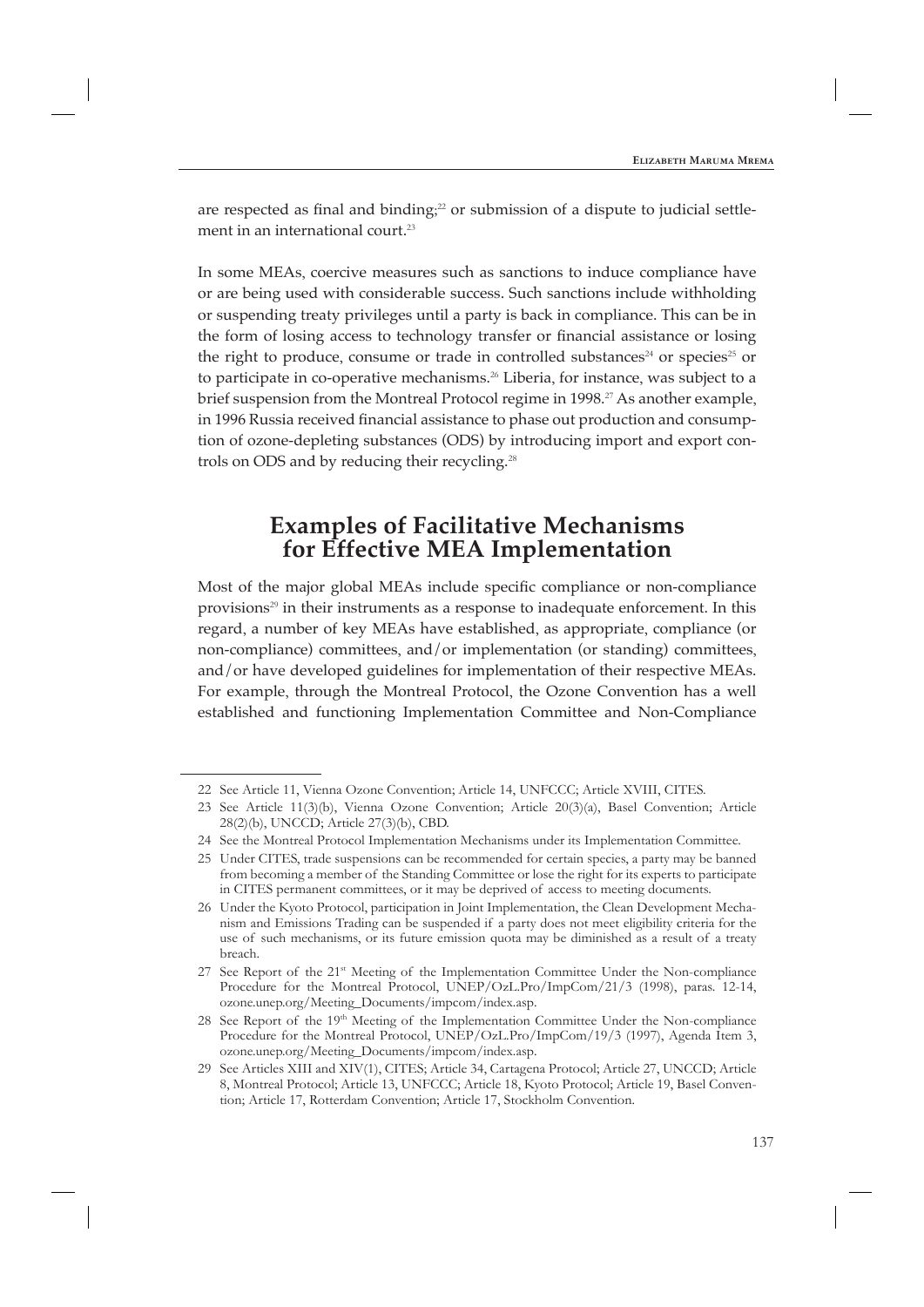Working Group.<sup>30</sup> Parties to the UN Framework Convention on Climate Change (UNFCCC) are developing compliance procedures and mechanisms through the Compliance Committee established under the Kyoto Protocol.<sup>31</sup> Similarly, parties to the Convention on Biological Diversity (CBD) are also developing procedures and mechanisms to promote compliance and address cases of non-compliance through the Compliance Committee<sup>32</sup> established under the Biosafety Protocol. The Convention on Long Range Transboundary Air Pollution, applying the same model of non-compliance procedure as the Montreal Protocol, has also established its own Implementation Committee<sup>33</sup> to review compliance with the protocols to the Convention.

Other modalities are equally used to develop mechanisms to ensure synergies between and promote compliance with MEAs. These are specific COP decisions or amendments adopted for the promotion of compliance and for remedying non-compliance and the development of specific MEA compliance guidelines. For example, alongside its regular review and analysis of parties' national laws to determine whether such laws meet its implementation requirements, through its Standing Committee CITES is developing Guidelines on Compliance with the Convention.<sup>34</sup> The Basel Convention is also developing Guidelines for monitoring the implementation of and compliance with obligations under the Convention<sup>35</sup> through its Committee<sup>36</sup> for administering mechanisms for promoting implemen-

<sup>30</sup> See Article 8, Montreal Protocol and Annex II, Report of the 10<sup>th</sup> MOP, UNEP/OzL.Pro.10/9 (1998), www.unep.ch/ozone/pdf/10mop-rpt.pdf.

<sup>31</sup> See UNFCC COP/MOP Decision 24/CP.7, Procedures and Mechanisms Relating to Compliance Under the Kyoto Protocol, unfccc.int/resource/docs/cop7/13a03.pdf.

<sup>32</sup> See Article 34, Cartagena Protocol and Decision BS-1/7, Establishment of procedures and mechanisms on compliance under the Cartagena Protocol on Biosafety, www.biodiv.org/doc/handbook/ cbd-hb-10-bs-01-en.pdf.

<sup>33</sup> See Executive Body for the Convention on Long Range Transboundary Air Pollution, Decision 1997/2 concerning the Implementation Committee, its structure and functions and procedures for review of compliance, as amended, Annex V, Report of the 19<sup>th</sup> Session of the Executive Body, ECE/EB.AIR/75, 16 January 2002, www.unece.org/env/documents/2002/ece/eb/air/ece. eb.air.75.e.pdf.

<sup>34</sup> See CITES, Resolution 11.3, Compliance and Enforcement, www.cites.org/eng/res/all/11/ E11-03R13.pdf .

<sup>35</sup> See www.basel.int/meetings/sbc/workdoc/techdocs.html. Pursuant to Decision II/5, Model National Legislation for the Transboundary Movement and Management of Hazardous Wastes, www. basel.int/meetings/cop/cop1-4/cop2repe.pdf, model legislation to assist parties in implementing obligations was developed and adopted. As mandated by COP-7, guidelines for the preparation of national legislation for the implementation of the Convention are being developed.

<sup>36</sup> See Basel Convention, Decision VI/12, Establishment of a Mechanism for Promoting Implementation and Compliance, and Decision VI/13, Interim Procedure for Electing the Members of the Committee For Administering the Mechanism for Promoting Implementation and Compliance, www.basel.int/meetings/frsetmain.php?meetingId=1&sessionId=3&languagId=1.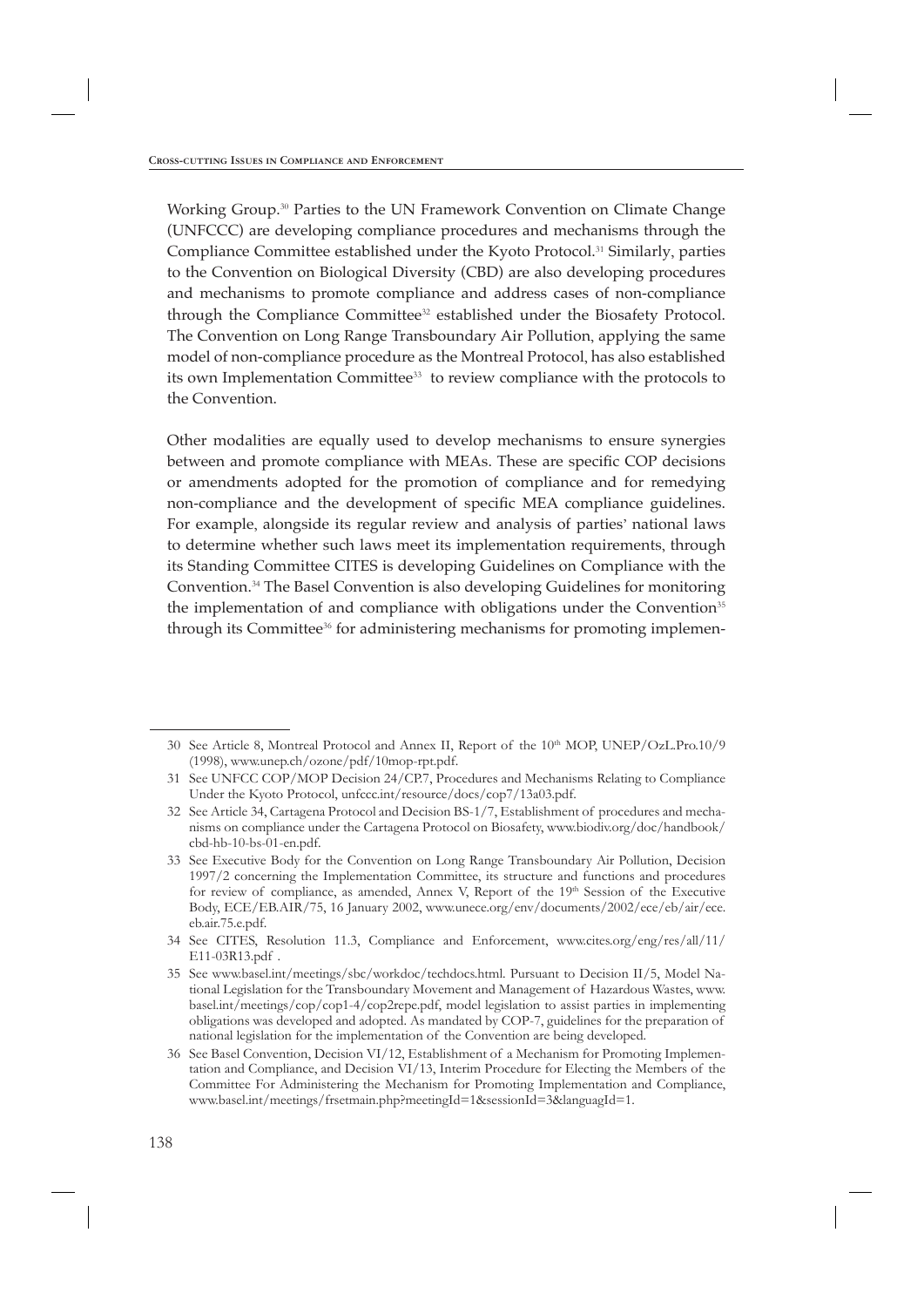tation and compliance. The Aarhus Convention<sup>37</sup> similarly has established a Compliance Committee.<sup>38</sup>

The support that has been given to parties by MEA secretariats through these committees or through other relevant international and regional bodies to ensure effective implementation of parties' obligations under those specific MEAs has mostly been in the form of incentives to comply. Such incentive measures include the provision of financial resources, technical assistance, technology transfer, training or awareness-raising as well as assistance in the development of implementing laws or regulations, to mention but a few. By using a carrot and stick approach, these measures are intended to assist the parties to effectively implement their MEAs obligations. The composition of such committees as well as the content and magnitude of the level of support and assistance provided to the parties differ greatly from one MEA to the other. For example, the CITES non-compliance mechanism, which is considered to be the strongest uses two types of measures. CITES offers the carrots of technical assistance and development of model national legislation<sup>39</sup> but also uses the stick of trade sanctions, including suspension or complete prohibition of trade against persistently non-compliant countries, 40 to induce compliance. The Basel Convention<sup>41</sup> and UNFCCC<sup>42</sup> regimes only advise, and provide non-binding recommendations as well as assistance in terms of financial resources, capacity-building and technical support to overcome compliance difficulties experienced by the parties. Non-compliance with the Montreal Protocol may not only lead to recommendations to a party from the Compliance Committee, but may also result in a party being suspended by the COP from benefiting from specific rights and privileges under the Protocol, <sup>43</sup> including provision of funds and trade measures. The Kyoto Protocol Compliance Committee has two regimes to assist its parties.<sup>44</sup> They are, namely, the Facilitative Branch which is designed to provide advice and assistance to parties, give recommendations and mobilize resources to enable the parties to comply and hence promote compliance, and the Enforcement

<sup>37</sup> Convention on Access to Information, Public Participation in Decision-Making, and Access to Justice in Environmental Matters, Aarhus, 25 June 1998, in force 30 October 2001, 38 *International Legal Materials* (1999) 517, www.unece.org/env/pp/documents/cep43e.pdf (hereinafter Aarhus Convention).

<sup>38</sup> See www.unece.org/env/pp/compliance.htm. See also Article 15, Aarhus Convention and Decision I/7, Review of Compliance, www.unece.org/env/pp/mop1docum.statements.htm.

<sup>39</sup> See United Nations Environment Programme, *Enforcement of and Compliance with MEAs: The Experiences of CITES, Montreal Protocol and Basel Convention*, (UNEP: Nairobi, 1999) vol. I, at 29-30.

<sup>40</sup> For example, the United Arab Emirates in 1985-90, Thailand in 1991-92 and Italy in 1992-3. *Ibid*., at 30.

<sup>41</sup> Article 19, Basel Convention.

<sup>42</sup> Article 13, UNFCCC.

<sup>43</sup> Article 8, Montreal Protocol, Annex V, Report of  $4<sup>th</sup>$  MOP, UNEP/OzL.Pro.4/15 (1992), www. unep.ch/ozone/Meeting\_Documents/mop/04mop/4mop-15.e.pdf; and Annex IV, Report of 10<sup>th</sup> MOP, *supra* note 30.

<sup>44</sup> Kyoto Protocol, Decision 5/CP.6, Bonn Agreements on the Implementation of the Buenos Aires Plan of Action, Agreement VI, www.unfccc.int/resource/docs/cop6secpart/05.pdf#page=38.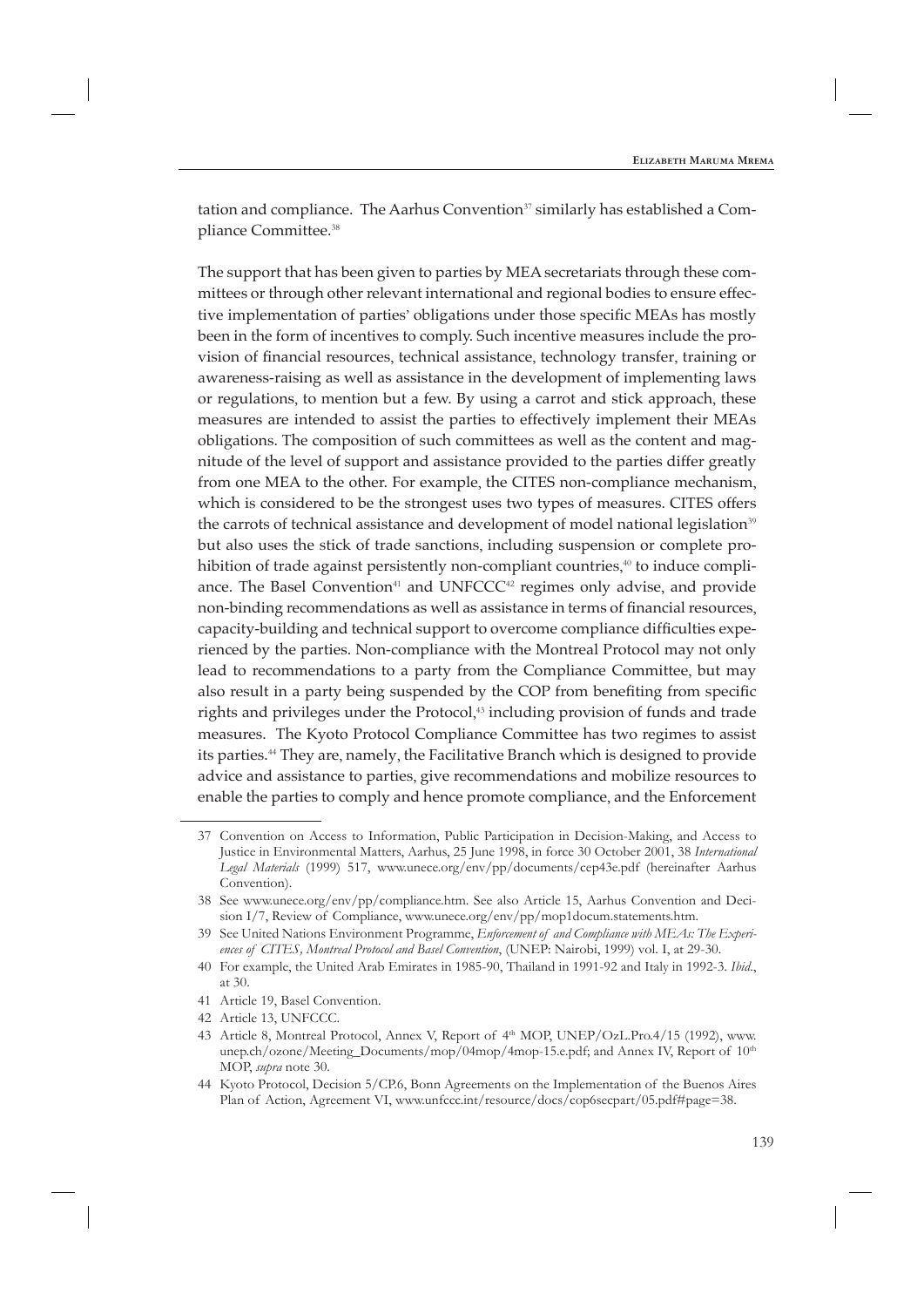Branch, which has power to determine consequences for parties that encounter problems with meeting their commitments. In this regard, the Enforcement Branch determines non-compliance in which case a concerned party has to make up the difference in the second commitment period, plus a 30 percent penalty. In addition, a party may be barred from selling under the emissions trading programme and be required to develop a compliance action plan.<sup>45</sup>

# **UNEP's Role in Promoting Compliance with and Enforcement of MEAs<sup>46</sup>**

In view of the parallel efforts initiated by MEA secretariats and other regional groupings it became necessary to address in a focused and co-ordinated way these efforts, providing much needed tools and approaches to negotiations. Measures were needed to ensure that developing countries and countries with economies in transition fully appreciated their overall interest in becoming party to, and having the means to implement, the different instruments. Furthermore, realizing that a number of common issues were addressed by compliance mechanisms under different MEAs necessitated the need for guidance tools. These were intended to assist parties to different MEAs to clearly understand the common and cross-cutting issues covered by different MEAs and how they could be executed in a synergistic and integrated manner at the national level, thus reducing the seemingly heavy burden on parties to implement and comply with multiple MEAs. In any case, despite the various mechanisms already in existence at the national, regional and global levels to assist parties to comply with and enforce their obligations under different MEAs, an increase in evading MEA provisions as well as national legislation implementing different MEAs can be noticed.

To further assist governments to better implement, comply with and enforce their obligations under MEAs, with the support and co-operation of governments UNEP has developed Guidelines on Compliance with and Enforcement of MEAs. These Guidelines were adopted by the Seventh Special Session of the UNEP Governing Council (GC) in February  $2002^{47}$  and are broadly available for use by governments, MEA secretariats and all those interested. When it adopted the Guidelines, the GC sought to disseminate them to governments, MEA secretariats, international or-

<sup>45</sup> The Kyoto Protocol's Compliance Committee held its first meeting in Bonn, Germany on 1-3 March 2006 where the chairs of its two Branches were elected indicating the beginning of its operations.

<sup>46</sup> This section is taken and updated from a paper prepared by the author on Cross-cutting Issues Related to Ensuring Compliance with MEAs, and presented at a workshop on Ensuring Compliance with MEAs: A Dialogue Between Practitioners and Academia, held in Heidelberg, Germany, on 11-13 October 2004.

<sup>47</sup> Guidelines on compliance with and enforcement of multilateral environmental agreements, UNEP/GCSS.VII/4/Add.2 (2002), www.unep.org/GC/GCSS-VII/.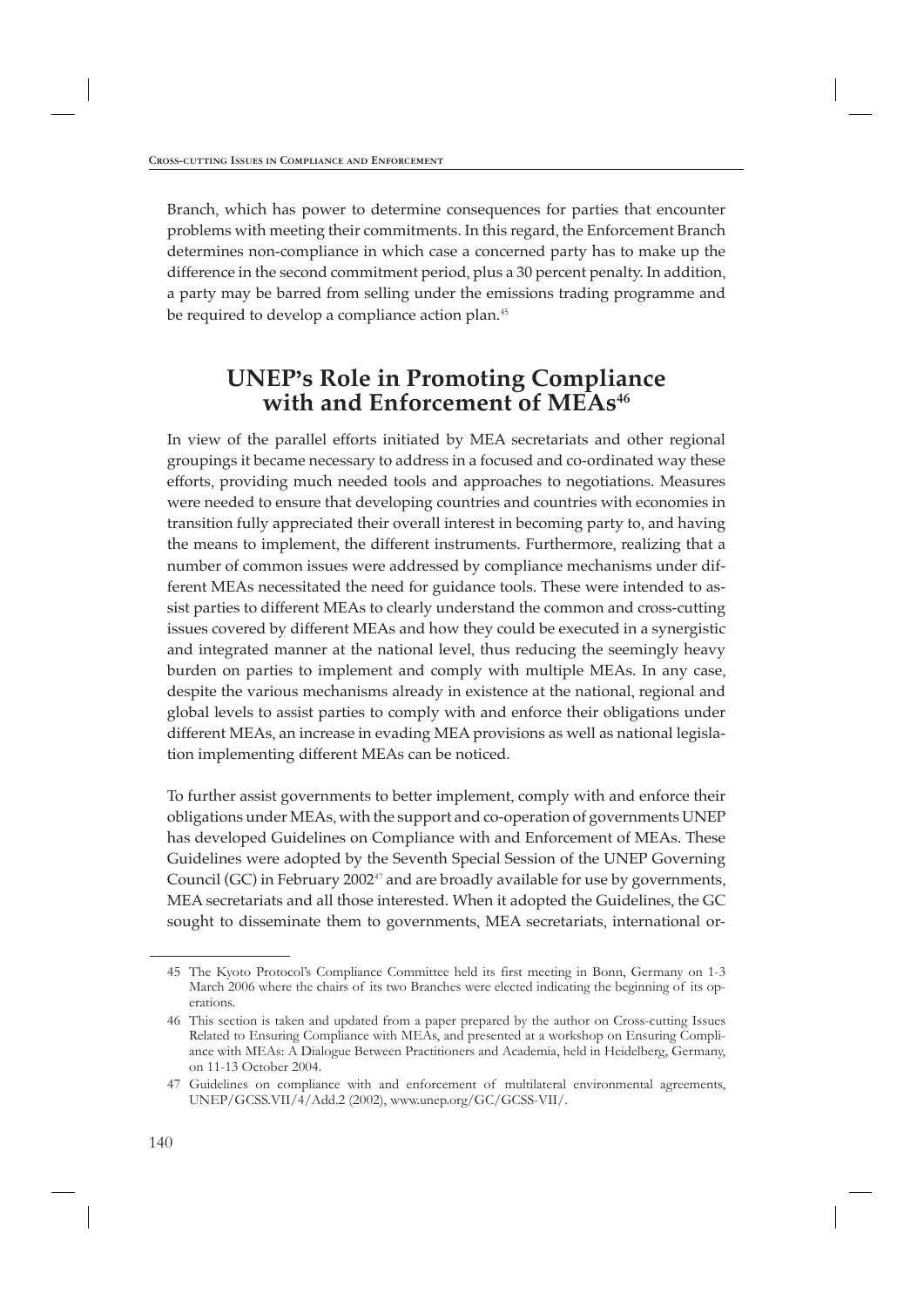ganizations and other institutions involved in the implementation of MEAs. It also sought to promote use of the Guidelines through the UNEP programme of work, in close collaboration with states and international organizations. Thus, the GC requested UNEP to strengthen the capacity of developing countries, in particular least developed countries and countries with economies in transition to implement and enforce MEAs using, inter alia, the Guidelines.

Improving compliance, enforcement and implementation of MEAs calls for practical and tangible guidance. Furthermore, in order to strengthen the capacity of developing countries to implement and enforce MEAs and the Guidelines, in particular, UNEP is currently pursuing a three-pronged approach, pursuant to its work programme. This involves developing and refining a Manual on Compliance with and Enforcement of MEAs, <sup>48</sup> convening a series of regional workshops to review, test and solicit comments and input for incorporation into the Manual, <sup>49</sup> and conducting pilot projects or initiatives to implement the Guidelines and the Manual with practical tangible activities focusing on common and cross-cutting issues covered by various MEAs.<sup>50</sup>

### **Nature and scope of the UNEP Guidelines**

The Guidelines<sup>51</sup> are non-binding and advisory in nature. They do not affect MEA obligations in any way. In order to be relevant to a broad range of MEAs, the Guidelines set forth a toolbox of actions, approaches and measures to strengthen the international and national implementation of MEAs. As such, they seek to inform and improve the manner in which parties implement their MEA commitments. Consequently, the selection and application of specific tools in the Guidelines to the specific context of a particular MEA will depend on the characteristics of that MEA, as well as the context of a country or countries, or organizations seeking to apply the tools.<sup>52</sup>

The Guidelines provide approaches to enhancing compliance, recognising that each MEA has been negotiated in a unique way and has its own independent legal status. They acknowledge that compliance mechanisms and procedures should take account of the particular characteristics of the MEA in question. Enforcement

<sup>48</sup> For the text of the Draft Manual (as of November 2004) in English, French and Spanish, see www. unep.org/DEPI/programmes/law\_implementation.html. The final Manual is forthcoming (in May 2006), and will be available on the UNEP website.

<sup>49</sup> Eight Regional Workshops on Compliance and Enforcement of MEAs have been held thus far to test, review and solicit comments and input on the Draft Manual.

<sup>50</sup> For a more detailed discussion of the Draft Manual, see below.

<sup>51</sup> For the text of the UNEP Guidelines in Arabic, Chinese, English, French, Russian and Spanish, see www.unep.org/DEPI/programmes/law\_implementation.html.

<sup>52</sup> See Elizabeth Mrema and Carl Bruch, 'UNEP Guidelines and Manual on Compliance with and Enforcement of Multilateral Environmental Agreements (MEAs)', in Proceedings of the 7<sup>th</sup> International Conference on Environmental Compliance and Enforcement, 9-15 April 2005, Marrakesh, Morocco, vol. 2 (forthcoming).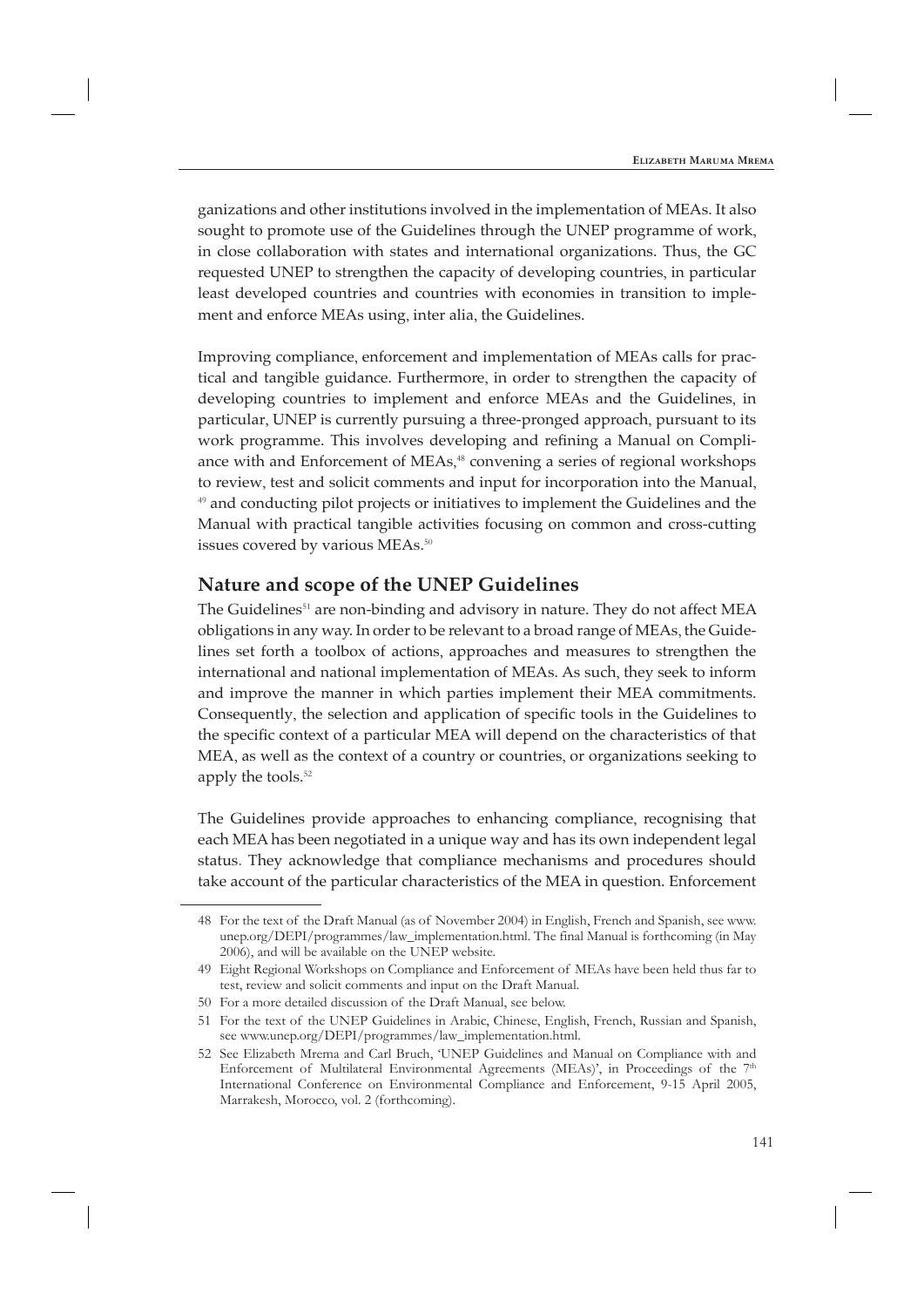is essential for securing the benefit of law, environmental protection, public health and safety, deterring violations and encouraging improved performance. They are relevant not only for the present but also for future MEAs. They anticipate and intend to cover a broad range of environmental issues, including global and regional environmental protection, management of hazardous substances and chemicals, prevention and control of pollution, desertification, conservation of natural resources, biodiversity, wildlife, and environmental safety and health, to mention but a few.

The purpose of the Guidelines is to assist governments and MEA secretariats, relevant international, regional and sub-regional organizations, national enforcement agencies, NGOs, the private sector and relevant stakeholders in their efforts to enhance and support compliance with and enforcement of MEAs. The Guidelines outline actions, initiatives and measures for states to consider in strengthening national enforcement and international co-operation in combating violations of laws implementing MEAs. They are intended to facilitate consideration of compliance issues from the design and negotiation stage, and also after the entry into force of the MEAs as well as at conferences and meetings of the parties.

The Guidelines address enforcement of national laws and regulations implementing MEAs in a broad context, under which states, consistent with their obligations under such agreements, develop laws and institutions that support effective enforcement and pursue actions that deter and respond to violations of environmental law and environmental crimes. Approaches include the promotion of appropriate and effective laws and regulations. They accord significance to the development of institutional capacities through co-operation and co-ordination among governments and international organizations for increasing the effectiveness of enforcement.

Though the terms compliance and enforcement are often used loosely and interchangeably, in so far as the Guidelines are concerned compliance refers to the situation in which a state is with regard to its obligations under an MEA, i.e. whether it is in compliance or not. Enforcement, on other hand, refers to a set of actions, i.e. adopting laws and regulations, monitoring outcomes, etc., including various enabling activities and steps, which a state may take within its national territory to ensure implementation of a MEA.<sup>53</sup> In other words, compliance is used in an international context while enforcement is used in a national one. A term that was problematic to define throughout the negotiation process was environmental crime because it is understood differently in different jurisdictions. As a result, the Guidelines opted to use the following phraseology: violations of the provisions of MEAs.

<sup>53</sup> See Guidelines 9 and 38, UNEP Guidelines, *supra* note 51.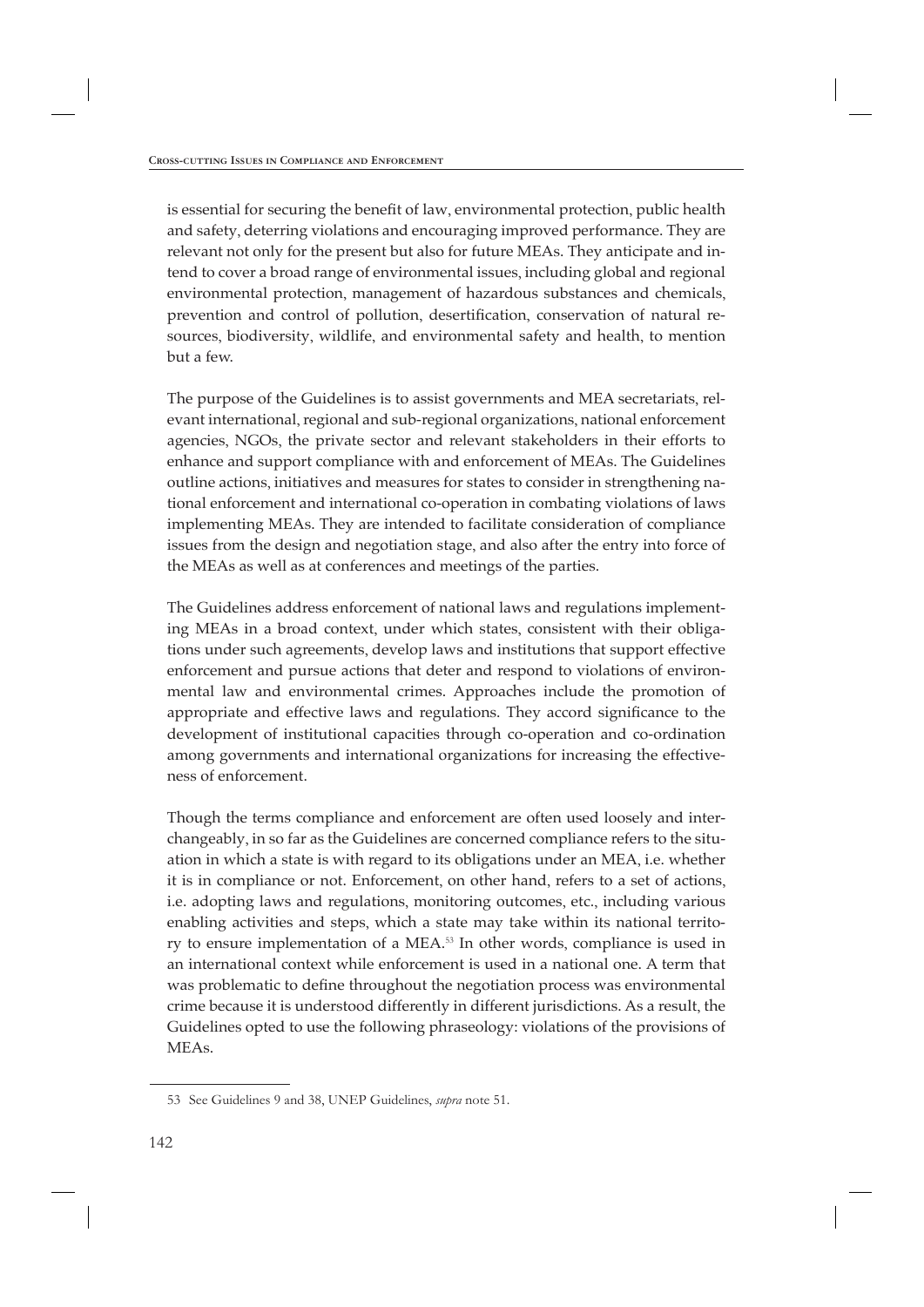Overall, the Guidelines seek solutions for addressing shortcomings in compliance and enforcement, which otherwise could undermine the effectiveness of an MEA regime, or in a party's ability to live up to its obligations. Such shortcomings may include lack of national legislation, lack of awareness of the relevant regulations including among industry and consumers, or enforcement authorities, lack of financial resources, costs of compliance, creating a financial incentive for evasion, and inadequate penalties. Other challenging problems are related to detection, dearth of human resources, institutional and technical capability, lack of information and economic intelligence and shortcomings in transboundary co-operation and monitoring.

## **Cross-cutting issues for MEA compliance under the UNEP Guidelines**

The Guidelines, divided into three parts, are intended to inform and affect how parties implement their obligations under MEAs. The opening part, the introduction, recalls the basis of preparing the Guidelines. It acknowledges that the Guidelines are advisory in nature and that parties to agreements are best situated to choose and determine useful approaches for carrying out MEA obligations. The Guidelines, being advisory in nature, are non-binding and in no way intend to affect or alter the obligations of parties to MEAs. In fact, they specifically identify cross-cutting and common issues appearing in a number of international conventions for which implementation, compliance and enforcement could be carried out together in a holistic and synergistic manner.

Chapter I of the Guidelines<sup>54</sup> defines compliance as the fulfillment by the contracting parties of their obligations under an MEA. Implementation, on the other hand, covers all relevant laws, regulations, policies, and other measures and initiatives that contracting parties adopt and/or take to meet their obligations under an MEA.<sup>55</sup> The chapter sets forth a range of institutional mechanisms and approaches to promote compliance. Some of these may be included in the text of an MEA itself, while others may be adopted by the MEA conference of the parties or secretariat or other competent body at a later stage in implementing the MEA.<sup>56</sup> Such mechanisms include preparatory work required for negotiations, <sup>57</sup> effective participation in debates, <sup>58</sup> assessment of domestic capabilities during negotiations, 59 regular review of the effectiveness of an MEA<sup>60</sup> and compliance mechanisms after an MEA

<sup>54</sup> Chapter I comprises 29 paragraphs.

<sup>55</sup> Guideline 9, UNEP Guidelines, *supra* note 51.

<sup>56</sup> Guideline 16, *ibid*.

<sup>57</sup> Guidelines 10(a-e), *ibid*.

<sup>58</sup> Guideline 11(a-e), *ibid*.

<sup>59</sup> Guideline 12, *ibid*.

<sup>60</sup> Guideline 15, *ibid*.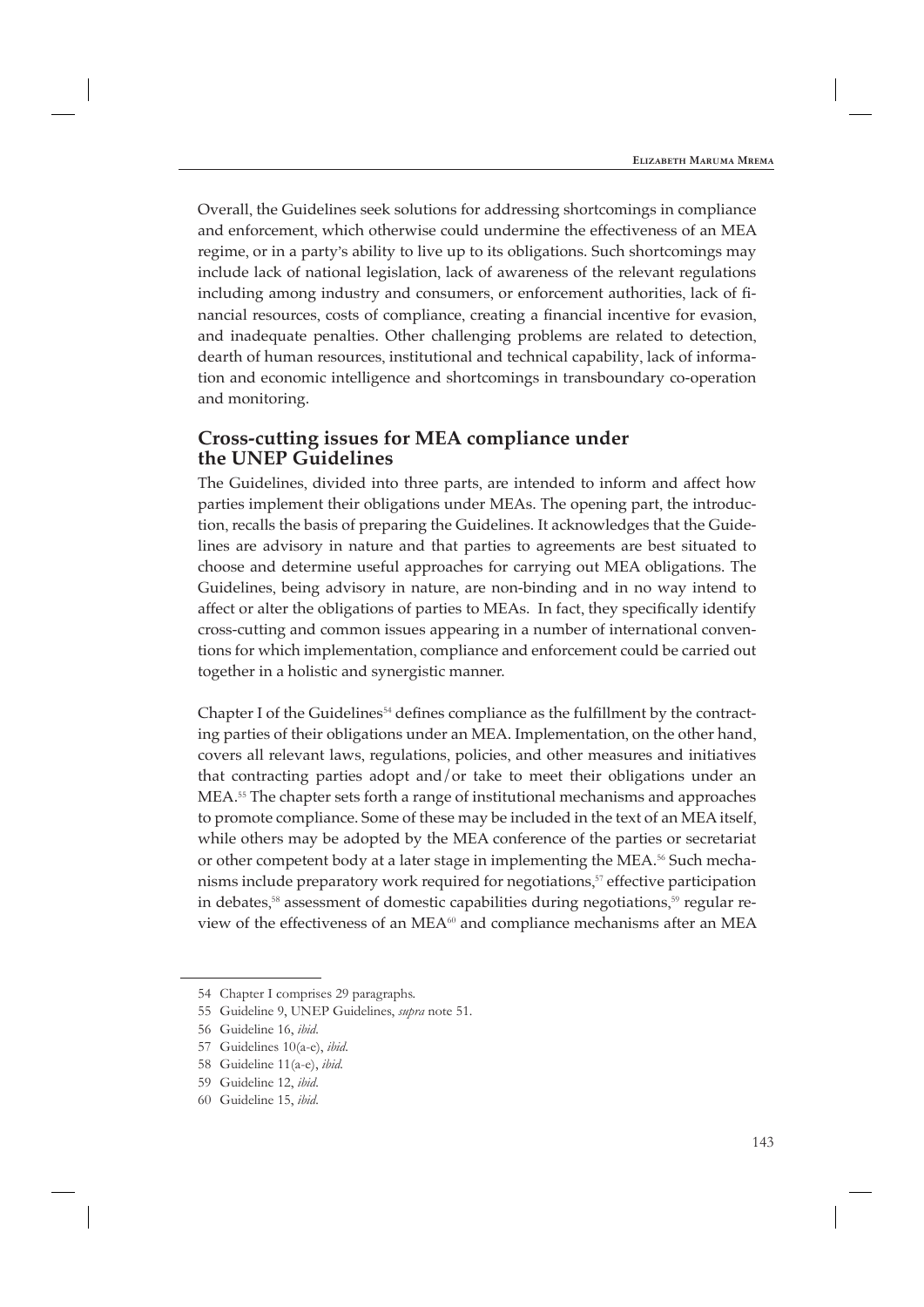comes into effect.<sup>61</sup> Other mechanisms are national implementation plans;<sup>62</sup> reporting, monitoring, and verification;<sup>63</sup> non-adversarial mechanisms to assist parties to comply with an MEA through various economic measures including compliance mechanisms and procedures; 64 and last but not least, dispute settlement mechanisms, 65 which are hardly used in practice. The Guidelines address these approaches in varying levels of detail, but as with other such tools the Guidelines emphasize that the approaches set forth are voluntary and advisory.

Other measures covered in the chapter include a detailed variety of possible actions to be taken at the national level in order to comply with an international agreement. These national measures include preparatory measures such as compliance assessment<sup>66</sup> and developing a compliance plan, $\sigma$  as well as the standard complement of implementing laws and regulations.<sup>68</sup> Others include national implementation plans,<sup>69</sup> enforcement programmes,<sup>70</sup> economic instruments,<sup>71</sup> national focal points,<sup>72</sup> co-ordination of governmental authorities<sup>73</sup> and improving the efficacy of national institutions.<sup>74</sup> Involvement of major stakeholders such as communities, women, and youth,<sup>75</sup> the use of the media and other mechanisms to promote public awareness and access to judicial and administrative proceedings $76$  are equally addressed. Capacity-building and technology transfer<sup>77</sup> as well as international cooperation<sup>78</sup> are also emphasized as key and important components without which effectiveness of MEAs may be undermined. Most of these national measures are also expanded upon in the second chapter, dealing with enforcement.<sup>79</sup>

Unlike the compliance chapter, which puts emphasis on the international context, the enforcement part in Chapter  $II^{\text{so}}$  focuses on specific measures to be undertaken

- 65 Guideline 17, *ibid*.
- 66 Guideline 18, *ibid*.
- 67 Guideline 19, *ibid*.
- 68 Guideline 20, *ibid*.
- 69 Guideline 21, *ibid*.
- 70 Guideline 22, *ibid*.
- 71 Guideline 23, *ibid*.
- 72 Guideline 24, *ibid*.
- 73 Guideline 25, *ibid*.
- 74 Guideline 26, *ibid*.
- 75 Guideline 27, *ibid*.
- 76 Guidelines 28-32, *ibid*.
- 77 Guideline 33(a-f), *ibid*.
- 78 Guideline 34(a-h), *ibid*..
- 79 It should be noted that national focal points and a few other provisions are not.
- 80 Chapter II comprises 15 paragraphs.

<sup>61</sup> Guideline 16, *ibid*.

<sup>62</sup> Guideline 14(b), *ibid*.

<sup>63</sup> Guideline 14(c), *ibid*.

<sup>64</sup> Guideline 14(d), *ibid*.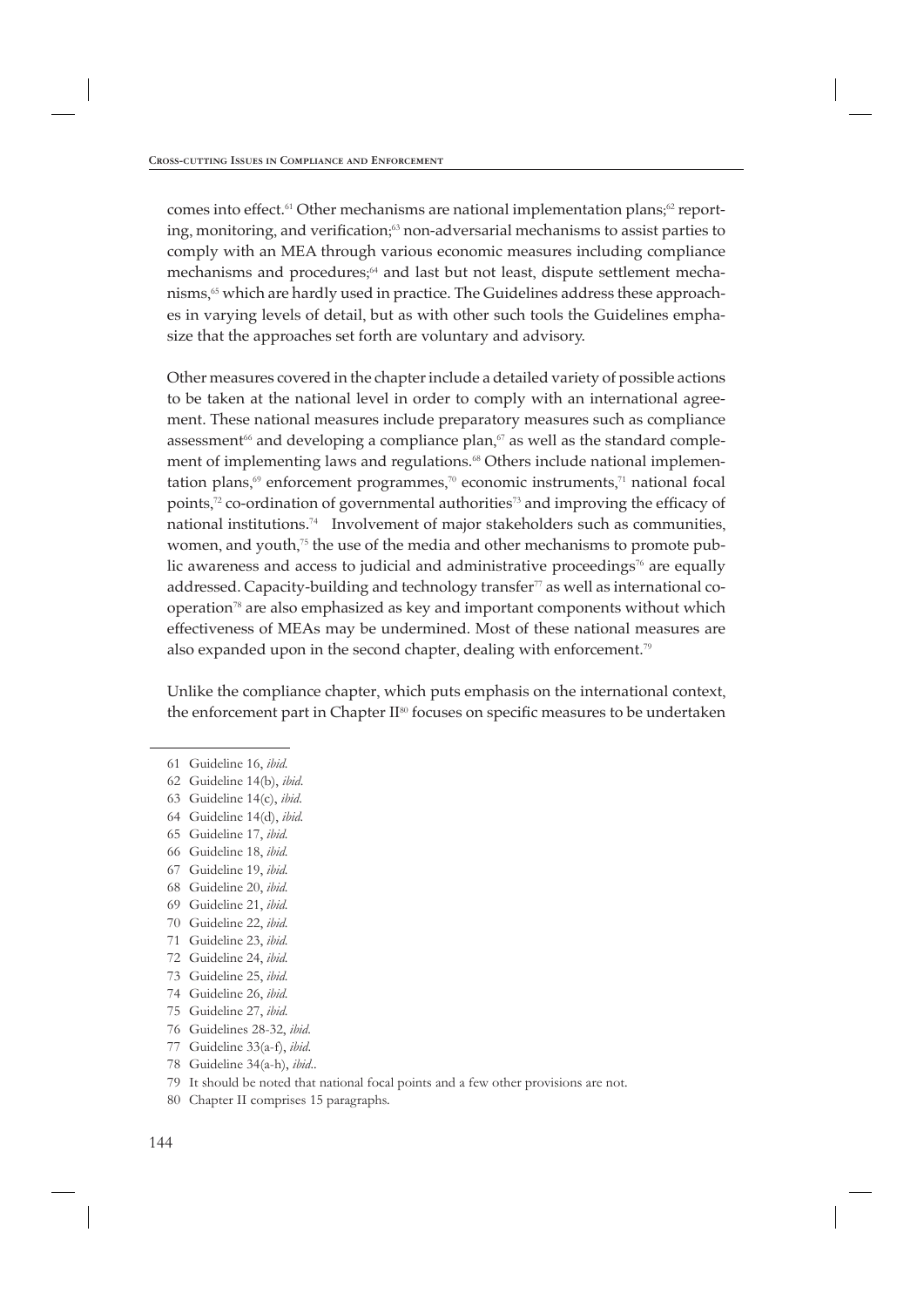to implement MEAs at the national level. The chapter, therefore, seeks to strengthen national enforcement and international co-operation in combating violations of laws implementing MEAs.<sup>81</sup> The Guidelines provide a set of on-the-ground actions that a party can take at the national level for actual application and implementation of an MEA. What is apparent, however, is the overlap of issues covered in the two chapters, indicating that both the common and cross-cutting issues addressed in the Guidelines are important whether a party assesses its ability to comply with its international obligations or its national enforcement measures for the implementation of an MEA. Another reason for the overlap is historical. The Guidelines were developed through consultative processes carried out by two intergovernmental working groups, namely a Compliance Group and an Enforcement Group. Due to pressure to produce the Guidelines within the timeframe mandated by the UNEP Governing Council,<sup>82</sup> there was no time for the two groups to converge in a plenary session to harmonize and streamline the contents of their then draft proposals. Hence, the two independent chapters as reflected in the Guidelines contain some overlaps.

Like the compliance chapter, the enforcement chapter contains paragraphs defining the terms used.<sup>83</sup> Enforcement refers to the range of procedures and actions employed by a state or its competent authorities and agencies to ensure that organizations or persons potentially failing to comply with environmental laws or regulations implementing MEAs can be brought or returned into compliance and/ or punished through civil, administrative or criminal action. Environmental crime refers to the violations or breaches of national environmental laws and regulations that a state determines to be subject to criminal penalties under its national laws and regulations. This flexible approach is intended to accommodate practices under different legal systems.

The subjects handled within the chapter on enforcement, most of which are similar or directly related to subjects in the compliance chapter, include developing national laws and regulations, <sup>84</sup> strengthening institutional frameworks, which includes designation of responsibilities to agencies with clear authority for carrying out stipulated enforcement activities, <sup>85</sup> and ensuring national co-ordination

<sup>81</sup> Guideline 36, UNEP Guidelines, *supra* note 51.

<sup>82</sup> At its 21<sup>st</sup> Session, UNEP Governing Council instructed the Executive Director of UNEP to continue to develop the Guidelines on Compliance with and Enforcement of MEAs and submit them for its consideration at its next session, in February 2002. See Compliance with and Enforcement of Multilateral Environmental Agreements, UNEP/GC.21/27, 9 February 2001, www.unep. org/gc/gc21/Documents/index2.html. This gave UNEP less than a year to ensure that the text and content of the Guidelines was agreed upon for consideration and adoption.

<sup>83</sup> Guideline 38(a-d), UNEP Guidelines, *supra* note 51.

<sup>84</sup> Guideline 40(a-c), *ibid*.

<sup>85</sup> Guideline 41(a-o), *ibid*.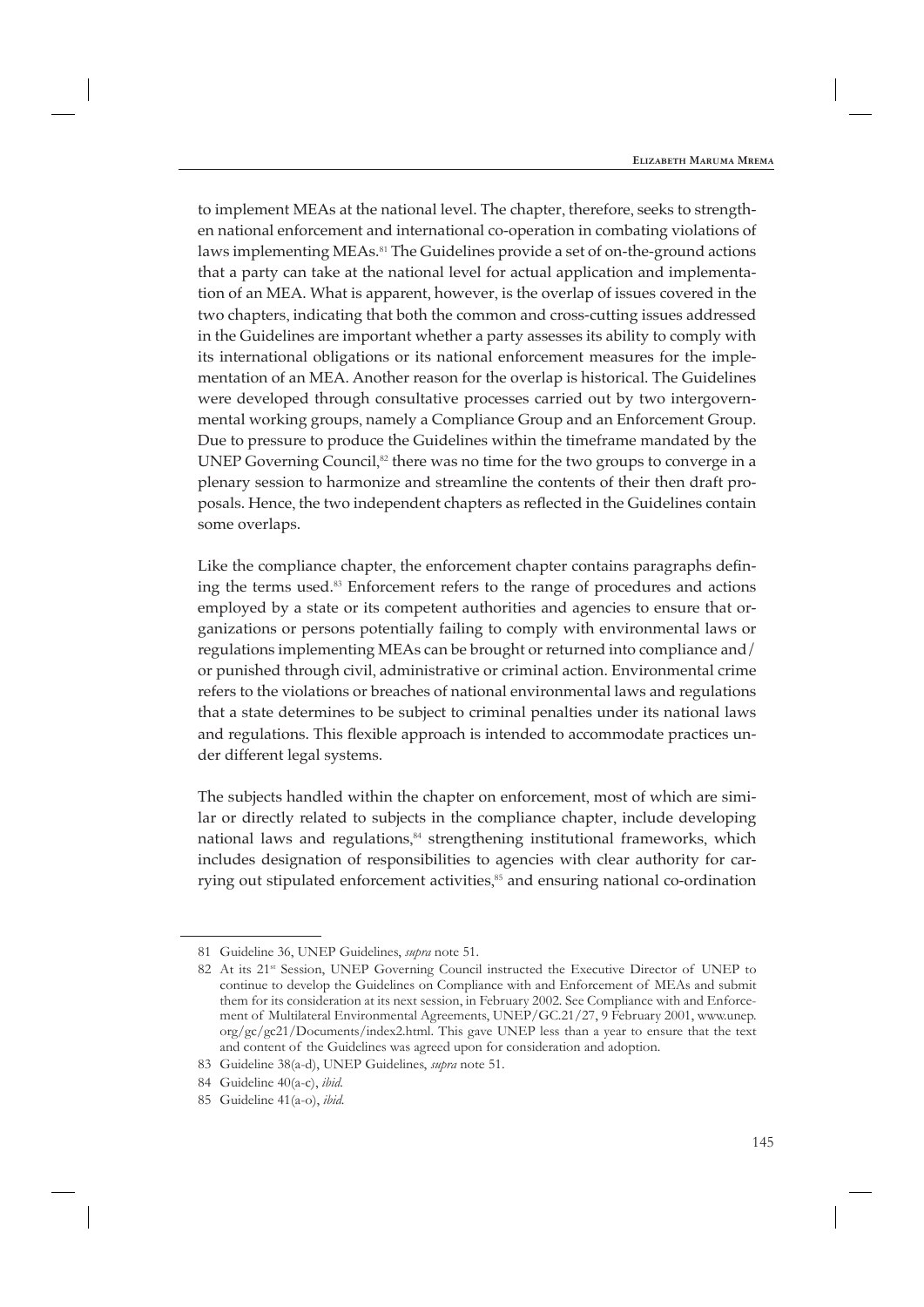among relevant authorities and stakeholders.<sup>86</sup> Others include training of enforcement stakeholders<sup>87</sup> and addressing public environmental awareness and education among targeted groups and stakeholders.<sup>88</sup> The need to enhance international co-operation and co-ordination to facilitate consistency in laws and regulations,<sup>89</sup> co-operation in judicial proceedings<sup>90</sup> and co-operation for strengthening institutional frameworks and programmes<sup>91</sup> are emphasized. Equally, capacity-building and strengthening of enforcement capabilities,<sup>92</sup> which includes co-ordinated, technical and financial assistance to develop and maintain institutions, programmes and action plans for enforcement,<sup>93</sup> are underlined.

It is important to note that while regional bodies, such as the UN Economic Commission for Europe (UNECE), promote compliance of MEAs that are important to their respective regions, MEA secretariats pay particular attention to their specific MEAs as mandated by their respective conventions or COPs and MOPs. UNEP, on the other hand, through its Guidelines on Compliance with and Enforcement of MEAs, covers all types of environmental conventions, whether bilateral, sub-regional, regional or global, as well as both current and future MEAs. Consequently, while MEA secretariats or regional bodies focus on issue-based crossing-cutting matters of specific MEAs or MEAs of regional focus, through its Guidelines UNEP focuses on all MEAs and, in particular, on those which combine common crosscutting issues. The Guidelines will, therefore, reduce the need to operate separately on implementation issues regarding most MEAs.

Reflected in the Guidelines but also easily identified in the multiple MEAs that urge MEA secretariats, parties and relevant regional and international organizations alike to co-operate and collaborate in partnership, what then are these common as well as cross-cutting issues? Identification and subsequent collaboration among stakeholders within their mandates to enforce MEAs will create synergies and re-enforce interlinkages among MEAs. As a result, duplication or conflicts will be avoided while the burden or responsibilities upon parties to fulfill their obligations under such instruments will be significantly reduced and streamlined. Common and cross-cutting measures spelled out in the Guidelines to facilitate, promote and ensure compliance with and enforcement of MEAs, which are reflected in several MEAs, are also part of the diplomatic and management measures in place to promote compliance. As elaborated earlier, they are intended as precau-

<sup>86</sup> Guideline 42(a-c), *ibid*.

<sup>87</sup> Guideline 43(a-i), *ibid*.

<sup>88</sup> Guideline 44(a-f), *ibid*.

<sup>89</sup> Guideline 46(a-c), *ibid*.

<sup>90</sup> Guideline 47(a-b), *ibid*.

<sup>91</sup> Guideline 48(a-j), *ibid*.

<sup>92</sup> Guideline 49(a-e), *ibid*.

<sup>93</sup> Guideline 49(a), *ibid*.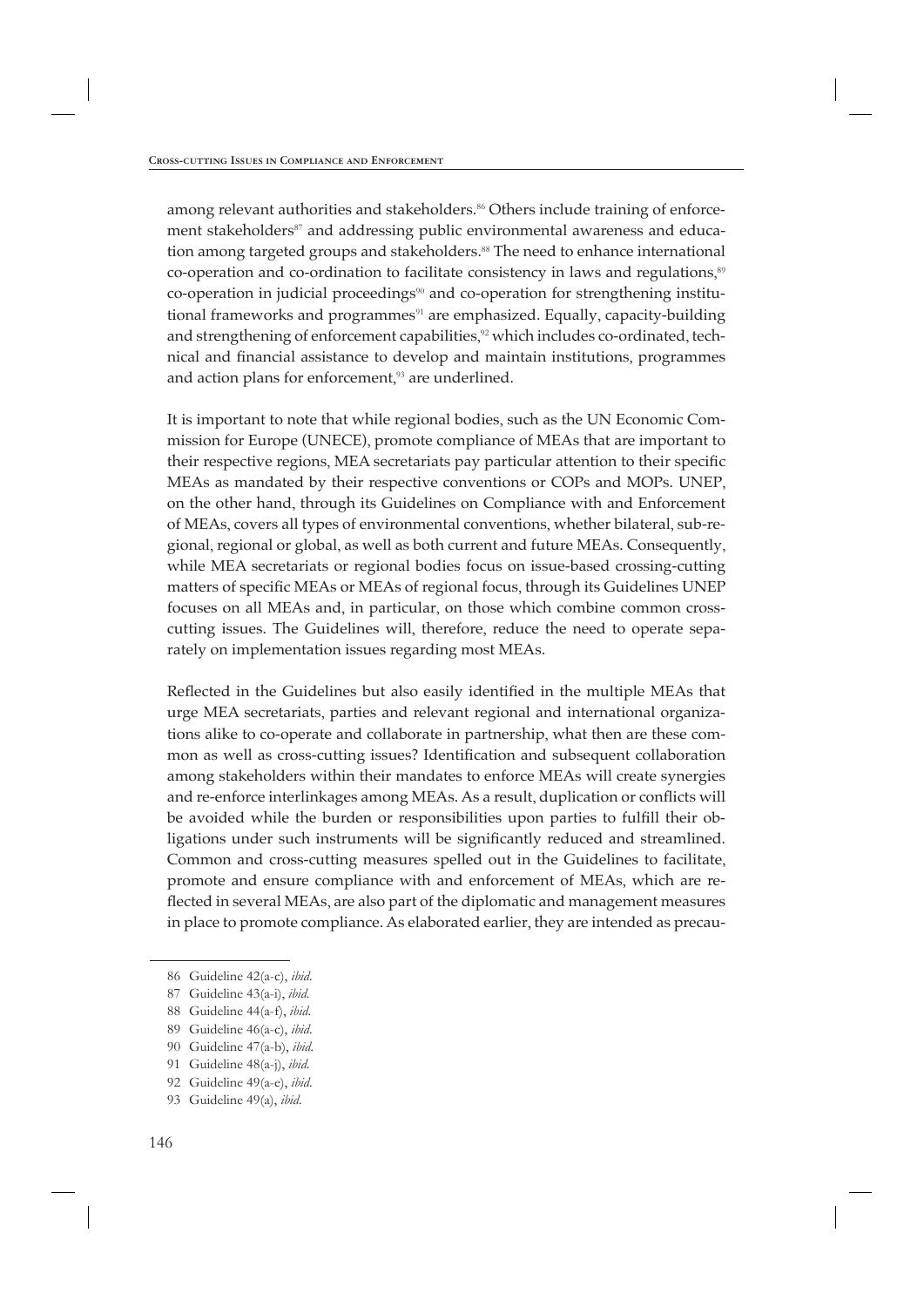tionary measures to prevent non-compliance with the provisions of MEAs. Some of the cross-cutting measures spelt out in the Guidelines, but also reflected in MEA provisions as management measures to promote and ensure effective MEA implementation while taking measures to prevent non- compliance, include: i) support for capacity-building<sup>94</sup> and/or enhancement which includes training, environmental public awareness and education<sup>95</sup> particularly among targeted groups, and empowerment of relevant stakeholders for enhancing enforcement capabilities; ii) financial<sup>96</sup> and technical assistance<sup>97</sup> and transfer of technology,<sup>98</sup> either by shared and/or common but differentiated responsibilities<sup>99</sup> and/or through special funding mechanisms<sup>100</sup>; iii) development or introduction of appropriate national policies and legislation by adopting national policies, implementing and/or elaborating policies and measures or taking appropriate legislative, administrative and other measures to implement and enforce a convention;<sup>101</sup> iv) review of the effectiveness of an MEA by its COPs, MOPs or by the parties themselves;<sup>102</sup> v) preparation and submission of regular and periodic national reports, from annually to every four years, on the status of implementation of specific MEAs for review by COPs through specific provisions under various MEAs<sup>103</sup> or through decisions of

- 98 See *supra* note 14.
- 99 See *supra* note 15.
- 100 See *supra* note 16.

- 102 See Article XI, CITES; Article 23(4), CBD; Article 35, Cartagena Protocol; Article 22(2)(a), UNCCD; Article 6, Montreal Protocol; Article 7, UNFCCC; Article 9, Kyoto Protocol; Article 15(5), Basel Convention; Article 18(5), Rotterdam Convention; Article 7(1), Stockholm Convention.
- 103 See Article VIII(7), CITES, and Resolution 11.17, National Reports, www.cites.org/eng/res/ all/11/E11-17R13.pdf; Article 26, CBD; Article 33, Cartagena Protocol; Article 26, UNCCD; Article 7, Montreal Protocol; Articles 12 and 14, UNFCCC; Articles 5 and 7, Kyoto Protocol; Article 13(III), Basel Convention; Article 14, Rotterdam Convention; Article 15, Stockholm Convention. Egypt alone, for example, submitted 59 reports between December 2004 and December 2006 to different environmental bodies, often with similar content but different requirements and details. See analysis done in Reporting Obligations Database, Reporting overview: Egypt, rod.eionet. eu.int/csmain?COUNTRY\_ID=109&ORD=NEXT\_REPORTING,%20NEXT\_DEADLINE.

<sup>94</sup> See Article 12(a), CBD; Article 22, Cartagena Protocol; Article 19(1-2), UNCCD; Article 10, Montreal Protocol; Article 9(2)(d), UNFCCC; Article 10(e), Kyoto Protocol; Article 11(1)(c) and 16, Rotterdam Convention; Article 12, Stockholm Convention.

<sup>95</sup> See Article 13, CBD; Article 13, Cartagena Protocol; Article 19, UNCCD; Article 9(2), Montreal Protocol; Article 6, UNFCCC; Article 10(e), Kyoto Protocol; Article 10(4), Basel Convention; Article 10 Stockholm Convention.

<sup>96</sup> See *supra* note 12.

<sup>97</sup> See *supra* note 13.

<sup>101</sup> See Article VIII(1), CITES, and Resolution 8.4, National laws for the implementation of the Convention, www.cites.org/eng/res/all/08/E08-04.pdf; Article 6, CBD; Articles 9-11, UNCCD; Articles 2A-E, Montreal Protocol; Article 4(2), UNFCCC; Article 2(1), Kyoto Protocol. Pursuant to Articles 4 and 9 of the Basel Convention, model national legislation for the transboundary movement and management of hazardous wastes was prepared and adopted by Decision II/5, *supra* note 35, and updated by COP-3 of the Basel Convention. Currently, guidelines for the preparation of national legislation for the implementation of the Convention are under preparation. See also Article 10, Rotterdam Convention; Article 3, Stockholm Convention.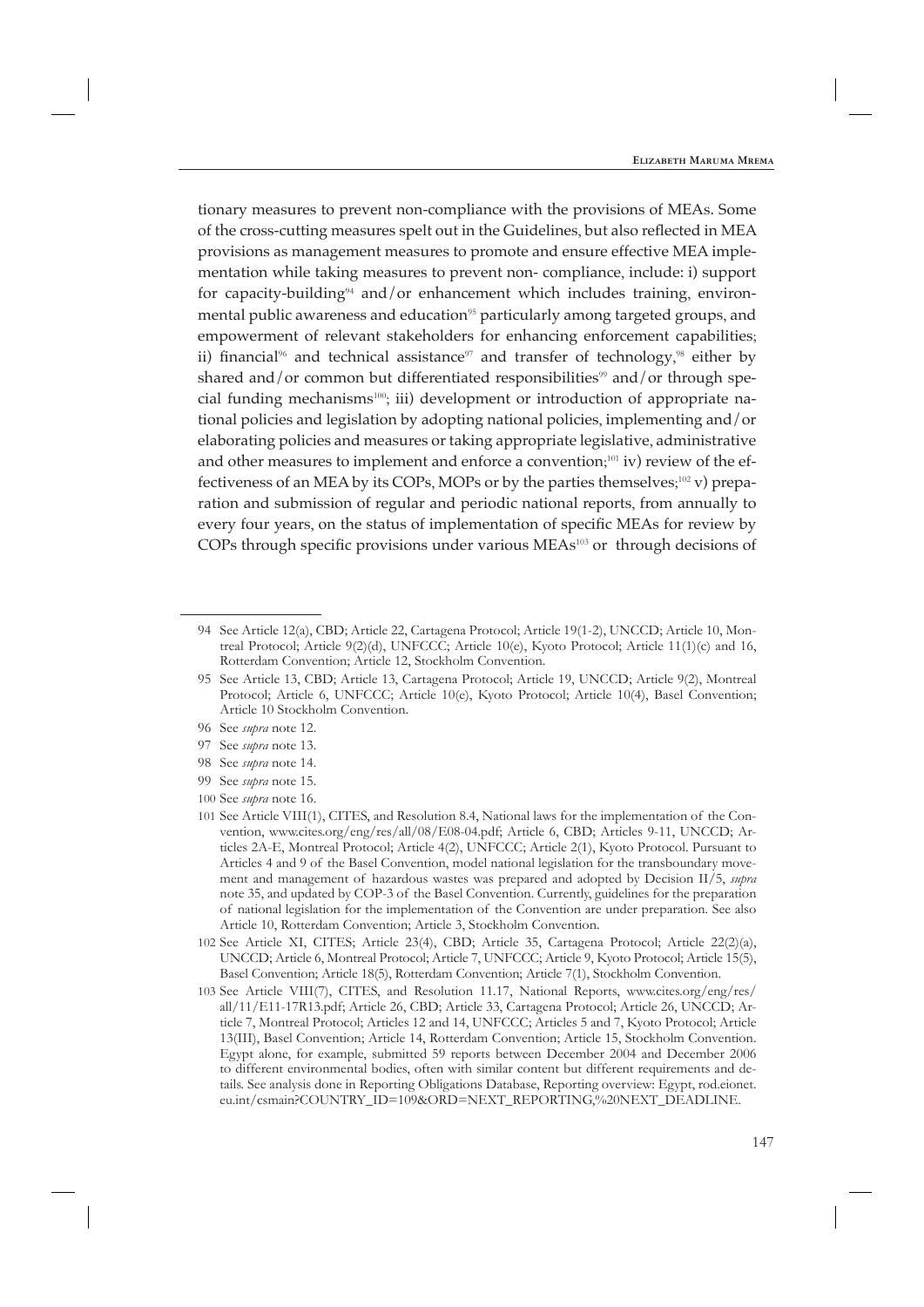COPs/MOPs; <sup>104</sup> vi) development of national implementation or compliance plans, strategies and procedures;<sup>105</sup> vii) designation or establishment of focal points and/ or competent national authorities<sup>106</sup> to co-ordinate activities for the enforcement of laws and regulations implementing specific conventions, to monitor and evaluate implementation, to collect, report and analyze data, including its qualitative and quantitative verification, and to provide information about investigations, to liaise with secretariats and to exchange information and data; viii) inclusion within the instruments themselves,<sup>107</sup> or by a COP decision or resolution,<sup>108</sup> of nonconfrontational dispute settlement mechanisms in the form of review by Implementation,<sup>109</sup> Compliance<sup>110</sup> or Non-Compliance Committees<sup>111</sup>; ix) involvement, through participation as observers in COPs and MOPs, of a wide range of major national stakeholders, such as non-governmental organizations,<sup>112</sup> women,<sup>113</sup> youth $114$  and the media as modes of raising awareness and educating the public<sup>115</sup> in the national implementation of conventions; x) encouraging public access to

<sup>104</sup> See Ramsar Convention, Recommendation 2.1, Submission of National Reports, www.ramsar. org/rec/key\_rec\_2\_index.htm; See also COP-4 (June 1994), Convention on the Conservation of Migratory Species of Wild Animals, 23 June 1979, in force 1 November 1983, 19 *International Legal Materials* (1980), www.cms.int/documents/convtxt/cms\_convtxt.htm.

<sup>105</sup> See Articles 6(a) and 18(2), CBD.

<sup>106</sup> See Article IX(1)(a), CITES, Management Authorities, and Article IX(1)(b), Scientific Authorities; for the CBD focal points see www.biodiv.org/world/map.aspx; Article 4, Cartagena Protocol (see also www.biodiv.org/biosafety/cna.aspx); Article 5, Basel Convention; Articles 16 and 18, Annex II, Article 5 and Annex III, Article 7, UNCCD; Article 2(7) and 5, Basel Convention; Article 4, Rotterdam Convention; Article 9(3), Stockholm Convention. Often, focal points are established in the ministries responsible for the environment but in other cases are spread out elsewhere in other government departments, national environmental authorities, national secretariats or scientific institutions, to mention but a few.

<sup>107</sup> See Article 34, Biosafety Protocol; Articles 6 and 17, Kyoto Protocol; Article 27, UNCCD; Article 17; Rotterdam Convention; Article 17, Stockholm Convention; Article 15, Basel Convention.

<sup>108</sup> See Basel Convention, Decisions VI/12 and VI/13, *supra* note 36.

<sup>109</sup> See Convention on Long-range Transboundary Air Pollution, Geneva, 13 November 1979, in force 16 March 1983, 18 *International Legal Materials* (1979) 1442, www.unece.org/env/lrtap/ full%20text/1979.CLRTAP.e.pdf, Decision 1997/2, Annex V, The Implementation Committee, its structure and functions and procedures for review of compliance, www.unece.org/env/eb/ Eb\_decision.htm, as amended in 2001; UNCCD Decision 1/5, Additional Procedures or Institutional Mechanisms to Assist in the Review of the Implementation of the Committee, ICCD/ COP(5)/11/Add.1, www.unccd.int/cop/officialdocs/cop5/pdf/11add1eng.pdf.

<sup>110</sup> See the Basel Convention Compliance Committee and the Aarhus Convention Compliance Committee.

<sup>111</sup> See Article 8, Montreal Protocol and Annex IV and V, Report of the 4th MOP, *supra* note 43, and Annex II, Report of 10<sup>th</sup> MOP, *supra* note 30. See also Kyoto Protocol, Decision 24/CP.7 and Annex, *supra* note 31.

<sup>112</sup> See Article XI(7), CITES; Preamble, para. 14 and Article 23, CBD; Article 29(4), Cartagena Protocol; Articles 5(d), 19(1) and 22(7), UNCCD; Article 11(5), Montreal Protocol; Article 7, UNFCCC; Articles 15(6) and 16(1), Kyoto Protocol; Preamble, para. 7 and Article 18(5)(b) Rotterdam Convention; Preamble, para. 14 and Article 19(5)(b), Stockholm Convention.

<sup>113</sup> See Preamble, para. 13, CBD; Preamble, para. 20 and Articles 8(2)(c), 19(2)(f) and 19(3)(e), UN-CCD; Preamble, para. 2 and Articles 7(2) and 10(1), Stockholm Convention.

<sup>114</sup> See Articles 5 and 19, UNCCD.

<sup>115</sup> See Article 13, CBD; Article 10(4), Stockholm Convention.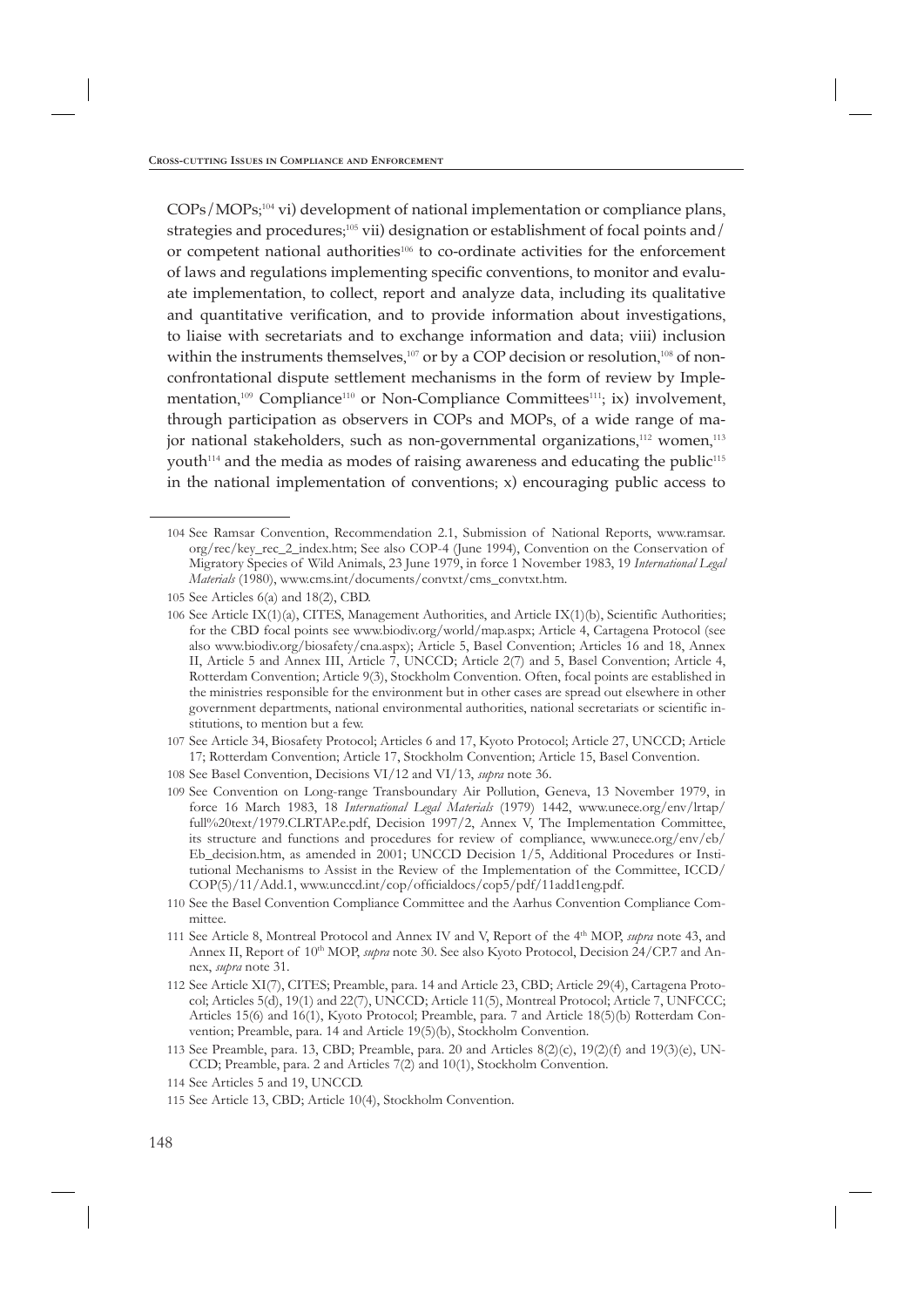administrative and judicial procedures, and environmental information; <sup>116</sup> and xi) international co-operation and co-ordination by the establishment of communication channels and information exchanges among relevant national and international organizations.<sup>117</sup>

The Guidelines and management measures provided in the two chapters are relatively comprehensive but details are not provided as to how they should actually be used in practice. They were designed as an enumeration of considerations, approaches and tools. Consequently, they are just a toolbox or checklist of possible approaches to be used to ensure effective compliance with and enforcement of MEAs. In more than three years of intense review and discussion by experts following the adoption of the Guidelines<sup>118</sup> few, if any, practices or considerations have been raised that are not already provided for in the Guidelines. This is partly due to the broad range of experts, countries, and perspectives involved both in the elaboration and implementation of the Guidelines. It is also due to the general nature of the Guidelines, <sup>119</sup> which do not provide much detail or guidance on how to use the tools it presents, either individually or in concert with other tools.

## **Role played by UNEP to promote compliance with and enforcement of cross-cutting issues in MEAs.**

With the adoption of the Guidelines, as requested by its Governing Council, UNEP has disseminated the Guidelines through its programme of work and in close collaboration with governments and international organizations to governments, MEA secretariats, international organizations and other institutions involved with the implementation of MEAs.<sup>120</sup> It has strengthened and continues to strengthen the capacity of developing countries and countries with economies in transition to implement and enforce MEAs using, inter alia, the Guidelines. As mentioned above, in strengthening the capacity of developing countries to implement and enforce MEAs, UNEP has pursued a three-pronged approach. Activities include developing and refining a Manual on Compliance with and Enforcement of MEAs; convening a series of eight regional workshops to disseminate the Guidelines, test and review the Manual as well as build the capacity of countries to better comply with and enforce MEAs; and conducting pilot projects related to common and

<sup>116</sup> See Article 6, UNFCCC; Article 23, Cartagena Protocol; Article 19, UNCCD.

<sup>117</sup> See Article 10, Basel Convention; Annex II, Vienna Ozone Convention; Article 9, Montreal Convention; Articles 17 and 18, CBD; Article 12, UNCCD.

<sup>118</sup> Between 2003 and 2005, UNEP organized and conducted eight regional workshops around the globe to disseminate the Guidelines, enhance capacity of enforcement officials and raise awareness on the contents of the Guidelines.

<sup>119</sup> For example, some Guidelines provide two words regarding the potential role of certification systems in implementing MEAs. See Certification systems in Guideline 41(h), UNEP Guidelines, *supra* note 51, which does not include the preambular language of Guideline 41.

<sup>120</sup> *Supra* note 51.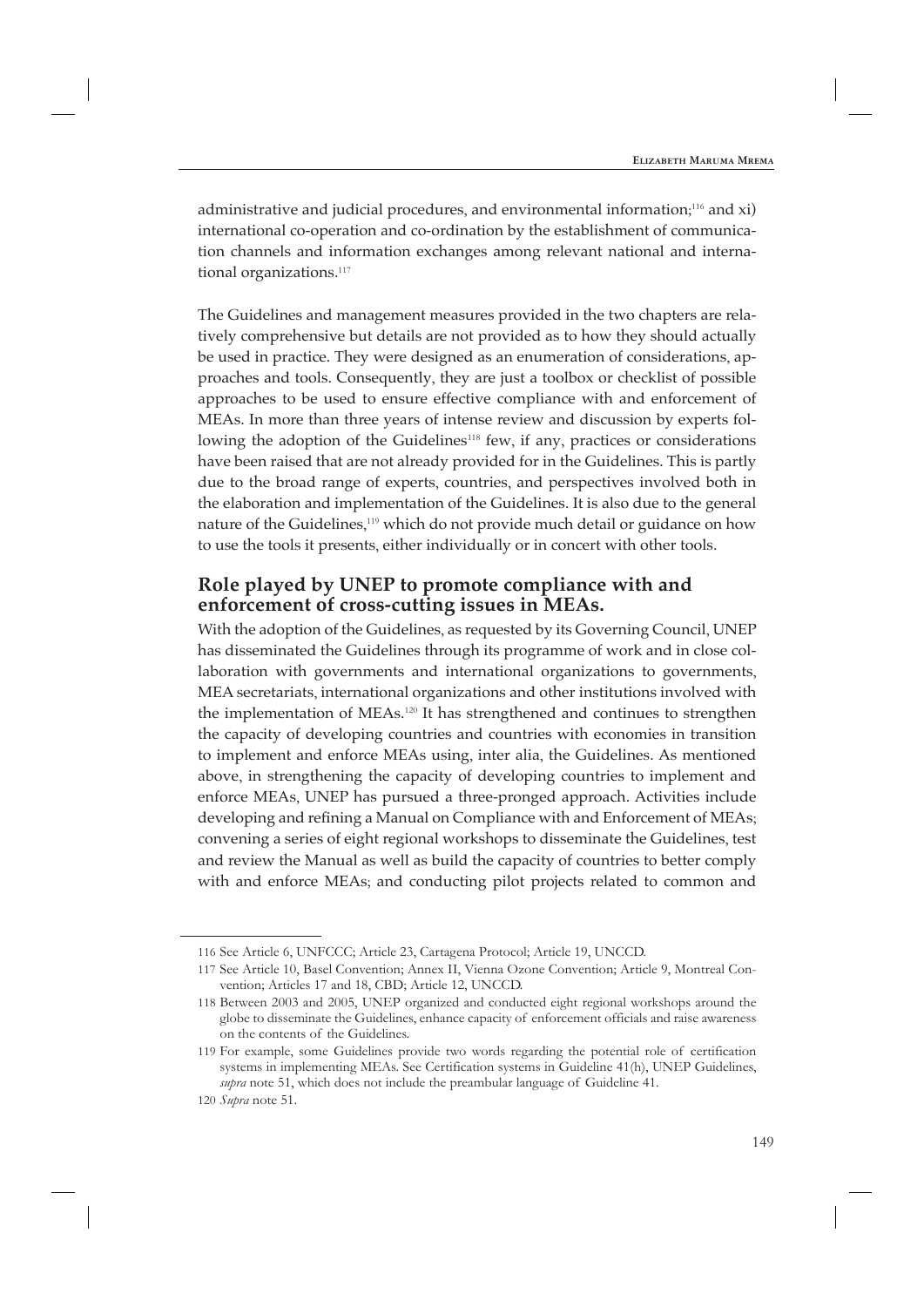cross-cutting issues on compliance and enforcement of MEAs both generally and based on MEA clusters.

In this regard, UNEP has developed a Manual<sup>121</sup> that expands upon the tools set forth in the Guidelines. If the Guidelines are a toolbox, then the Manual is a sort of User's Guide for those tools. Structured as an annotated commentary to the Guidelines and using clear, simple language, the Manual provides explanatory texts, case studies, checklists, references to additional resources and annexes with supplementary information. UNEP initially developed the Manual as a desk study, and has revised it following each of the series of regional workshops organized and conducted, inter alia, for that purpose. The revisions have taken into account substantive, editorial, and formatting comments as well as new case studies of national, regional, and international experiences provided and highlighted in the workshops. UNEP has also updated the Manual on a rolling basis to incorporate feedback from other events and reviewers.

UNEP has also organized and convened a series of regional workshops between 2003-2005 on compliance with and enforcement of MEAs. These workshops have had two primary goals. They sought to build the capacity of developing countries and countries with economies in transition to use the tools and checklist provided in the Guidelines and Manual to improve their compliance with and enforcement of MEAs. In this capacity, UNEP familiarized enforcement officials and other experts with the use of the Guidelines and Manual. In addition, MEA secretariats have played a key role in educating experts about best practices in implementing and enforcing their respective agreements. These capacity-building workshops have also facilitated an exchange of experiences within a region regarding how to develop, comply with, implement, and enforce MEAs. In this context, experts have been able to learn from the experiences of countries with similar legal and cultural traditions and similar social and economic levels of development. Through these exchanges of experiences as well as through the specific discussions regarding the Manual, UNEP has been able to identify new case studies, explanatory texts, best practices and lessons learned from problematic experiences. If national experiences are to be emulated, caution can be exercised and adjustments can be made to suit specific conditions. As such, the workshops facilitated the iterative revision and refinement of the Manual and helped to ensure regional balance and relevance.

The regional workshops have also provided a sustained dialogue regarding the challenges that developing countries face in complying with and enforcing MEAs, as well as regarding ways that countries can and do to meet those challenges. It

<sup>121</sup> *Supra* note 48. The final Manual is forthcoming, with publication in English expected in May 2006, with versions in the other UN languages to follow, resources permitting.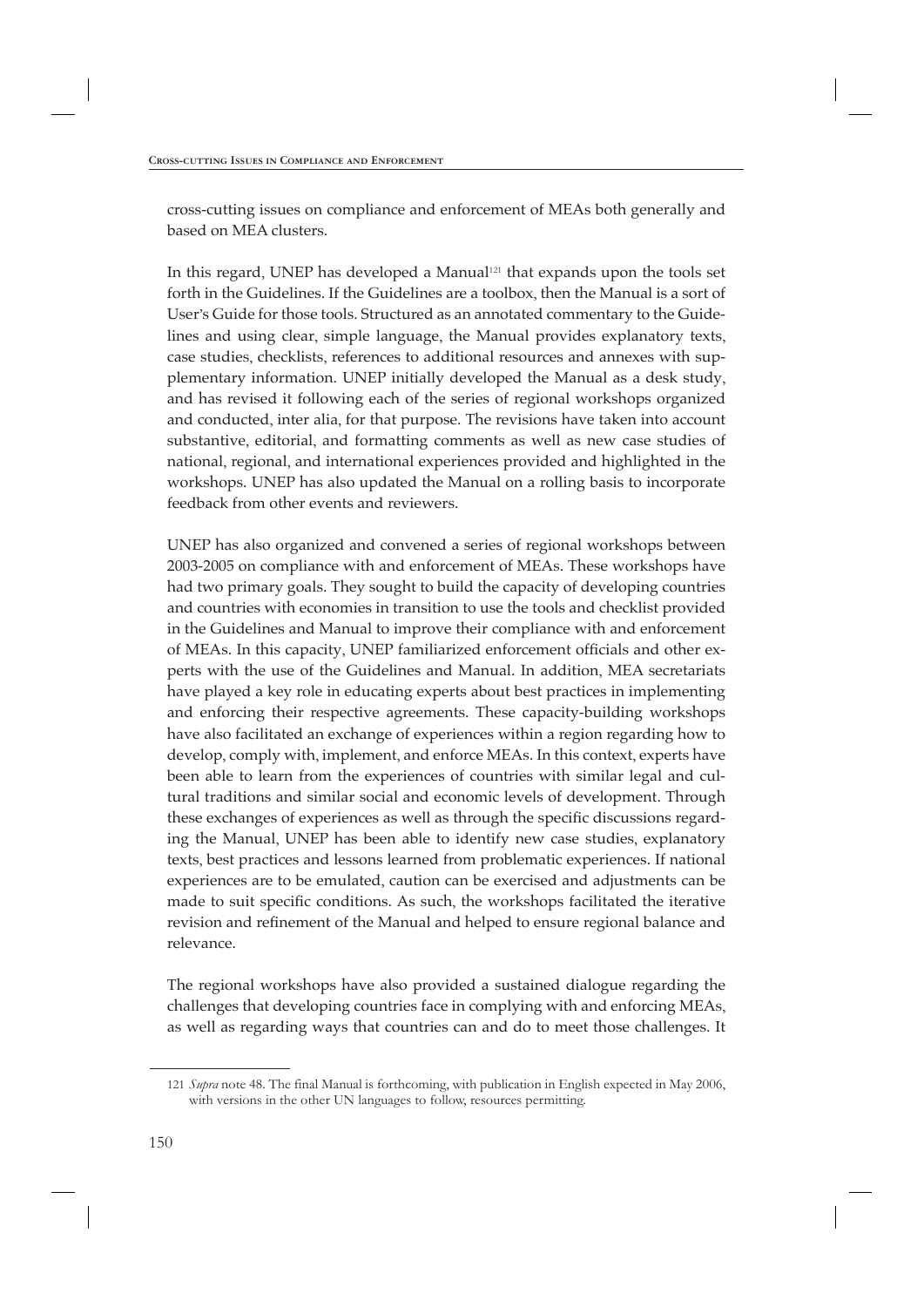is not surprising that limited technical, financial, and human resources are a significant concern for many countries. Nevertheless, the vast majority of countries participating in the workshops have had at least a few and in some cases many innovative experiences in developing, implementing, and enforcing MEAs. While resources remain a chronic and sometimes severe challenge, countries are developing a variety of creative mechanisms and institutions to ensure they effectively comply with and enforce their obligations under the various MEAs to which they are parties.

Due to the limited resources available to many developing countries the workshops have seen recurrent, widespread interest in a few general themes and approaches calling upon international organizations to assist them to implement their commitments in more efficient ways. There is particular interest, for instance, in creating synergies among related MEAs. These synergies may be thematic, so that a country may implement a cluster of related agreements through a single, holistic law. For example, a national biodiversity law<sup>122</sup> could implement the Convention on Biological Diversity (CBD), the Convention on Migratory Species (CMS), the Convention on International Trade in Endangered Species (CITES), the Ramsar Convention on Wetlands and the World Heritage Convention.<sup>123</sup> Rather than undertake five separate legislative reforms that could yield a patchwork of overlapping and at times conflicting or contradictory laws, a country may opt to undertake a single process yielding a more effective, integrated law that addresses potential overlaps and conflicts in a deliberate fashion. This approach has gathered greater support from small island developing states in particular, due to their small size and the unique challenges they face. Moreover, the amount of time necessary to produce the larger harmonized national legislation to implement a cluster of MEAs is generally perceived to be less than that needed to develop a series of separate implementing laws or regulations. Similar thematic clusters may occur when developing implementing legislation for MEAs related to chemical and hazardous substances and wastes, regional seas and the atmosphere.

Operational synergies are also possible, particularly in capacity-building. For example, customs officers are at the forefront in controlling, reducing and hopefully finally in eliminating illegal trade in endangered species, ozone-depleting substances, hazardous wastes and certain chemicals. While expert knowledge and comprehensive training are often necessary to discern legal from illegal trade, basic training and awareness-raising among customs officers can go a long way in

<sup>122</sup> See South Africa National Environmental Management Biodiversity Act No. 10 of 2004, Government Gazatte No. 26436 of 7 June 2004 and Australia Environment Protection and Biodiversity Conservation Act No. 91 of 1999, as amended.

<sup>123</sup> Currently, UNEP is collaborating with, as requested by, the Organization of the East Caribbean States to develop framework harmonized legislation for implementation of a cluster of biodiversity-related MEAs to be used as a guidance tool for its member states in developing their national legislation.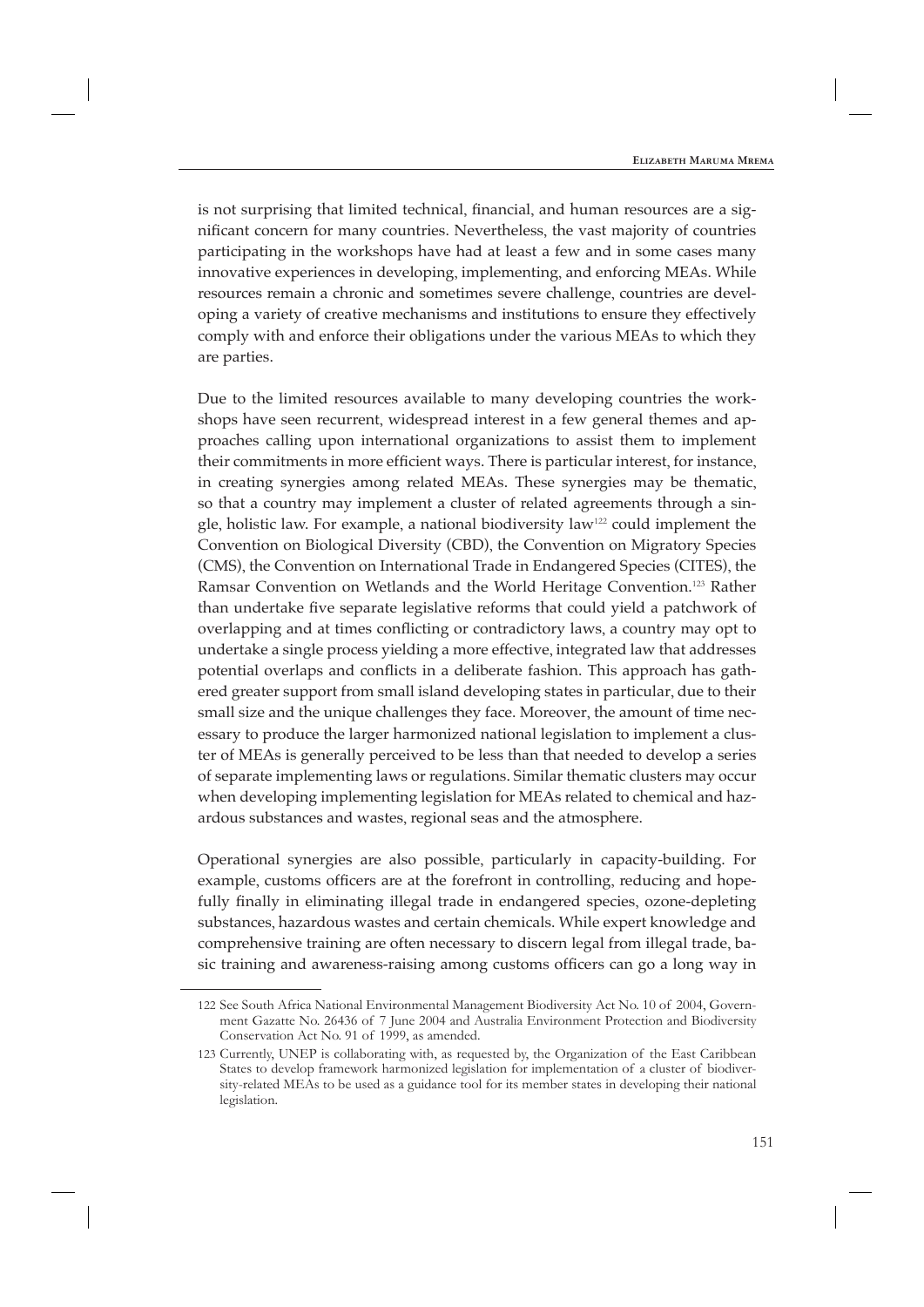helping to identify potentially illegal trade. Accordingly, UNEP, INTERPOL, the World Customs Organization and the secretariats of a number of MEAs, in particular those with trade-related provisions, have launched the Green Customs Initiative.<sup>124</sup> The Initiative aims to build and enhance the capacity of customs officers on trade-related MEAs through the development of manuals and modules, to be used in regional and national training programmes, on their role for the implementation of specific MEAs or clusters of MEAs.<sup>125</sup> Other operational synergies may be seen in capacity-building and training of prosecutors, judges and magistrates who are charged with prosecuting and deciding cases dealing with potential violations of national laws that implement MEAs.<sup>126</sup> As such, a general awareness of and sensitivity to MEAs can be essential for effective enforcement. General training on clusters of MEAs, such as trade-related MEAs, biodiversity-related MEAs and chemical and/or waste-related MEAs, to mention but few, may be more appropriate and cost-effective than single MEA-specific training.

UNEP, in collaboration with MEA secretariats and other international and regional bodies, is undertaking a series of projects to assist and support parties to various MEAs to comply with and enforce MEA obligations. These projects utilize the Guidelines and the Manual on Compliance with and Enforcement of MEAs in various ways, such as to build capacity and develop innovative approaches in a number of areas. These projects include, for instance, capacity-building to improve the effectiveness of various actors participating in MEA negotiations,<sup>127</sup> the im-

<sup>124</sup> For more information on the initiative see www.greencustoms.org/.

<sup>125</sup> A series of six regional training workshops for customs officials to build and enhance their capacity to implement trade-related MEAs were organized by UNEP and held in 2005. These workshops also reviewed, tested and disseminated a draft Manual prepared for customs officials for implementation of MEAs with trade-related provisions.

<sup>126</sup> In this regard, several regional and national training programmes on implementation of international environmental law through clusters of MEAs or generally MEAs targeting a specific group of enforcement officers or stakeholders have been held and/or are currently being organized by different international organizations, including UNEP, to build and enhance the capacity of targeted subjects related to implementation, compliance and enforcement of MEAs.

<sup>127</sup> In collaboration with partners such as FIELD, Stakeholder Forum, University of Joensuu, Finland, Environment Canada and others, UNEP has developed a *Primer for Negotiators of MEAs*, a *Manual for NGOs working on MEAs - Negotiating and Implementing MEAs*, a *Negotiator's Handbook on International Freshwater Agreements* and is currently developing a *MEA Negotiator's Handbook* with Environment Canada and the University of Joensuu, to be launched in June 2006. UNEP uses these and other materials to enhance the capacity of negotiators through regular training courses such as the annual UNEP-University of Joensuu Course on International Environmental Law-making and Diplomacy. These tools together with accompanying training materials are being and will continue to be tested and used to build and enhance capacities of MEA negotiators through a series of UNEP-organized regional and national training courses or workshops.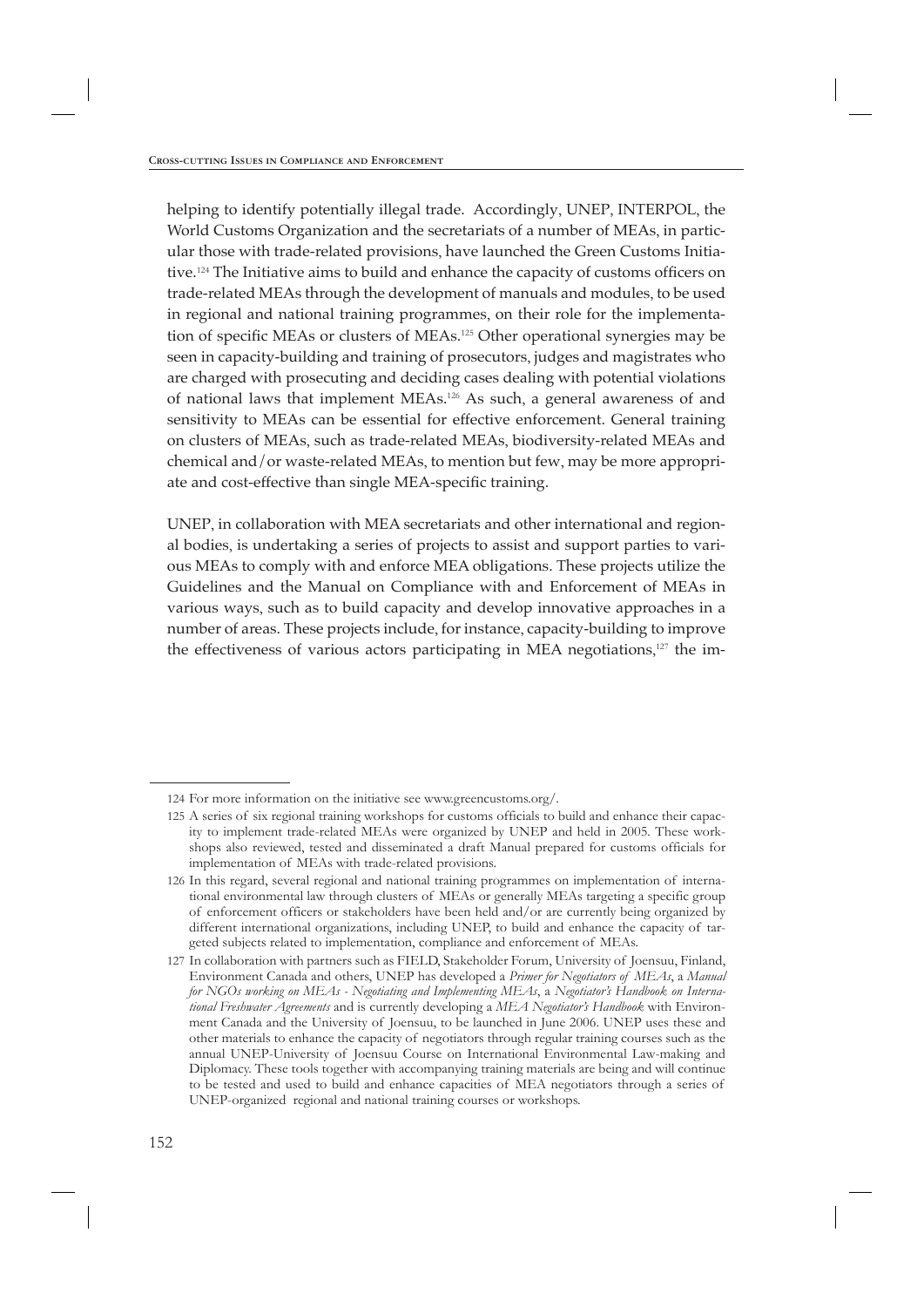plementation of a cluster of MEAs through national legislation and regulations<sup>128</sup> and the development of MEA compliance and enforcement indicators.129 Other approaches include enhancing public participation in the development of national reports on the implementation of certain MEAs, <sup>130</sup> developing issue-based models for the implementation of MEAs,<sup>131</sup> conducting transboundary environmental impact assessments, <sup>132</sup> developing guidance and capacity-building tools for the legal implementation of regional seas conventions and action plans<sup>133</sup> and other practical implementation and enforcement measures for MEAs with common and/or cross-cutting issues.

- 132 In collaboration with partners such as ELI and the African Centre for Technology Studies (ACTS), UNEP is undertaking case studies on improving public participation in the implementation of transboundary international water agreements through transboundary environmental impact assessment, as well as enhancing capacity through training selected countries on implementation and enforcement of MEAs related to access to genetic resources and benefit-sharing (ABS).
- 133 Through the Regional Seas Co-ordination Units and the UNEP Global Programme of Action for the Protection of the Marine Environment from Land-based Activities, UNEP has developed an Outline for Guidance on the Review and Elaboration of National Legislation to Implement Regional Seas and Actions Plans which is being used and tested through a series of regional training programmes, in particular in the Caribbean and South Pacific regions, on implementation and enforcement of regional seas conventions.

<sup>128</sup> In collaboration with Liberian partners and the Environmental Law Institute (ELI), UNEP is working with the Government of Liberia to review and revise their forestry legislation to implement MEAs and other forest related international instruments; with OECS, UNEP has developed framework harmonized legislation for the implementation of a cluster of biodiversity-related MEAs; and with SPREP and the Government of Tonga, UNEP is developing national legislation implementing the cluster of chemicals and waste-related MEAs. South Africa and Australia have already tested this approach through the development of their national biodiversity legislation. See *supra* note 122.

<sup>129</sup> In collaboration with partners such as the International Network on Environmental Compliance and Enforcement (INECE), UNEP has developed environmental indicators on compliance with and enforcement of a cluster of biodiversity-related MEAs. The indicators are currently being pilot tested in four countries (Brazil, Costa Rica, Kenya and South Africa) before they are finalized for use as a guidance tool. For more information see www.inece.org/.

<sup>130</sup> In collaboration with partners such as EcoPravo, Kiev, Ukraine, UNEP has assisted the Government of Ukraine in promoting public participation in the development and review of national reports for MEA Secretariats. The programme highlighted ways to involve the public in national reporting for the implementation of international commitments made by Ukraine, as well as the role of public participation in the preparation of national reports for a number of MEAs, and tested them in the Conferences of the Parties. UNEP is working with four countries (Ghana, Indonesia, Panama and Seychelles) on harmonization of national reporting to global biodiversityrelated MEAs. See also UNEP World Conservation Monitoring Centre, *Towards the Harmonization of National Reporting: Report of a workshop convened by UNEP* (UNEP-WCMC: Cambrdige, 2000), www.unep-wcmc.org/conventions/harmonization/workshop/REPORT.pdf.

<sup>131</sup> UNEP, in partnership with selected countries in Africa, Europe and countries with economies in transition is currently also developing issue-based modules for implementation of biodiversityrelated MEAs intended to improve the coherence of implementation by providing the same information to all actors and by identifying overlaps, potential conflicts and possible gaps. For more information on the Issue Based Modules Project, see www.svs-unepibmdb.net/.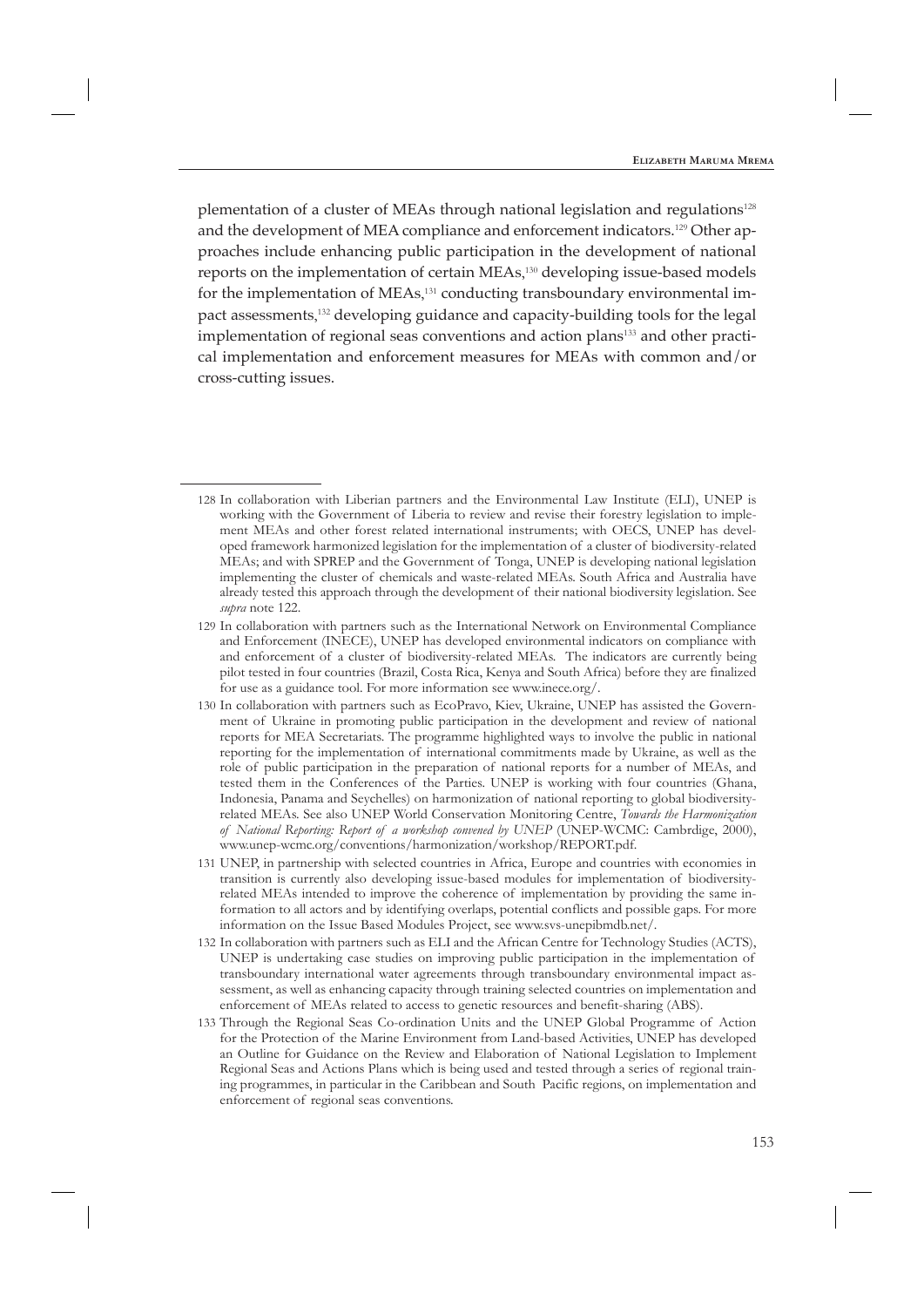## **Conclusion**

Although in most cases MEAs take only a few years to develop, with exceptions being found with the UN Convention on the Law of the Sea, 134 which took approximately ten years and the UN Convention on the Law of the Non-Navigational Uses of International Watercourses, <sup>135</sup> which took approximately 30 years, implementation continues for as long as the instrument is in force or operation. Consequently, long-term measures are required to be put in place to ensure the continuous promotion of their implementation, compliance and enforcement. Creating synergies through the clustering of MEAs and promoting implementation of cross-cutting issues becomes one of the key mechanisms to support parties to MEAs while reducing their burden of implementing the many MEAs to which they are parties.

<sup>134</sup> United Nations Convention on the Law of the Sea, 10 December 1982, in force 16 November 1994, 21 *International Legal Materials* (1982) 1261, www.un.org/Depts/los/convention\_agreements/ texts/unclos/unclos\_e.pdf.

<sup>135</sup> United Nations Convention on the Non-navigational Uses of International Watercourses, GA Res. 51/229, 21 May 1997, not yet in force, 36 *International Legal Materials*, untreaty.un.org/ilc/texts/ instruments/english/conventions/8\_3\_1997.pdf.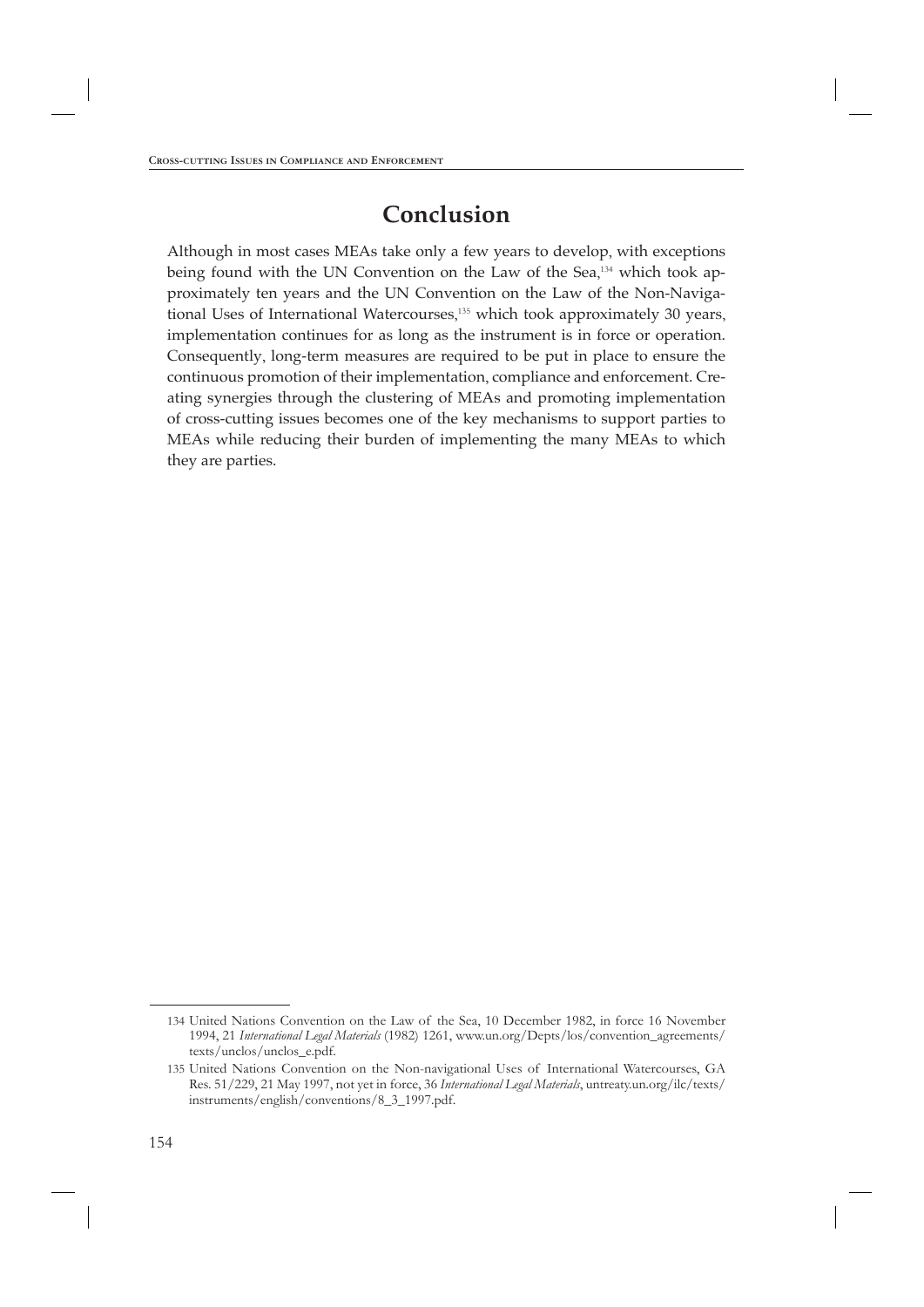# **Theory and Practice of Non-state Participation in Environmental and Forestrelated Decision-Making<sup>1</sup>**

*Tim Cadman<sup>2</sup>*

## **Introduction**

The paper is divided into two parts. It begins with a brief overview of some theoretical elements that contribute to building effective capacity for state and nonstate participation in environmental decision-making. The second part of the paper provides a historical outline of the evolution of non-state participation in environmental policy-making within various United Nations institutions and initiatives, most particularly by non-government organizations (NGOs). It continues with an anecdotal selection of national legislation and multilateral environmental agreements, including the work of the United National Forum on Forests, which contain provisions for public participation. This is followed by a review of sources, which comment on globalization and the development of non-governmental approaches to regulation, and the example of forest management certification is presented.

<sup>1</sup> Some of the materials presented in this paper were included in a paper prepared by the author for the Environmental Research Event, Hobart, Tasmania, 29 November - 2 December 2005, www.ere. org.au.

<sup>2</sup> School of Government, University of Tasmania, Australia. The author was one of the participants of the 2005 University of Joensuu – UNEP Course on International Environmental Law-making and Diplomacy.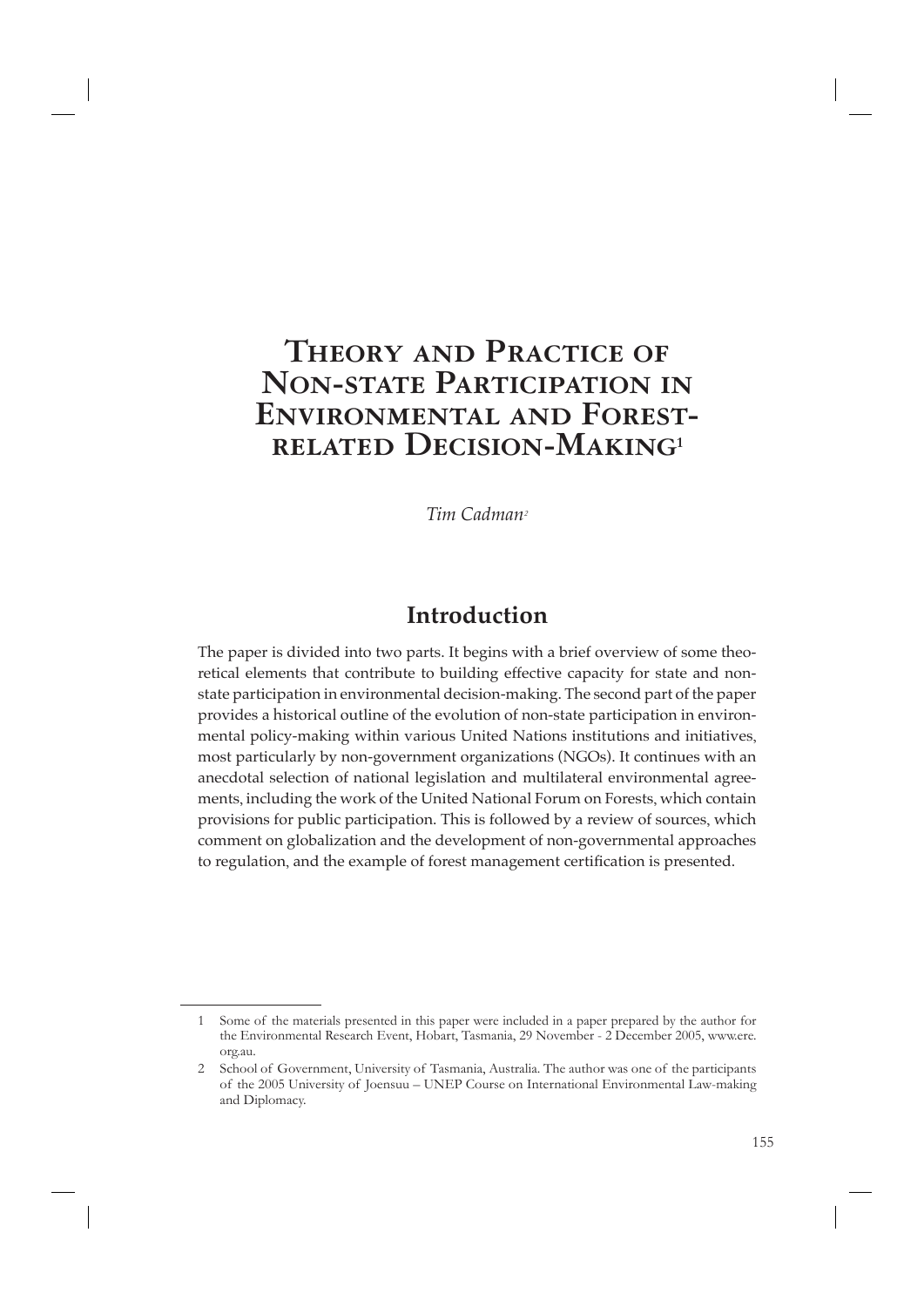## **Concepts of Participation Relevant to Forest Policy and Law-making**

Below, some basic general theories of participation that are relevant to environmental policy-making and forests shall be outlined.

#### **Environmental Democracy**

Mason defines environmental democracy as 'a participatory and ecologically rational form of collective decision-making<sup>3</sup> which rests upon the view that communication and understanding between people is based upon, or at least allows for, agreements based upon convincing reasons rather than force or deception.<sup>4</sup> This view is presented as a normative principle and is grounded in the political philosophy of Jürgen Habermas.<sup>5</sup> Habermas argues that 'only those action norms are valid in which all possibly affected persons could agree as participants in rational discourses',<sup>6</sup> a principle that Mason believes should underpin the communication associated with political decision-making processes about the environment.7 Mason identifies participation and meaningful involvement in environmental policymaking on all governmental and administrational levels as a test of both democratic legitimacy and the greening of human rights.<sup>8</sup>

### **Participation: Two approaches**

#### **The participation ladder**

Despite being over three decades old, Arnstein's Ladder of Citizen Participation still serves as one of the most cogent typological analyses of the 'participation of the governed in their government, in theory, the cornerstone of democracy.<sup>59</sup> She considers participation a 'categorical term for citizen power', which represents a significant mechanism for social reform as it redistributes power between the haves and the have-nots, and enables the disadvantaged to share in the benefits of affluent society. Significantly, she emphasizes that 'participation without redistribution of power is an empty and frustrating process for the powerless.' 10 Arnstein's model serves as a useful hierarchical typology of power. It categorizes the extent of participation into non-participation, degrees of tokenism and degrees of citizen power, and relates it to the level - or rungs on the ladder - of participa-

<sup>3</sup> M. Mason, *Environmental Democracy* (St Martin's Press: New York, 1999) at 1.

<sup>4</sup> *Ibid*., at 8.

<sup>5</sup> *Ibid*., at 8-9.

<sup>6</sup> J. Habermas, *Between Facts and Norms: Contributions to a Discourse Theory of Law and Democracy* (Blackwell Publishers Ltd: Oxford, 1996) at 459.

<sup>7</sup> Mason, *Environmental Democracy*, *supra* note 3, at 9.

<sup>8</sup> *Ibid.*, at 73-76.

<sup>9</sup> S. Arnstein, 'A Ladder of Citizen Participation', 35 *Journal of the American Institute of Planners* (1969), 216-224 at 216.

<sup>10</sup> *Ibid*.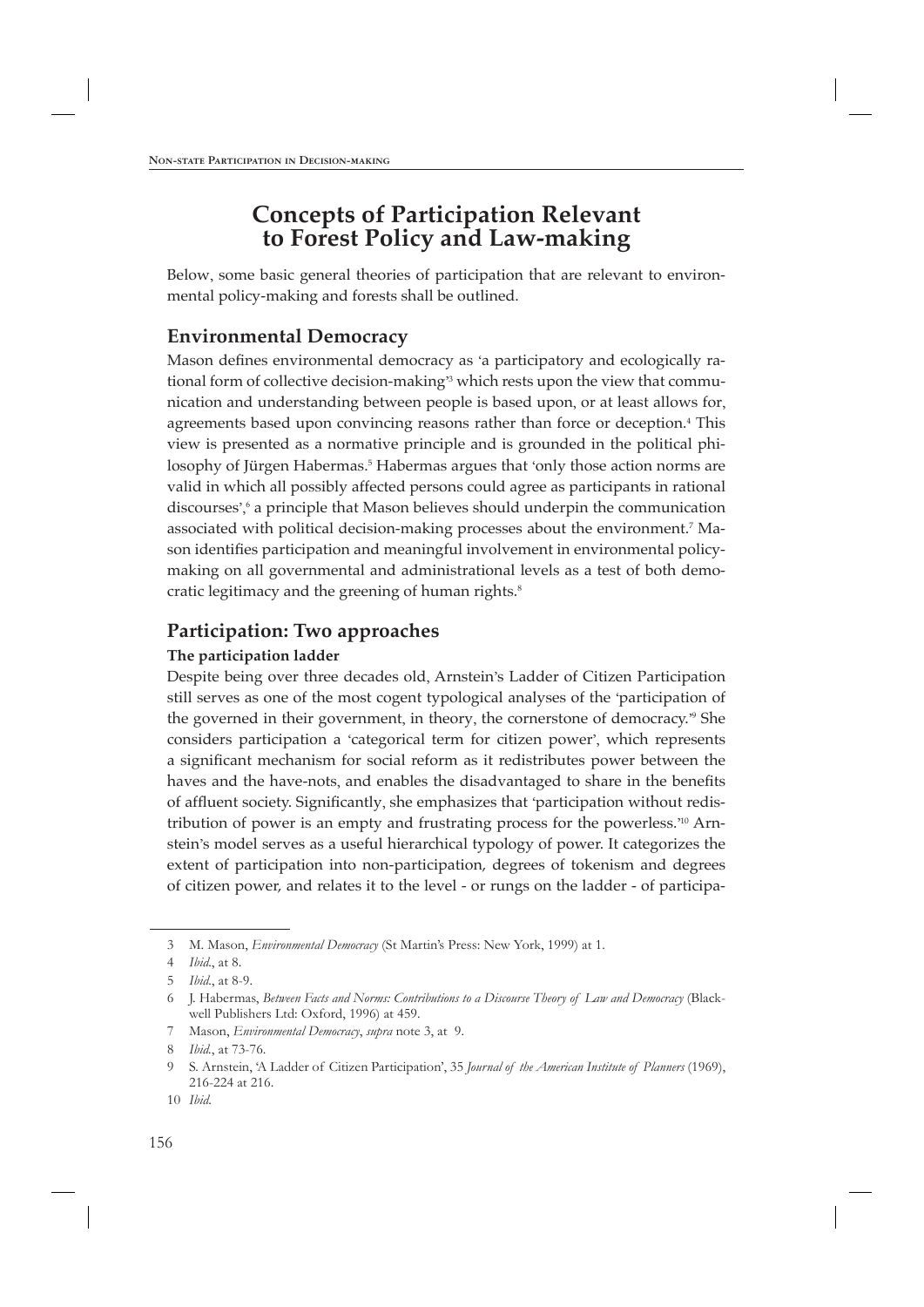tion. These are described as manipulation, therapy, consultation, informing, placation, partnership, delegated power and citizen control. Such a typology may provide a useful filter through which most decision-making processes could be screened. The ability for a participant to ascertain the extent to which they have control might provide a useful measure in determining whether participation in a given decision-making process will deliver an outcome that meets the needs of the participant. In some cases, refusing to participate could be more productive than taking part.

#### **The participation chain**

Simmons and Birchall provide another model, which they call the participation chain.11 This model includes both the demand side (the general public) and the supply side (service providers, in our case, the agencies of nation state) and places participation within a context of influencing factors. They identify four links in this chain (motivation, mobilization, resources and dynamics) and argue: 'each link needs to be made as strong as possible if participation itself is to be strengthened.'<sup>12</sup> Motivation to participate on the demand side is dependent on the perception that individuals and groups will indeed benefit from participating; on the supply side, service providers 'must decide whether or not they actually want greater participation.' 13 Mobilization requires honest engagement on the part of service providers and consumers, as well as using appropriate methods for engaging participants and making sure the right means to allow for participation are employed. Resources, which strengthen participation, are identified under the broader heading of community development and include training, advocacy schemes, and increasing participants' skills and confidence. Finally, a strong dynamics link requires that agencies understand and communicate their own reasons (motivations) for participation, that the limits to the scope of the initiatives and opportunities are defined in order to manage all participants' expectations, that feedback opportunities are available and that power and other resource imbalances are recognized.14

#### **Institutional theory and structure**

Ostrom argues that governments face considerable difficulties in determining 'how best to govern natural resources used by many individuals in common.' Citing the case of overfishing off the New England coast, she points out that although everyone knows there is a problem of over-extraction no one can agree how to address the problem.15 She illustrates this dilemma by quoting Hardin: 'each man is locked

<sup>11</sup> See R. Simmons and J. Birchall, 'A Joined-up Approach to user Participation in Public services: Strengthening the 'Participation Chain'', 39 *Social Policy and Administration* (2005), 260-283

<sup>12</sup> *Ibid*., at 277.

<sup>13</sup> *Ibid*., at 275.

<sup>14</sup> *Ibid*., at 277-278.

<sup>15</sup> E. Ostrom, *Governing the Commons: The Evolution of institutions for collective action* (Cambridge University Press, 1990) at 1.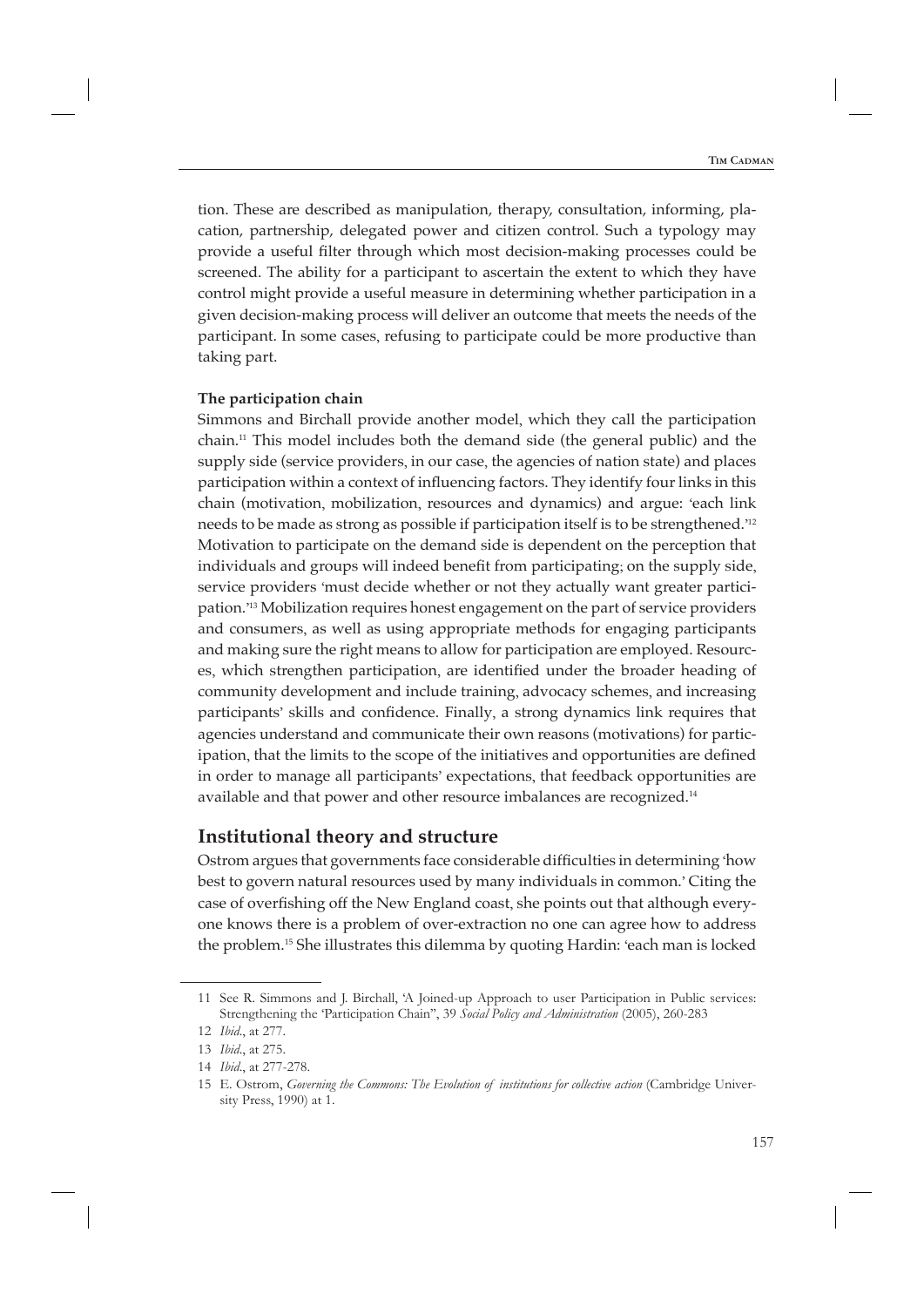into a system that compels him to increase his herd without limit – in a world that is limited.' 16 Her response to Hardin is to examine the types of institutions that might be capable of addressing the need for collective action, whilst delivering collective benefits.<sup>17</sup> Whilst acknowledging that many scholars see state control as the only solution, her interest lies in exploring the kinds of institution from which both the state and private individuals might benefit, arguing that although some form of central control is certainly significant, getting the institutions right is of paramount importance.18 Of interest to this study is her analysis of the successes and failures of a number of natural resource-based enterprises from around the world and the institutional design principles that she deduces as delivering successful outcomes.<sup>19</sup> Participation in decision-making, conflict resolution and the right to organize are identified as key elements in designing institutions for resource management. Of particular interest is the fact that of the eight failed institutions she investigates out of 21 case studies, seven of them were missing one, two or all of these design principles.

### **Capacity-building**

For the sake of convenience we will define capacity-building here as 'the sum of efforts needed to develop, enhance and utilize the skills of people and institutions to follow a path of sustainable development.' 20 Mason breaks down the term into three components: participative capacity, integrative capacity and strategic capacity.<sup>21</sup> He supports the definition of successful environmental policies as those which lead to quality outcomes that are based on decision-making which includes both public and private actors and which address a range of ecological risks. Any system's capacity/ability to develop environmental policy that identifies and solves ecological problems requires three structural framework conditions: cognitiveinformational (available, and applied, environmental knowledge); political-

<sup>16</sup> G. Hardin, 'The Tragedy of the Commons', 162 *Science* (1968), cited in Ostrom, *Governing the Commons*, *ibid*., at 244.

<sup>17</sup> Ostrom, *Governing the Commons*, *supra* note 15, at 5-6.

<sup>18</sup> *Ibid*., at 11-14.

<sup>19</sup> *Ibid*., at 90.

<sup>20</sup> United Nations Development Programme, 2001 cited in T.J. Downs, 'A Participatory Integrated Capacity Building Approach to the Theory and Practice of Sustainability: Mexico and New England Watershed Case Studies', in W.L. Filho et al. (eds.), *International Experiences on Sustainability* (Peter Lang: Frankfurt am Main, 2002) 179-205 at 186.

<sup>21</sup> Mason, *Environmental Democracy*, *supra* note 3, at 72-86.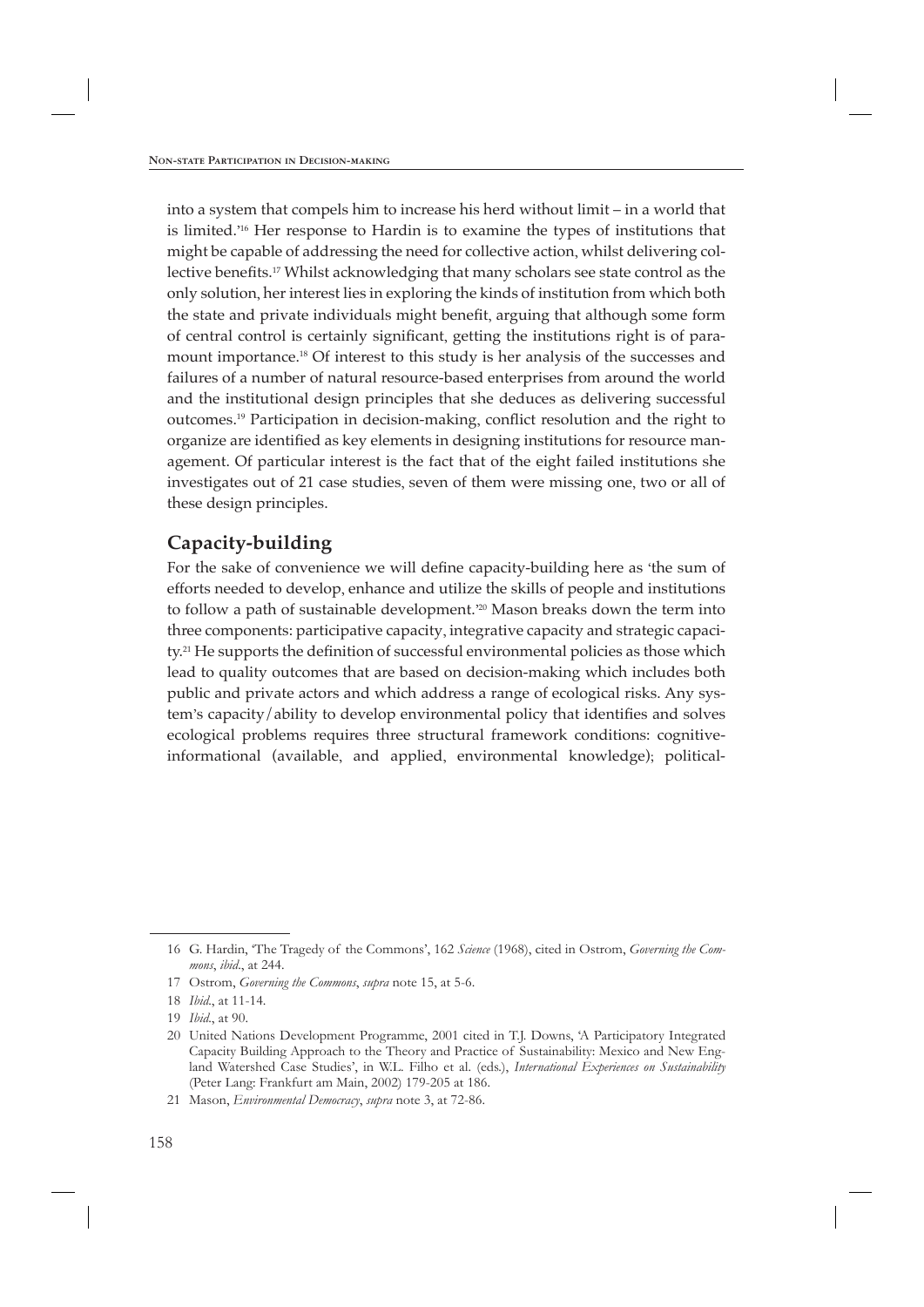institutional (accepted constitutional, institutional and legislative norms and rules); and economic-technological (money and expertise).22 Again, participation is presented in this case as a key component of successful capacity-building.

## **Non-state Participation in Practice**

Birnie outlines the growth of NGO participation within various United Nations environmental policy-making arenas, 23 and some further brief commentary by Mason and Correl and Betsill points to their influence on multilateral environmental agreements.24 This legacy can be seen in the role accorded to non-state participants in environmental decision-making in national and international environmental legislation, agreements and institutions. Some examples are provided by the United States' National Environmental Policy Act,<sup>25</sup> Agenda 21,<sup>26</sup> the Aarhus Convention<sup>27</sup> and the United Nations Framework on Forests (UNFF). Ruggie, 28 Held et al., 29 Haufler $30$  and others comment on the impacts of the globalized marketplace on civil society and business relations, and in particular on how multinational corporations and transnational NGOs have organized themselves around non-state regulatory mechanisms as a response to the changing role of government and the increasing participation of non-state interests in environmental decision-making. Cashore et al. focus on the rise of what they term non-state market driven authority, and provide an example of the market-based approach to governance and regulation through the Forest Stewardship Council forest management certification programme.<sup>31</sup>

<sup>22</sup> *Ibid*., at 72-73. See also M. Jänicke, 'Conditions for Environmental Policy Success: An International Comparison', 12 *The Environmentalist* (1992), 47-58; M. Jänicke, 'Democracy as a condition for environmental policy success: the importance of non-institutional factors', in W. Lafferty and J. Meadwocroft (eds.), *Democracy and the Environment* (Edward Elgar Publishing: Cheltenham, 1996) 71-85; M. Jänicke, 'The Political System's Capacity for Environmental Policy', in M. Jänicke and H. Weidner, *Successful Environmental Policy: A Critical Evaluation* (Springer: Berlin, 1997).

<sup>23</sup> P. Birnie, 'The UN and the Environment', in A. Roberts and B. Kingsbury (eds.), *United Nations, Divided World: The UN's Roles in International Relations* (Oxford University Press, 2000) 327-383.

<sup>24</sup> See Mason, *Environmental Democracy*, *supra* note 3, and E. Corell, and M. Betsill, 'NGO Influence in International Environmental Negotiations: A Framework Analysis', 1 *Global Environmental Politics* (2001) 65-85.

<sup>25</sup> National Environmental Policy Act (1969), 42 U.S.C. 4321-4347, ceq.eh.doe.gov/nepa/regs/nepa/ nepaeqia.htm (hereinafter NEPA).

<sup>26</sup> *Agenda 21: Environment and Development Agenda*, UN Doc. A/CONF.151/26, www.un.org/esa/ sustdev/documents/agenda21/index.htm.

<sup>27</sup> Aarhus Convention, *infra* note 50.

<sup>28</sup> J.G. Ruggie, 'Taking Embedded Liberalism Global: The Corporate Connection', in D. Held and M. Koenig-Archibugi (eds.), *Taming Globalization: Frontiers of Governance* (Polity Press: Cambridge, 2003) at 36.

<sup>29</sup> D. Held et al., *Global Transformations: Politics, Economics and Culture* (Polity Press: Cambridge, 1999).

<sup>30</sup> V. Haufler, *A Public Role for the Private Sector: Industry self-regulation* (Carnegie Endowment for International Peace: Washington D.C., 2001)

<sup>31</sup> B. Cashore, G. Auld and D. Newsom, *Governing through Markets: Forest certification and the emergence of non-state authority* (Yale University Press: New Haven, 2004).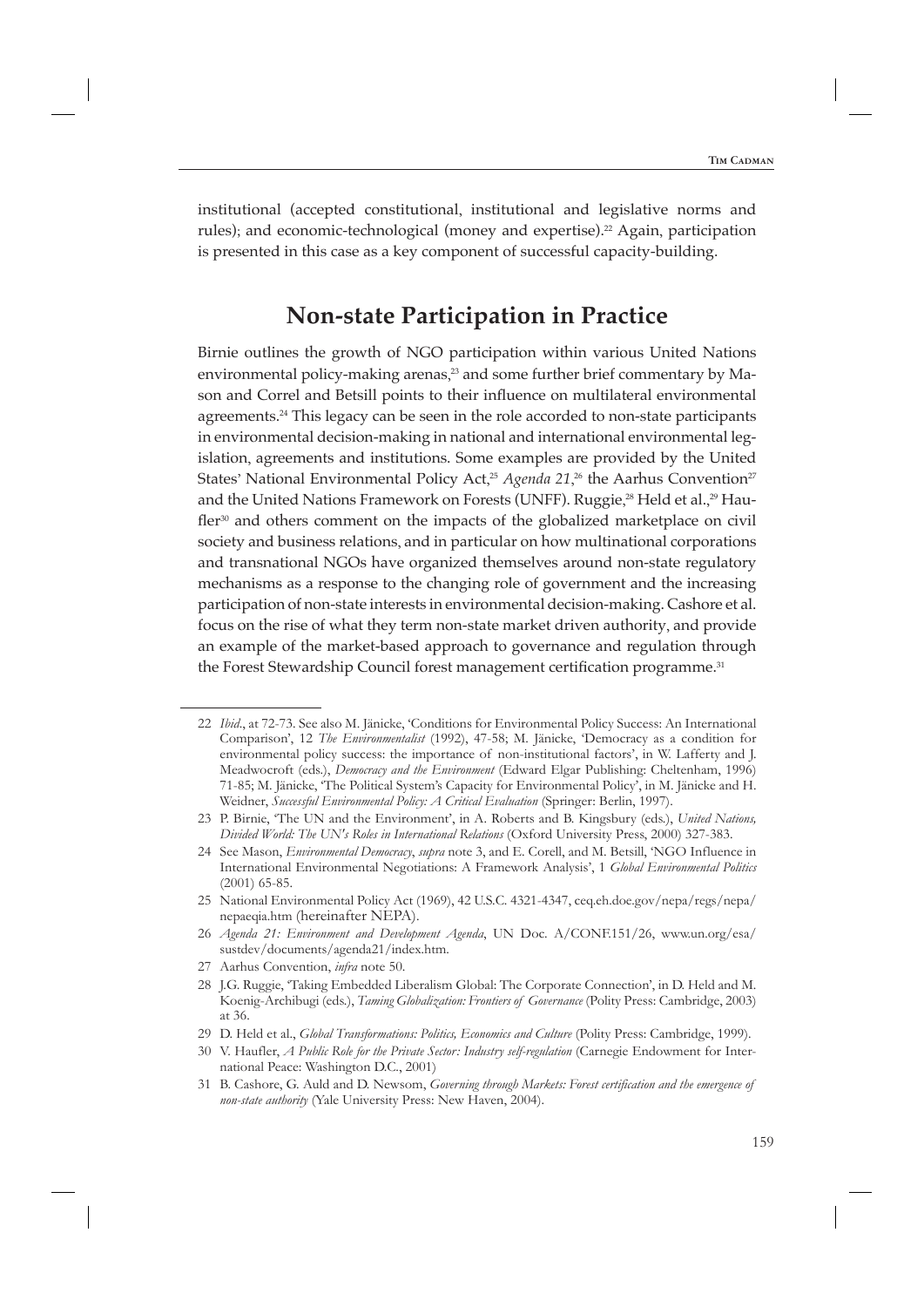### **The Growth of non-state participation in the United Nations: A historical summary**

No examination of the rising non-state contribution to global environmental discourse would be complete without an institutional analysis of the growth of environmental policy within the United Nations and the associated rise of NGOs in decision-making. UN institutional structures and roles and responsibilities are complicated, but it will suffice here to trace the significant elements within the UN upon which subsequent initiatives have been based. An important first step in 1948 - which occurred outside the UN itself, but which was sponsored by the United Nations Educational, Cultural and Scientific Organization (UNESCO) – was the establishment of the International Union for the Conservation of Nature and Natural Resources (IUCN), now the World Conservation Union.<sup>32</sup> Shortly thereafter, the UN's Economic and Social Council (ECOSOC) weighed in by convening the 1949 UN Scientific Conference on the Conservation and Utilization of Resources, although this was limited to information sharing regarding resource use and conservation. Birnie stresses the significance of the IUCN. Consisting, as it does, of state and non-state actors 'has enabled it to be [more] forward-looking and innovative in its approaches than exclusively intergovernmental agencies: private, public and governmental concerns can be brought together to prepare more coherent environmental strategies.<sup>33</sup> She argues that the issues identified at the United Nations Conference on the Human Environment (UNCHE) in 1972 and the subsequent action plan and related bureaucracies made the greening of the UN and its associated institutions by various NGOs unavoidable. The Stockholm Declaration<sup>34</sup> and the United Nations Environment Programme (UNEP), which arose out of the UNCHE, 35 placed the imperative for environmental action on the global level, and set the future for discussions about the environment within a normative context. For the next few years UNEP set about fulfilling its mandate 'through a strategy of co-ordinated action and close collaboration amongst governments, IGOs, NGOs, UN Bodies, and private societies of all kinds on a wide variety of international issues.' 36

NGO scrutiny of the Bretton Woods institutions throughout the 1980s also led to policy changes. In 1987, The World Bank, heavily criticized by NGOs for its lack of consultation with local people affected by development/resettlement projects - such as the Narvada Valley inundation programme in India and in the forests of

<sup>32</sup> Birnie, 'The UN and the Environment', *supra* note 23, at 335.

<sup>33</sup> *Ibid*., at 336.

<sup>34</sup> Declaration of the United Nations Conference on the Human Environment, Stockholm, 16 June 1972, 11 *International Legal Materials* (1972) 1416, www.unep.org/Documents/Default.asp?Docume ntID=97&ArticleID=1503.

<sup>35</sup> For a more detailed account of the birth of UNEP, see the paper by Donald Kaniaru in the present Review.

<sup>36</sup> Birnie, 'The UN and the Environment', *supra* note 23, at 350.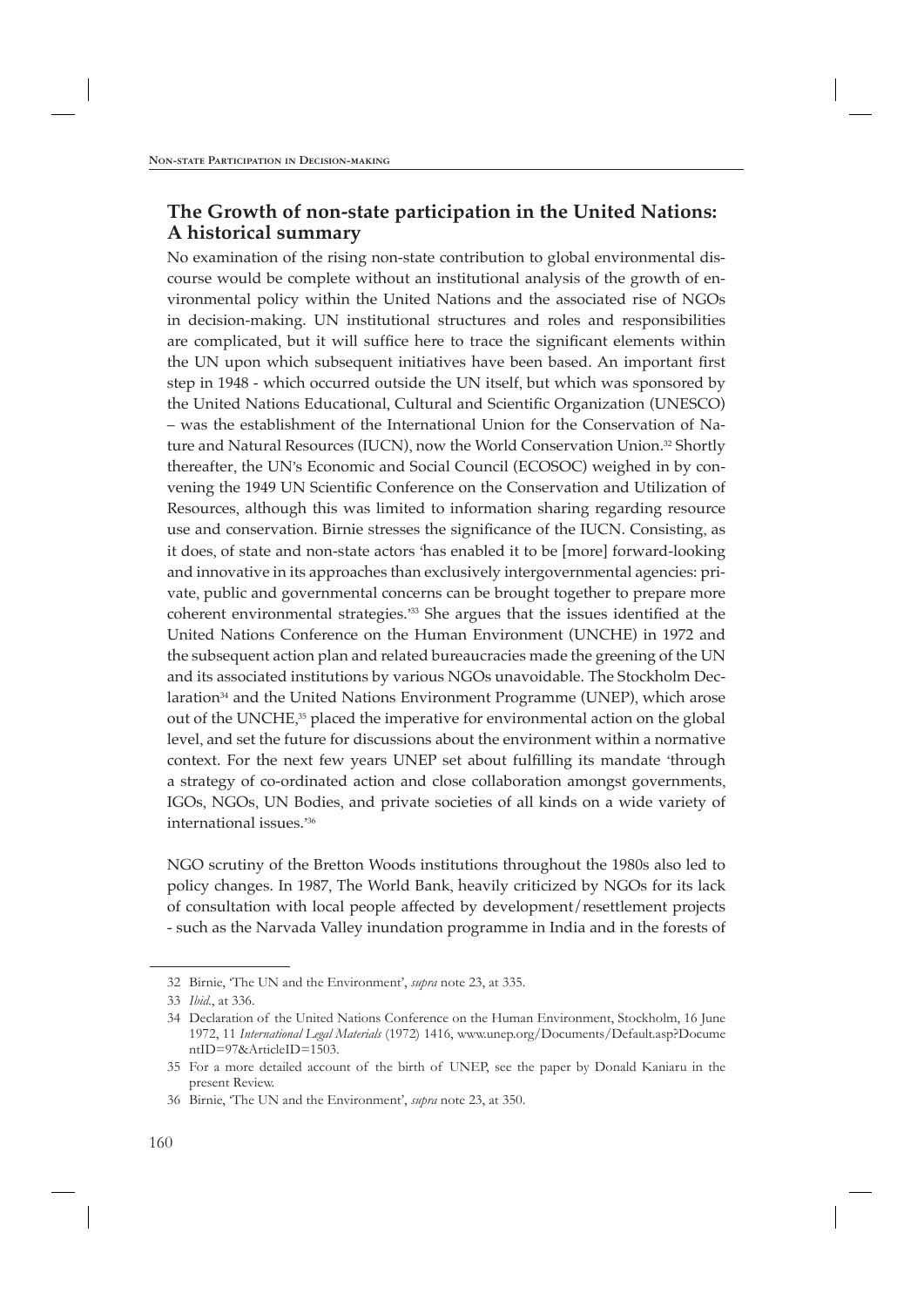Rondônia province in Brazil - established a central environmental department. This department administers another UN initiative, the Global Environment Facility (GEF), a fund designed to encourage sustainable development and environmental remediation programmes.37 Further criticisms against other institutions, including the General Agreement on Tariffs and Trade (GATT), were acknowledged in the Brundtland Report, *Our Common Future*.<sup>38</sup> In 1992, influenced by the Brundtland Report, the UN General Assembly agreed to convene the United Nations Conference on Environment and Development (UNCED). Birnie identifies two interesting developments in non-state participation in UNCED: sponsorship of the event included support from major corporations such as ICI and private foundations, such as the MacArthur and Rockerfeller Foundations, and the role played by NGOs in a number of preparatory committees (PrepComs), the extent of which she contrasts with UNHCE preparations, where civil society participation was confined largely to inclusion in a cross-sectoral study group to prepare a report designed to identify items for discussion. Birnie acknowledges 'the unprecedented level of public participation in the negotiations in the lead-up to UNCED, and the vast number of NGO observers who were present in Rio to lobby government delegates.<sup>39</sup>

Interestingly, her criticisms of the UN are directly related to its lack of capacity to effectively deliver good governance at a global level and the onus this places on NGOs:

The UN system is not effective in assessing, reviewing, and monitoring either the effects of activities or compliance with prescribed measures. Effective scrutiny has been left to NGOs, which have performed the task effectively in several areas, but their activities are necessarily issue-oriented: they cannot themselves carry out the required reforms to remedy the whole range of weaknesses in the system, especially the co-ordinative failures. It is governments that have to legislate and to ensure that their national programmes conform to the UN goals for sustainable development. It is here that NGOs (now often referred to as NGAs – non-governmental actors) can provide the necessary stimulus.40

Corell and Betsill agree on the contribution of NGOs to environmental policymaking, commenting that they 'influence international environmental negotiations when they intentionally transmit information to negotiators that alters both the negotiating process and outcome from what would have occurred otherwise.' 41

<sup>37</sup> *Ibid*., at 358-360. For a more detailed account of the GEF and its functions, see the paper by Ahmed Djoghlaf in the present Review.

<sup>38</sup> World Commission on Environment and Development (WCED), *Our Common Future* (Oxford University Press, 1987), UN Doc. A/42/47 (1987)(The Brundtland Report).

<sup>39</sup> Birnie, 'The UN and the Environment', *supra* note 23, at 368

<sup>40</sup> *Ibid*., at 372

<sup>41</sup> Corell and Betsill, 'NGO Influence', *supra* note 24.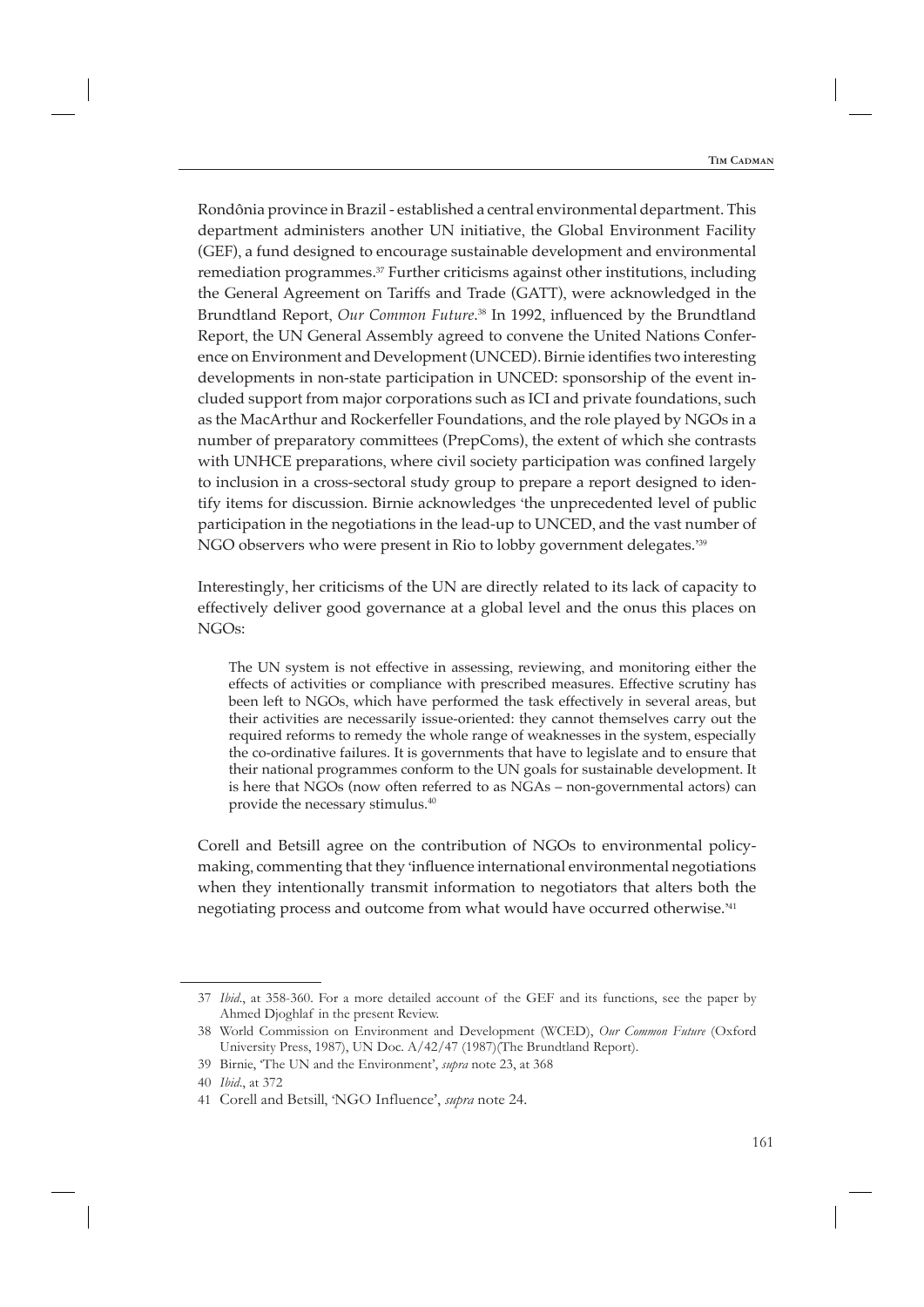Mason attributes the significance of non-state actors – both multinational corporations and non-governmental organizations – in shaping global environmental regimes to the rise of international legal institutions and such environmental regimes. The rise of the importance of the United Nations and its support for NGOs culminates in his mind with the participatory role accorded to them at UNCED. He acknowledges that NGOs are placed by some commentators 'at the vanguard of a new global civil society' 42 and attributes the penetration of environmental norms throughout international law to NGO participation in UN fora. He sees the global nature of NGO participation as an indicator of the need for transnational public law litigation to guarantee human rights, and likewise attributes the rise of international legal institutions and environmental regimes to non-state actors. Like Birnie, he sees the NGO contribution as being challenged by a lack of participative capacity, the main components of which he identifies as resources and technical capability.<sup>43</sup> These important recurring themes which influence effective participation are further explored below.

## **Public participation in environmental regulation: some UNinspired examples**

Having explored the historical contribution of non-state interests to the global environmental discourse, it is worth briefly exploring and commenting on the level of recognition accorded to non-state participants within national and international environmental agreements. An early UN reference to non-state participation in decision-making processes is found in a 1963 definition of community development:

The process by which the efforts of the people themselves are united with those of governmental authorities to improve the economic, social and cultural conditions of communities, to integrate these communities into the life of the nation, and to enable them to contribute fully to national progress. This complex of processes is, therefore, made up of two essential elements: the participation by the people themselves in efforts to improve their level of living, with as much reliance as possible on their own initiative; and the provision of technical and other services in ways which encourage initiative, self-help and mutual help and make these more effective.<sup>44</sup>

Here it is interesting to note the importance placed on the involvement of people in generating solutions to their own problems, and the provision of resources to facilitate that involvement, perhaps anticipating the later, more sophisticated, concepts of sustainable development and capacity-building.

<sup>42</sup> Mason, *Environmental Democracy*, *supra* note 3, at 218.

<sup>43</sup> *Ibid*., at 217-230.

<sup>44</sup> Ad Hoc Group of Experts on Community Development, *Community development and national development*: R*eport by an ad hoc group of experts appointed by the Secretary-General of the United Nations*, UN Doc. E/CN.5/379/Rev.1 (United Nations: New York, 1963), cited in F. Schmidt, 'Citizen Participation: An Essay on Applications of Citizen Participation to Extension Planning', University of Vermont, 1998, ag.arizona.edu/fcs/cyfernet/nowg/cd\_essay.html.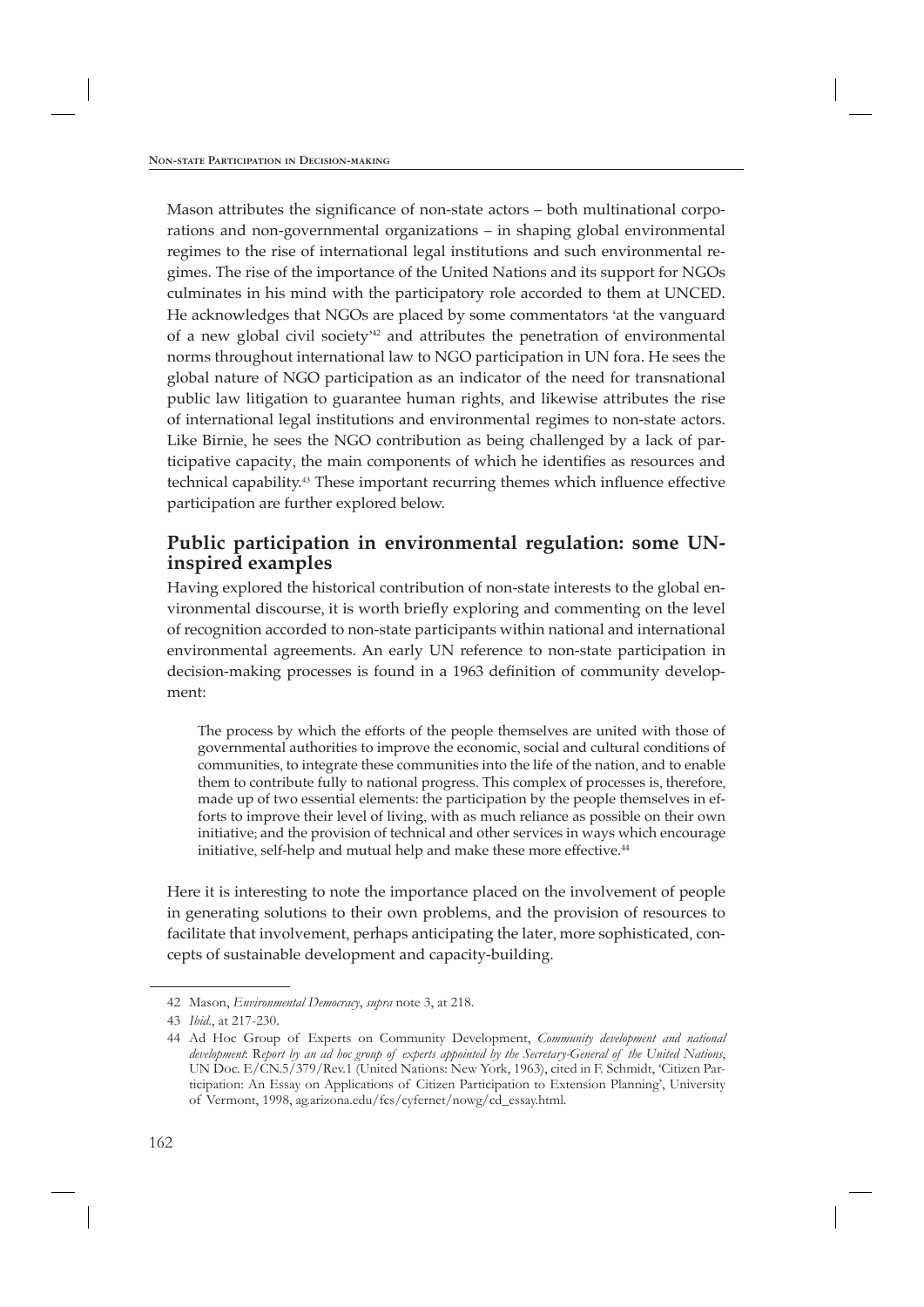The late 1960s witnessed some of the first attempts at developing national laws for environmental protection, and it is possible to see echoes of the 1963 UN definition articulated in the United States' National Environmental Policy Act of 1969:

It is the continuing policy of the Federal Government, in co-operation with State and local governments, and other concerned public and private organizations, to use all practical means and measures, including financial and technical assistance, in a manner calculated to foster and promote general welfare, to create and maintain conditions under which man and nature can exist in productive harmony, and fulfil the social, economic, and other requirements of present and future generations of Americans.45

There are some further interesting elements within the Act, including a recognition of the need to make use of 'the natural and social sciences and the environmental design arts in planning and decision-making', to develop 'appropriate alternatives to [...] any proposal which involves unresolved conflicts' and to 'make available to States, counties, municipalities, institutions, and individuals, advice and information useful in restoring, maintaining and enhancing the quality of the environment.<sup>246</sup> The recognition of the social sciences, the value of conflict resolution and the provision of information are all elements that appear in later agreements. In the Act we can see some precursors to what have now become accepted environmental norms, including multi-stakeholder (state and non-state) participation in, and access to, information sharing, as well as the three pillars/triple bottom line concept of sustainability, which appear in the Act as 'social, economic and other requirements.'

By UNCED in 1992 these approaches were becoming increasingly codified in international agreements, as exemplified by *Agenda 21*, the document that was to emerge from UNCED:

Environmental issues are best handled with the participation of all concerned citizens, at the relevant level. At the national level, each individual shall have appropriate access to information concerning the environment that is held by public authorities […] and the opportunity to participate in decision-making processes. States shall facilitate and encourage public awareness and participation by making information publicly available. Effective access to judicial and administrative proceedings, including redress and remedy shall be provided.<sup>47</sup>

The role of NGOs and the private sector, including their nature and extent of participation, is also formally acknowledged:

<sup>45</sup> Section 101(a), NEPA.

<sup>46</sup> Section 102 A, E and G, NEPA.

<sup>47</sup> *Agenda 21*, *supra* note 26, at 10.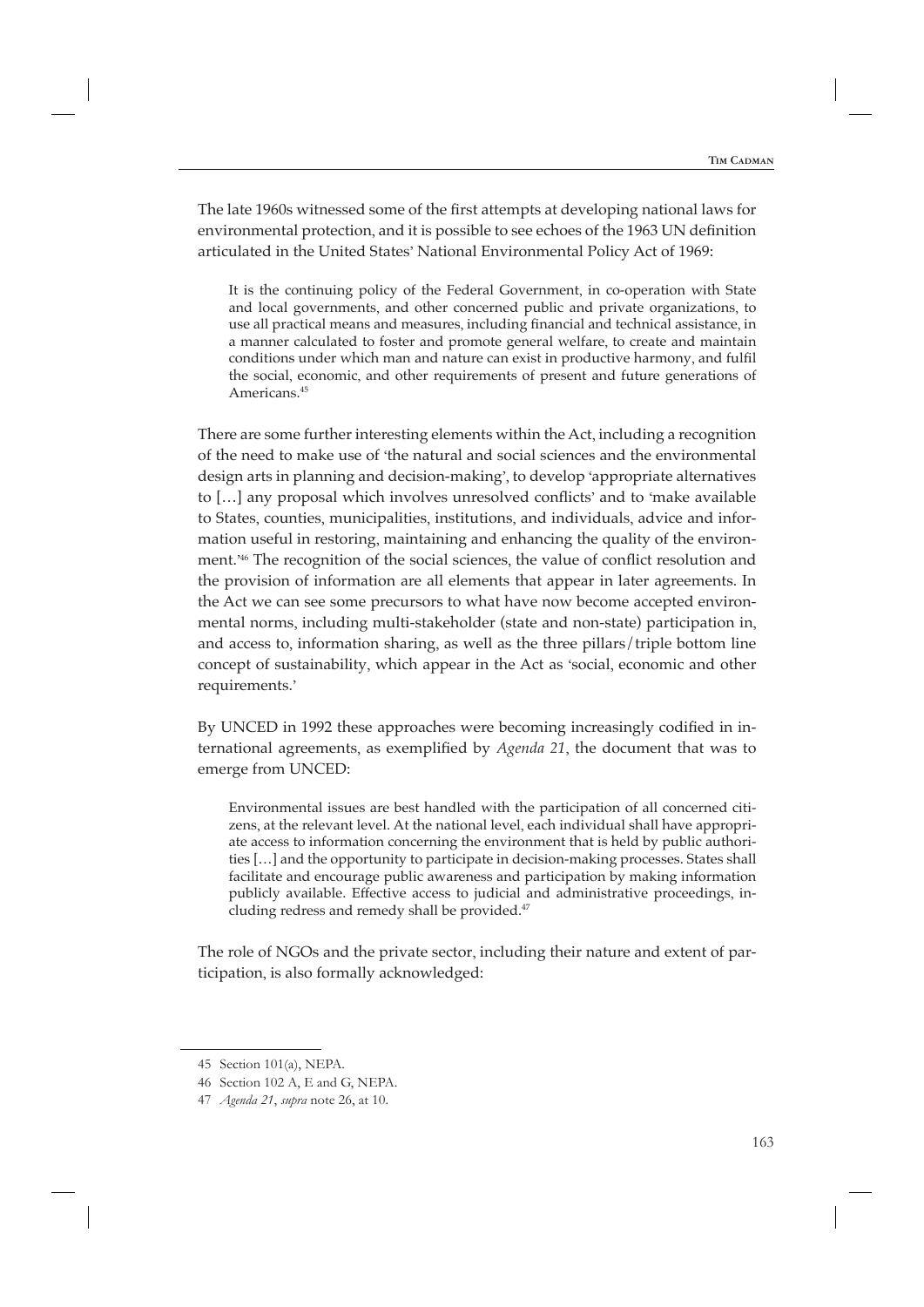27.1 Non-governmental organizations play a vital role in the shaping and implementation of participatory democracy. Their credibility lies in the responsible and constructive role they play in society […] [I]ndependence is a major attribute of nongovernmental organizations and is the precondition of real participation. […]

27.5 Society, Governments and international bodies should develop mechanisms to allow non-governmental organizations to play their partnership role responsibly and effectively in the process of environmentally sound and sustainable development. […]

29.5 Governments, business and industry should promote the active participation of workers and their trade unions in decisions on the design, implementation, and evaluation of national and international policies and programmes on environment and development.48

Interestingly for the purposes of linking this review more closely to the theme of forests, it is worth noting that UNCED also led to the adoption of the Non-legally Binding Authoritative Statement of Principles for a Global Consensus on the Management, Conservation and Sustainable Development of all Types of Forests, also known as the Forest Principles, which reiterated much of these participatory elements in a more specific, normative, context:

Governments should promote and provide opportunities for the participation of interested parties, including local communities and indigenous people, industries, labour, non-governmental organizations and individuals, forest dwellers and women, in the development, implementation and planning of national forest policies.<sup>49</sup>

There are some interesting participatory developments within two post-Rio processes: the Aarhus Convention on Access to Information, Public Participation in Decision-Making and Access to Justice in Environmental Matters<sup>50</sup> and the United Nations Forum on Forests (UNFF). The Aarhus Convention came into force in 2001, and is directly related to *Agenda 21* and Principle 10 of the Rio Declaration.51 In its case, however, participation in decision-making and access to justice is confined almost exclusively to the resolution of conflicts around access to, and provision of, information and similar issues. The Convention does not go much beyond existing agreements. The citizen remains an external party accorded a certain set of rights and participation does not extend to an active role in decision-making, marking to some extent a retreat from the more inclusive language of *Agenda 21*, demonstrat-

<sup>48</sup> *Ibid*., at 230 and 235.

<sup>49</sup> Principle/Element 2(d), Non-legally Binding Authoritative Statement of Principles for a Global Consensus on the Management, Conservation and Sustainable Development of all Types of Forests, Rio de Janeiro, 3-14 June 1992, UN Doc. A/CONF.151/26 (Vol. III), www.un.org/ documents/ga/conf151/aconf15126-3annex3.htm.

<sup>50</sup> Convention on Access to Information, Public Participation in Decision-Making, and Access to Justice in Environmental Matters, Aarhus, 25 June 1998, in force 30 October 2001, 38 *International Legal Materials* (1999) 517, www.unece.org/env/pp/documents/cep43e.pdf.

<sup>51</sup> Declaration of the United Nations Conference on Environment and Development, Rio de Janeiro, 3-14 June 1992, UN Doc. A/CONF.151/26 (Vol. I), www.un.org/documents/ga/conf151/ aconf15126-1annex1.htm.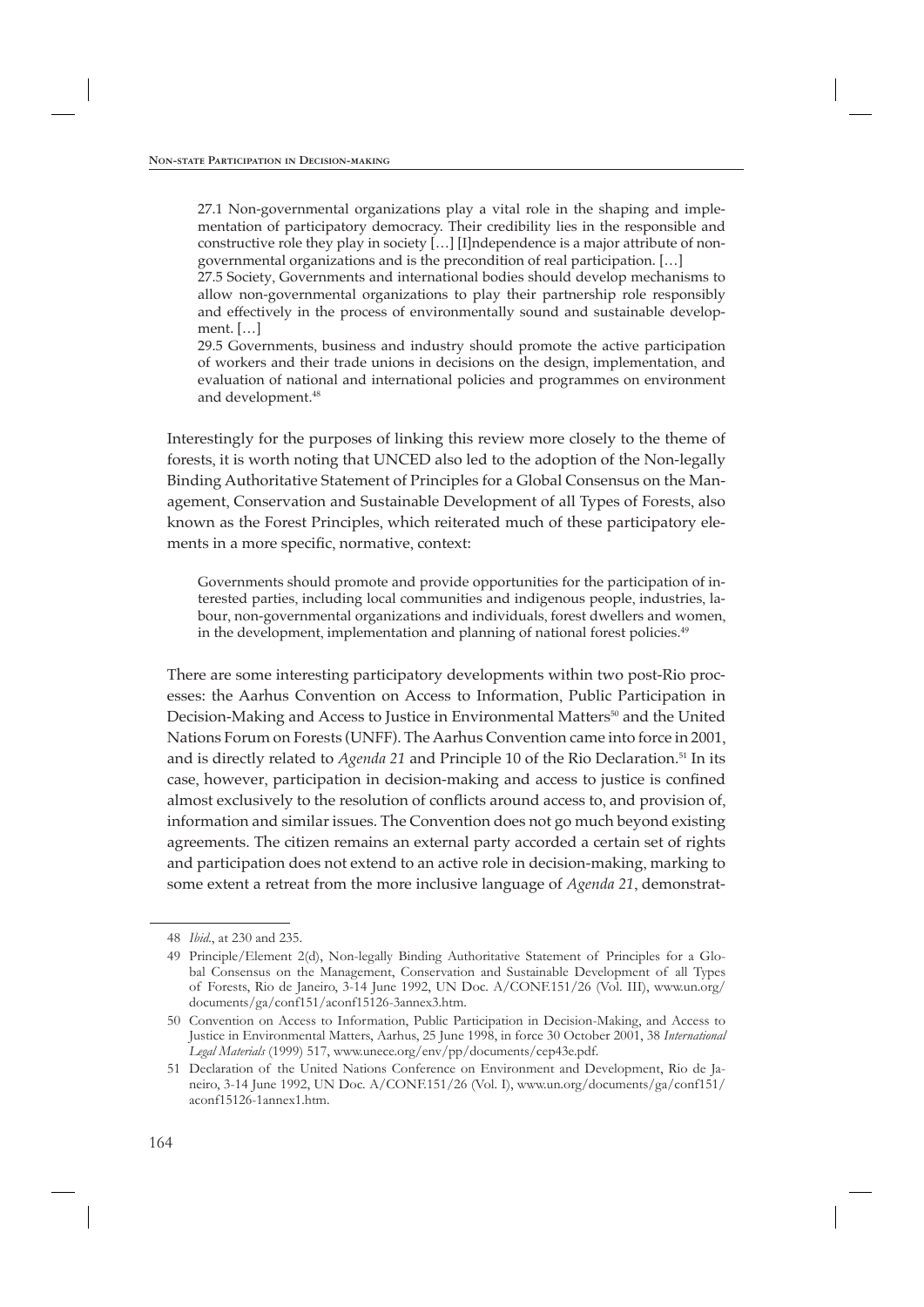ing that the tensions between passive and active involvement in environmental decision-making remain unresolved.

It is worth exploring the UNFF process to gain some relevant anecdotal insight into how UN-initiated environmental processes implement the policy decisions of the General Assembly. The Commission for Sustainable Development (CSD) is the organ within the UN responsible for following the implementation of *Agenda 21*. As forests are one of the issues dealt with by *Agenda* 21,<sup>52</sup> since the Rio Conference, CSD has had a mandate to deal with forests. The CSD is a subsidiary organ of the Economic and Social Council (ECOSOC) of the UN and whatever substantive decisions it makes, usually in the form of draft resolutions, are sent to ECOSOC for final approval. Initially, post-Rio, it was felt that there was a need for a specific body to tackle the forest issue; this was the Intergovernmental Panel on Forests (IPF), which functioned from 1995-97 to 'provide a forum for forest policy decisions.<sup>353</sup> In 1997 ECOSOC established the Intergovernmental Forum on Forests, which ran until 2000. Both IPF and later IFF were formed as subsidiary bodies to CSD, with reports and decisions being submitted to CSD, and subsequently to ECOSOC. In 2000, IFF4 submitted a final report suggesting that forests were in need of a more independent organ, not linked to CSD. Negotiations were held to develop a draft resolution, which was submitted to ECOSOC. This was approved<sup>54</sup> creating another new international arrangement on forests whereby a third body, the UNFF, was created as a subsidiary organ of ECOSOC itself, at the same level as CSD. The previous arrangement of CSD approving IPF and IFF reports before submitting them to ECOSOC as the final decision decision-making body changed with the creation of UNFF, which reports directly to ECOSOC.55 There are differences and similarities between CSD and UNFF. Both are subsidiary organs of ECOSOC, but UNFF has universal membership (all the member States of the United Nations are members of UNFF) whilst CSD has limited membership. CSD still has the mandate to follow the implementation of *Agenda 21* but forest issues will not now be discussed by the Commission until its work cycle of years 2012/2013.56 Whether these changes in institutional arrangements will benefit forests remains to be seen.

<sup>52</sup> Chapter 11, Combating Deforestation, *Agenda 21*, *supra* note 26.

<sup>53</sup> See www.un.org/esa/forests/faq.html.

<sup>54</sup> Report of the fourth session of the Intergovernmental Forum on Forests, ECOSOC Resolution 2000/35, 18 October 2000, www.un.org/documents/ecosoc/dec/2000/edec2000-inf2-add3.pdf.

<sup>55</sup> For a more detailed account of the UNFF process, see the paper by Pekka Patosaari in the present Review.

<sup>56</sup> The author is indebted to Barbara Tavora-Jainchill, Programme Officer, United Nations Forum on Forests, United Nations Department of Economic and Social Affairs, for her assistance in clarifying the structural arrangements contained in this section.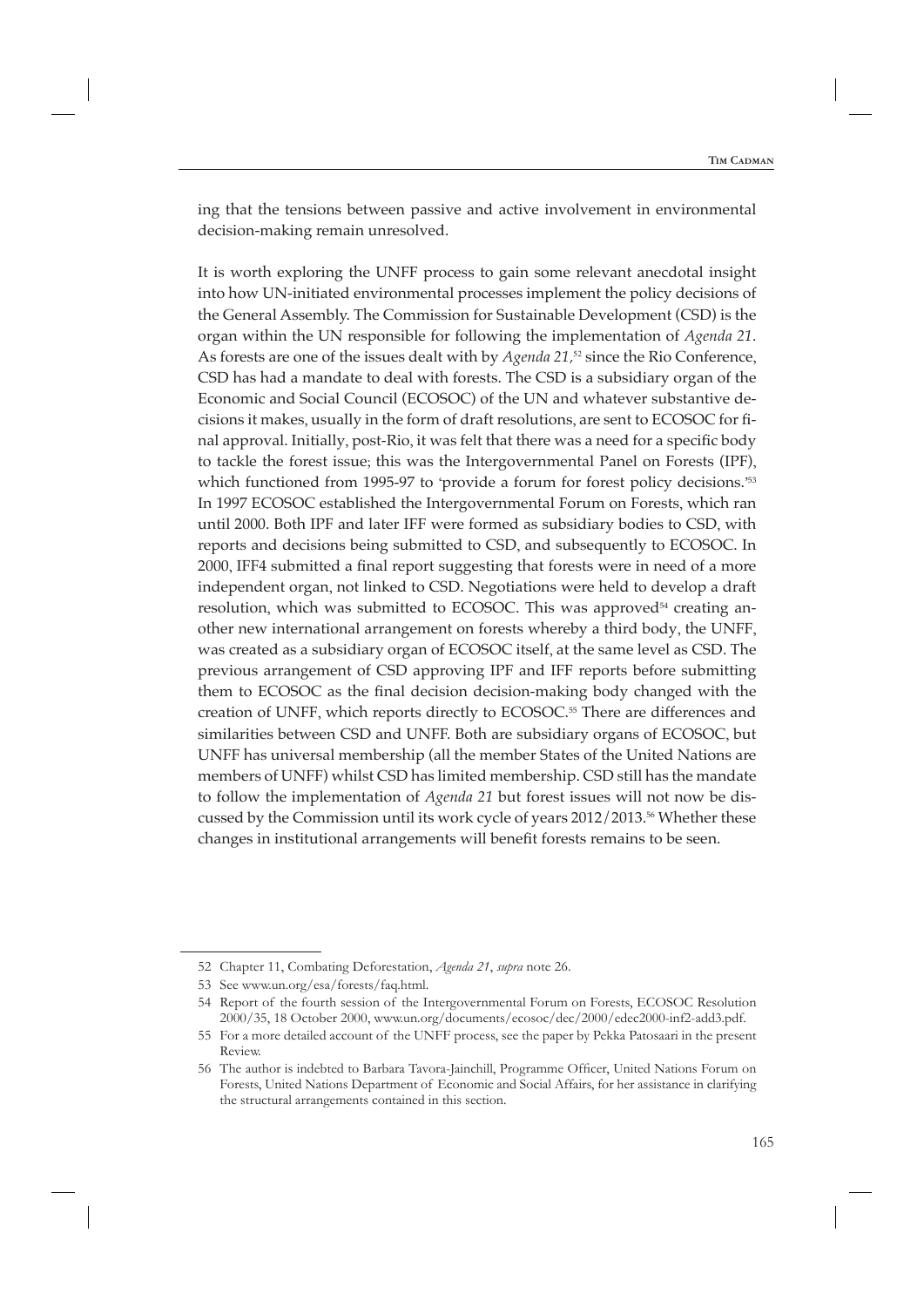It is worth noting that IPF generated a number of Proposals for Action. $57$  Of particular interest to the theme of this review is the proposal that acknowledges the importance of developing certification and labelling programmes for forest products, which should include '[p]articipation that seeks to involve all interested parties, including local communities'. 58 Here it is possible to see an expansion of the role of the citizen beyond that outlined in the legislation explored earlier in this section, according her/him an active role in the development of market-based regulatory initiatives. Interestingly, in the context of the material on market-based activities and timber certification, which shall be explored below, two sections also refer specifically to both timber bans and boycotts, urging that they cease.<sup>59</sup> UNFF has also developed a multi-stakeholder dialogue and participatory process for non-state actors, who may attend sessions as part of national delegations. Travel for funding is not provided $60$  whilst the wording in the document submitted to ECOSOC regarding non-state participation is quite precise:

*Decides* to establish the United Nations Forum on Forests as a subsidiary body of the Economic and Social Council composed of all States Members of the United Nations and States members of the specialized agencies with full and equal participation, including voting rights, with the following working modalities:

(a) The United Nations Forum on Forests should be open to all States and operate in a transparent and participatory manner. Relevant international and regional organizations, including regional economic integration organizations, institutions and instruments, as well as major groups, as identified in the Agenda 21, should also be involved.<sup>61</sup>

However, the provisions and obligations on the states themselves as to how they select non-state participants, and the role they are accorded, are not specified. Previous NGO reports had been critical of the extent to which nation states allowed non-state participation in both domestic implementation of, and participation in, forest policy development.<sup>62</sup>

## **Beyond hard law: NGOs and environmental regulation via the market place**

NGOs and other non-state players are not just participating in global environmental decision-making processes within, or inspired by, the UN, nor can their

<sup>57</sup> Department of Economic and Social Affairs/Secretariat of the United Nations Forum on Forests, *United Nations Forum on Forests. Global Partnership: For Forests For People* Fact Sheet 1 (2004), www. un.org/esa/forests/pdf/factsheet.pdf.

<sup>58</sup> Proposal 133(c)(v), IPF Proposals for Action, www.un.org/esa/forests/pdf/ipf-iff-proposalsforaction. pdf.

<sup>59</sup> Proposal 130(b), IPF Proposals for Action, *ibid*.

<sup>60</sup> See www.un.org/esa/forests/faq.html.

<sup>61</sup> Article 4, ECOSOC Resolution 2000/35, *supra* note 54.

<sup>62</sup> H. Verolme et al., *Keeping the Promise? A review by NGOs and IPOs of the implementation of the UN IPF Proposals for Action in select countries* (Biodiversity Action Network, Global Forest Policy Project: Washington, D.C., 2000).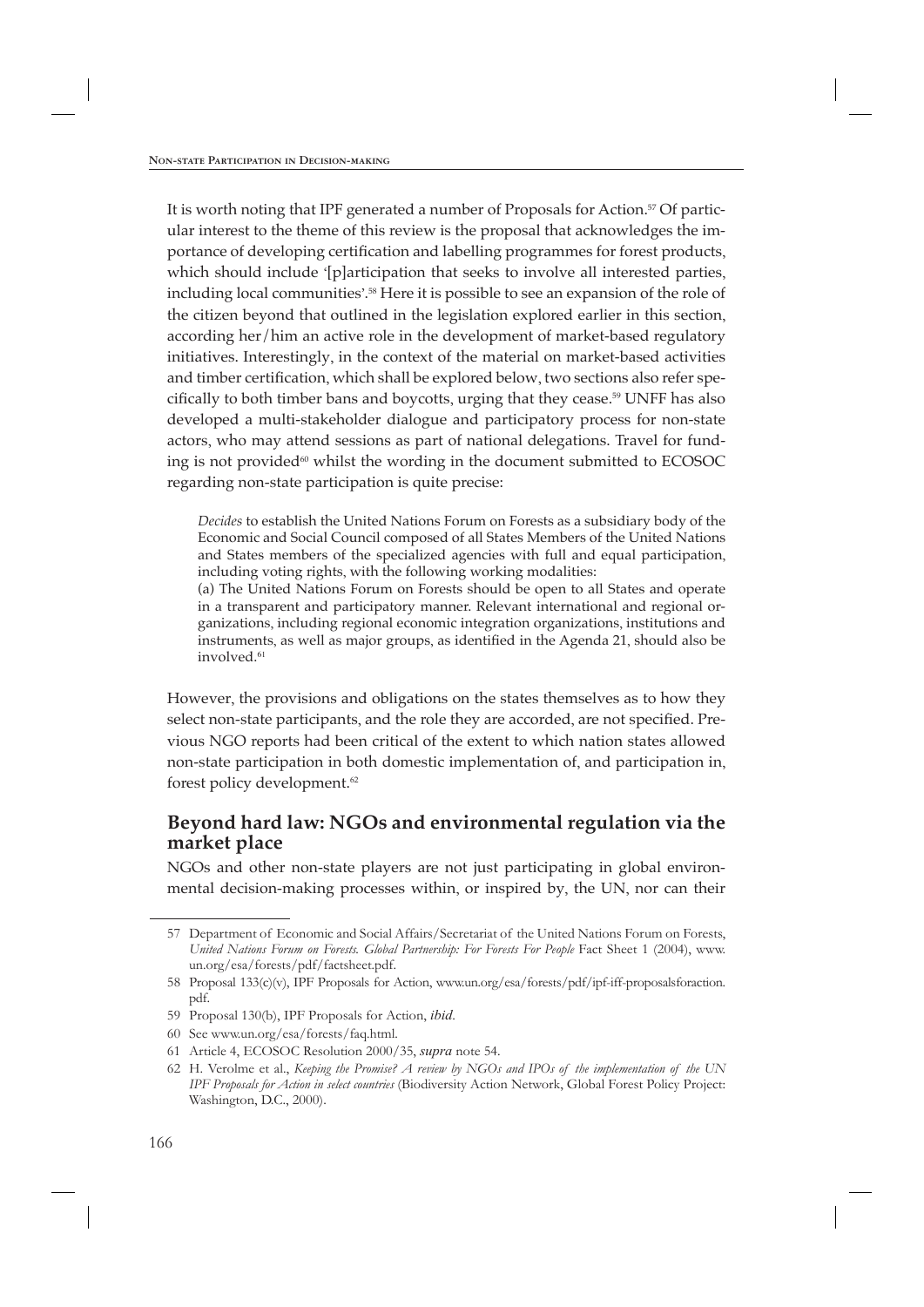increasing global role be attributed solely to their roles within UN institutions. Courville attributes the growth of the NGO sector to the rise of globalization itself, the erosion of the welfare state, trade liberalization and privatization. She argues that this has been 'instrumental in shifting economic power from the national to the international level, from states to other actors' 63 and she includes corporations and civil society protagonists in this list of players.

Ruggie presents the historical rise of civil society as a result of what he terms embedded liberalism, by which he means a process whereby 'the capitalist countries learned to reconcile the efficiency of markets with the values of social community that markets themselves require in order to survive and thrive.' 64 The globalization of financial markets and production chains threatens to undermine the nationbased social contract, necessitating the development of globally embedded shared social values and institutions. Whilst organizations such as the United Nations are seeking to develop a similar social contract on the global level through various initiatives (Ruggie uses the Global Compact as an example), embedding global markets within shared social values faces a number of problems not faced by the nation state, particularly the lack of a global government as well as institutions that are strong enough to compensate for this absence. He argues that emergent social processes and movements are a response and that trigger more inclusive forms of global governance. They compensate for this lack of government and are based on the 'dynamic interplay between civil society, business and public sector over the issue of corporate social responsibility.' 65

Held et al. argue that sovereignty, state power and territoriality stand today in a more complex relationship than in the epoch during which the modern nation state was being forged. Globalization is associated not only with a new sovereignty regime but also with the emergence of powerful new non-territorial forms of economic and political organization in the global domain, such as multinational corporations, transnational social movements, international regulatory agencies, etc. In this sense, the world order can no longer be conceived as purely statecentric or even primarily state-governed, as authority has become increasingly diffused among public and private agencies at the local, national, regional and global levels.<sup>66</sup> Held et al. also argue that for many of those studying the phenomenon of globalization 'the sheer density and scale of contemporary economic, social and political activity appear to make territorial forms of politics increasingly impotent', which in turn poses the question as to whether sovereignty is being 'displaced by

<sup>63</sup> S. Courville, 'Understanding NGO-Based Social and Environmental Regulatory Systems: Why We Need New Models of Accountability', in C. Dowdle (ed.), *Rethinking Public Accountability* (Cambridge University Press, 2005) at 1.

<sup>64</sup> Ruggie, 'Taking Embedded Liberalism Global', *supra* note 28, at 1.

<sup>65</sup> *Ibid*., at 2-3.

<sup>66</sup> D. Held et al., *Global transformations*, *supra* note 29, at 9.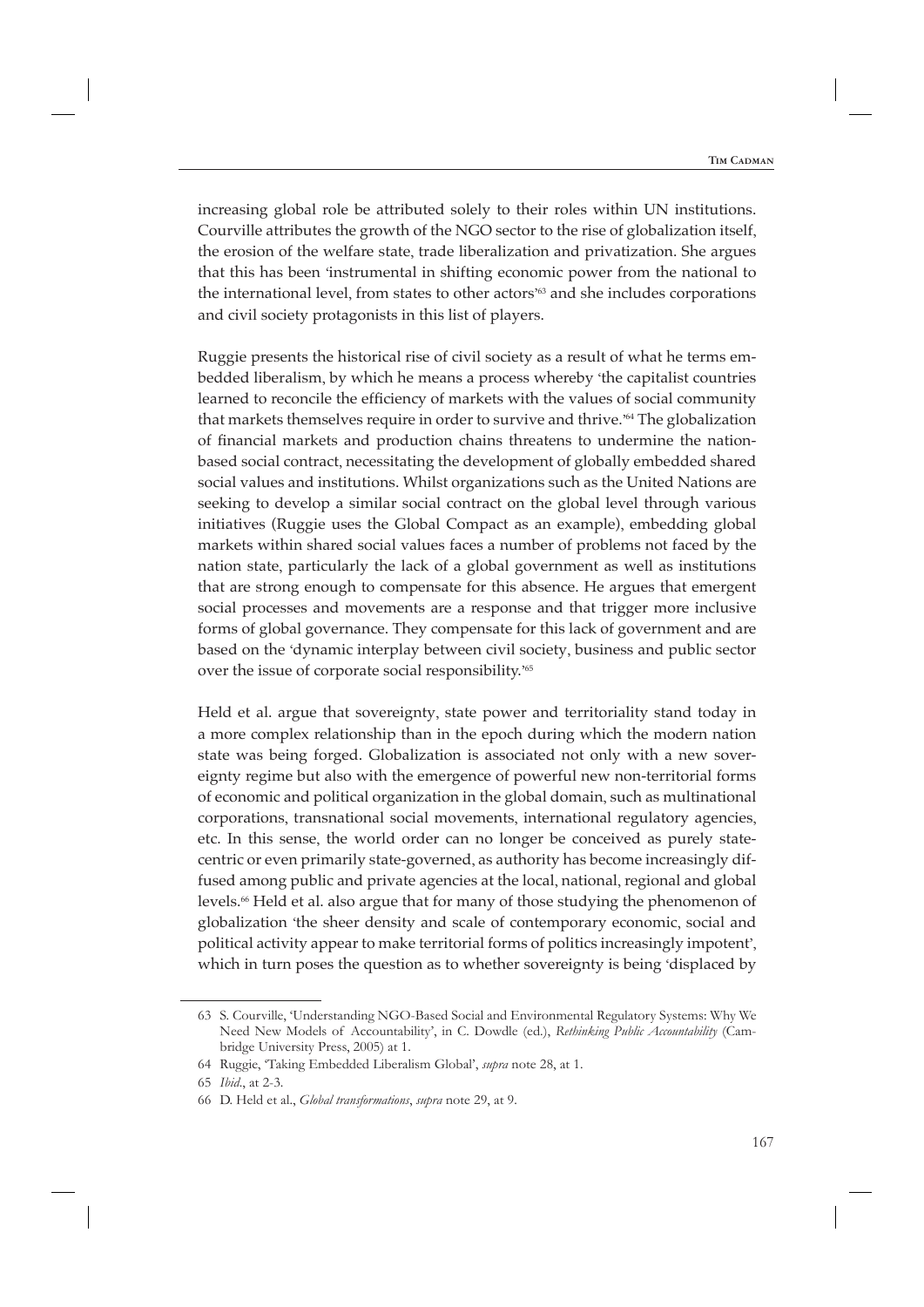forms of independent and/or "higher" legal or juridical authority which curtail the rightful basis of decision-making within a national polity.' 67 The globalization of politics has led to a commensurate growth of global governance, which is not solely represented within formal institutions and organizations for intergovernmental co-operation such as the United Nations and the World Trade Organization, but also within multinational corporations, transnational social movements and a multitude of non-governmental organizations. These latter all pursue global objectives 'which have a bearing on transnational rule and authority systems<sup>768</sup> resulting in international regimes around which the relevant actors converge and through which they pursue international relations.

They constitute forms of global governance, distinct from traditional notions of government conceived in terms of specific sites of sovereign political power. In the contemporary international system there is, of course, no single political authority above the state. But despite this, international regulatory regimes have developed rapidly, reflecting the patterns of global and regional enmeshment.<sup>69</sup>

The authors point to the growth of international non-governmental organizations from 176 in 1909 to 5,472 in 1996 to emphasize this point. This combination of international regimes and associated actors has spilled over into the nation state, which is taking up international legislation nationally, whilst non-state actors infiltrate areas of traditional state autonomy by 'organizing people and coordinating resources, information and sites of power across national borders for political, cultural purposes.' 70 Keck and Sikkink comment that environmental NGOs have grown the most dramatically of all the social change organizations and in combination with human rights and women's rights movements represent over half the NGOs involved in social change.<sup>71</sup>

The challenge for NGOs, according to Birnie, is that since 'assumptions that free market benefits social welfare and results in socially acceptable levels of consumption has been proved palpably wrong […] the problem now is how to use both market forces and regulatory mechanisms in optimal combination to achieve sustainable development.<sup>72</sup> Haufler appears to support this assertion, arguing that self-regulation represents a new form of global governance, which she defines as 'mechanisms to reach collective decisions about transnational problems with or without government participation.' 73 However, she maintains that the UN still re-

<sup>67</sup> *Ibid*., at 29.

<sup>68</sup> *Ibid*., at 49-51.

<sup>69</sup> *Ibid*., at 51.

<sup>70</sup> *Ibid*., at 53-57.

<sup>71</sup> M.E. Keck and K. Sikkink, *Activists Beyond Borders: Advocacy networks in international politics* (Cornell University Press: New York, 1998) at 10-12.

<sup>72</sup> Birnie, 'The UN and the Environment', *supra* note 23, at 361.

<sup>73</sup> Haufler, *A Public Role for the Private Sector*, *supra* note 30, at 1.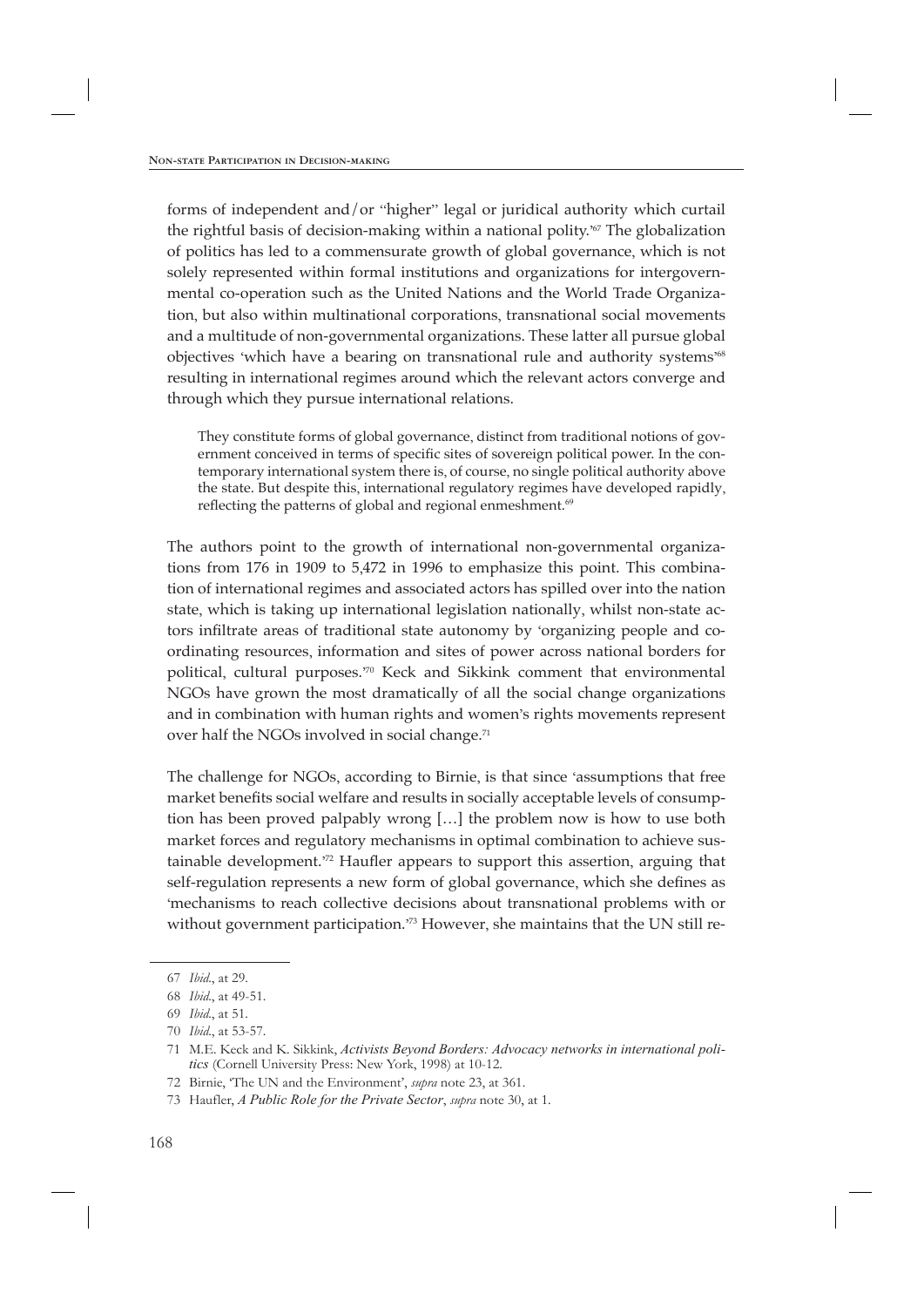mains largely responsible for the development of private sector governance via a growing number of international institutions, particularly those that have either arisen within the UN, or via UN-sponsored initiatives, such as the Voluntary Code of Conduct on Transnational Corporations.74 She links the rise of industry regulation through environmental codes, management systems and programmes to the post-UNCED context of *Agenda 21*, which sought to promote cleaner production and, in the words of UNCED, responsible entrepreneurship. Courville sees that since NGOs now wield significant power in their own right, concerns have arisen regarding their level of accountability and she implies a connection between the need to demonstrate accountability and the increasing efforts by NGOs to develop and codify certification initiatives.<sup>75</sup> She argues that such certification organizations are a structural solution to accusations of conflict of interest, essentially keeping at bay criticisms that arise from 'a democracy deficit caused by the dispersed nature of decision-making across international borders.<sup>776</sup>

Ruggie attributes the rise of market-driven regulation 'to a range of factors, but above all [to] the sensitivity of their corporate brands to consumer attitudes.' 77 He identifies three phases of regulatory development: an initial wave that consisted largely of unilateral company codes, designed to demonstrate good conduct and not generally for public disclosure but intended to address industrialized consumers' concerns (such as child labour) but not deeper issues such as freedom of association. This was followed by the combination of social and financial reporting in order to demonstrate a company's commitments to its shareholders. Third, sectorwide certification arrangements, involving several businesses and/or associations, and including civil society participants were developed.<sup>78</sup>

For Ruggie, however, while these voluntary initiatives demonstrate great progress, they only represent a fraction of global business. Their significance lies rather in their second-order impacts, such as the stimulation of socially responsible investment, the promotion of the rights of labour in the face of diminishing national standards, and particularly the creation of business as an advocate for a more effective global public sector. Furthermore, there is a potential for these kinds of soft law to become hard law at some later time and by coming in on the ground floor, companies can gain advantages over others that join once standards have been set. He identifies certification institutions as 'an addition to the traditional machinery

78 *Ibid*., at 17-19.

<sup>74</sup> *Ibid*., at 13-15.

<sup>75</sup> Courville, 'Understanding NGO-Based Social and Environmental Regulatory Systems', *supra* note 63, at 1-6.

<sup>76</sup> *Ibid*., at 2.

<sup>77</sup> Ruggie, 'Taking Embedded Liberalism Global', *supra* note 28, at 17.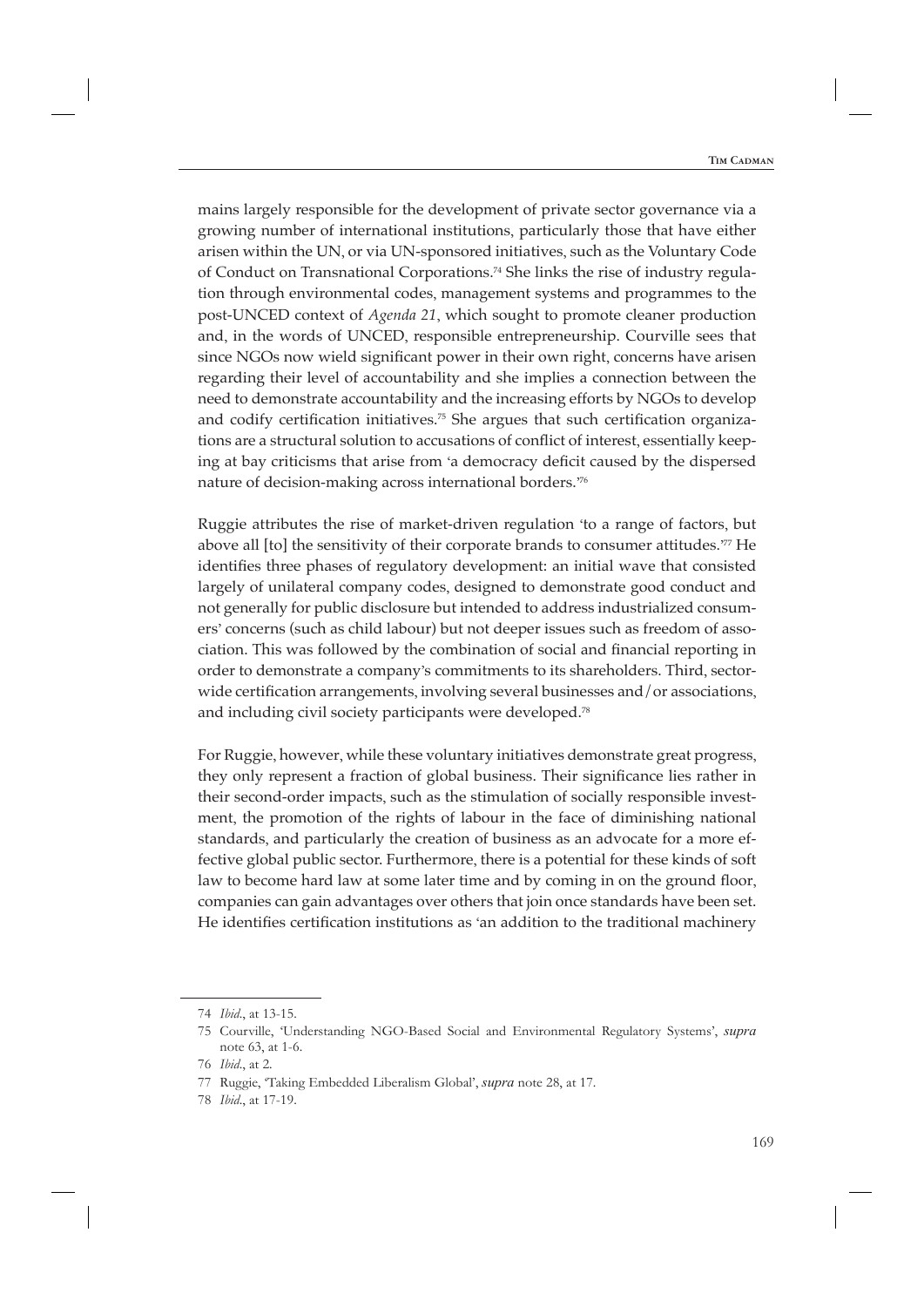of interstate governance' 79 and sees them as becoming an important element of global regulation, providing a partial solution but one that as it develops will offer the public sector an opportunity to assert itself back into globalization.

Cashore et al. focus specifically on forest management certification programmes and argue that they 'ushered in a new breed of sustainable development institutions outside of traditional government processes that would offer fundamentally different ways of creating policy and implementing policy choices.' 80 They refer to these systems as non-state market driven and argue that they are a departure from traditional models of state-centred sovereign authority, in that their authority is derived from companies along the forest product supply chain voluntarily choosing to adopt private governance systems. These systems are influenced by a range of non-state players, particularly environmental NGOs, who influence companies to choose one particular supply chain over another by offering market access or premiums through their support of one system over another, or via public and market campaigns to encourage them to support certification. Private governance systems may also improve environmental performance across the board in ways that traditional public command and compliance models have not. The extent to which such systems will succeed depends on the extent to which they can institutionalize themselves in developing nations and actually address global forest deterioration. Forest management-related governance systems have arisen within the context of increasing numbers of market-oriented governance institutions created to meet the concerns of global civil society around the negative impacts of globalization. They can also be seen as an attempt to reverse the downward trend, and were initially focussed around boycotts and similar actions to force governmental and corporate interests into an upward trend in the form of voluntary compliance market mechanisms aimed at domestic markets. These developments coincided with increased civil society demands at a time of reduced government spending, which sponsored a form of international liberal environmentalism seeking to avoid command-and-control responses and traditional business versus environment approaches. This also occurred in a period during which intense scrutiny was being paid to tropical forest destruction. A further significant contemporaneous event was the Rio Earth Summit, which created a policy environment that favoured private sector initiatives. In the case of business this followed a route of voluntary self-regulation programmes and, for environmental groups, certification institutions.81 Cashore et al. conclude that non-state systems mark a radical departure from the traditional sovereign authority model of public policy and that relations between the two approaches are complex and hinge on both domestic and international conditions. The authors assert that non-state market-driven systems 'rep-

<sup>79</sup> *Ibid*., at 18-27.

<sup>80</sup> Cashore, Auld and Newsom, *Governing Through Markets*, *supra* note 31, at 4.

<sup>81</sup> *Ibid*., at 4-11.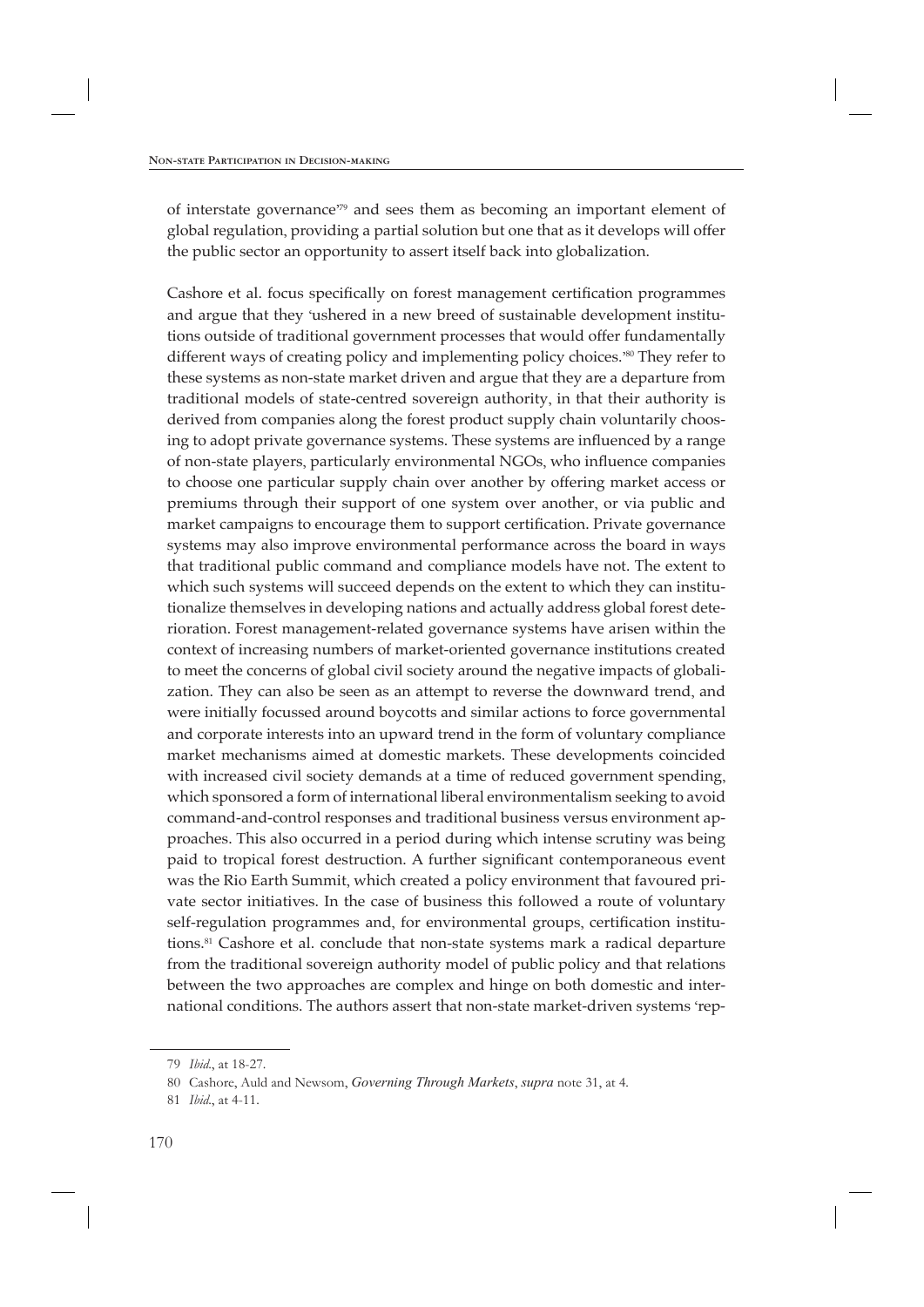resent a grand new experiment in developing rules and procedures in ways quite foreign to traditional public policy approaches.' 82

### Two approaches to environmental certification: **ISO 14000 and the Forest Stewardship Council**

For Haufler, the proliferation and success of social and environmental pressure groups has forced big business to defend its reputation and avoid further risk by creating – either independently, or in co-operation with state and non-state actors – a range of organizations such as the World Business Council for Sustainable Development. These organizations have developed numerous voluntary programmes that report on, account for and, in some cases, certify corporate activities under a range of social, economic and environmental criteria.<sup>83</sup> In the forest sector, she identifies two strands of regulatory approaches post-*Agenda 21*. The first is an industry-dominated, technocratic, environmental management-system approach across industrialized and industrializing nations, exemplified by the International Standardization Organization 14000 (environmental management) series. The second approach is a contemporary programmatic approach to environmental regulation exemplified by initiatives created in partnership with NGOs and international organizations. Haufler cites the Forest Stewardship Council, 'a non-profit organization founded in 1993 through negotiations among multiple stakeholders, including the timber industry' 84 as an example. Ruggie also considers the latter approach to be the most transparent and also points to the Forest Stewardship Council as one such example. $85$  Cashore, et al. point out that in the case of voluntary certification, civil society, particularly NGOs, is voting with its feet and whilst it may not be asserting that traditional public policy approaches should be ignored, it appears that in the context of forestry at least, 'FSC-style private authority is at present providing what they believe to be more opportunities for access to and influence over sustainable forestry management standards.<sup>366</sup>

Forest certification has become the subject of numerous studies and a specific commentary on all its aspects cannot be undertaken here.<sup>87</sup> At this point it is important to stress, however, that the approaches taken by ISO 14000 and FSC are quite different, and a comparison is therefore not one of like with like, the former being clearly based on a company-level approach, the latter looking at operations on the forest floor. This distinction is sometimes referred to as a systems-based versus

<sup>82</sup> *Ibid*., at 243-247.

<sup>83</sup> Haufler, *A Public Role for the Private Sector*, *supra* note 30, at 20-28.

<sup>84</sup> *Ibid*., at 31-38.

<sup>85</sup> Ruggie, 'Taking Embedded Liberalism Global', *supra* note 28, at 24-25.

<sup>86</sup> Cashore, Auld and Newsom, *Governing Through Markets*, *supra* note 31, at 244.

<sup>87</sup> See, for example, K. Vogt et al., *Forest Certification: Roots, issues, challenges and benefits* (CRC Press: London, 1999); R. Nussbaum and M. Simula, *Forest Certification Handbook* (2<sup>nd</sup> ed., James & James/Earthscan: London, 2005).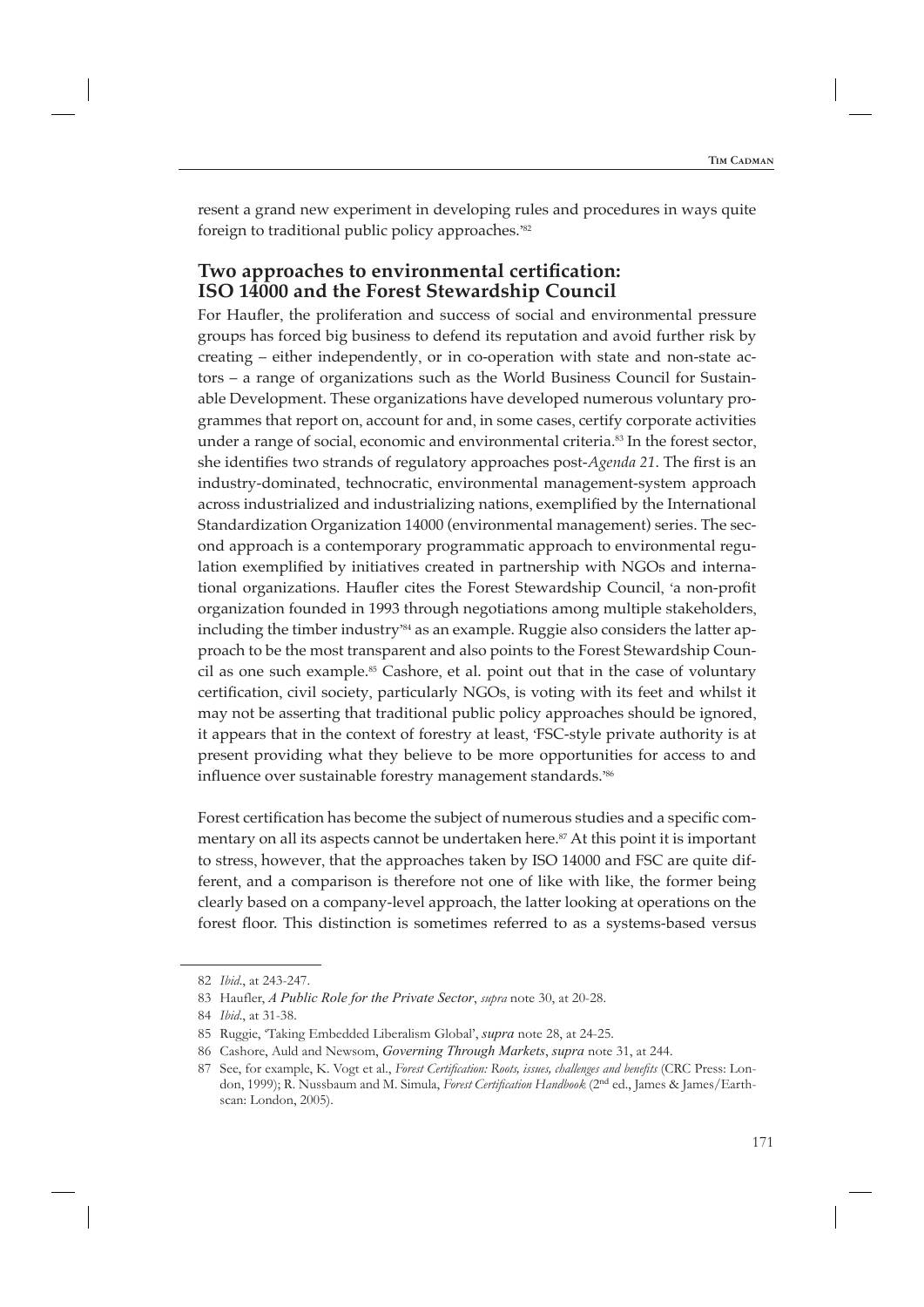performance-based approach.<sup>88</sup> Furthermore, lack of space does not permit examining the broader governance structures of the two organizations, except to comment briefly that they are also quite different. On an international level, the former concentrates decision-making and representational powers within the nation state through standards bodies, and member organizations participate in a General Assembly. The FSC in turn has a multi-stakeholder structure of three chambers representing environmental, social and economic interests, with equal voting rights. On a national level, ISO's member organizations vary in the extent to which non-state players are involved in the development of national standards and decision-making, whilst the FSC replicates the chamber concept through national or regional initiatives and, where these are absent, through multi-stakeholder consultations. These consultations are undertaken as part of the process carried out by certifiers to assess a company's eligibility for certification against generic standards adapted regionally and consistent with the FSC's ten principles and criteria.<sup>89</sup> Both approaches are not without their critics. $90$  In terms of global market penetration, anecdotal evidence suggests that as of April 2005 approximately 88,000 companies had been certified under the 14001 standard.<sup>91</sup> In terms of FSC certification, as of December 2005 nearly 4,500 forest management certificates had been issued.

Hortensius argues that *Agenda 21* and the Rio Forest Principles resulted in the development of a number of certification programmes and related standards, including the ISO 14000 series, although he also traces the programme's conceptual origins to the ISO's 9000 series (quality management).<sup>92</sup> While both focus on a company's management activities, the ISO 14000 series looks more specifically at those aspects of a company's activities that relate to the environment. Hortensius emphasizes the value of companies pursuing the series because by doing so they do not interfere with the environmental legislative and regulatory arrangements of the nation state, and because the 14000 series' standards are restricted to providing a framework under which a company systematizes its own internal environmental

<sup>88</sup> See, for example, S. Ozinga, *Footprints in the Forest: Current practice and future trends in forest certification* (FERN: Moreton in Marsh, 2004) at 10, www.ecotimber.com/reports\_downloads/ Footprints.pdf.

<sup>89</sup> P. Hauselmann, *ISO inside out: ISO and environmental management* (WWF International: Gland, 1997) at 4; Ozinga, *Footprints in the Forest*, *supra* note 88, at 46.

<sup>90</sup> For ISO see, for example, M. Morikawa and J. Morrison, *Who Develops ISO Standards? A Survey of*  Participation in ISO's International Standards Development Processes (Pacific Institute: Oakland, 2004); S. Oberthür et al., *Participation of Non-Governmental Organizations in International Environmental Governance: Legal Basis and Practical Experience* (Ecologic: Berlin, 2002). For the FSC see, for example, S. Ozinga, *Footprints in the Forest*, *supra* note 88, at 21 and 46-49; S. Counsell and K. Loraas (eds.), *Trading in Credibility: The Myth and Reality of the Forest Stewardship Council* (Rainforest Foundation: London, 2002).

<sup>91</sup> See, for example, www.ecology.or.jp/isoworld/english/analy14k.htm.

<sup>92</sup> D. Hortensius, 'ISO 14000 and Forestry Management: ISO develops 'bridging' document', *ISO 9000-ISO 14000 NEWS*, 4/1999 at 12-20. At the time of writing his article, D. Hortensius was senior standardization consultant with the Netherlands Standardization Institute and closely involved in the development of the ISO 14000 series.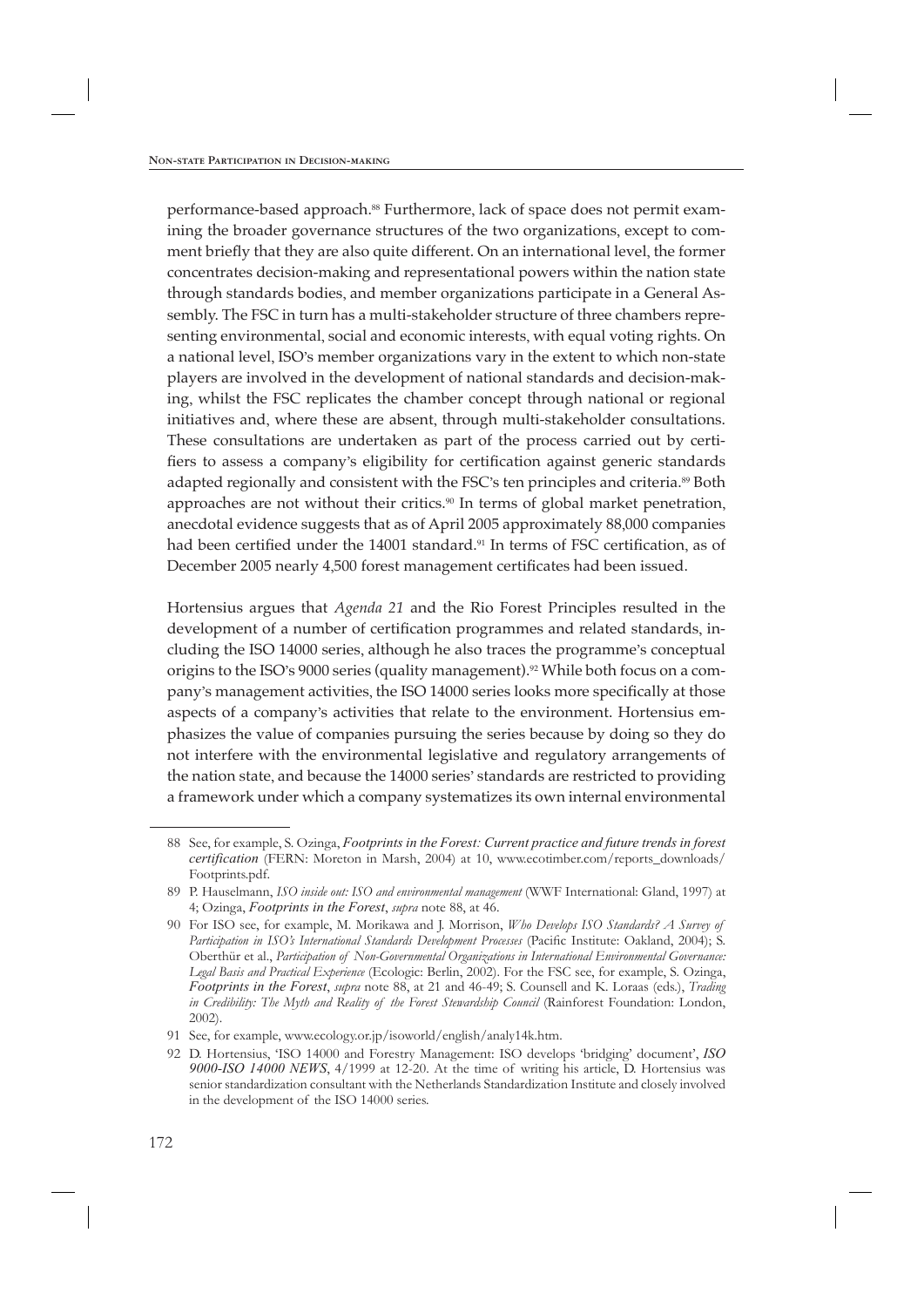management priorities and do not specify absolute environmental performance requirements.<sup>93</sup> At the same time, however, he also acknowledges certification of forest management 'as an alternative to governmental regulation or in addition to them.' 94 He considers the FSC system as one of the most widely-known systems of certification of 'sustainable forest management',<sup>95</sup> a concept which is built on principles and criteria. However, Hortensius distinguishes between schemes that have been developed as a result of various post-Rio intergovernmental processes such as the Montreal<sup>96</sup> and Helsinki processes, and exemplified in the market by such schemes as that of the Canadian Standards Association and those that he terms non-governmental, which he typifies by citing the Forest Stewardship Council model.97 He comments that the 14000 series and FSC approaches have been seen to be 'mutually exclusive or even being in opposition to each other' 98 and characterizes the publication of the 14 061 technical report, a term used for documents of an informational nature only, as a bridging mechanism for forest managers to apply principles and criteria of sustainable forest management to the managementsystems approach of 14001, and other 14000 standards.<sup>99</sup>

Cashore, et al. provide a slightly differing perspective on the origins of certification and the FSC in particular, arguing that it was the failure of the Rio Summit to agree on a global forest convention that created an environment favouring the development of private sector initiatives. They imply that the FSC's multistakeholder structure was designed to avoid dominance in policy-making by any single interest as a direct result of concerns that the failed Rio forest convention would not be able to deliver equal participation. The FSC model was soon followed by forest industry and landowner programmes in markets where the FSC was most active, but with their several differences reinforcing the contention that industry oriented models would be less participatory, more discretionary and narrower in focus than civil society certification programmes. FSC competitors initially sought to develop models in which industry would strongly shape these non-state market driven governance systems, and left the NGO sector to act in an advisory and consultative capacity, emphasizing the industry contention that civil society perceptions of management practices were unwarranted and what was

<sup>93</sup> *Ibid*., at 12-14.

<sup>94</sup> *Ibid*., at 13.

<sup>95</sup> *Ibid*., at 12.

<sup>96</sup> The Montreal Process Criteria are: 1) Conservation of biological diversity; 2) Maintenance of productive capacity of forest ecosystems; 3) Maintenance of forest ecosystem health and vitality; 4) Conservation and maintenance of soil and water resources; 5) Maintenance of forest contribution to global carbon cycles; 6) Maintenance and enhancement of long-term multiple socio-economic benefits to meet the needs of societies; 7) Legal, institutional and economic framework for forest conservation and sustainable management. See www.mpci.org/.

<sup>97</sup> Hortensius, 'ISO 14000 and Forestry Management', *supra* note 92, at 12-14.

<sup>98</sup> *Ibid*., at 19.

<sup>99</sup> *Ibid*., at 16-20.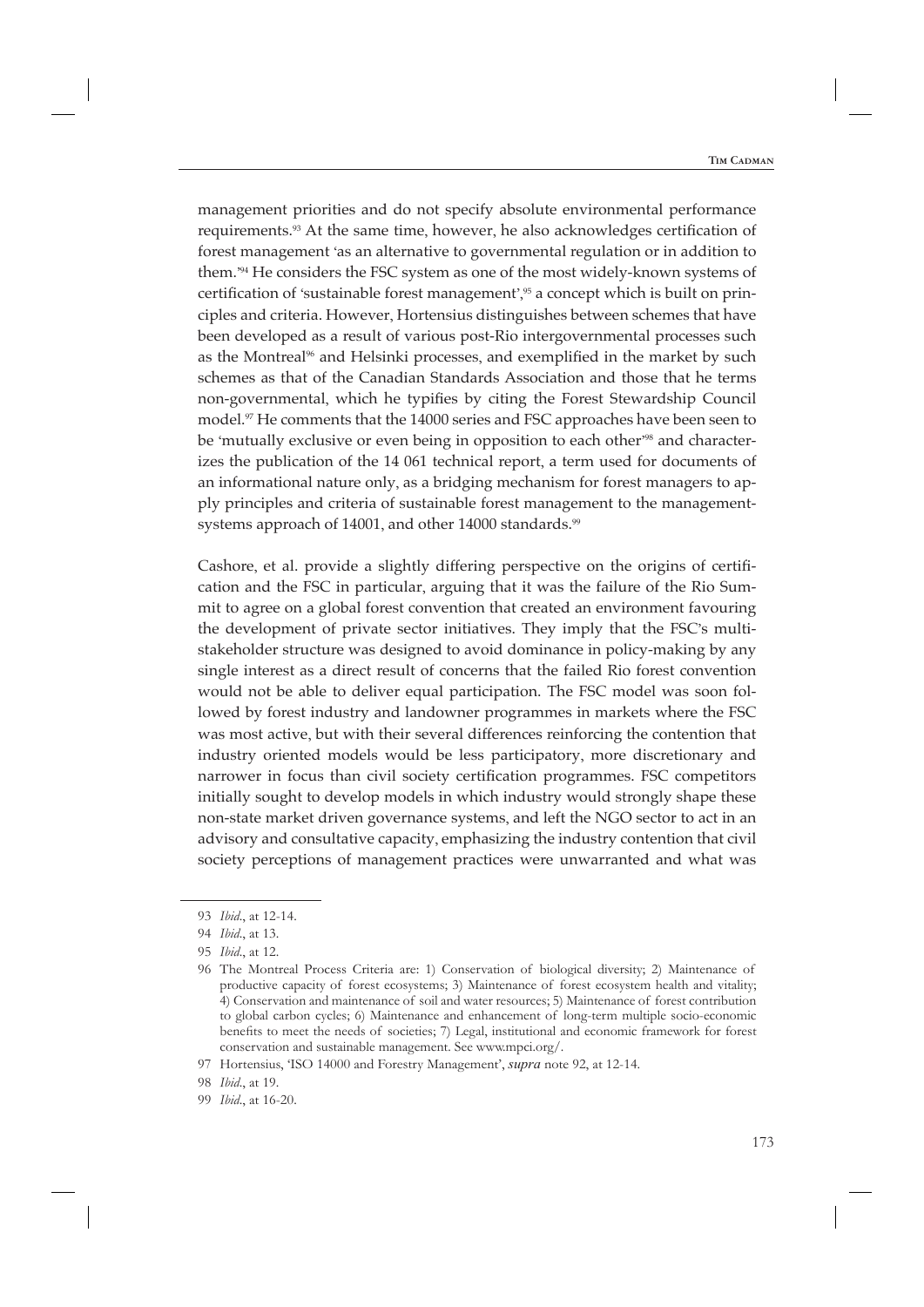needed were certification systems that allowed companies to "educate" civil society. There are consequently some significant differences between the FSC model and its competitors, perhaps the most important of which for this study is the reliance of industry-oriented models on a national territorial focus.100 In terms of process, FSC certification is undertaken at the forest level, with a certifier conducting an audit of existing operations determining their conformity to FSC standards. Certificates may be issued with conditions or corrective action requests, which require remedial action over a given timeframe.<sup>101</sup>

Of particular relevance to the present exploration of non-state involvement in decision-making, it is worth exploring the nature of participation in the process of certification of forest management in these two systems. With the 14000 series it is important to remember that, according to Hortensius, it is the companies themselves that determine the extent of their own management objectives, as 'ISO does not establish absolute environmental performance requirements.' 102 It does, however, set three general requirements: compliance with relevant legislation and regulations; continual improvement in overall environmental performance; prevention of pollution.103 In terms of forest management, Hortensius indicates that a company can consider linking its objectives to principles and criteria for SFM104 but the decision of which system – based on intergovernmental or non-governmental agreements – a company adopts, if it adopts one at all, is their own. Having said this, Hortensius does also indicate that, 'the views of interested parties have to be considered when establishing environmental objectives.' How this is implemented, at least according to Hortensius, appears vague, as he refers to both the possibility for forest managers to use SFM processes to develop a so-called public participation process or to fulfil the ISO 14001 requirement to consider views of interested parties by organizing a public consultation process. Furthermore, the development of specific performance targets is the responsibility of the company itself.105 All of this taken together may result in a rather limited manner in which stakeholders can shape management activities and a rather limited scope under which they can have input.

As commented above, assessment of a forest manager's eligibility for certification is undertaken by a certification body accredited to the FSC which grants certifica-

<sup>100</sup> Cashore, Auld and Newsom, *Governing Through Markets*, *supra* note 31, at 10-16.

<sup>101</sup> Ozinga, *Footprints in the Forest*, *supra* note 88, at 48.

<sup>102</sup> Hortensius, 'ISO 14000 and Forestry Management', *supra* note 92, at 15.

<sup>103</sup> *Ibid*., at 14.

<sup>104</sup> *Ibid*., at 16.

<sup>105</sup> *Ibid*., at 18.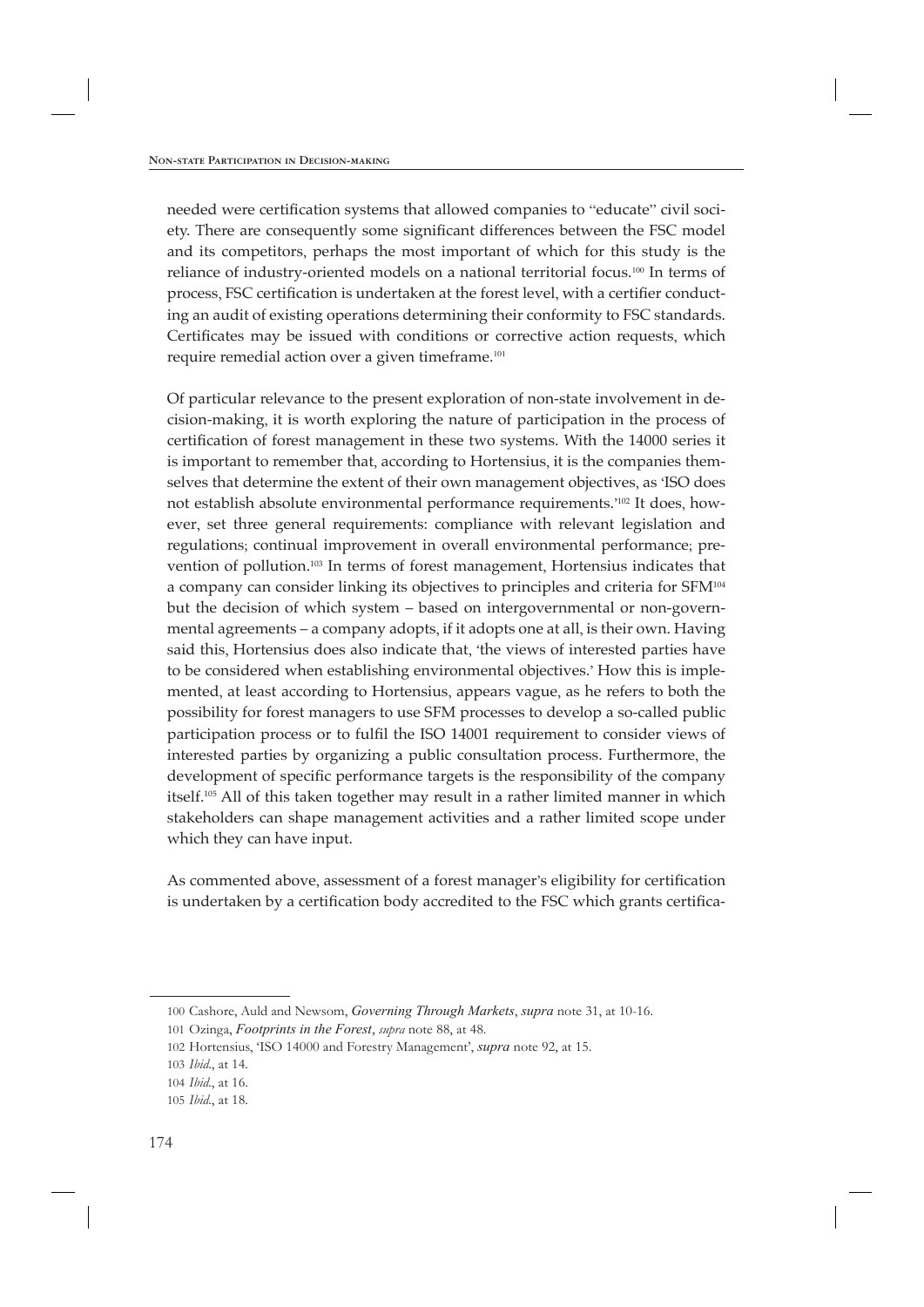**Tim Cadman**

tion if the FSC's ten principles and criteria are met.106 Of these principles and criteria a number can be deemed to relate directly to aspects of stakeholder participation in operational issues: resolution of disputes over tenure claims and rights; $^{107}$ consent and compensation of indigenous peoples for use and management of forest resources on traditional lands;<sup>108</sup> consultation of people and groups directly affected by management operations;<sup>109</sup> and conflict resolution and compensation regarding loss or damage affecting legal or customary rights, property, resources or livelihoods of local people.110 An FSC standards document, *Stakeholder consultation for forest evaluation*,<sup>111</sup> also provides details as to how certifiers should undertake consultations during full assessment, whilst also providing the requirements for consultation during pre-evaluation, i.e. before a forest manager determines to go through full certification assessment. Whilst this can be seen as providing more specific guidance, it is still restricted to giving stakeholders a role in certification assessments only within the confines of determining a forest manager's compliance with the FSC's principles and criteria. This again could be seen to limit the manner in which stakeholders can shape management activities and the scope under which they can have input.

Setting aside the larger issue of how interested parties are involved in the governance structures of both ISO and FSC and the broader standards development processes, which as indicated above differ in both systems and need to be analyzed further to fully identify their respective strengths and weaknesses, it could be concluded that the extent of participation in decision-making concerning forest management does not move much beyond the consultation rung on Arnstein's ladder. It certainly does not encompass partnership, delegated power or citizen control in forest management decision-making. In both types of decision-making (systems and performance related), it could be concluded that participation is restricted to the provision of information, a fairly passive form of consultation. There is clearly a need for more active and wide-reaching involvement of stakeholders beyond the forest managers themselves.

<sup>106</sup> The ten Forest Stewardship Principles are: 1) Compliance with laws and FSC Principles; 2) Tenure and use rights and responsibilities; 3) Indigenous peoples' rights; 4) Community relations and workers' rights; 5) Benefits from the forest; 6) Environmental impact; 7) Management plan; 8) Monitoring and assessment; 9) Maintenance of high conservation value forests; 10) Plantations. See www.fsc. org.

<sup>107</sup> Principle 2.3, FSC Principles.

<sup>108</sup> Principle 3.4, FSC Principles.

<sup>109</sup> Principle 4.4, FSC Principles.

<sup>110</sup> Principle 4.5, FSC Principles.

<sup>111</sup> Forest Stewardship Council, *Stakeholder Consultation for Forest Evaluation*, 30 November 2004, FSC-STD-20-006,www.fsc.org/keepout/en/content\_areas/77/103/files/FSC\_STD\_20\_006\_ Stakeholder\_consultation\_for\_forest\_evaluation\_V2\_1.PDF.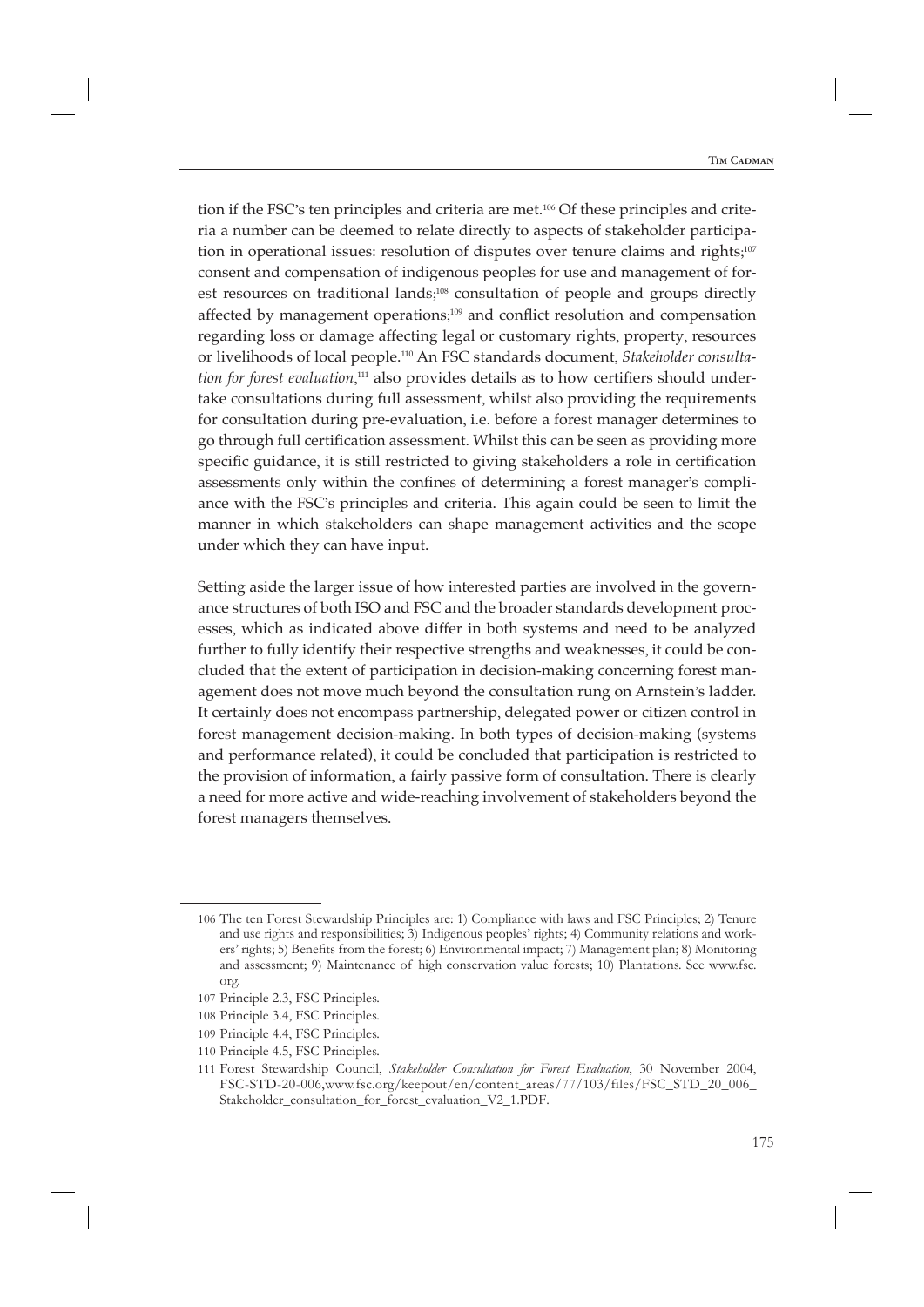## **Conclusions**

No analysis of participation is complete without at least some understanding of the nature of power, and the extent to which its exercise affects the way non-state actors are involved in decision-making. The ability for a participant to ascertain the extent to which he/she has control in any given decision-making process might provide a useful measure in determining whether participation will deliver an outcome that meets the needs of the participant. Understanding the extent of participation may even serve as a surrogate for determining a process's social, environmental and economic acceptability, one might even say sustainability. How can a process be sustainable if substantive contributions from a range of perspectives are excluded from the decisions made? In some cases, refusing to participate could be more productive than taking part. Second, genuine discourse and therefore negotiations are likely to be hampered if there is no clear understanding or acceptance amongst all participants of the constraints of institutional structures. Moreover, an understanding as to what these institutional structures are supposed to deliver is needed, as are steps to ensure that participation within those structures is equal amongst those involved.

The UN and its offshoots have played a significant role in shaping the nature of international, and national, environmental agreements. There is a historical relationship between such UN initiatives and the institutional, legal and regulatory arrangements undertaken at the nation state level to implement decisions made. This is today combined with the growing contribution of the NGO and other sectors to the discourse around sustainable development, and the growth of various supranational environmental agreements. The effectiveness of non-state participation has been limited by various institutional constraints, both structural and fiscal, and by institutional ambiguities, both between developed and less developed nations and between nation states and non-state actors. The UN has undoubtedly contributed significantly to the creation of a space for dialogue between state and non-state actors and this has had consequences that go beyond the various action-related agendas of the UN bodies themselves. Just as significant, however, is the response of industry to this growth in participation and the convergence of state and non-state interests around private sector and civil society initiatives for sustainable development. Also of importance is the development of private, voluntary regulatory frameworks, which focus around various forms of public monitoring, assessment, verification and reporting of corporate environmental, social and economic activities. These are exemplified by a growing number of certification schemes, which independently verify the claims made by business interests about their activities. These range from systems-based approaches to environmental management, such as the ISO 14000 Series in which the state has more decisionmaking powers than non-state interests (especially NGOs), to performance-based programmes such as the Forest Stewardship Council, in which the role of civil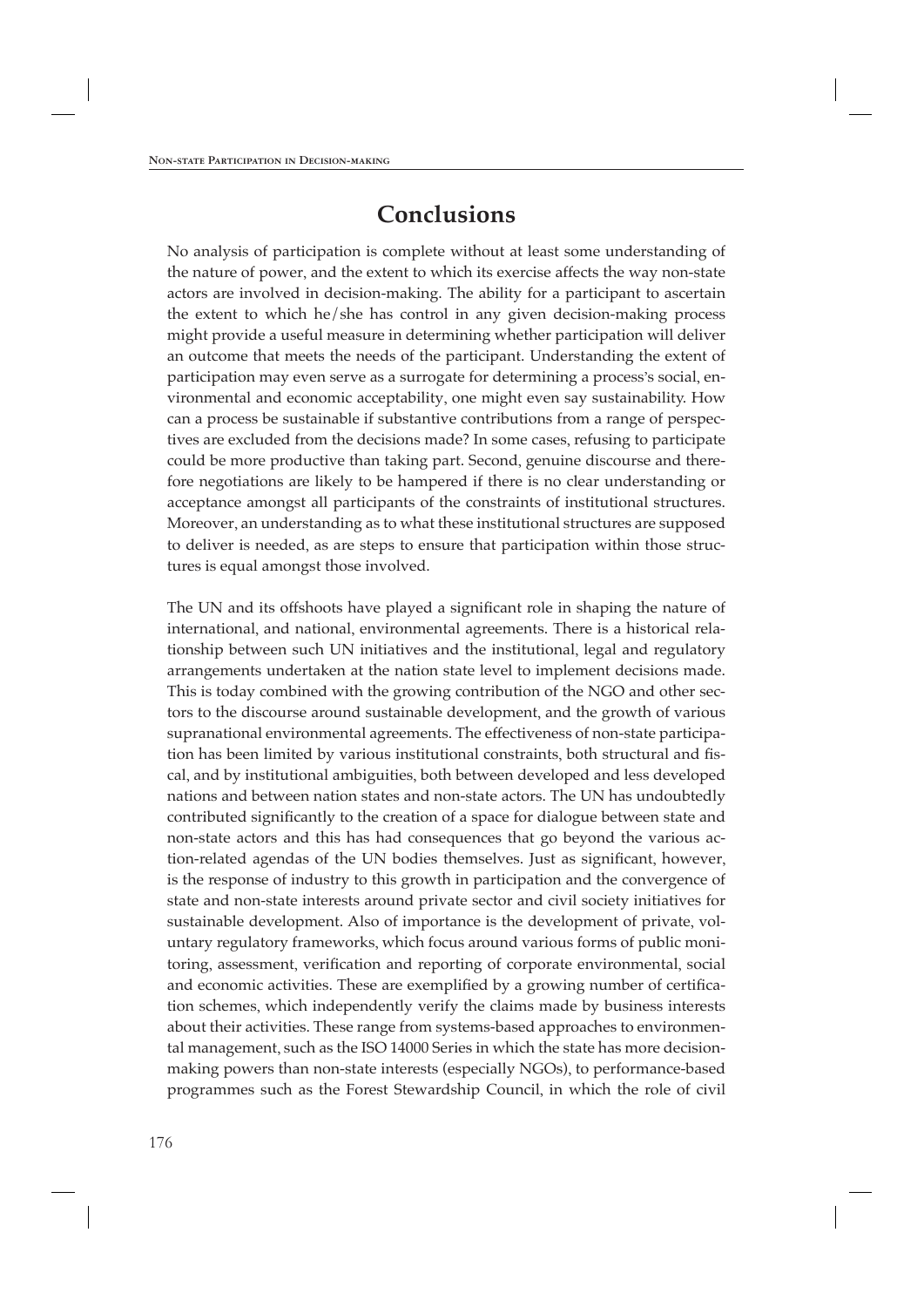society in decision-making is more pronounced. However, in all of these systems, we can see a marked growth in the cross-sectoral discourse that surrounds environmental diplomacy and law-making, and a validation of participatory decisionmaking.

Despite the views of some commentators, the UN remains one of the most influential international institutions for decision-making around environmental governance. However, its own internal shortcomings, particularly the tensions between North and South, and resource exploitation versus resource conservation, have hampered its effectiveness. These tensions are partly explained both by the fact that the UN is largely beholden to the political agendas of its member states, who can be hostile to the environment, and internal factionalism around conflicting programmes that reflect the exploitation/conservation dichotomy, which has only partially been resolved through the concept of sustainable development. From a research perspective, the UN provides an ideal institution against which some of the theories associated with participation discussed in this paper could be explored. The themes identified in this paper clearly point to the need for the development of a set of principles, criteria and indicators that outline the requirements for effective discourse around environmental decision-making. Such principles could form the basis for incorporating participatory governance around local, national and international environmental law and treaty negotiations. This area requires further research, which would have the potential to make an effective contribution towards increasing the effectiveness of environmental decision-making.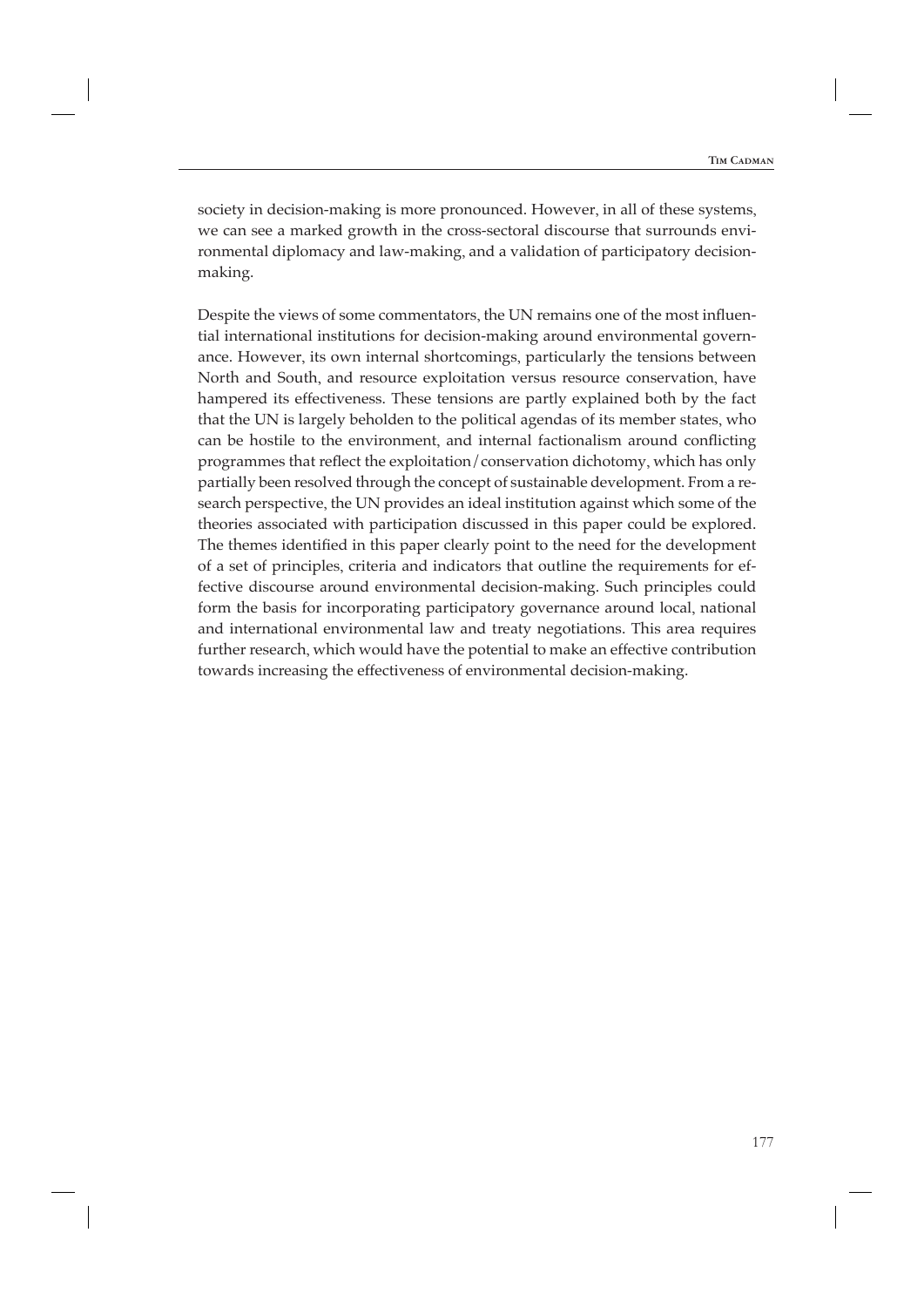$\frac{1}{\sqrt{2}} \int_{-\infty}^{\infty} \frac{1}{\sqrt{2}} \, d \mu \, d \mu$  $\frac{1}{2}$  $\begin{array}{c} - \\ | \end{array}$  $\frac{1}{\sqrt{2}}$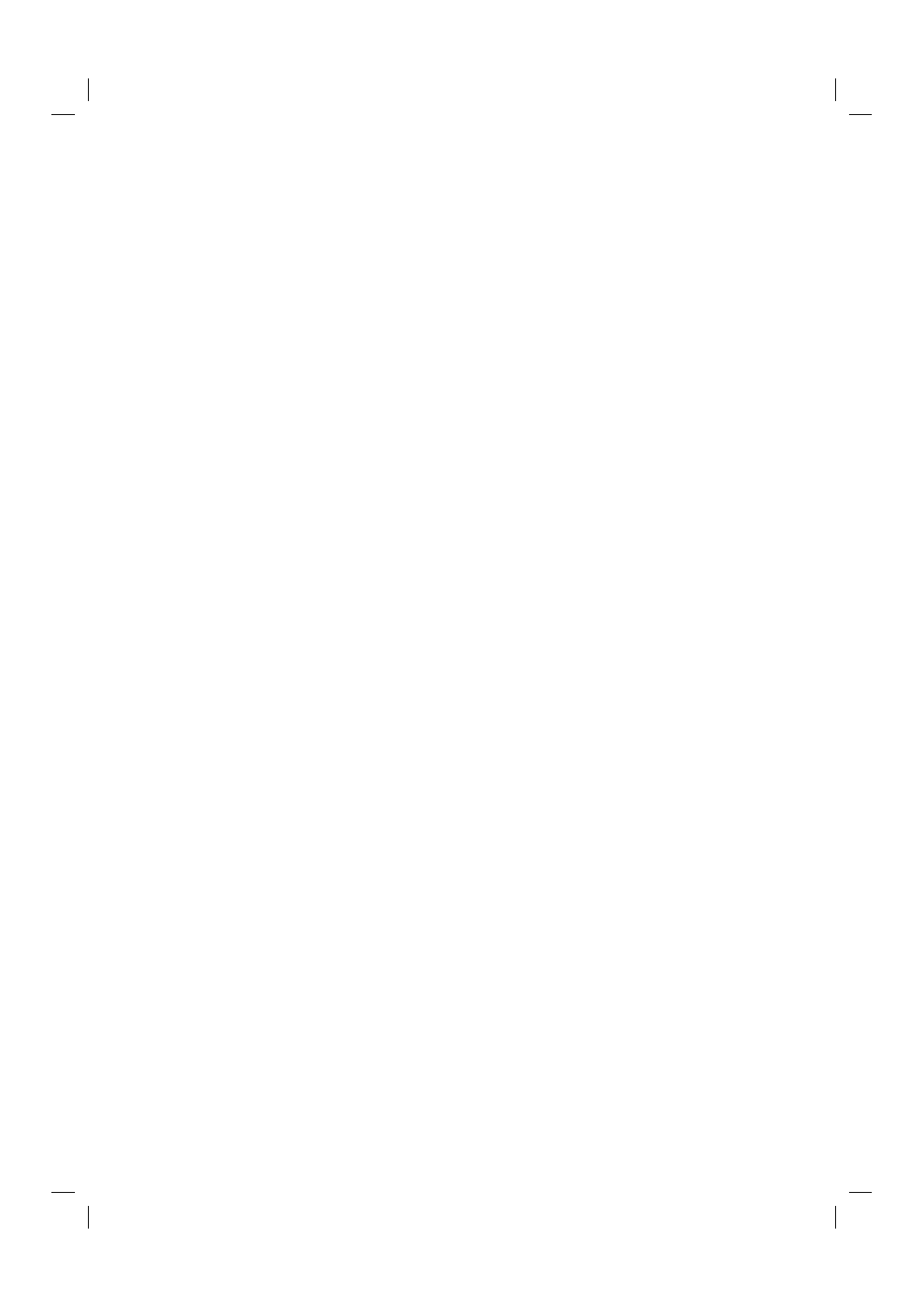# **The United Nations Decade of Education for Sustainable Development (2005-2014)**<sup>1</sup>

*Akpezi Ogbuigwe2*

#### **Background**

Ever since the publication of Rachel Carson's revolutionary book, *Silent Spring*, 3 on the effects of insecticides and pesticides on songbird populations throughout the United States, man has grappled with ways to harmoniously interact with the environment. This is evident through several programmes, special days and other schemes, such as Earth Day in 1970, the United Nations Conference on the Human Environment in 1972, the Rio Conference in 1992, the Millennium Summit in 2000 and the World Summit on Sustainable Development (WSSD) in 2002. In spite of all these agendas, the general consensus at the WSSD in Johannesburg was that achievement of sustainable development was too slow for the overwhelming majority of humankind. It was evident that there was a need for a type of education that would empower this generation of humankind to manage their environment in a more sustainable way, resulting in eradication of poverty, the equitable use of resources and sustainable livelihoods for present and future generations. The Decade of Education for Sustainable Development was conceived to meet this need.

At its 57th Session in December 2002, the United Nations General Assembly, following the recommendation found in the WSSD Plan of Implementation,<sup>4</sup> declared the decade 2005-2014 the United Nations Decade of Education for Sustainable De-

<sup>1</sup> This paper is based on a lecture given by the author on 26 August 2005.

<sup>2</sup> Head, Environmental Education and Training, UNEP.

<sup>3</sup> Rachel Carson, *Silent Spring* (Hamish Hamilton: London, 1962).

<sup>4</sup> World Summit on Sustainable Development, *Johannesburg Plan of Implementation*, www.un.org/esa/ sustdev/documents/WSSD\_POI\_PD/English/POIToc.htm.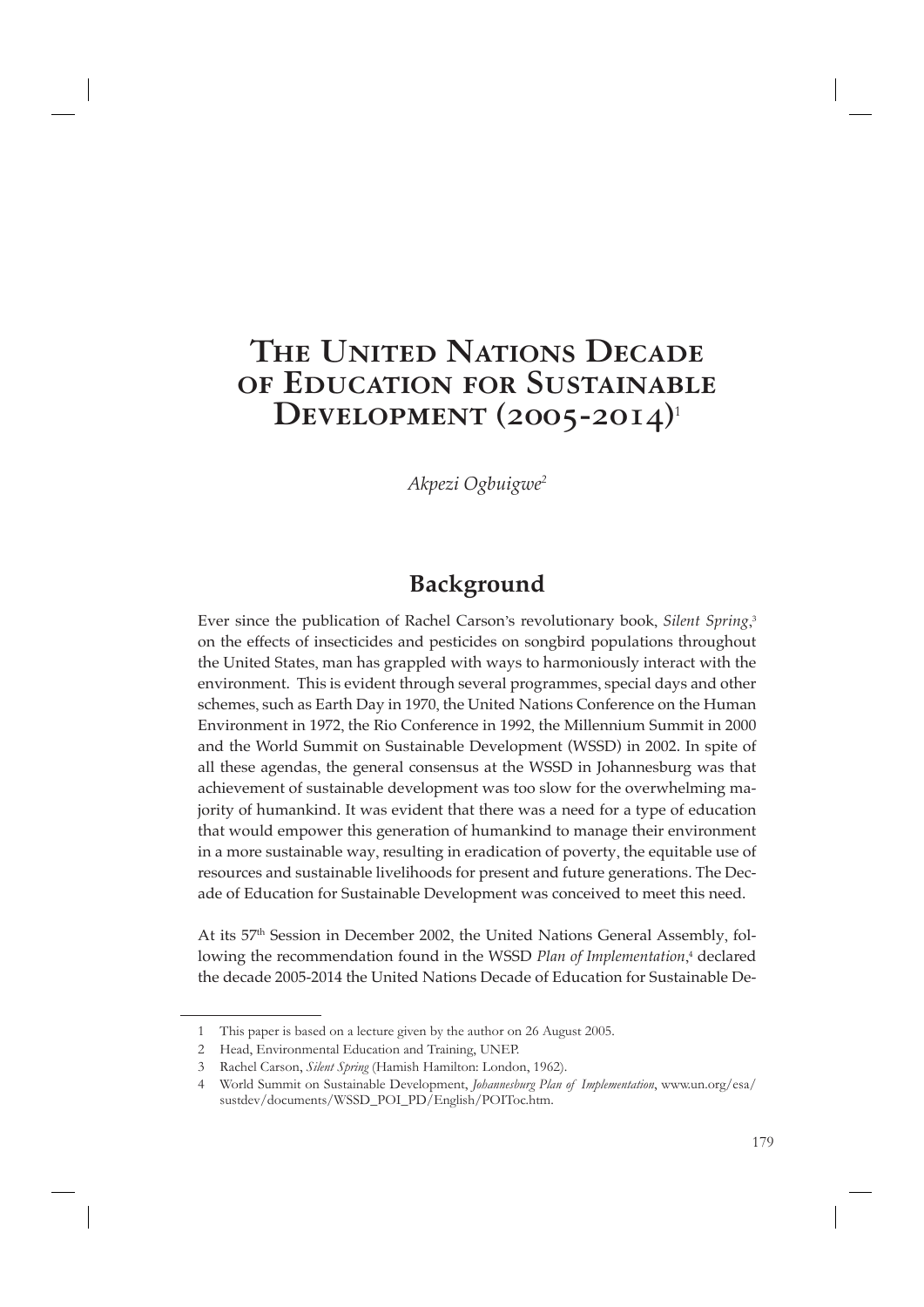velopment (UNDESD).<sup>5</sup> The General Assembly designated UNESCO as the lead agency to promote and ensure the achievement of the goals set for the decade. UNDESD is a crystallization of the consensus among the international community that education is fundamental to the achievement of sustainable development. Education was given a prominent role in the Stockholm Conference's *Plan of Action* for addressing global environmental challenges. However, the central role of education was given particular prominence at the Rio Conference. Chapter 36 of *Agenda 21* states that 'Education, raising of public awareness and training are linked to virtually all areas in *Agenda 21*, and even more closely to the ones on meeting basic needs, capacity-building, data and information, science, and the role of major groups.' 6 Chapter 36 drew its principles from the Declaration and Recommendations of the Tbilisi Intergovernmental Conference on Environmental Education organized by UNESCO and UNEP in 1977. The UNESCO sponsored Jomtien World Conference on Education for All (1990), the UN Millennium Development Goals (MDGs),<sup>7</sup> the Dakar Framework for Action (2000)<sup>8</sup> and the NEPAD Environment Initiative (2001) are just some other examples of the international consensus on the central role of education for sustainable development.

#### **Sustainable Development**

Sustainable development is, by itself, a complex concept to define. The concept became popular after it was defined by the World Commission on Environment and Development, also known as the Brundtland Commission, in its report *Our Common Future*, as 'development that meets the needs of the present without compromising the ability of future generations to meet their own needs.<sup>39</sup> In 1991, United Nations Environment Programme (UNEP), the World Conservation Union (IUCN) and the World Wildlife Fund (WWF) published a document entitled *Caring for the Earth: A Strategy for Sustainable Living*. 10 In this document sustainable development was defined as 'improving the quality of human life while living within the carrying capacity of supporting ecosystems.' 11 The concept of sustainable development is continually evolving, but primarily it deals with a careful balancing of environ-

<sup>5</sup> United Nations Decade of Education for Sustainable Development, GA Res. 57/254, 20 December 2002.

<sup>6</sup> Chapter 36, *Agenda 21: Environment and Development Agenda*, UN Doc. A/CONF.151/26, www. un.org/esa/sustdev/documents/agenda21/index.htm.

<sup>7</sup> For more information on the Millennium Development Goals see www.un.org/ millenniumgoals/.

<sup>8</sup> World Education Forum, Dakar Framework for Action, Education for All: Meeting our Collective Commitments, Dakar, 26-28 April 2000, www.unesco.org/education/efa/ed\_for\_all/dakfram\_eng. shtml.

<sup>9</sup> World Commission on Environment and Development (WCED), *Our Common Future* (Oxford University Press, 1987), UN Doc. A/42/47 (1987)(The Brundtland Report), at 43.

<sup>10</sup> IUCN, UNEP, WWF, *Caring for the Earth: A Strategy for sustainable living* (IUCN: Gland, 1991).

<sup>11</sup> Box 1, Sustainability: a question of definition, *ibid*., at 10.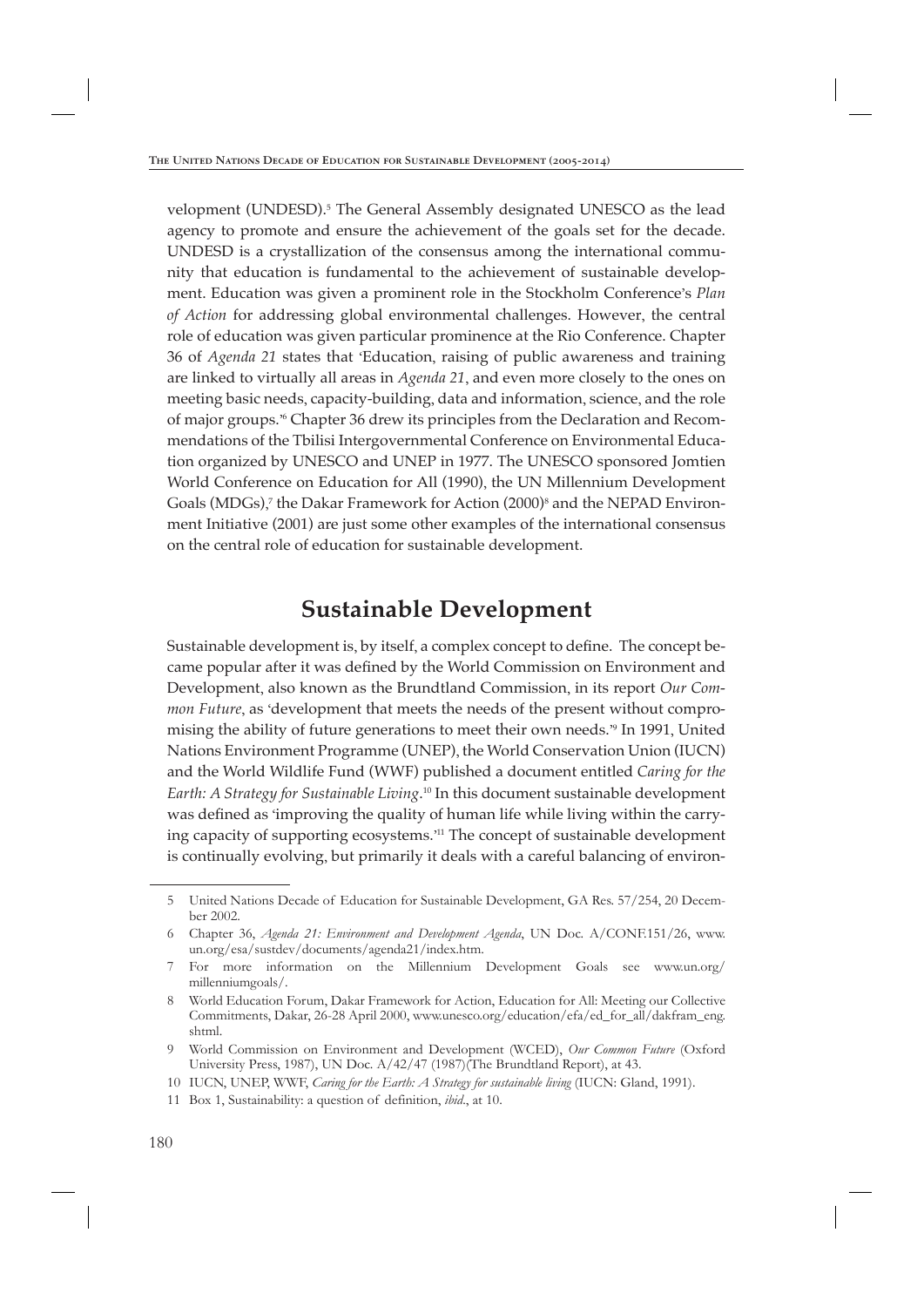mental, social and economic issues with culture, values and respect playing an underlying role at all of these levels, in the pursuit of development and an improved quality of life.

#### **Why Education?**

The focus on education for sustainable development is important because education is essential in allowing people to make informed and wise choices. The bulk of a nation's future leaders shape their ideology and beliefs from the kind of education they receive. Aside from the word government, education appears more often than any other term in the Rio Conference's comprehensive plan for global sustainability.<sup>12</sup> A vigorous education is vital if a sustainable lifestyle is to become a reality. Although there is a general consensus on the relevance of education for sustainable development, there is no universal definition or model of what education for sustainable development is.13 While from a theoretical point of view this may prove problematic, this in itself is not a disadvantage as it allows for education for sustainable development to be tailored to meet the peculiarities and demands of local circumstances. Chapter 36 of *Agenda 21* identifies four main focal areas of education for sustainable development. These are promoting access to and improvement of the quality of basic education, reorienting education towards sustainable development, increasing public awareness and promoting training. Education for sustainable development therefore 'is a dynamic concept that utilizes all aspects of public awareness, education and training to enhance an understanding of the linkages among issues of sustainable development and to develop the knowledge, skills, perspectives and values which will empower people of all ages to assume responsibility for creating and enjoying a sustainable future.' 14

The Stockholm Conference highlighted that environmental and development problems are closely linked to people's decisions and actions.15 Education is crucial in addressing this. As *Agenda 21* states,

<sup>12</sup> Rosalyn McKeown, *Education for Sustainable Development Toolkit* (2nd version, University of Tennessee: Knoxville, 2002), www.esdtoolkit.org/default.htm.

<sup>13</sup> See D. de Rebello, 'What is the role for Higher Education Institutions in the UN Decade of Education for Sustainable Development?', paper delivered at the International Conference on Education for a Sustainable Future: Shaping the Practical Role of Higher Education for Sustainable Development, held at Charles University, Karolinum, Prague, Czech Republic, 10-11 September, 2003, at 4. See also R. McKeown, *Toolkit*, *supra* note 12, at 13.

<sup>14</sup> See D. de Rebello, 'Role for Higher Education Institutions', *supra* note 13, at 4.

<sup>15</sup> See Preamble, Declaration of the United Nations Conference on the Human Environment, Stockholm, 16 June 1972, 11 *International Legal Materials* (1972) 1416, www.unep.org/Documents/ Default.asp?DocumentID=97&ArticleID=1503.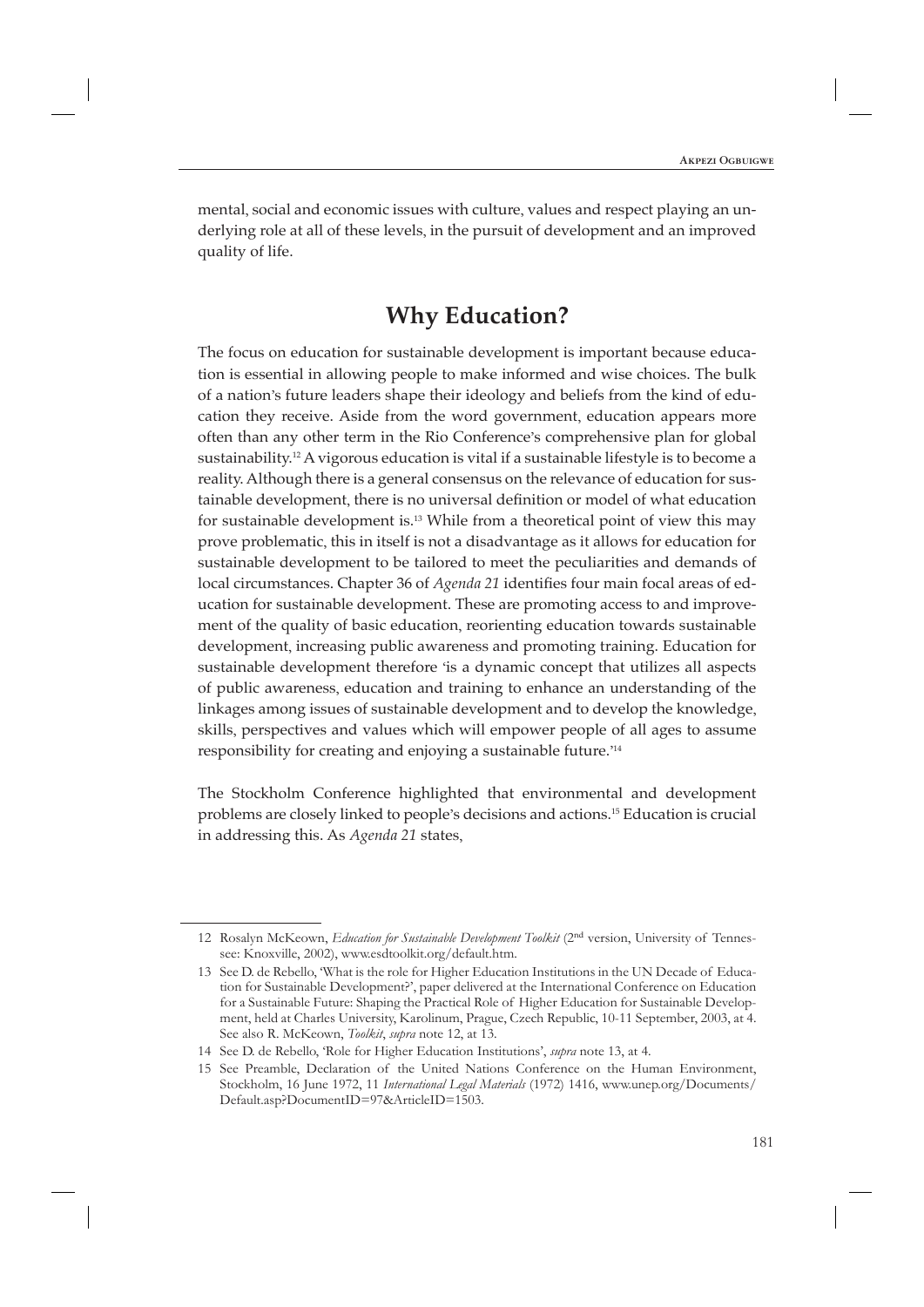Both formal and non-formal education are indispensable to changing people's attitudes so that they have the capacity to assess and address their sustainable development concerns. It is also critical for achieving environmental and ethical awareness, values and attitudes, skills and behaviour consistent with sustainable development and for effective public participation in decision-making.<sup>16</sup>

Education and training play an important role in enabling the integration of the principles of sustainable development into international, national and local policies and programmes for the environment. They also influence how the three pillars of sustainable development are understood and implemented. This requires a reorientation of education systems, policies and practices to provide citizens with the appropriate knowledge, skills and ethical commitment to engage critically in decision-making and action on current and emerging environmental and development problems. Consequently, education not only encourages environmental conservation but also plays a significant role in social and economic aspects, particularly with respect to capacity-building for poverty alleviation, human rights and peace through appropriate development.<sup>17</sup>

#### **The United Nations Decade of Education for Sustainable Development (UNDESD)**

UNDESD is a decade set aside by the United Nations to educate, inform and encourage humans to, amongst others, respect, value and preserve the achievements of the past; appreciate the wonders and peoples of the earth; live in a world where all people have sufficient food for a healthy and productive life; assess, care for and restore the state of our planet; create and enjoy a better, safer and more just world; be caring citizens who exercise their rights and responsibilities locally, nationally and globally and reorient all forms of education to sustainable development, i.e. knowledge, skills, perspectives, values and issues. The UNDESD is a decade to teach people to speak and live the language of sustainable development (SD).

Education for Sustainable Development (ESD) envisages a new approach to education in all spheres of life that will simultaneously protect the environment and provide for economic and personal well-being, which together form the foundation for human and global security. ESD seeks to contribute to enabling citizens to

<sup>16</sup> Chapter 36.3, *Agenda 21*, *supra* note 6.

<sup>17</sup> See further, Recommendations 2-4, Declaration of the Tbilisi Intergovernmental Conference on Environmental Education, 14-26 October 1977, unesdoc.unesco.org/images/0003/000327/ 032763eo.pdf.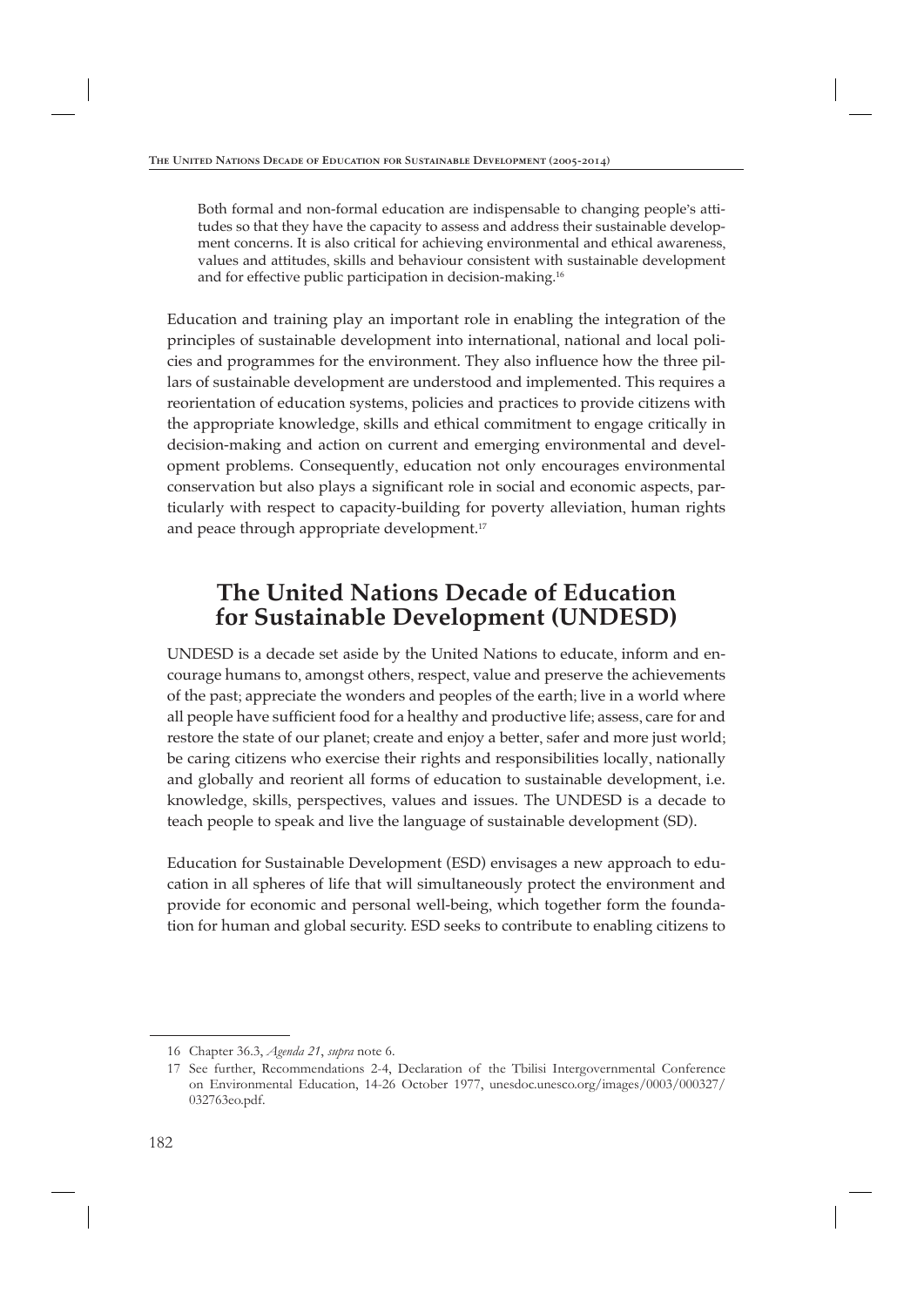face the challenges of the present and future and produce leaders who will make relevant decisions for a viable world.<sup>18</sup> In a simplified mathematical construct:

| $SD - ESD$       | $=$ | Business as usual                            |
|------------------|-----|----------------------------------------------|
| $SD + Education$ | $=$ | Business unlimited/unsustainable consumption |
| $SD + ESD$       | $=$ | Business unusual, future guaranteed          |

People cannot be expected to deliver the kind of world one hopes for if one does not properly train or equip them for the task. An analogy can be made with placing a city person in charge of a farm, leaving him with instructions for how to care for the farm. Even if he is given the best "How to do it" book in the world, it will still pose a great challenge! The vision of UNDESD is not utopia, but an ideal to work towards by promoting and improving quality education, reorienting educational programmes, building public understanding and awareness and providing practical training for all sectors of the workforce and in all disciplines.<sup>19</sup>

It must be emphasized that ESD is not a separate field of study, but rather an interdisciplinary approach to understanding that is integrated across the curriculum and all disciplines. In this light, ESD should not be seen as a course for schools only, and should be applied across all fields including professional, corporate, political and continuous education programmes such as the Joensuu – UNEP Course on International Environmental Law-making and Diplomacy. It should aim to infuse SD across the full range of life-long learning: formal, informal, continuous and professional learning.

# **International Implementation Scheme (IIS)**

To ensure the proper implementation and achievement of the objectives of UN-DESD, UNESCO, with inputs from other stakeholders, prepared a framework for the International Implementation Scheme (IIS) and shared it worldwide. This yielded more than 2000 contributions to help improve the IIS. The draft scheme was then widely circulated and reviewed by academics and experts in the field before it was submitted in July 2004 to the High-Level Panel on the Decade. It was presented at the 59<sup>th</sup> Session of the United Nations General Assembly and then at the 171<sup>st</sup> and 172<sup>nd</sup> Sessions of the UNESCO Executive Board.<sup>20</sup> From this IIS, each region and country is formulating its own domestic scheme for the implementation of UNDESD. The IIS identifies UNEP as a key partner in defining and promoting the environmental perspectives of UNDESD.

<sup>18</sup> See www.unesco.org/education/desd.

<sup>19</sup> *Ibid*.

<sup>20</sup> See Draft Consolidated International Implementation Scheme for the United Nations Decade of Education for Sustainable Development, 11 August 2005, UNESCO/172/EX/11, unesdoc. unesco.org/images/0014/001403/140372e.pdf .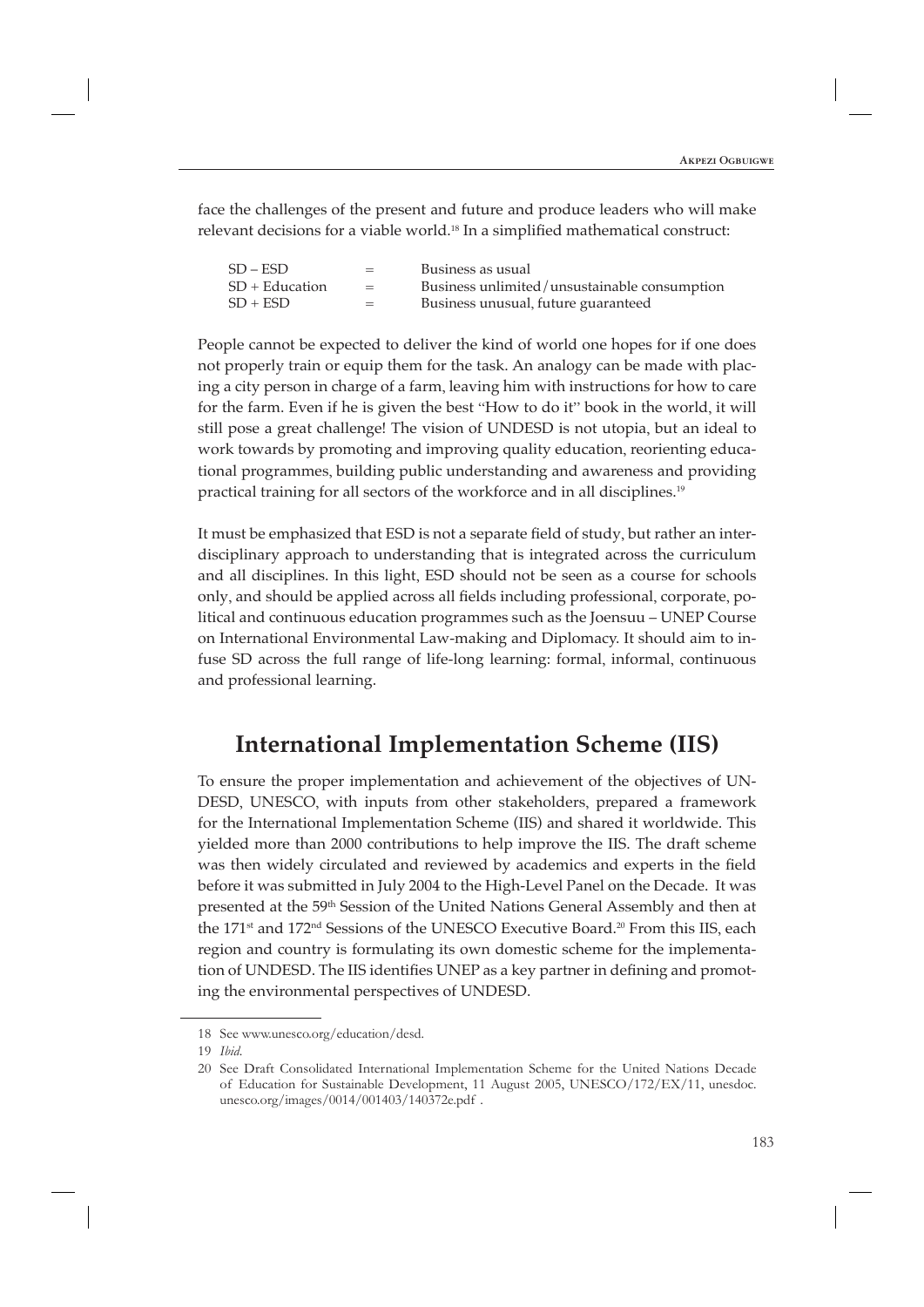## **UNEP and UNDESD**

UNEP's mission is to provide leadership and encourage partnerships in caring for the environment by inspiring, informing and enabling nations and peoples to improve their quality of life without compromising that of future generations. This mission and UNEP's motto, Environment and Development, ties in perfectly with the concept of sustainable development. In order to ensure the attainment of this mission and in line with the goals of UNDESD, UNEP has formulated strategies for environmental education which include advocacy and promotion of environment education and training within the bigger picture of sustainable development; professional training for people working in various fields of environment training and practice; development of environmental education learning support materials and promoting the mainstreaming of environment and sustainable development issues in universities; promoting networking and partnerships in communities and regions to advance environment and sustainability education; research into environment and sustainability education and use of information and communication technology; ensuring easy access to environment information through mass media and public education; and raising students as agents of change in the field of environment and development. These strategies guide UNEP's programmes during this decade to ensure that emphasis is placed on the attainment of the goals of UNDESD which are also core to achieving UNEP's mission.<sup>21</sup>

## **Sustainable Development and Law-making, Negotiation and Diplomacy**

Two parallel tools which have been advocated and used by the international community to promote the attainment of sustainable development are law and education. There are over 240 multilateral environmental agreements and many more are being negotiated daily. Unanswered questions remain, however. Whose interest is served by these agreements? How committed are signatories to the implementation of the agreements? One thing that is clear in the face of growing environmental insecurity, poverty and other world challenges is the fact that the myriad of challenges faced by the world community, and particularly developing countries, have yet to be adequately addressed. UNDESD, apart from affirming education as the key to the achievement of sustainable development, is also an indictment of the shortcomings of the kinds of laws, education, politics and policies which have been engaged in during over three decades of activity in addressing the environment and development challenges of the world. The declaration of a

<sup>21</sup> See United Nations Environment Programme, UNEP Strategy for Environmental Education and Training – A Strategy for Action Planning for the Decade 2005-2014; United Nations Environment Programme, *UNEP Programmes and Resources for Environmental Education and Training: An Introductory Guide* (UNEP: Nairobi, 2004).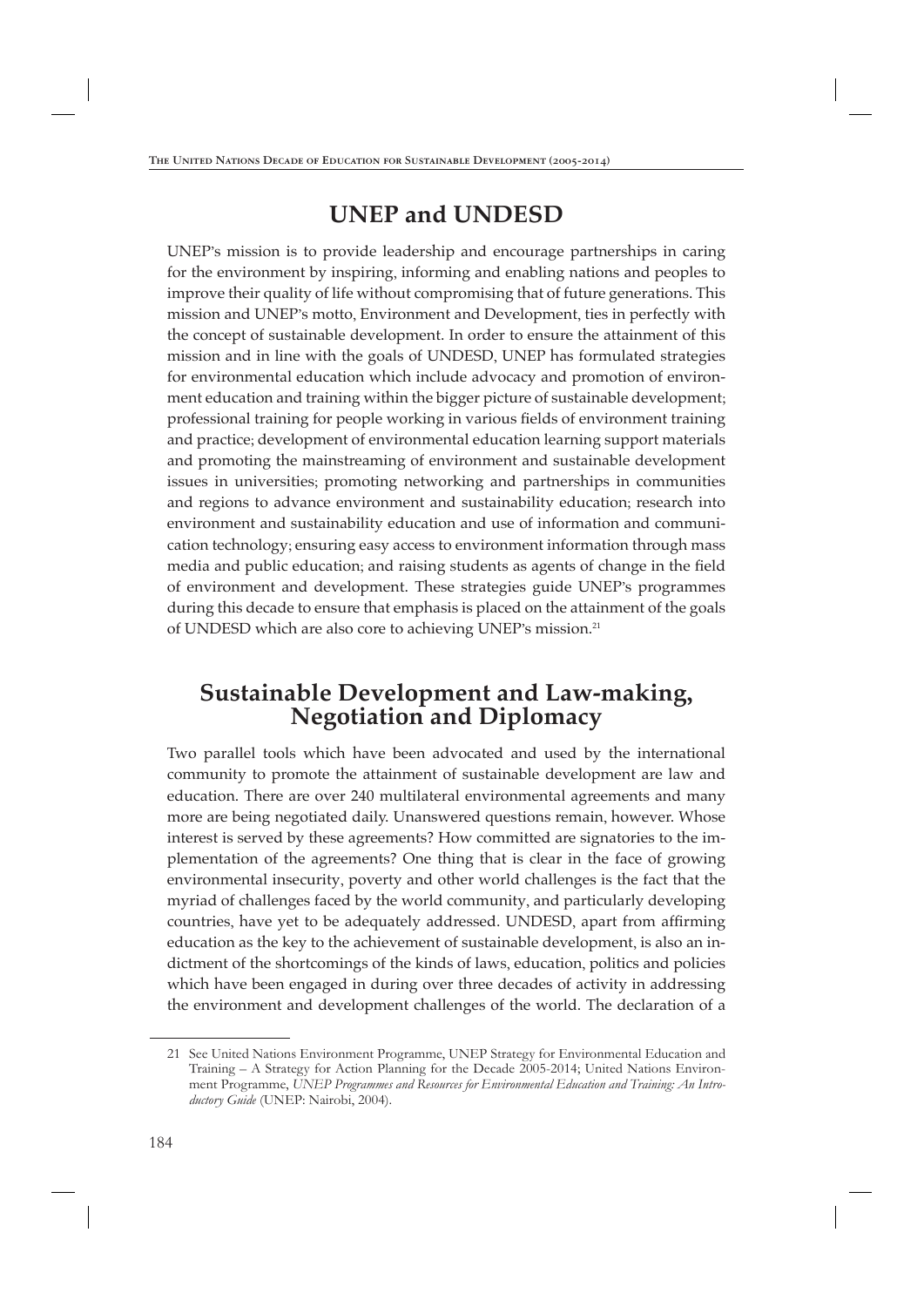Decade of Education for Sustainable Development infers that the problem is not with education as a tool for achieving sustainable development but rather with the need for a reinforcement of education activities contents and perhaps for a rethink of the delivery methods that will equip people to make the right decisions on the negotiating table and in other spheres of life.

UNDESD is therefore a call and an opportunity to build upon the achievements of the past and address identified gaps in current approaches, values and actions. Negotiations and laws should reflect the varied responsibilities that each nation bears and how these can be equitably shared. With Education for Sustainable Development, people come to the negotiating table with a bigger picture and not just from narrow perspectives. This ensures better negotiations and eventually, better MEAs and laws. With ESD the environment will always win and when the environment wins, people win. The well-being of the environment is the well-being of man. ESD is crucial because human and global security, economic opportunities and the quality of life of humans and other species depend upon the continued availability of a life-sustaining environment.

## **Implications for Law-making, Negotiation and Diplomacy**

As part of efforts to ensure the success of UNDESD, law-makers and diplomats should review existing laws related to the environment to determine if they are consistent with sustainable development. Those that are not should be adapted to encourage sustainable development. ESD should also become a key and essential component in the promulgation and processes of future laws. All negotiations and agreements should integrate ESD values and thinking. UNDESD provides a vital opportunity to improve diplomacy and co-operation amongst nations and regions. As UN Secretary General Kofi Annan has stated, 'our biggest challenge in this new century is to take an idea that sounds abstract – sustainable development – and turn it […] into a daily reality for all the world's people.' 22 The international community has endorsed education for sustainable development as a key tool for transforming this idea, this goal, into a reality. Humanity is suffering. Both the developing and developed world face a myriad of challenges. Work must be carried out collectively to address these issues and this challenge must be met in order to leave a sustainable world for our future generations.

<sup>22</sup> United Nation Information Service, 'Secretary General Calls for Break in Political Stalemate over Environmental Issues', 15 March 2001, UN Press Release SG/SM/7739, www.unis.unvienna.org/ unis/pressrels/2001/sgsm7739.html.